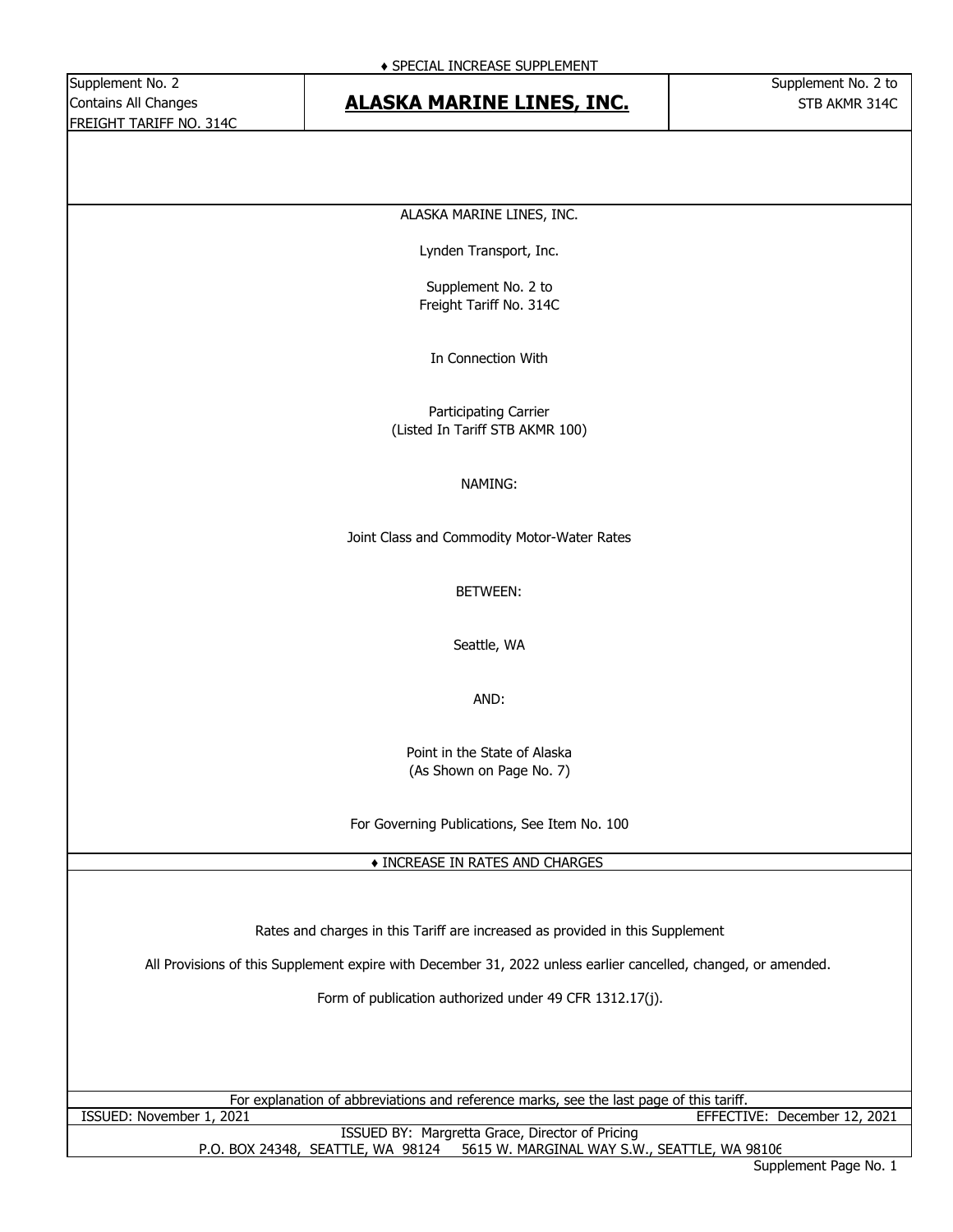TARIFF NO. 314C Page No. 2 to

STB AKMR 314C

Except as otherwise specifically provided, rates and charges in this Tariff are hereby increased as follows (See Notes 1 through 6):

### NOTE 1: SECTION TWO IS INCREASED AS FOLLOWS:

All rates and charges are increased five and twenty-five one hundredths (5.25%) percent. To arrive at such increased rate or charge, multiply the rate or charge by 1.0525. Fractions of less than 1/2 cent will be dropped. Fractions of 1/2 cent or more will be increased to the next whole cent. For rates in dollars, fractions less than .50 will be dropped and fractions of .50 or more will be rounded to the next whole dollar.

NOTE 2: EXCEPTION: Provisions of this Supplement will not apply to:

ITEMS: 2500, 2539, 2539.1

- NOTE 3: Where the rate or charge is published in dollars and cents, apply the equivalent in cents.
- NOTE 4: References to Tariff, Items, Notes, Rules, etc. will be as follows:

Where reference is made in this supplement to Tariff, Items, Notes, Rules, etc., it is understood that such reference is continuous and includes Supplements to or successive issues of such Tariff, Items, Notes, Rules, etc.

- NOTE 5: The following Rules will be adjusted as follows: Rule 540, Hazardous Receiving will be increased by \$25 per Container Load Rule 942, Terminal Charge will be increased by \$30 Northbound per Shipment Rule 942, Terminal Charge will be increased by \$25 Southbound per Shipment
- NOTE 6: Increases do not apply to charges in STB AKMR 100, series, whether referenced directly or referenced as a governing publication.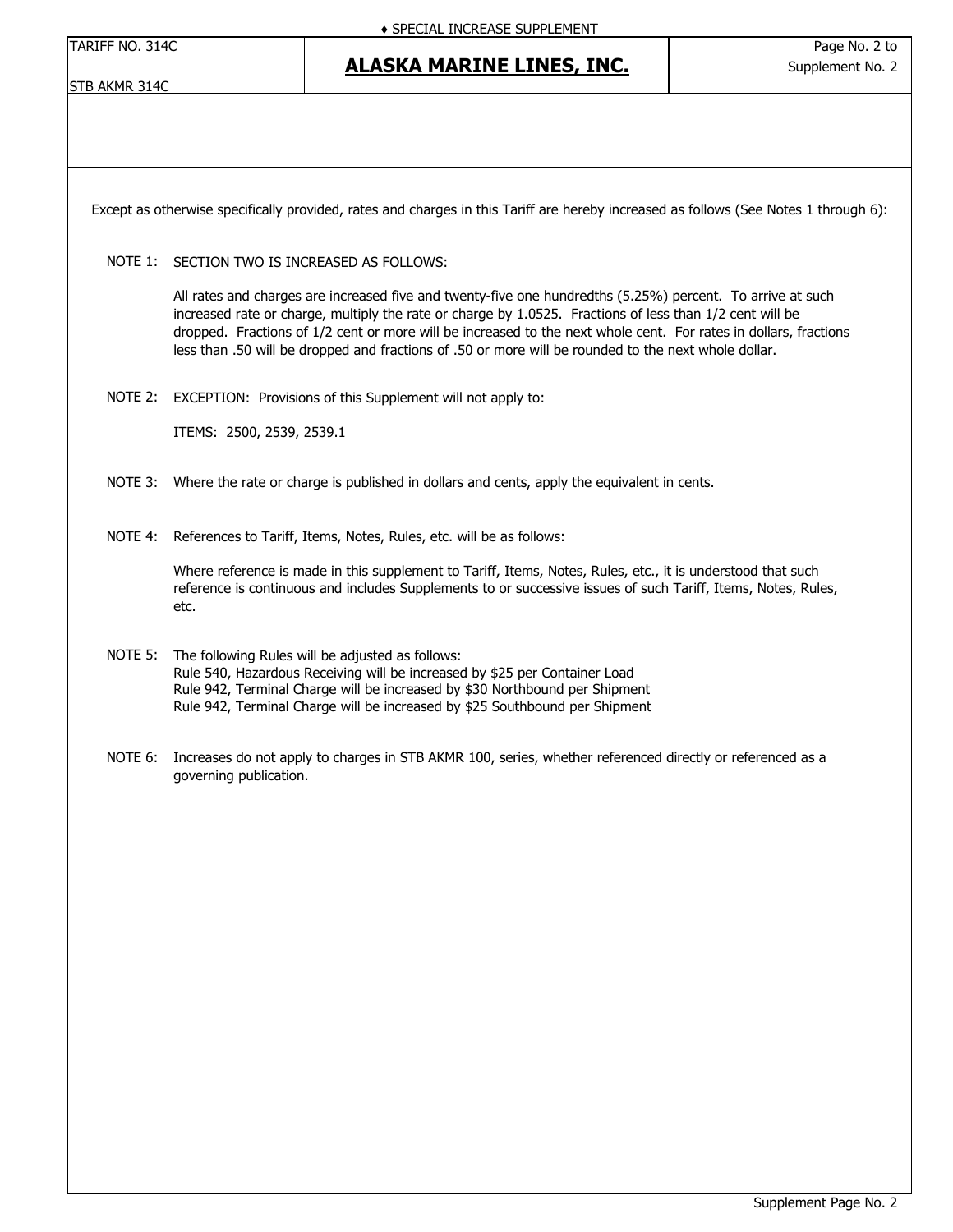ALASKA MARINE LINES, INC.

FREIGHT TARIFF NO. AKMR 314C

NAMING

General Rules, Commodity Rates

BETWEEN

Points in Washington

AND

Points in the State of Alaska

In Connection with Participating Carriers Shown on Page No. 4 For Governing Publications, See Item 100

For explanation of abbreviations and reference marks not explained on this page, see the Last Page of this Tariff. ISSUED: April 13, 2020 EFFECTIVE: April 14, 2020

> ISSUED BY: MARGRETTA GRACE, DIRECTOR OF PRICING<br>P.O. BOX 24348, SEATTLE, WA 98124 5615 W. MARGINAL WAY S.W., SE 5615 W. MARGINAL WAY S.W., SEATTLE, WA 98106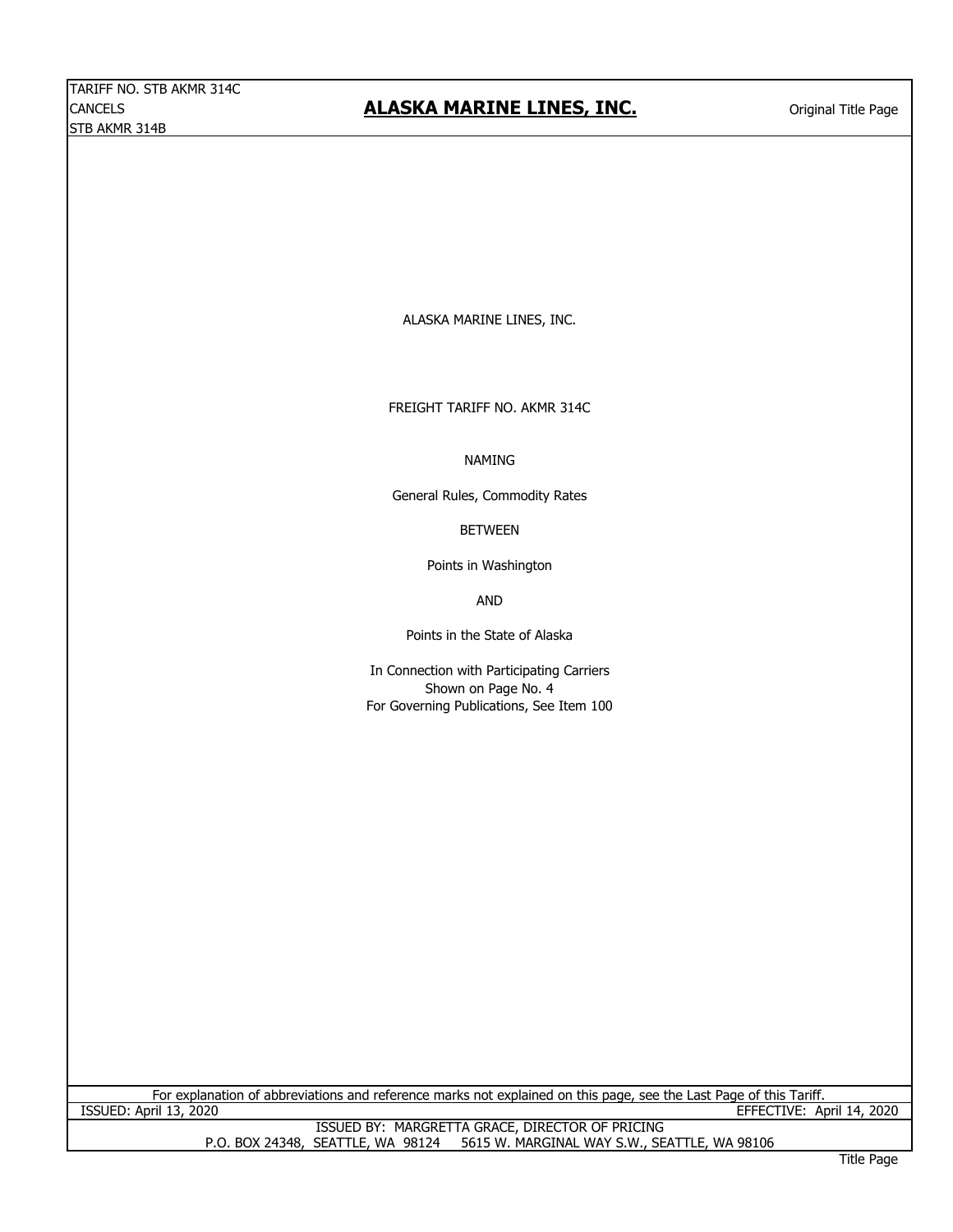# **ALASKA MARINE LINES, INC.**

27th Revised Page 1

STB AKMR 314C

#### CHECK SHEET:

Title Page, Pages 1 through 75 and Last Page, inclusive, of this Tariff are effective as of the effective date on this page. Revised pages as named below contain all changes.

| Page                        | Revision                                                                                                           | Page            | Revision     | Page    | Revision  | Page    | Revision                |
|-----------------------------|--------------------------------------------------------------------------------------------------------------------|-----------------|--------------|---------|-----------|---------|-------------------------|
| Number:                     | Number:                                                                                                            | Number:         | Number:      | Number: | Number:   | Number: | Number:                 |
| Title                       | 0                                                                                                                  | 40              | 2nd Rev.     | Last    | $\pmb{0}$ |         |                         |
| 1                           | 27th Rev.<br>$\blacktriangle$                                                                                      | 41              | 2nd Rev.     |         |           |         |                         |
| $\overline{2}$              | 0                                                                                                                  | $\overline{42}$ | 2nd Rev.     |         |           |         |                         |
| 3                           | 1st Rev.                                                                                                           | 43              | 2nd Rev.     |         |           |         |                         |
| $\overline{4}$              | 0                                                                                                                  | 44              | 2nd Rev.     |         |           |         |                         |
|                             |                                                                                                                    |                 |              |         |           |         |                         |
| 5                           | 0                                                                                                                  | 45              | 2nd Rev.     |         |           |         |                         |
| 6                           | 2nd Rev.                                                                                                           | 46              | 2nd Rev.     |         |           |         |                         |
| $\overline{7}$              | 0                                                                                                                  | 47              | 2nd Rev.     |         |           |         |                         |
| $\bf 8$                     | 2nd Rev.                                                                                                           | 48              | 2nd Rev.     |         |           |         |                         |
| 9                           | 3rd Rev.                                                                                                           | 49              | 2nd Rev.     |         |           |         |                         |
|                             |                                                                                                                    |                 |              |         |           |         |                         |
| 10                          | $\pmb{0}$                                                                                                          | 50              | 2nd Rev.     |         |           |         |                         |
| $11\,$                      | 9th Rev.<br>▲                                                                                                      | 51              | 3rd Rev.     |         |           |         |                         |
| $\overline{12}$             | 0                                                                                                                  | 52              | 3rd Rev.     |         |           |         |                         |
| 13                          | 0                                                                                                                  | 53              | 3rd Rev.     |         |           |         |                         |
| 14                          | 2nd Rev.                                                                                                           | 54              | 3rd Rev.     |         |           |         |                         |
|                             |                                                                                                                    |                 |              |         |           |         |                         |
| 15                          | 4th Rev.                                                                                                           | 55              | 2nd Rev.     |         |           |         |                         |
| $\overline{16}$             | 2nd Rev.                                                                                                           | 56              | 2nd Rev.     |         |           |         |                         |
| $\overline{17}$             | 0                                                                                                                  | 57              | $\mathbf{0}$ |         |           |         |                         |
| 18                          | 1st Rev.                                                                                                           | 58              | 2nd Rev.     |         |           |         |                         |
| 19                          | 0                                                                                                                  | 59              | 2nd Rev.     |         |           |         |                         |
|                             |                                                                                                                    |                 |              |         |           |         |                         |
| 20                          | $\overline{0}$                                                                                                     | 60              | 2nd Rev.     |         |           |         |                         |
| 21                          | 2nd Rev.                                                                                                           | 61              | 2nd Rev.     |         |           |         |                         |
| 22                          | 3rd Rev.                                                                                                           | 62              | 2nd Rev.     |         |           |         |                         |
| 23                          | $1st$ Rev.                                                                                                         | 62A             | 2nd Rev.     |         |           |         |                         |
| 24                          |                                                                                                                    | 63              | 2nd Rev.     |         |           |         |                         |
|                             | 0                                                                                                                  |                 |              |         |           |         |                         |
|                             |                                                                                                                    |                 |              |         |           |         |                         |
| 25                          | 1st Rev.                                                                                                           | 64              | 4th Rev.     |         |           |         |                         |
| 26                          | 2nd Rev.                                                                                                           | 65              | 4th Rev.     |         |           |         |                         |
| 27                          | 0                                                                                                                  | 66              | 2nd Rev.     |         |           |         |                         |
| 28<br>$\overline{29}$       | $\overline{0}$<br>$\overline{0}$                                                                                   | 67              | 2nd Rev.     |         |           |         |                         |
|                             |                                                                                                                    | 68              | 2nd Rev.     |         |           |         |                         |
| 30                          | 0                                                                                                                  | 69              | 2nd Rev.     |         |           |         |                         |
| $\overline{31}$             | 0                                                                                                                  | $\overline{70}$ | 2nd Rev.     |         |           |         |                         |
| $\overline{32}$             | 2nd Rev.                                                                                                           | $\overline{71}$ |              |         |           |         |                         |
|                             |                                                                                                                    |                 | 2nd Rev.     |         |           |         |                         |
| 33                          | 6th Rev.                                                                                                           | 72              | 2nd Rev.     |         |           |         |                         |
| 34                          | 5th Rev.                                                                                                           | 73              | 2nd Rev.     |         |           |         |                         |
|                             |                                                                                                                    |                 |              |         |           |         |                         |
| 35                          | 3rd Rev.                                                                                                           | 74              | 2nd Rev.     |         |           |         |                         |
| 36                          | 2nd Rev.                                                                                                           | $\overline{75}$ | 2nd Rev.     |         |           |         |                         |
| 37                          | 3rd Rev.                                                                                                           | Last            | $\mathbf 0$  |         |           |         |                         |
| 38                          | 2nd Rev.                                                                                                           |                 |              |         |           |         |                         |
| 39                          | 2nd Rev.                                                                                                           |                 |              |         |           |         |                         |
|                             |                                                                                                                    |                 |              |         |           |         |                         |
|                             |                                                                                                                    |                 |              |         |           |         |                         |
|                             |                                                                                                                    |                 |              |         |           |         |                         |
|                             |                                                                                                                    |                 |              |         |           |         |                         |
|                             | Effective Supplement(s):<br>1                                                                                      |                 |              |         |           |         |                         |
| <b>ISSUED: May 24, 2022</b> | For explanation of abbreviations and reference marks not explained on this page, see the Last Page of this Tariff. |                 |              |         |           |         |                         |
|                             |                                                                                                                    |                 |              |         |           |         | EFFECTIVE: May 25, 2022 |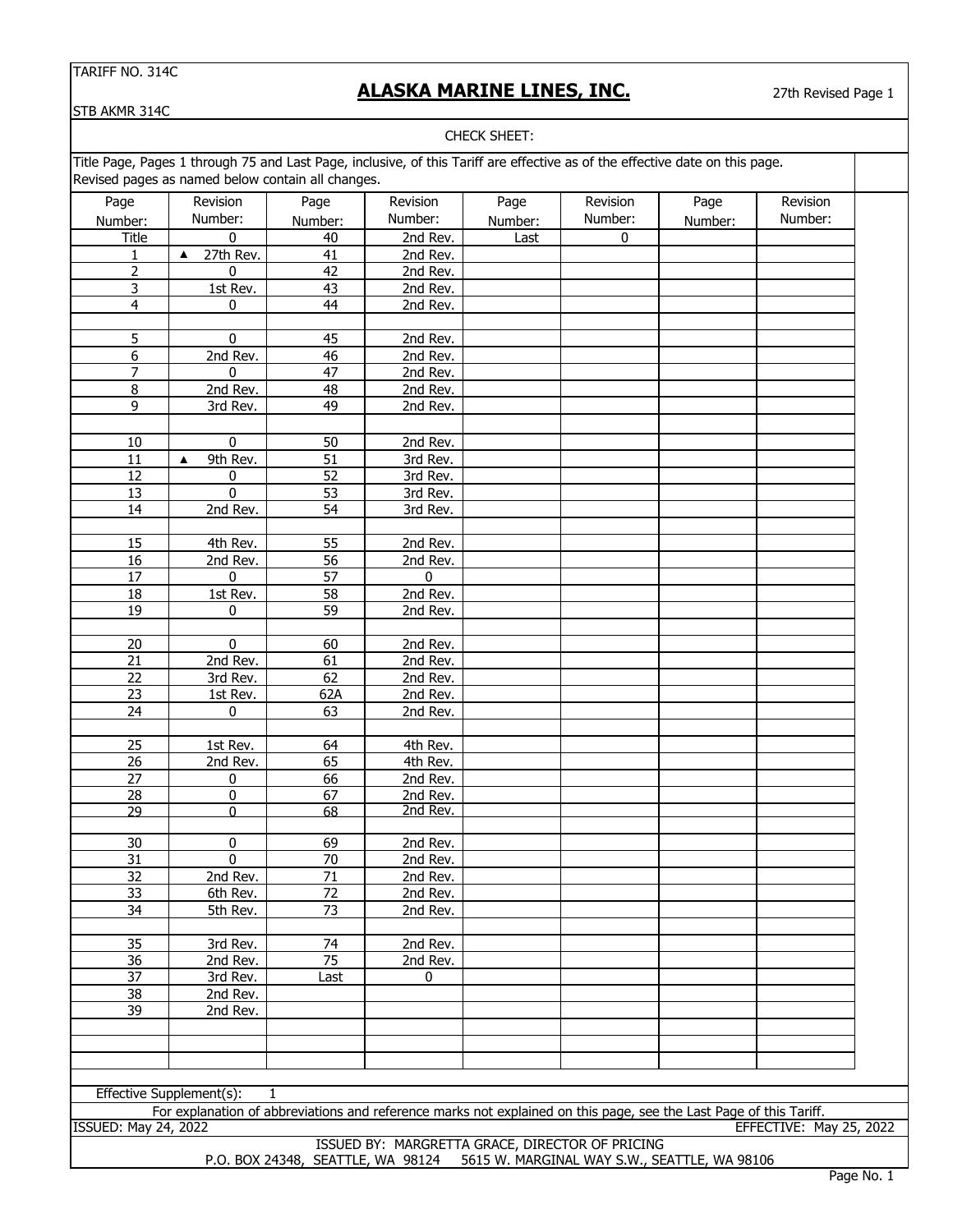# **ALASKA MARINE LINES, INC.**

Original Page 2

STB AKMR 314C

| TABLE OF CONTENTS |  |
|-------------------|--|
|-------------------|--|

| <b>I ADLE UF CUNTENTS</b>                                                                                          |                                                                                                 |                           |  |  |  |
|--------------------------------------------------------------------------------------------------------------------|-------------------------------------------------------------------------------------------------|---------------------------|--|--|--|
| SUBJECT:                                                                                                           | ITEM NO.                                                                                        | PAGE NO.                  |  |  |  |
|                                                                                                                    |                                                                                                 |                           |  |  |  |
| -A-                                                                                                                |                                                                                                 |                           |  |  |  |
| Alphabetical List of Alaska Points                                                                                 |                                                                                                 | $\overline{7}$            |  |  |  |
| Application of Arbitrary Fuel Surcharge                                                                            | 345                                                                                             | 11                        |  |  |  |
| Application of Inland Fuel Surcharge                                                                               | 346                                                                                             | 11                        |  |  |  |
| Application of Beyond Terminal Charges - Overdimension                                                             | 343                                                                                             | 10                        |  |  |  |
| Application of National Motor Freight Classification                                                               | 100                                                                                             | 5                         |  |  |  |
| Application of Rates - General                                                                                     | 160                                                                                             | 6                         |  |  |  |
| Application of Rates - Per Container Commodity Rates                                                               | 210                                                                                             | $\boldsymbol{6}$          |  |  |  |
| Arbitraries To or From Points in the State of Alaska                                                               | 342                                                                                             | 8,9                       |  |  |  |
| -B-                                                                                                                |                                                                                                 |                           |  |  |  |
| <b>Banding Platforms</b>                                                                                           | 563                                                                                             | 17                        |  |  |  |
| <b>Booking Cargo</b>                                                                                               | 775                                                                                             | 22                        |  |  |  |
|                                                                                                                    |                                                                                                 |                           |  |  |  |
| -C-<br>C.O.D. Shipments                                                                                            | 430                                                                                             | 12                        |  |  |  |
| Consolidation                                                                                                      | 460                                                                                             | 12                        |  |  |  |
| <b>Container Loading</b>                                                                                           | 562                                                                                             | 16                        |  |  |  |
| Customs or In Bond Shipments                                                                                       | 480                                                                                             | 13                        |  |  |  |
| -D-                                                                                                                |                                                                                                 |                           |  |  |  |
| Delays, Placement, Loading, Unloading                                                                              | 500                                                                                             | 14                        |  |  |  |
| Detention and Delay Charges - Truck or Tractor                                                                     | 500                                                                                             | 14                        |  |  |  |
| Dunnage Allowance                                                                                                  | 995                                                                                             | 26                        |  |  |  |
|                                                                                                                    |                                                                                                 |                           |  |  |  |
| -E-                                                                                                                |                                                                                                 |                           |  |  |  |
| Explosives and Other Dangerous Articles                                                                            | 540                                                                                             | 15, 16                    |  |  |  |
| -G-                                                                                                                |                                                                                                 |                           |  |  |  |
| Governing Publications                                                                                             | 100                                                                                             | 5                         |  |  |  |
| Gross Weights and Dunnage                                                                                          | 995                                                                                             | 26                        |  |  |  |
| -H-                                                                                                                |                                                                                                 |                           |  |  |  |
| Hazardous Waste, Transportation of                                                                                 | 545                                                                                             | 16                        |  |  |  |
| Heavy, Bulky or Long Freight                                                                                       | 568                                                                                             | 18                        |  |  |  |
|                                                                                                                    |                                                                                                 |                           |  |  |  |
| $-I$ -                                                                                                             |                                                                                                 |                           |  |  |  |
| In Bond Shipments                                                                                                  | 480                                                                                             | 13                        |  |  |  |
| -K-                                                                                                                |                                                                                                 |                           |  |  |  |
| Keep From Freezing - KFF                                                                                           | 810                                                                                             | 22                        |  |  |  |
|                                                                                                                    |                                                                                                 |                           |  |  |  |
| -L-<br>Loading or Unloading Heavy or Bulky Articles                                                                | 568                                                                                             | 18                        |  |  |  |
|                                                                                                                    |                                                                                                 |                           |  |  |  |
|                                                                                                                    |                                                                                                 |                           |  |  |  |
|                                                                                                                    |                                                                                                 |                           |  |  |  |
|                                                                                                                    |                                                                                                 |                           |  |  |  |
|                                                                                                                    |                                                                                                 |                           |  |  |  |
| For explanation of abbreviations and reference marks not explained on this page, see the Last Page of this Tariff. |                                                                                                 |                           |  |  |  |
| <b>ISSUED: April 13, 2020</b>                                                                                      |                                                                                                 | EFFECTIVE: April 14, 2020 |  |  |  |
| P.O. BOX 24348, SEATTLE, WA 98124                                                                                  | ISSUED BY: MARGRETTA GRACE, DIRECTOR OF PRICING<br>5615 W. MARGINAL WAY S.W., SEATTLE, WA 98106 |                           |  |  |  |
|                                                                                                                    |                                                                                                 |                           |  |  |  |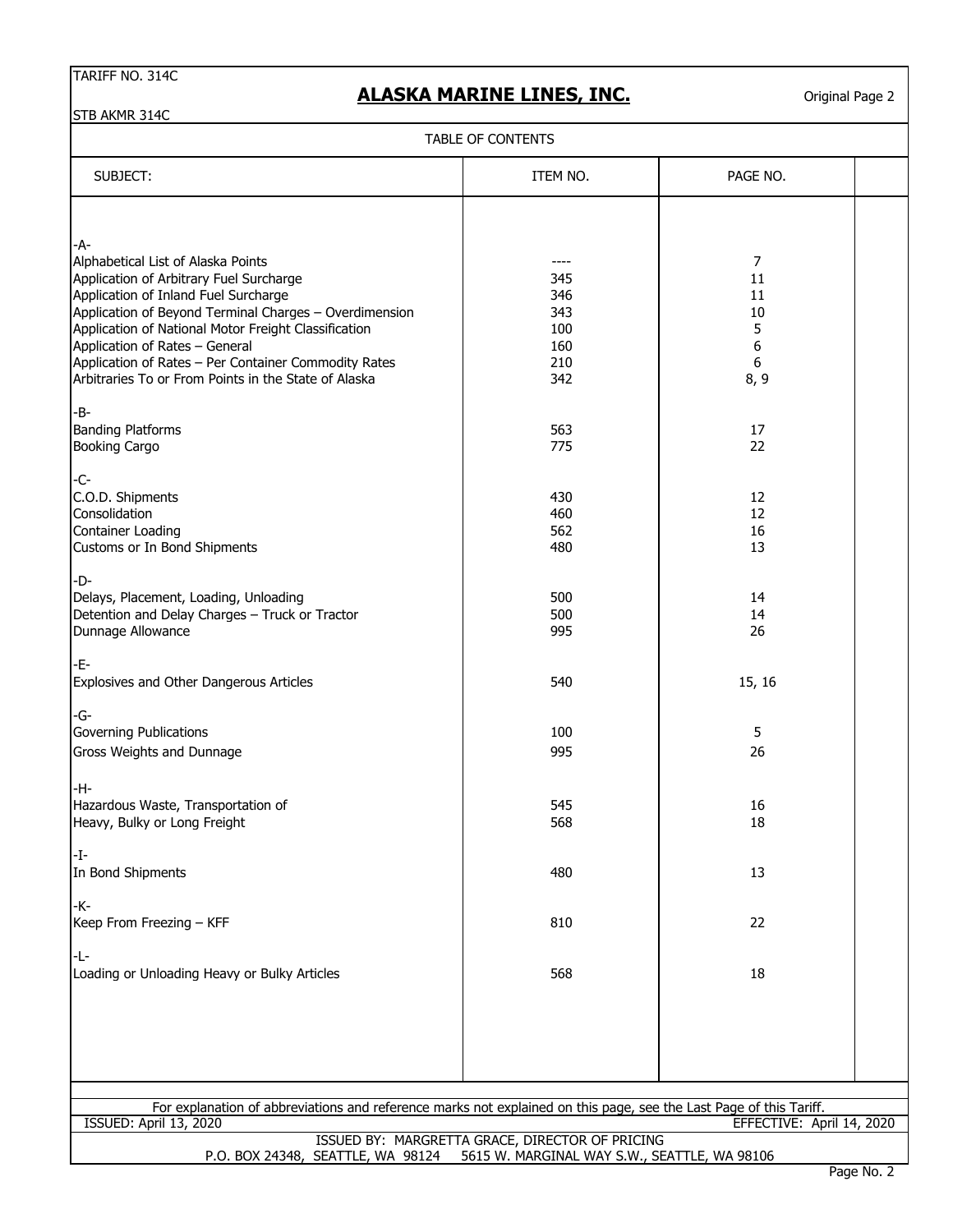# **ALASKA MARINE LINES, INC.**

1st Revised Page 3

STB AKMR 314C

### TABLE OF CONTENTS

| SUBJECT:                                                                                                                                     | ITEM NO.                                        | PAGE NO.                  |  |
|----------------------------------------------------------------------------------------------------------------------------------------------|-------------------------------------------------|---------------------------|--|
|                                                                                                                                              |                                                 |                           |  |
| -M-<br>Mixed Volume or Containerload Shipments                                                                                               | 645                                             | 20                        |  |
| -N-                                                                                                                                          |                                                 |                           |  |
| National Motor Freight Classification - Application                                                                                          | 100                                             | 5                         |  |
| Non-Application of Class Ratings                                                                                                             | 160                                             | 6                         |  |
| -0-                                                                                                                                          |                                                 |                           |  |
| On Hand Charges                                                                                                                              | 910                                             | 23                        |  |
| Overdimension Freight                                                                                                                        | 568                                             | 18                        |  |
| <b>Overflow Shipments</b>                                                                                                                    | 882                                             | 26                        |  |
| -P-                                                                                                                                          |                                                 |                           |  |
| Participating Carriers, List                                                                                                                 | $---$                                           | 4                         |  |
| Pickup and Delivery Service/Placement Service                                                                                                | 750                                             | 21                        |  |
| Placement and Respot Service                                                                                                                 | 750                                             | 21                        |  |
| Platform Loading Requirements                                                                                                                | 563                                             | 17                        |  |
| Port Charge                                                                                                                                  | 760                                             | 21                        |  |
| Prior Reservation of Space (Booking)                                                                                                         | 775                                             | 22                        |  |
| Protective Service - Keep From Freezing                                                                                                      | 810                                             | 22                        |  |
| -R-                                                                                                                                          |                                                 |                           |  |
| Respot - Additional Placement                                                                                                                | 750                                             | 21                        |  |
| Resecuring Loads                                                                                                                             | 563                                             | 17                        |  |
| Reservation of Space (Booking Cargo)                                                                                                         | 775                                             | 22                        |  |
| -S-                                                                                                                                          |                                                 |                           |  |
| Shipments Exceeding Capacity of a Container (Overflow)                                                                                       | 882                                             | 22                        |  |
| Storage At Alaska Terminals                                                                                                                  | 910                                             | 24, 25                    |  |
| Storage At Seattle Terminal                                                                                                                  | 910                                             | 24, 25                    |  |
| Storage/On Hand Charge                                                                                                                       | 910                                             | 24, 25                    |  |
| -T-                                                                                                                                          |                                                 |                           |  |
| <b>Tarping Platforms</b>                                                                                                                     | 563                                             | 17                        |  |
| <b>Terminal Charges</b>                                                                                                                      | 942                                             | 25                        |  |
| Transfer of Lading - Delivery of Cargo at AKMR Terminals                                                                                     | 959                                             | 26                        |  |
| -W-                                                                                                                                          |                                                 |                           |  |
| Weights - Gross Weights and Dunnage                                                                                                          | 995                                             | 26                        |  |
|                                                                                                                                              |                                                 |                           |  |
|                                                                                                                                              |                                                 |                           |  |
|                                                                                                                                              |                                                 |                           |  |
|                                                                                                                                              |                                                 |                           |  |
|                                                                                                                                              |                                                 |                           |  |
|                                                                                                                                              |                                                 |                           |  |
|                                                                                                                                              |                                                 |                           |  |
| <b>TCR 4558</b>                                                                                                                              |                                                 |                           |  |
|                                                                                                                                              |                                                 |                           |  |
| For explanation of abbreviations and reference marks not explained on this page, see the Last Page of this Tariff.<br>ISSUED: April 28, 2020 |                                                 | EFFECTIVE: April 29, 2020 |  |
|                                                                                                                                              | ISSUED BY: MARGRETTA GRACE, DIRECTOR OF PRICING |                           |  |
| P.O. BOX 24348, SEATTLE, WA 98124                                                                                                            | 5615 W. MARGINAL WAY S.W., SEATTLE, WA 98106    |                           |  |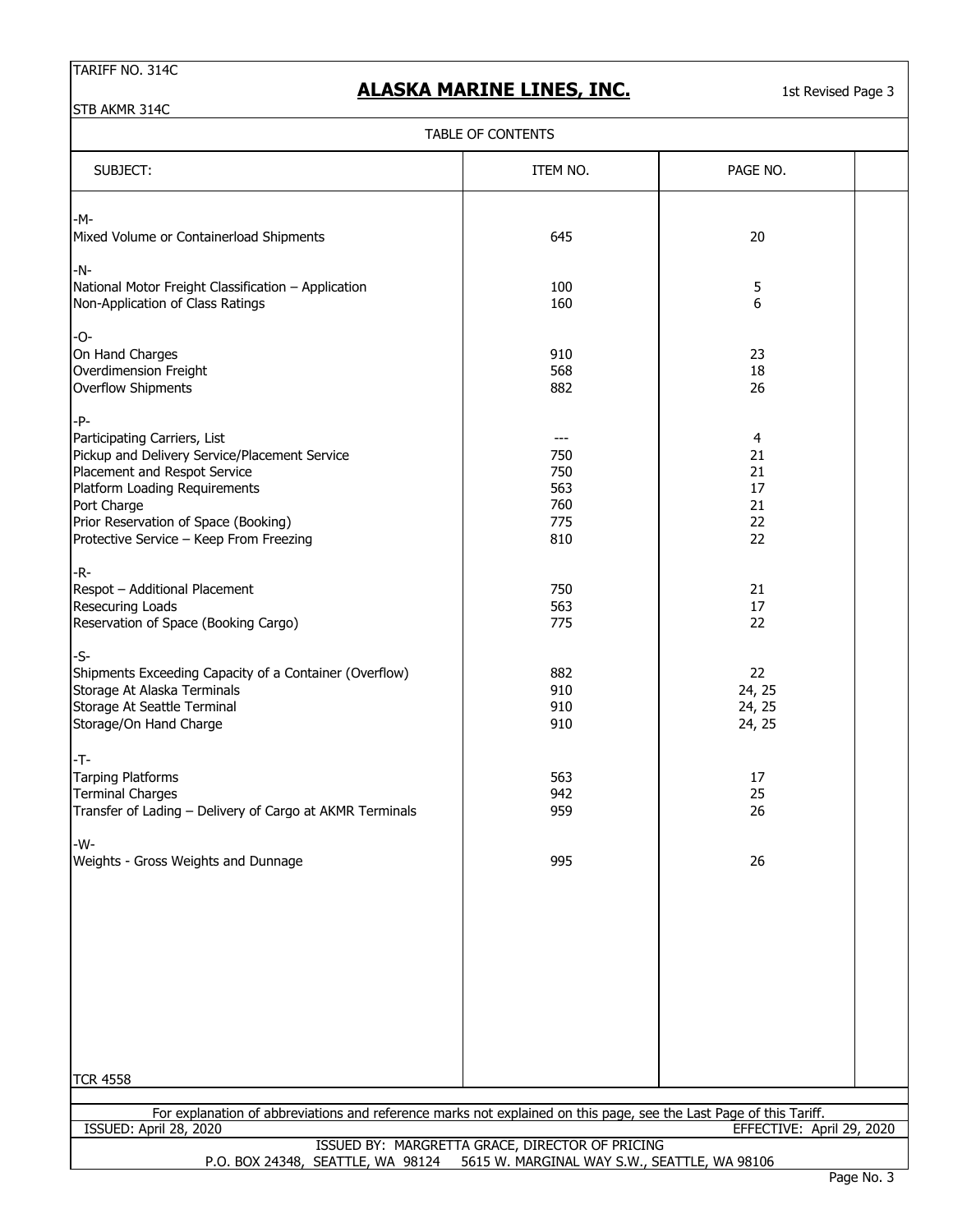### **ALASKA MARINE LINES, INC.**

Original Page 4

STB AKMR 314C

#### LIST OF PARTICIPATING CARRIERS (In Tariffs Making Reference hereto)

| ABBREVIATIONS: | NAME OF CARRIER:                           | CERTIFICATE: | CONCURRENCE: |
|----------------|--------------------------------------------|--------------|--------------|
| ALWE           | Alaska West Express<br>Anchorage, AK       |              |              |
| LTIA           | Lynden Transport, Inc.<br>Seattle, WA      | MC-65802     | FC1 No. 11   |
| <b>BMCP</b>    | Bering Marine Corporation<br>Anchorage, AK |              | FC1 No. 12   |

For explanation of abbreviations and reference marks not explained on this page, see the Last Page of this Tariff.<br>ISSUED: April 13, 2020 EFFECTIVE:

EFFECTIVE: April 14, 2020

ISSUED BY: MARGRETTA GRACE, DIRECTOR OF PRICING P.O. BOX 24348, SEATTLE, WA 98124 5615 W. MARGINAL WAY S.W., SEATTLE, WA 98106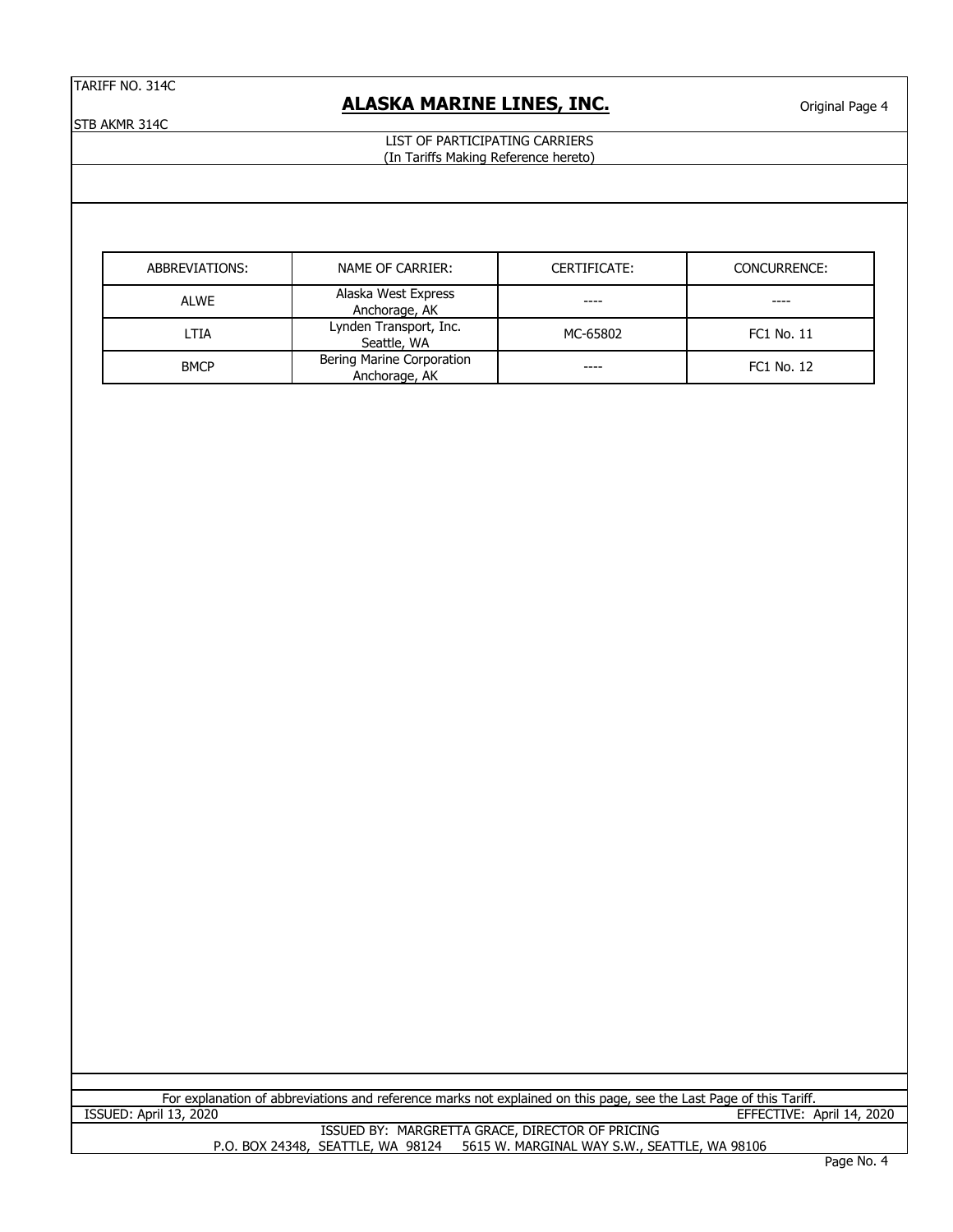### **ALASKA MARINE LINES, INC.**

Except as otherwise provided herein, this Tariff is governed by the following publications, including supplements

Original Page 5

100

STB AKMR 314C

**GOVERNING PUBLICATIONS:**

RULES

# (1) National Motor Freight Classification, STB NMF 100 Series, Issuing Agent. (2) Federal Hazardous Materials Regulations, Title 49, Code of Federal Regulations, Parts 100 through 180. (3) United States Environmental Protection Agency (USEPA), 40 CFR Part 262. (4) Alaska Marine Lines, Inc., General Rules, Commodity Group Descriptions and list of Participating Carriers, STB AKMR 100, series, unless superseded by references in this tariff AKMR 314C. **APPLICATION OF NATIONAL MOTOR FREIGHT CLASSIFICATION** (A) The rates, rules and regulations, estimated and minimum weight, shipping and packing requirements, allowances and privileges or other provisions or conditions shown in this Tariff supersede those in the National Motor Freight Classification. thereto or subsequent reissued thereof:

For explanation of abbreviations and reference marks not explained on this page, see the Last Page of this Tariff. ISSUED: April 13, 2020 EFFECTIVE: April 14, 2020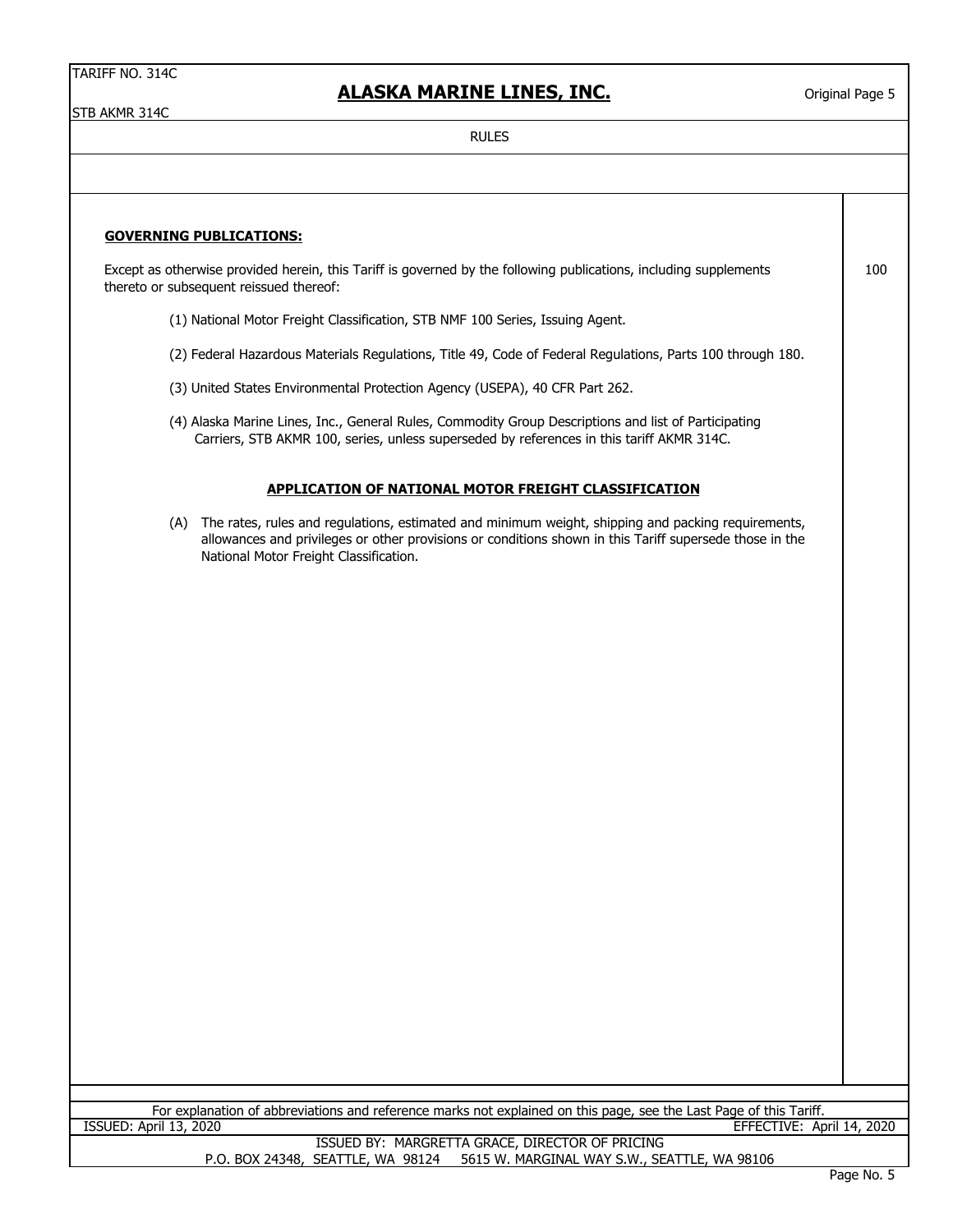Not Subject to Supplement No. ▲ 2

TARIFF NO. 314C

STB AKMR 314C

# **ALASKA MARINE LINES, INC.**

2nd Revised Page 6

RULES

### (Supersedes Items 160 and 210 in AKMR 100, series)

APPLICATION OF RATES – GENERAL:

(A) Containerload. (B) (C) Rates named herein apply via a combination of motor-water-motor routes, and motor-water-rail-motor routes, except as otherwise may be provided. (D) Freight to or from ports named herein will be accepted and handled direct only when carrier feels the quantity offered is sufficient to justify the expense of the call. (E) Freight that is charged on a per linear or square foot basis will have its measurements rounded up to the next whole foot. Fractions of feet will not be used when calculating the charges. (F) Freight loaded to containers or platforms, or any other container style, under shipper load and count conditions, will move at CL rates only. (G) Shipment of Less Than Truckload (LTL) or Less Than Containerload (LCL) will not be accepted under this Tariff. (H) Class Ratings listed in the Governing Publication (National Motor Freight Classification) will not apply in this Tariff. APPLICATION OF STRAIGHT CONTAINERLOAD COMMODITY RATES Except as specifically indicated in individual rate items, rates designated as straight containerload or straight platform load commodity rates are in dollars per container or platform as a flat charge. NOTE 1. Rates are subject to accessorial charges as specified in STB AKMR 100, series, and NOTE 2. Rates are subject to a maximum weight per container or platform as follows: Cargo weight in excess of the maximum weight shall be subject to additional charges of \$7.20 cwt. TCR 4621 For explanation of abbreviations and reference marks not explained on this page, see the Last Page of this Tariff. 20'  $\overline{24'}$ 40' 160 Except as otherwise provided, the Tariff applies to the transportation of General Commodities in The carrier reserves the right, when because of traffic congestion or other causes or conditions beyond the carrier's control, to forward traffic via any routes over the routes of carriers concurring herein. STB AKMR 314C unless otherwise specified. 210 53' 38,000 38,000 44,000 58,000 EOUIPMENT LENGTH NX | MAXIMUM WEIGHT

ISSUED: January 13, 2022 EFFECTIVE: January 14, 2022 ISSUED BY: MARGRETTA GRACE, DIRECTOR OF PRICING

### P.O. BOX 24348, SEATTLE, WA 98124 5615 W. MARGINAL WAY S.W., SEATTLE, WA 98106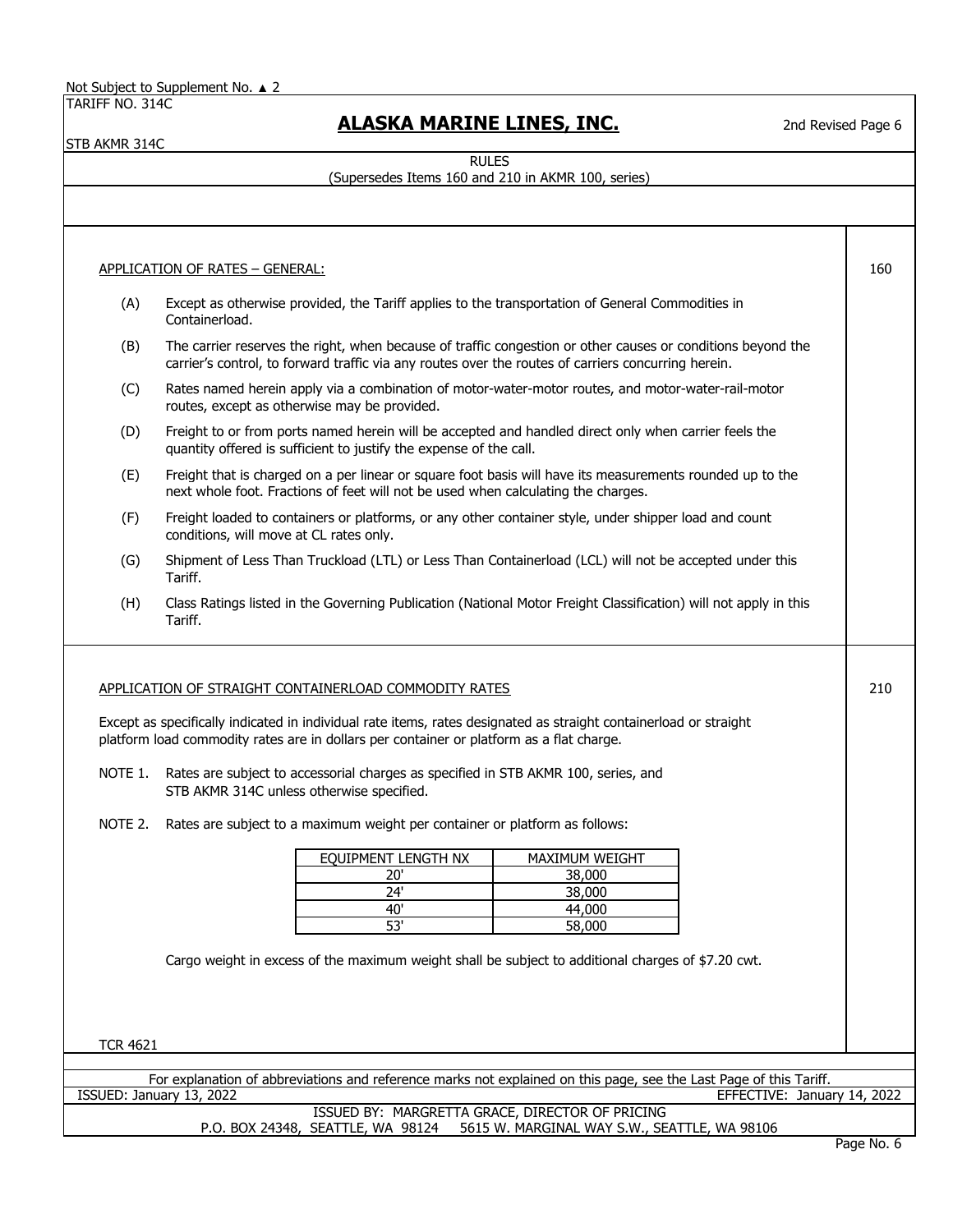# **ALASKA MARINE LINES, INC.**

Original Page 7

STB AKMR 314C

| ALPHABETICAL LIST OF ALASKA POINTS<br>FROM AND TO WHICH RATES APPLY WITH APPLICABLE RATE BASIS                                                                                                                                                                                                                                                                                                                                            |                                                                                                                                                                                                  |                                                                                                                                                                                                                                                            |                                                                                                                                                 |  |
|-------------------------------------------------------------------------------------------------------------------------------------------------------------------------------------------------------------------------------------------------------------------------------------------------------------------------------------------------------------------------------------------------------------------------------------------|--------------------------------------------------------------------------------------------------------------------------------------------------------------------------------------------------|------------------------------------------------------------------------------------------------------------------------------------------------------------------------------------------------------------------------------------------------------------|-------------------------------------------------------------------------------------------------------------------------------------------------|--|
| POINT                                                                                                                                                                                                                                                                                                                                                                                                                                     | <b>RATE BASIS</b>                                                                                                                                                                                | POINT                                                                                                                                                                                                                                                      | <b>RATE BASIS</b>                                                                                                                               |  |
| Anchorage<br>Anchor Point<br><b>Big Delta</b><br><b>Big Lake</b><br>Birchwood<br>Cantwell<br>Chugiak<br>Clam Gulch<br>Clear<br>Clear A.F.B.<br>Cooper Landing<br>Copper Center<br>Deadhorse<br>Delta Junction<br>Denali Park<br>Eagle Rvier<br>Eielson A.F.B.<br>Eklutna<br>Elmendorf A.F.B.<br>Fairbanks<br>Fairbanks Intl. Airport<br>Fort Greeley<br>Fort Richardson<br>Fort Wainwright<br>Gakona<br>Girdwood<br>Glennallen<br>Gulkana | (A)<br>(A)<br>(F)<br>(A)<br>(A)<br>(F)<br>(A)<br>(A)<br>(F)<br>(F)<br>(A)<br>(A)<br>(F)<br>(F)<br>(A)<br>(A)<br>(F)<br>(A)<br>(A)<br>(F)<br>(F)<br>(F)<br>(A)<br>(F)<br>(A)<br>(A)<br>(A)<br>(A) | Healy<br>Homer<br>Homer Spit<br>Houston<br>Kenai<br>Kuparuk<br>Moose Pass<br>Nenana<br>Nikiski (Nikishka/Nikishki)<br>Ninilchik<br>North Pole<br>Palmer<br>Prudhoe Bay<br>Seward<br>Soldotna<br>Sterling<br>Sutton<br>Tok<br>Valdez<br>Wasilla<br>Whittier | (F)<br>(A)<br>(A)<br>(A)<br>(A)<br>(F)<br>(A)<br>(F)<br>(A)<br>(A)<br>(F)<br>(A)<br>(F)<br>(A)<br>(A)<br>(A)<br>(A)<br>(A)<br>(A)<br>(A)<br>(W) |  |
| (A) Anchorage<br>(F) Fairbanks<br>(W) Whittier                                                                                                                                                                                                                                                                                                                                                                                            |                                                                                                                                                                                                  |                                                                                                                                                                                                                                                            |                                                                                                                                                 |  |
|                                                                                                                                                                                                                                                                                                                                                                                                                                           |                                                                                                                                                                                                  | For explanation of abbreviations and reference marks not explained on this page, see the Last Page of this Tariff.                                                                                                                                         |                                                                                                                                                 |  |
| <b>ISSUED: April 13, 2020</b>                                                                                                                                                                                                                                                                                                                                                                                                             |                                                                                                                                                                                                  | ISSUED BY: MARGRETTA GRACE, DIRECTOR OF PRICING                                                                                                                                                                                                            | EFFECTIVE: April 14, 2020                                                                                                                       |  |
|                                                                                                                                                                                                                                                                                                                                                                                                                                           | P.O. BOX 24348, SEATTLE, WA 98124                                                                                                                                                                | 5615 W. MARGINAL WAY S.W., SEATTLE, WA 98106                                                                                                                                                                                                               |                                                                                                                                                 |  |
|                                                                                                                                                                                                                                                                                                                                                                                                                                           |                                                                                                                                                                                                  |                                                                                                                                                                                                                                                            | Page No. 7                                                                                                                                      |  |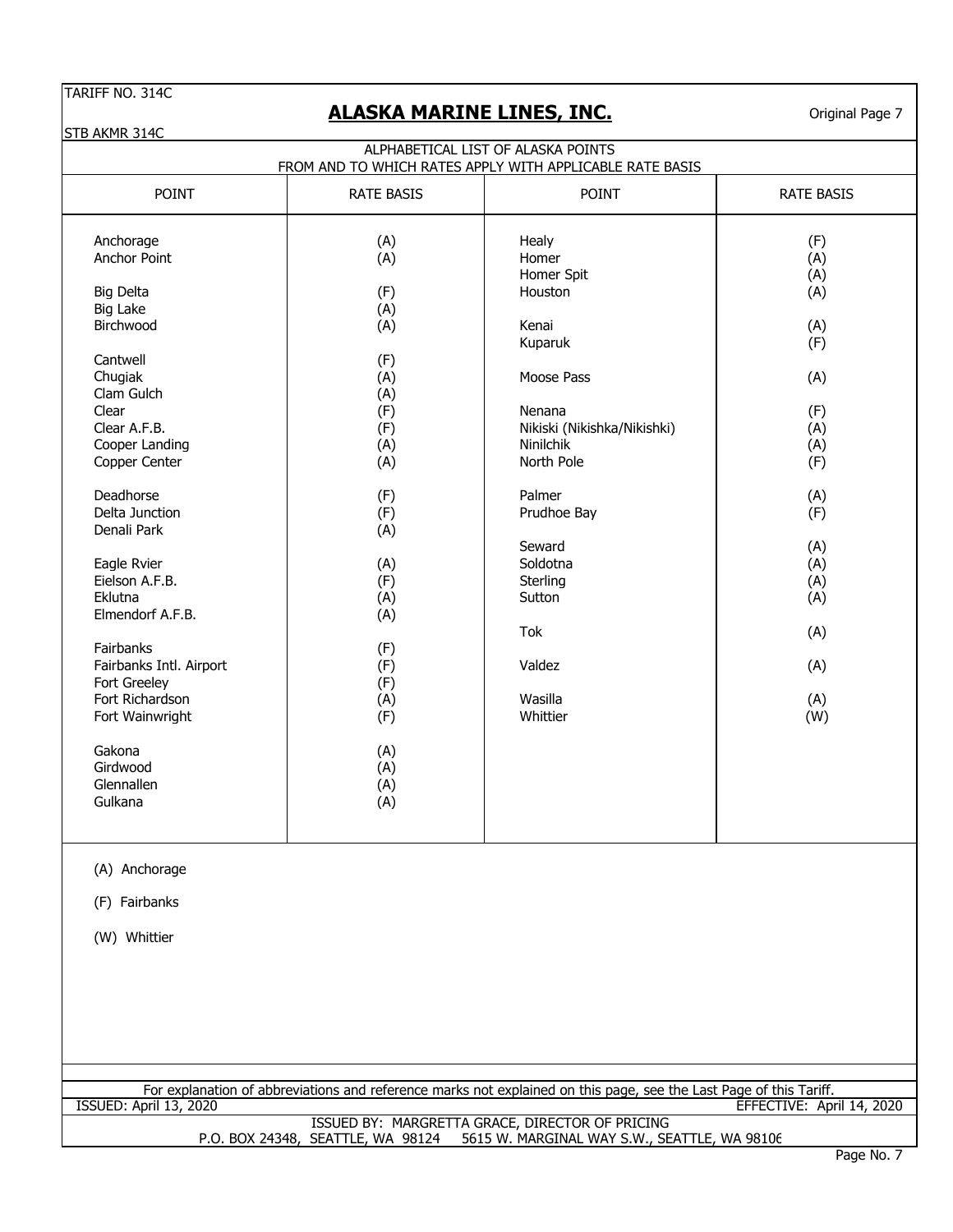### **ALASKA MARINE LINES, INC.**

STB AKMR 314C

# RULES

2nd Revised Page 8

342

(Supersedes Item 342 in AKMR 100, series)

### ARBITRARIES TO OR FROM POINTS IN THE STATE OF ALASKA:

Except as otherwise provided, through containerload rates will be constructed by adding the applicable arbitrary charge onto the applicable rate to or from the basing point. (Rates are in dollars and cents per container or platform.)

| POINT OF ORIGIN OR          | <b>BASING POINT</b> | CHARGE IN DOLLARS PER   | <b>CHARGE IN DOLLARS PER</b> |
|-----------------------------|---------------------|-------------------------|------------------------------|
| <b>DESTINATION</b>          |                     | 20', 24', 40' CONTAINER | 53' CONTAINER                |
| Anchor Point (2)            | Anchorage           | \$1,186.00              | \$1,186.00                   |
| Anchorage (3)               | Anchorage           | \$283.00                | \$283.00                     |
| Anchorage Intl. Airport (3) | Anchorage           | \$283.00                | \$283.00                     |
| Big Delta (2)               | Fairbanks           | \$739.00                | \$739.00                     |
| Big Lake (2)                | Anchorage           | \$691.00                | \$691.00                     |
| Birchwood                   | Anchorage           | \$136.00                | \$136.00                     |
| Cantwell (2)                | Fairbanks           | \$815.00                | \$815.00                     |
| Chugiak                     | Anchorage           | \$136.00                | \$136.00                     |
| Chickaloon                  | Anchorage           | \$741.00                | \$741.00                     |
| Clam Gulch (2)              | Anchorage           | \$1,186.00              | \$1,186.00                   |
| Clear (2)                   | Fairbanks           | \$633.00                | \$633.00                     |
| Cooper Landing (2)          | Anchorage           | \$1,038.00              | \$1,038.00                   |
| Deadhorse                   | Fairbanks           | \$5,232.00              | \$5,232.00                   |
| Delta Junction (2)          | Fairbanks           | \$753.00                | \$753.00                     |
| Denali Park (2)             | Anchorage           | \$1,813.00              | \$1,813.00                   |
| Eagle River                 | Anchorage           | \$140.00                | \$140.00                     |
| Eielson A.F.B. (1)          | Fairbanks           | \$334.00                | \$334.00                     |
| Eklutna                     | Anchorage           | \$304.00                | \$304.00                     |
| Elmendorf A.F.B. (1) (3)    | Anchorage           | \$323.00                | \$323.00                     |
| Fairbanks                   | Anchorage           | \$1,250.00              | \$1,498.00                   |
| Fairbanks                   | Fairbanks           | \$283.00                | \$283.00                     |
| Fairbanks Intl. Airport (1) | Fairbanks           | \$283.00                | \$283.00                     |
| Fort Greeley (2)            | Fairbanks           | \$753.00                | \$753.00                     |
| Fort Knox (2)               | Fairbanks           | \$688.00                | \$688.00                     |
| Fort Richardson (1) (3)     | Anchorage           | \$323.00                | \$323.00                     |
| Fort Wainwright (1)         | Fairbanks           | \$283.00                | \$283.00                     |
| Girdwood (2)                | Anchorage           | \$450.00                | \$450.00                     |
| Glennallen (2)              | Anchorage           | \$2,047.00              | \$2,047.00                   |
| Healy $(2)$                 | Fairbanks           | \$623.00                | \$623.00                     |
| Homer (2)                   | Anchorage           | \$1,186.00              | \$1,186.00                   |
| Homer Spit (2)              | Anchorage           | \$1,186.00              | \$1,186.00                   |
| Houston (2)                 | Anchorage           | \$322.00                | \$322.00                     |

(Item continued on Page 9)

TCR 4616

For explanation of abbreviations and reference marks not explained on this page, see the Last Page of this Tariff.<br>EFFECTIVE: December 8, 2021 EFFECTIVE: December 12, 2021

> P.O. BOX 24348, SEATTLE, WA 98124 5615 W. MARGINAL WAY S.W., SEATTLE, WA 98106 ISSUED BY: MARGRETTA GRACE, DIRECTOR OF PRICING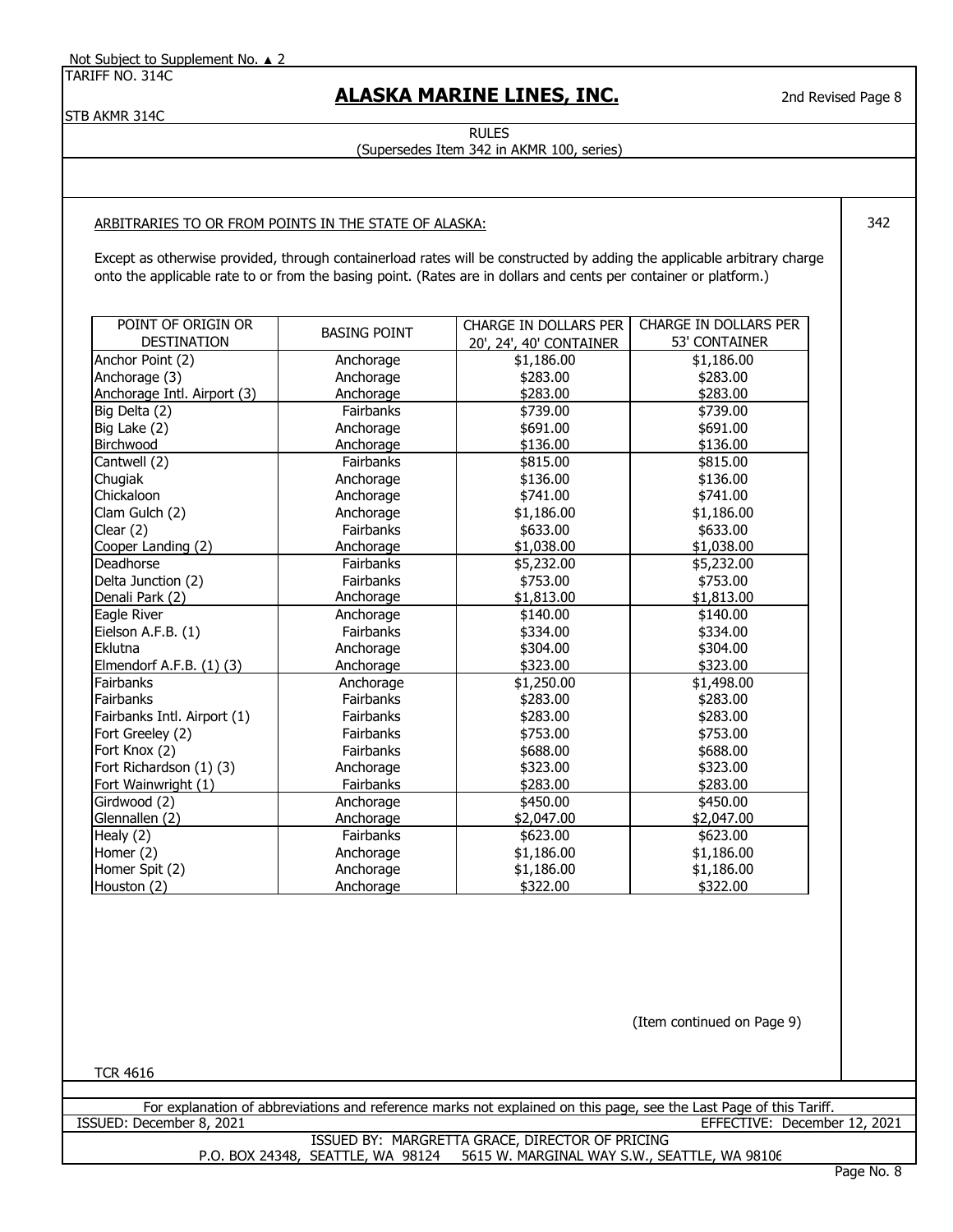Not Subject to Supplement No. ▲ 2

TARIFF NO. 314C

# **ALASKA MARINE LINES, INC.**

3rd Revised Page 9

342

STB AKMR 314C

RULES (Supersedes Item 342 in AKMR 100, series)

### ARBITRARIES TO OR FROM POINTS IN THE STATE OF ALASKA: (Concluded)

| POINT OF ORIGIN OR          | <b>BASING POINT</b> | CHARGE IN DOLLARS PER   | CHARGE IN DOLLARS PER |
|-----------------------------|---------------------|-------------------------|-----------------------|
| <b>DESTINATION</b>          |                     | 20', 24', 40' CONTAINER | <b>53' CONTAINER</b>  |
| Kasilof (2)                 | Anchorage           | \$1,038.00              | \$1,038.00            |
| Kenai                       | Anchorage           | \$1,038.00              | \$1,038.00            |
| Kuparuk                     | Fairbanks           | \$5,948.00              | \$5,948.00            |
| Moose Pass (2)              | Anchorage           | \$1,038.00              | \$1,038.00            |
| Nenana (2)                  | <b>Fairbanks</b>    | \$469.00                | \$469.00              |
| Nikiski (Nikishka/Nikishki) | Anchorage           | \$1,141.00              | \$1,141.00            |
| Ninilchik (2)               | Anchorage           | \$1,314.00              | \$1,314.00            |
| North Pole                  | Fairbanks           | \$286.00                | \$286.00              |
| Palmer                      | Anchorage           | \$322.00                | \$322.00              |
| Point Mackenzie (2)         | Anchorage           | \$691.00                | \$691.00              |
| Prudhoe Bay                 | Fairbanks           | \$5,232.00              | \$5,232.00            |
| Seward (2)                  | Anchorage           | \$946.00                | \$946.00              |
| Soldotna                    | Anchorage           | \$1,038.00              | \$1,038.00            |
| <b>Sterling</b>             | Anchorage           | \$986.00                | \$986.00              |
| Sutton (2)                  | Anchorage           | \$322.00                | \$322.00              |
| Talkeetna (2)               | Anchorage           | \$988.00                | \$988.00              |
| Tok (2)                     | Fairbanks           | \$1,311.00              | \$1,311.00            |
| Valdez (2)                  | Anchorage           | \$2,047.00              | \$2,047.00            |
| Wasilla                     | Anchorage           | \$322.00                | \$322.00              |
| Willow                      | Anchorage           | \$680.00                | \$680,00              |

(1) When shipment, in part or in full, is refused by the consignee at one of the above named military installations, the refused cargo will be returned to AKMR's local terminal to await disposition. If AKMR performs redelivery of cargo, within the same rate group, a charge of \$283.00 per redelivery shall be assessed.

- (2) Applicable only when driver standby is provided. Subject to Item 500. Not applicable when container is provided placement (spot).
- (3) Rate applies only for rate items that do not include Anchorage, Elmendorf A.F.B., or Fort Richardson placement.
- On overdimension cargo, apply provisions of Item 343. NOTE 1.
- Points not listed in this item are subject to an hourly rate of \$272.00 per hour, or fraction thereof, subject to a 2 hour minimum. NOTE 2.

TCR 4616

ISSUED BY: MARGRETTA GRACE, DIRECTOR OF PRICING P.O. BOX 24348, SEATTLE, WA 98124 5615 W. MARGINAL WAY S.W., SEATTLE, WA 98106 For explanation of abbreviations and reference marks not explained on this page, see the Last Page of this Tariff.<br>ISSUED: December 8, 2021 EFFECTIVE: December 12, 2021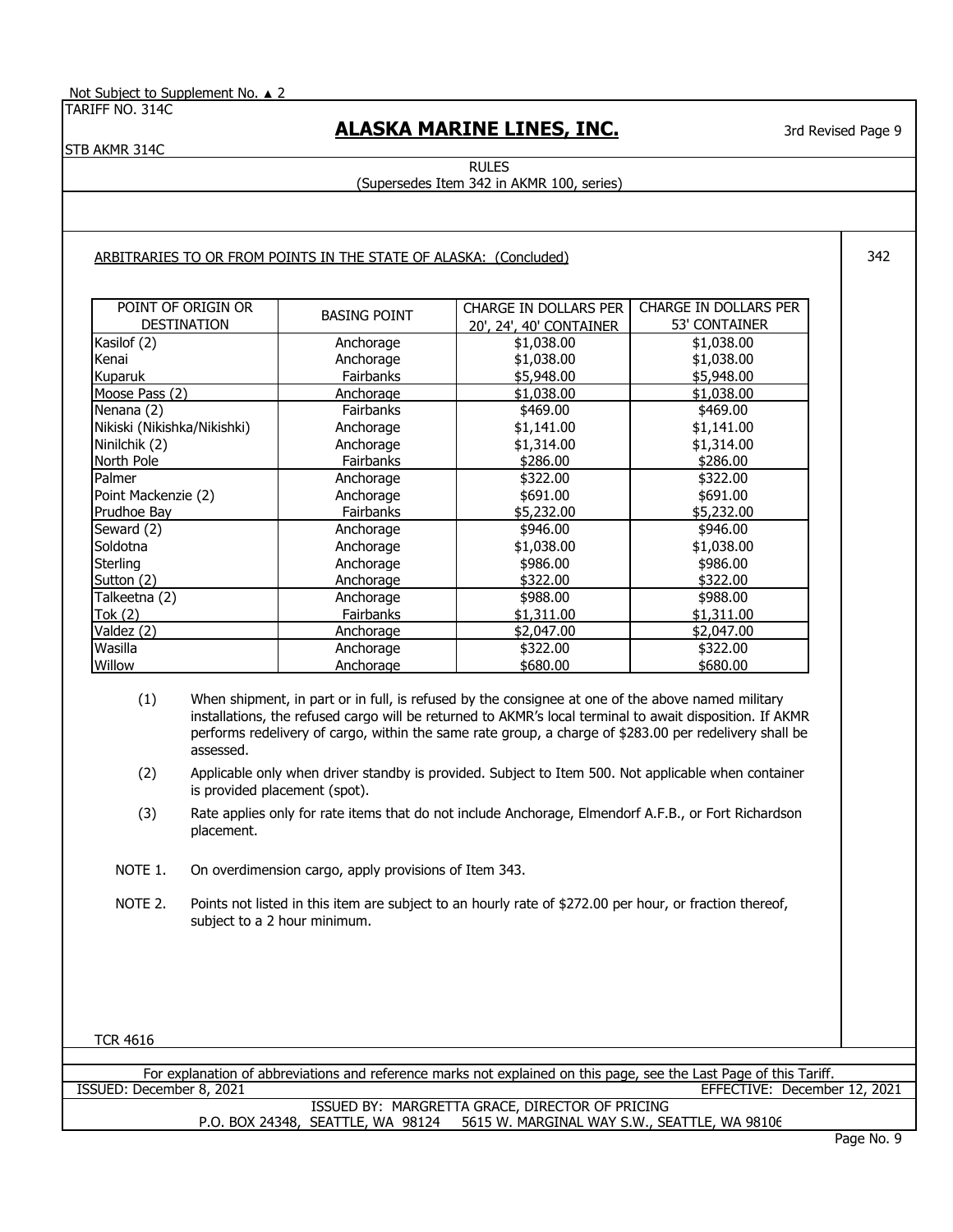STB AKMR 314C

# **ALASKA MARINE LINES, INC.**

Original Page 10

343

RULES

(Supersedes Item 343 in AKMR 100, series)

### APPLICATION OF BEYOND TERMINAL CHARGES, HEAVY, BULKY OR LONG FREIGHT:

- (A) Application of Beyond Terminal Charges
	- (1) Overweight:

Arbitrary charges named in this Item apply only on single pieces or packages weighing less than 50,000 pounds each. Single pieces or packages weighing 50,000 pounds or more will take a surcharge of 25% (based on the applicable arbitrary listed in Items 340 and 342), to cover cost of handling heavy pieces. Applicable northbound and southbound.

(2) Overlength:

Arbitrary charges named in this item apply on containers or lading which do not exceed 48' in overall length. Containers or lading exceeding 48' overall length shall take the following surcharges in addition to all other charges. (Does not apply to carrier provided 53' closed containers.)

| OVERALL LENGTH OF CONTAINERS OR LADING | APPLICABLE ARBITRARY |     |
|----------------------------------------|----------------------|-----|
| <b>EXCEEDING</b>                       | <b>SURCHARGE</b>     |     |
| 48'                                    | 50' 6"               | 20% |
| 50' 6"                                 | $60'$ 6"             | 40% |
| 60' 6"                                 |                      | 60% |

(3) Overwidth:

Arbitrary charges named in this item apply on containers or lading which do not exceed 10' in overall width. Containers or lading (to include accompanying bracing, dunnage or securing equipment) which exceed 10' in overall width will take the following surcharge in addition to all other charges.

| OVERALL WIDTH OF CONTAINERS OR LADING | APPLICABLE ARBITRARY |                  |
|---------------------------------------|----------------------|------------------|
| <b>IEXCEEDING</b>                     | BUT NOT EXCEEDING    | <b>SURCHARGE</b> |
| 10'                                   |                      | 20%              |
| יכו                                   | 14'                  | 40%              |
| 14'                                   | 16'                  | 60%              |
| 16'                                   |                      | 100%             |

#### NOTE 1. Calculation of Arbitrary Charges:

In order to calculate applicable arbitrary overdimension charges, first determine the base arbitrary in Item 340 or 342. Each overdimension arbitrary surcharge in this Item (343) will be calculated separately with the arbitrary as a base except that if a shipment is subject to both overlength and overwidth surcharge, only that surcharge creating the greater charge will apply.

EXCEPTION 1: The charges set forth in this item apply only on shipments moving on or in containers and not requiring transportation services beyond that customarily provided such containers. Shipments transported other than by containers shall be transported at the rates listed in Items 340, 342 and 343 only upon approval by the carrier.

For explanation of abbreviations and reference marks not explained on this page, see the Last Page of this Tariff. ISSUED: April 13, 2020 EFFECTIVE: April 14, 2020

ISSUED BY: MARGRETTA GRACE, DIRECTOR OF PRICING P.O. BOX 24348, SEATTLE, WA 98124 5615 W. MARGINAL WAY S.W., SEATTLE, WA 98106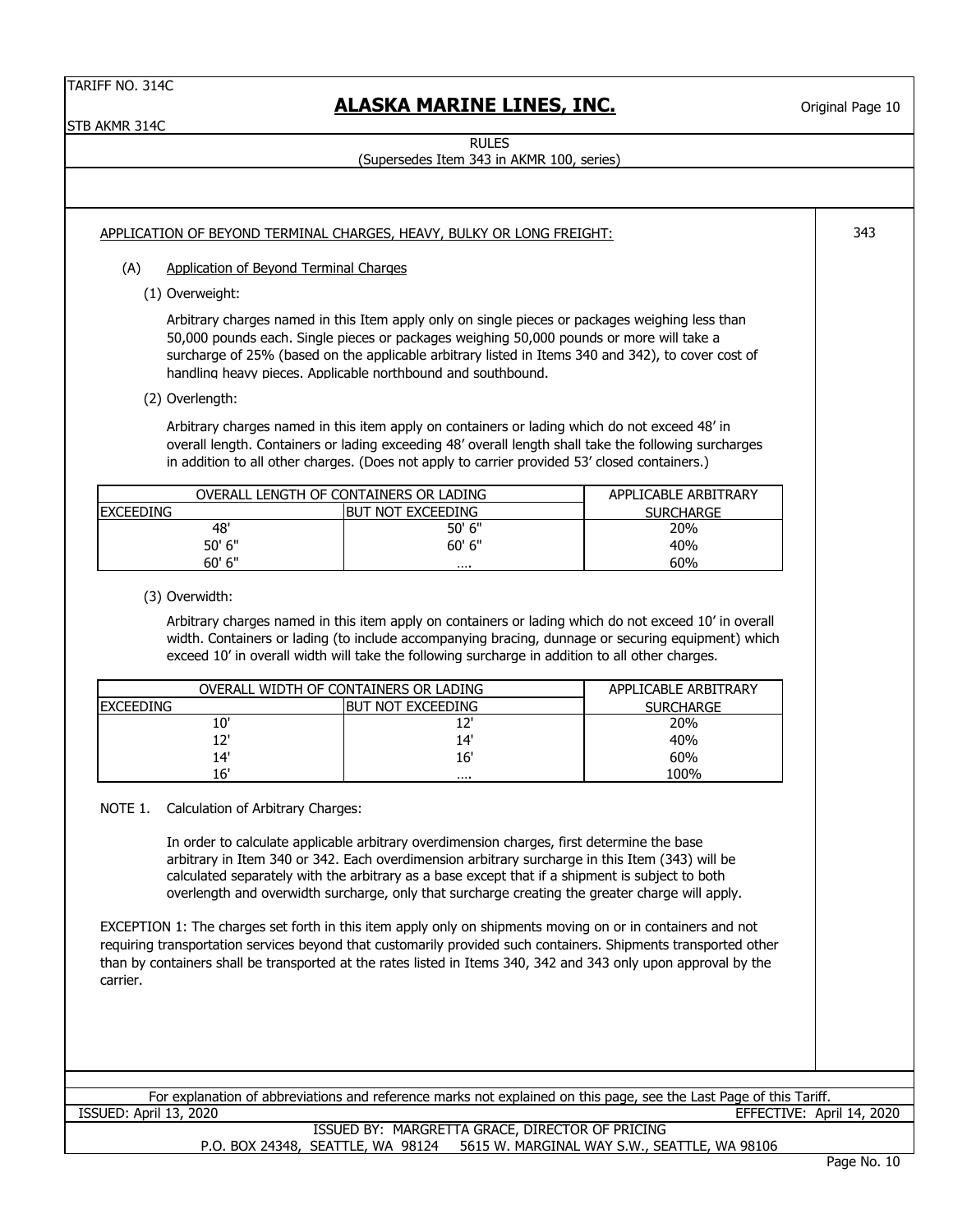### **ALASKA MARINE LINES, INC.**

STB AKMR 314C

#### RULES (Supersedes Item 345 in AKMR 100, series)

|                             | <b>SUPERSOLS TUBILITY III AN'IN 100, SERIES</b>                                                                                                                                                                                                                                                           |          |
|-----------------------------|-----------------------------------------------------------------------------------------------------------------------------------------------------------------------------------------------------------------------------------------------------------------------------------------------------------|----------|
|                             |                                                                                                                                                                                                                                                                                                           | ITEM NO. |
|                             | APPLICATION OF ARBITRARY FUEL SURCHARGE:                                                                                                                                                                                                                                                                  | 345      |
| $*1.345.$                   | Except as specifically indicated in individual rate items and exceptions noted herein, all shipments and accessorial charges<br>are subject to an Arbitrary Fuel Surcharge of ◆ thirty-four and one half percent (34.5%). Multiply the applicable rate by                                                 |          |
|                             | NOTE 1. For rates in cents, fractions will be as follows: Fractions of less than 1/2 cent will be dropped and fractions<br>of 1/2 cent of more will be rounded to the next whole cent.                                                                                                                    |          |
|                             | For rates in dollars, fractions of dollars will be rounded as follows: Less than .50 will be dropped and .50 or<br>more will be rounded to the next whole dollar.                                                                                                                                         |          |
| NOTE 2.                     | Where the rate or charge is published in dollar and cents, apply the equivalent in cents                                                                                                                                                                                                                  |          |
|                             | NOTE 3. Reference to Tariffs, Items, Notes, Rules, etc. will be as follows: Where reference is made in this<br>Supplement to Tariffs, Items, Notes, Rules, etc., it is understood that such reference is continuous and<br>includes Supplements to or successive issues of such Items, Notes, Rules, etc. |          |
|                             | EXCEPTIONS: The provisions of this Fuel Surcharge will not apply to rates set forth in the following items                                                                                                                                                                                                |          |
|                             | A. STB AKMR 100, series, or 314, series, Item Numbers:<br>340, 460, 480, 500, 501, 540, 563, 740, 750, 751, 820, 848, 891, 900, 910, 911, 942, 959, 982, 987 and 990.                                                                                                                                     |          |
|                             | B. Accessorial charges specifically named in individual rate items that are noted as exceptions to items<br>listed in paragraph A above.                                                                                                                                                                  |          |
| <b>TCR 4631</b>             |                                                                                                                                                                                                                                                                                                           |          |
|                             | APPLICATION OF INLAND FUEL SURCHARGE:                                                                                                                                                                                                                                                                     | 346      |
|                             | Refer to AKMR 100, series, Item 346.                                                                                                                                                                                                                                                                      |          |
|                             |                                                                                                                                                                                                                                                                                                           |          |
|                             |                                                                                                                                                                                                                                                                                                           |          |
|                             |                                                                                                                                                                                                                                                                                                           |          |
|                             |                                                                                                                                                                                                                                                                                                           |          |
|                             |                                                                                                                                                                                                                                                                                                           |          |
|                             |                                                                                                                                                                                                                                                                                                           |          |
|                             |                                                                                                                                                                                                                                                                                                           |          |
|                             |                                                                                                                                                                                                                                                                                                           |          |
|                             |                                                                                                                                                                                                                                                                                                           |          |
|                             |                                                                                                                                                                                                                                                                                                           |          |
|                             |                                                                                                                                                                                                                                                                                                           |          |
| <b>ISSUED: May 24, 2022</b> | For explanation of abbreviations and reference marks not explained on this page, see the Last Page of this Tariff<br>EFFECTIVE: June 19, 2022                                                                                                                                                             |          |
|                             | ISSUED BY: MARGRETTA GRACE, DIRECTOR OF PRICING                                                                                                                                                                                                                                                           |          |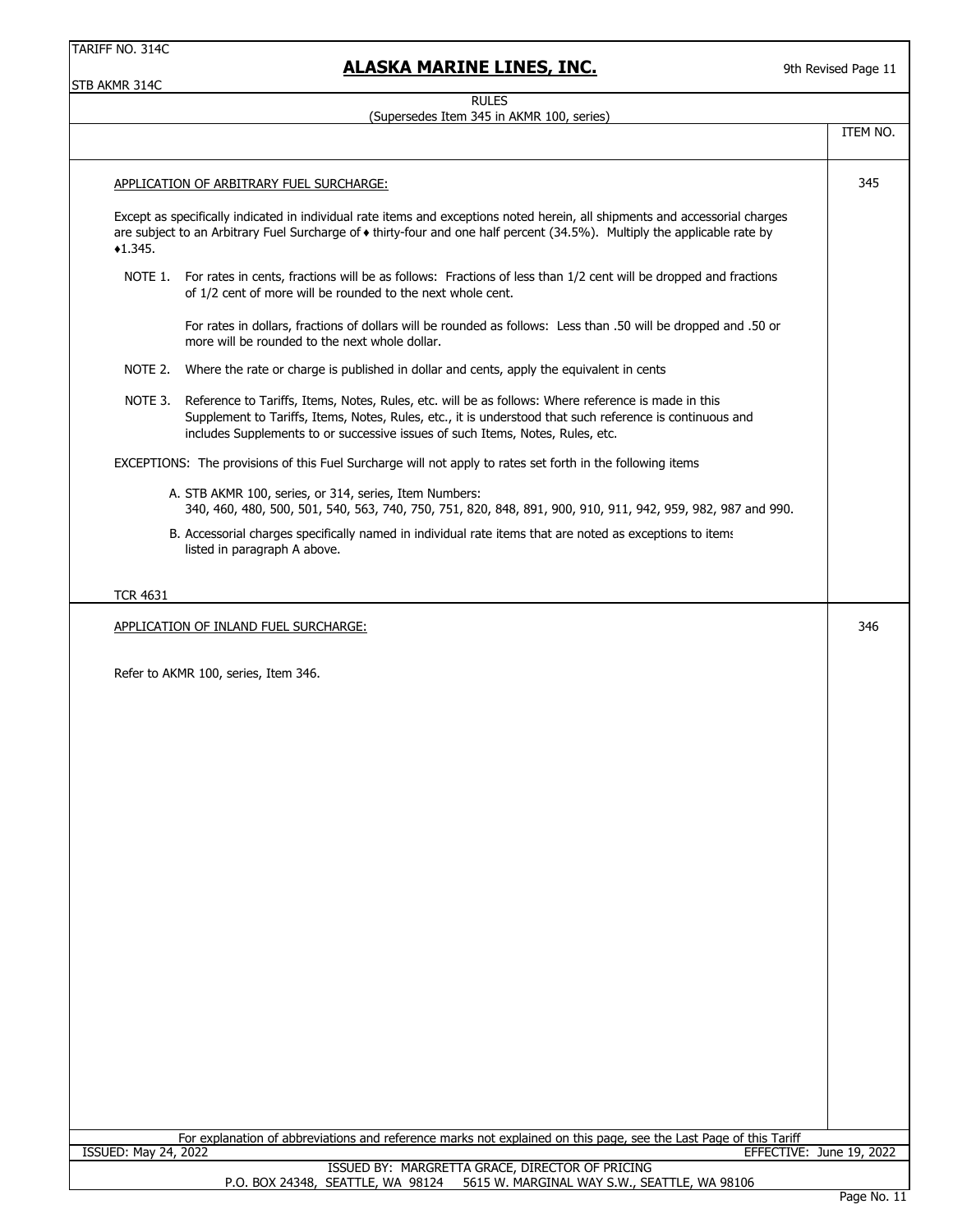STB AKMR 314C

### **ALASKA MARINE LINES, INC.**

Original Page 12

430

460

RULES

(Supersedes Item 430 in AKMR 100, series)

C.O.D. SHIPMENTS:

Collect on Delivery Shipments (C.O.D.) will not be accepted.

CONSOLIDATION SERVICE:

Refer to AKMR 100, series, Item 460 for charges.

For explanation of abbreviations and reference marks not explained on this page, see the Last Page of this Tariff.<br>EFFECTIVE:

EFFECTIVE: April 14, 2020

ISSUED BY: MARGRETTA GRACE, DIRECTOR OF PRICING<br>P.O. BOX 24348, SEATTLE, WA 98124 5615 W. MARGINAL WAY S.W., SE 5615 W. MARGINAL WAY S.W., SEATTLE, WA 98106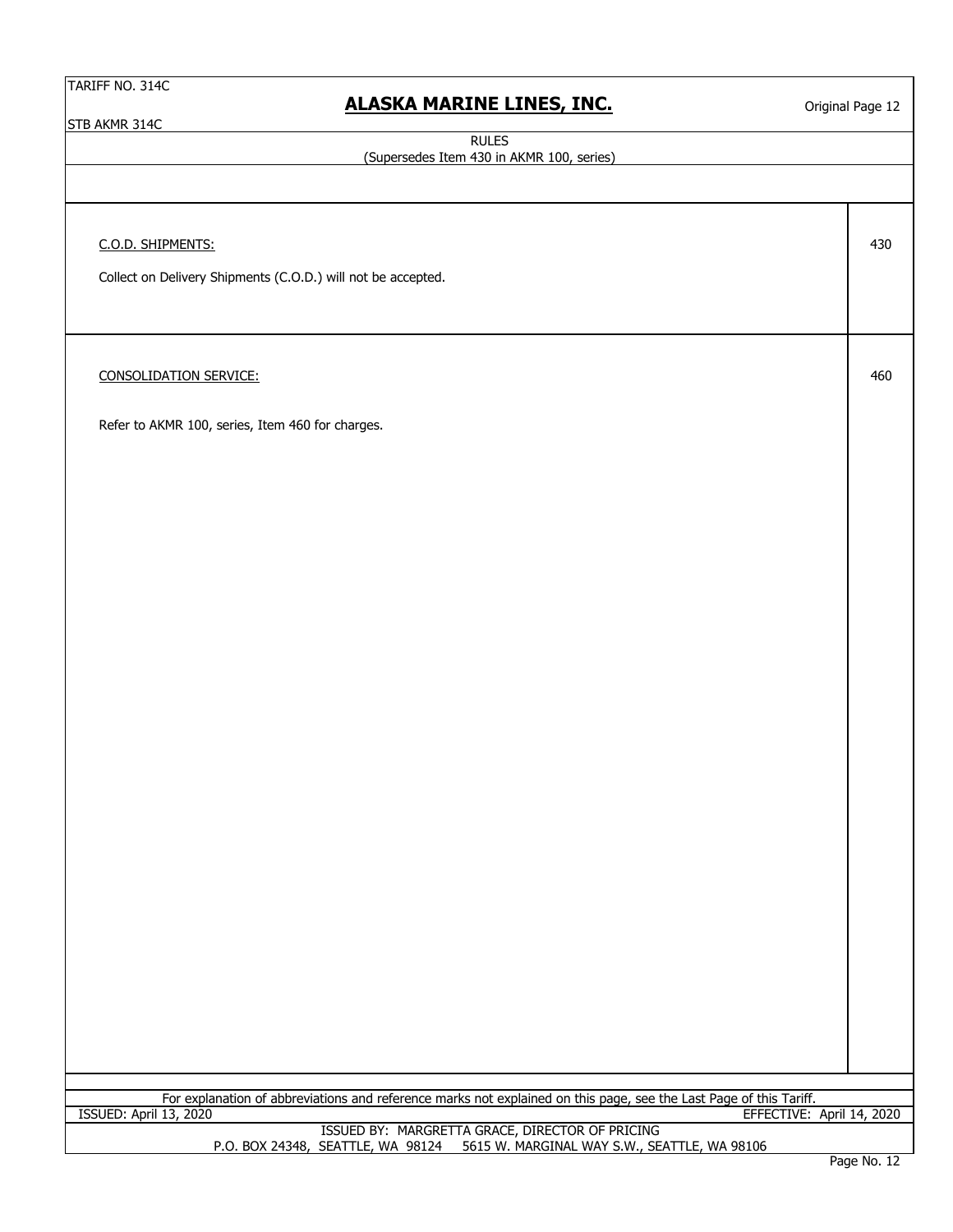### **ALASKA MARINE LINES, INC.**

Original Page 13

STB AKMR 314C CUSTOMS OR IN BOND SHIPMENTS: ISSUED BY: MARGRETTA GRACE, DIRECTOR OF PRICING P.O. BOX 24348, SEATTLE, WA 98124 5615 W. MARGINAL WAY S.W., SEATTLE, WA 98106 For explanation of abbreviations and reference marks not explained on this page, see the Last Page of this Tariff. RULES 480 ISSUED: April 13, 2020 EFFECTIVE: April 14, 2020 Refer to AKMR 100, series, Item 480.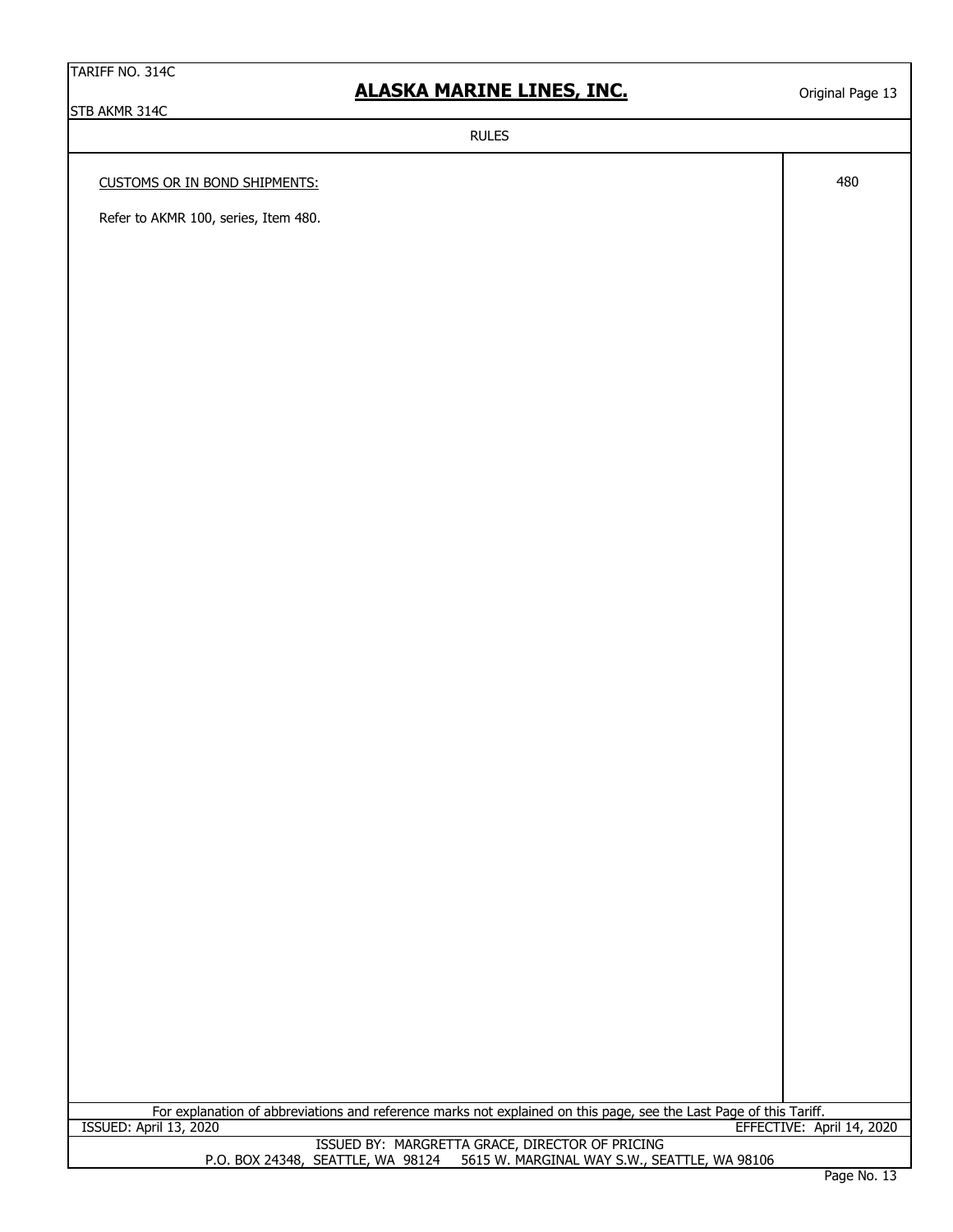STB AKMR 314C

 **ALASKA MARINE LINES, INC.**

2nd Revised Page 14

500

RULES

(Supersedes Items 500 in AKMR 100, series)

### DETENTION AND DELAY CHARGES - TRUCK OR TRACTOR FREE TIME IN CONNECTION WITH LOADING, UNLOADING AND PLACEMENT

### (A) Delays, Loading, Unloading:

(1) Except as otherwise provided, CL rates include driver standby for loading or unloading, subject to the

Delays beyond the allowance shown in Note 1, in loading or unloading, applicable to each operationseparately, when caused by the shipper or consignee, will be charged to the party responsible for the freight charges, in accordance with Paragraph (C) of this Item.

### (B) Delays, Placements:

Except as otherwise provided, placement service includes an allowance (shown in Note 1) for waiting time to effect placement (see Item 750) and for consignor to complete loading if driver is requested to standby and an allowance (shown in Note 1) for waiting time at destination to effect placement (see Item 750) and for consignee to complete unloading if driver is requested to standby.

Delays beyond the allowance shown in Note 1, through no fault of carrier, shall be charged in accordance with Paragraph (C) of this Item. The maximum combined delay allowed during operations described in Paragraph (A) and (B) will be that time shown in Note 1.

(C) Charges For Delays in Unloading or Placement

|                          | APPLY AT POINTS IN AK | APPLY AT POINTS IN WA |                             |         |
|--------------------------|-----------------------|-----------------------|-----------------------------|---------|
| Description or Equipment | Charge per Hour or    | Minimum               | Charge per Hour or Fraction | Minimum |
| Tvpe:                    | Fraction Thereof:     | Charge:               | Thereof:                    | Charge: |
| Truck or Tractor or      |                       |                       |                             |         |
| Trailer:                 | \$186.00              | \$93.00               | \$103.00                    | \$52.00 |

In disposing of fractions under this Item the following will govern:

1 to 22 Minutes........... 1/4 Hour 23 to 44 Minutes........... 1/2 Hour 45 to 74 Minutes........... 1 Hour 75 to 104 Minutes........... 1 1/2 Hours 105 to 120 Minutes........... 2 Hours NOTE 1: Locations in Alaska 1 Hour Locations in Washington 30 Minutes

TCR 4616

ISSUED: December 8, 2021 EFFECTIVE: December 12, 2021 For explanation of abbreviations and reference marks not explained on this page, see the Last Page of this Tariff.

> P.O. BOX 24348, SEATTLE, WA 98124 5615 W. MARGINAL WAY S.W., SEATTLE, WA 98106 ISSUED BY: MARGRETTA GRACE, DIRECTOR OF PRICING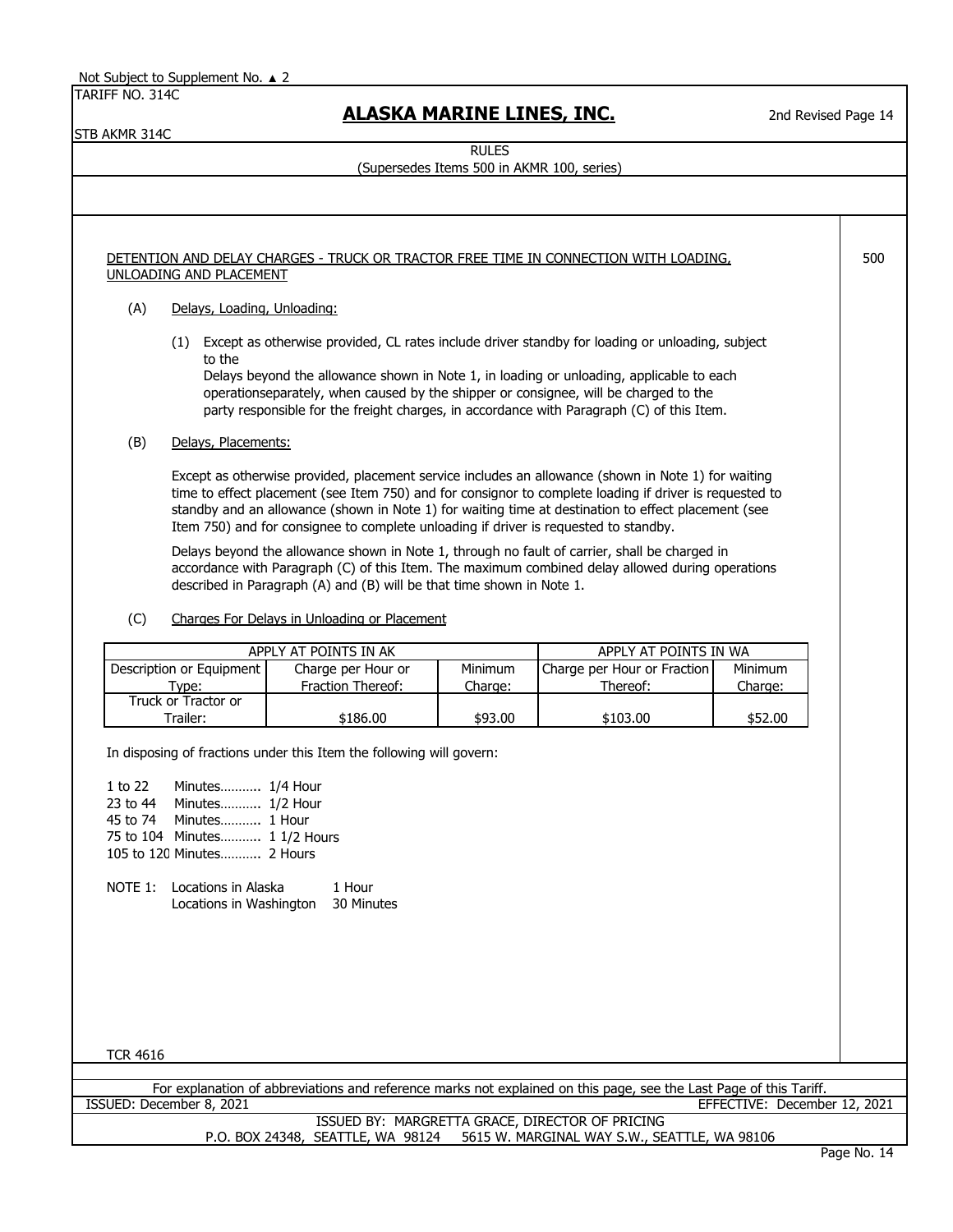# Not Subject to Supplement No. 2

TARIFF NO. 314C

# **ALASKA MARINE LINES, INC.**

4th Revised Page 15

STB AKMR 314C

### RULES (Supersedes Items 540 in AKMR 100, series)

|                 | <b>EXPLOSIVES AND OTHER DANGEROUS ARTICLES:</b>                                                                                                                                                                                                                                                                                                                                                                                                                                                                                                                                                             | 540 |
|-----------------|-------------------------------------------------------------------------------------------------------------------------------------------------------------------------------------------------------------------------------------------------------------------------------------------------------------------------------------------------------------------------------------------------------------------------------------------------------------------------------------------------------------------------------------------------------------------------------------------------------------|-----|
|                 | This tariff is subject to the provisions of Title 49, Code of Federal Regulations, Parts 100 through 180, and United<br>States Environmental Protection Agency 40 CFR Part 262, covering the handling and transportation of explosives and<br>other dangerous and hazardous materials, subject to regulation by the Department of Transportation.                                                                                                                                                                                                                                                           |     |
|                 | Dangerous explosives, inflammables or hazardous goods will be accepted for transportation only after prior<br>booking arrangements have been made with AKMR. AKMR reserves the right to refuse to accept or to<br>transport any goods which, in its judgment, are objectionable or likely to injure the vessel, docks or other<br>cargo or for which, in the carrier's judgment, it has no safe and/or suitable stowage.                                                                                                                                                                                    |     |
|                 | All accepted shipments will be subject to the following requirements:                                                                                                                                                                                                                                                                                                                                                                                                                                                                                                                                       |     |
| (A)             | A statement of certification must appear on the shipping paper that the material offered for transportation<br>meets the following requirements.                                                                                                                                                                                                                                                                                                                                                                                                                                                            |     |
|                 | This is to certify that the above named materials are properly classified, described, packaged, marked<br>and labeled, and are in proper condition for transportation according to the applicable regulations of<br>the Department of Transportation, and carrier may rely on the statements and descriptions made<br>herein, any other representations notwithstanding.                                                                                                                                                                                                                                    |     |
| (B)             | Shipper must attest on bill of lading that shipment contains no mix of non-compatible hazardous<br>materials and no hazardous waste as so named in the Federal Resource Conservation and Recovering<br>Act (RCRA) or the Toxic Substances Control Act (TSCA) or so listed in Code of Federal Register, Title<br>49 (CFR 49 DOT) Parts 100-180, and United States Environmental Protection Agency 40 CFR Part<br>262, or so named by the Alaska, Washington or Federal Environmental Protection Agencies.<br>Shipments not so attested will not be handled. (See Item 545 for shipment of Hazardous Waste.). |     |
| (C)             | Except as may be otherwise provided in this tariff and except as provided in Note 1, any shipmen<br>containing Infectious Substances, Infecting Humans, 6.2, UN2814, or radio-active materials, as<br>described in Title 49, Code of Federal Regulations, Parts 100 through 180, or United States<br>Environmental Protection Agency 40 CFR Part 262, will not be accepted for shipment. (See<br>Exception.)                                                                                                                                                                                                |     |
|                 | EXCEPTION:<br>Provisions of radioactive materials will apply only when vehicle carrying<br>shipments requires placards by Hazardous Materials Tariff (HMT) regulations.                                                                                                                                                                                                                                                                                                                                                                                                                                     |     |
| (D)             | If shipment contains Radioactive Material and/or Hazardous Wastes and are not declared to the<br>Carrier at the time of movement, a surcharge of \$17,988.00 per container will be assessed in addition<br>to all other charges contained in this tariff.                                                                                                                                                                                                                                                                                                                                                   |     |
| (E)             | <b>Additional Charges:</b>                                                                                                                                                                                                                                                                                                                                                                                                                                                                                                                                                                                  |     |
|                 | Exception to AKMR 100, series, Item 540.                                                                                                                                                                                                                                                                                                                                                                                                                                                                                                                                                                    |     |
|                 | All hazardous materials and hazardous waste tendered to Carrier for transportation hereunder shall<br>be subject to the following Hazardous Surcharge(s) in addition to all other charges set forth. Not<br>subject to fuel surcharge.                                                                                                                                                                                                                                                                                                                                                                      |     |
|                 | For All Hazardous Materials                                                                                                                                                                                                                                                                                                                                                                                                                                                                                                                                                                                 |     |
|                 | Rate in Dollars per Container Load<br>\$125.00                                                                                                                                                                                                                                                                                                                                                                                                                                                                                                                                                              |     |
|                 | <b>EXCEPTION:</b> This surcharge shall not apply to self-propelled vehicles or machinery when the sole cause for<br>hazardous designation is batteries and/or fuel in tanks used to power such vehicles or<br>machinery.                                                                                                                                                                                                                                                                                                                                                                                    |     |
| <b>TCR 4616</b> | (Continued)                                                                                                                                                                                                                                                                                                                                                                                                                                                                                                                                                                                                 |     |
|                 |                                                                                                                                                                                                                                                                                                                                                                                                                                                                                                                                                                                                             |     |
|                 | For explanation of abbreviations and reference marks not explained on this page, see the Last Page of this Tariff.<br>EFFECTIVE: December 12, 2021<br>ISSUED: December 8, 2021                                                                                                                                                                                                                                                                                                                                                                                                                              |     |
|                 | ISSUED BY: MARGRETTA GRACE, DIRECTOR OF PRICING<br>P.O. BOX 24348, SEATTLE, WA 98124 5615 W. MARGINAL WAY S.W., SEATTLE, WA 98106                                                                                                                                                                                                                                                                                                                                                                                                                                                                           |     |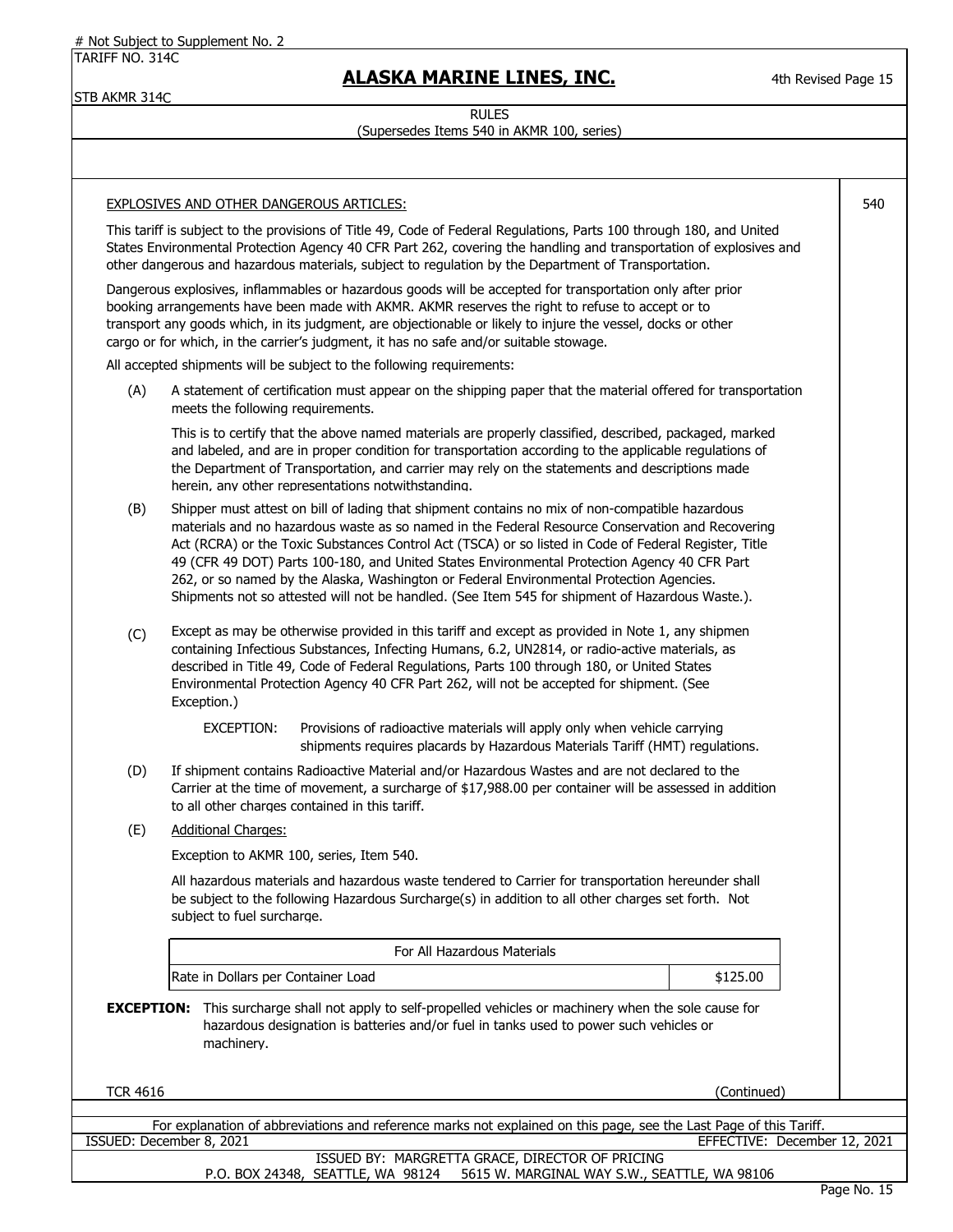| TARIFF NO. 314C | <b>ALASKA MARINE LINES, INC.</b>                                                                                                                                                                                                                                                                                                                                                                                                                                                                                                                                                                       | 2nd Revised Page 16          |
|-----------------|--------------------------------------------------------------------------------------------------------------------------------------------------------------------------------------------------------------------------------------------------------------------------------------------------------------------------------------------------------------------------------------------------------------------------------------------------------------------------------------------------------------------------------------------------------------------------------------------------------|------------------------------|
| STB AKMR 314C   | <b>RULES</b>                                                                                                                                                                                                                                                                                                                                                                                                                                                                                                                                                                                           |                              |
|                 | (Supersedes Item 540 in AKMR 100, series)                                                                                                                                                                                                                                                                                                                                                                                                                                                                                                                                                              |                              |
|                 | (Concluded)<br>EXPLOSIVES AND OTHER DANGEROUS ARTICLES:                                                                                                                                                                                                                                                                                                                                                                                                                                                                                                                                                | 540                          |
|                 | NOTE 1: When a shipment contains two (2) or more articles which, under the provisions of 49 CFR Parts 100 to<br>180 or United Stated Environmental Protection Agency 40 CFR Part 262 are prohibited from being loaded<br>or stored together, each part lot in the shipment will be considered a separate shipment. Each such<br>considered separate shipment will be subject to the provisions of this Item even though tendered on a<br>single bill of lading. Articles not requiring such segregation may be included with any one of the separately<br>considered shipments.                        |                              |
| NOTE 2:         | When a shipment has been accepted by AKMR for transportation and after receipt by AKRB an error is<br>found in the required certification, packaging or labeling and/or other lawful requirements, all damages or<br>penalties actual and consequential shall be for the account of the party required to provide such<br>certification, packaging or other lawful requirement. A charge of \$132.00 per container will be assessed to<br>placard carrier's vehicle in conformance with DOT and U.S. Coast Guard regulations when shipment is<br>found to be in non-compliance with those regulations. |                              |
| <b>TCR 4586</b> |                                                                                                                                                                                                                                                                                                                                                                                                                                                                                                                                                                                                        |                              |
|                 | <b>HAZARDOUS WASTE, TRANSPORTATION OF:</b>                                                                                                                                                                                                                                                                                                                                                                                                                                                                                                                                                             | 545                          |
|                 | Refer to AKMR 100, series, Item 545.                                                                                                                                                                                                                                                                                                                                                                                                                                                                                                                                                                   |                              |
|                 |                                                                                                                                                                                                                                                                                                                                                                                                                                                                                                                                                                                                        |                              |
|                 |                                                                                                                                                                                                                                                                                                                                                                                                                                                                                                                                                                                                        |                              |
|                 |                                                                                                                                                                                                                                                                                                                                                                                                                                                                                                                                                                                                        |                              |
|                 |                                                                                                                                                                                                                                                                                                                                                                                                                                                                                                                                                                                                        |                              |
|                 | <b>CONTAINER LOADING:</b>                                                                                                                                                                                                                                                                                                                                                                                                                                                                                                                                                                              | 562                          |
|                 | Refer to AKMR 100, series, Item 562.                                                                                                                                                                                                                                                                                                                                                                                                                                                                                                                                                                   |                              |
|                 |                                                                                                                                                                                                                                                                                                                                                                                                                                                                                                                                                                                                        |                              |
|                 |                                                                                                                                                                                                                                                                                                                                                                                                                                                                                                                                                                                                        |                              |
|                 |                                                                                                                                                                                                                                                                                                                                                                                                                                                                                                                                                                                                        |                              |
|                 |                                                                                                                                                                                                                                                                                                                                                                                                                                                                                                                                                                                                        |                              |
|                 |                                                                                                                                                                                                                                                                                                                                                                                                                                                                                                                                                                                                        |                              |
|                 |                                                                                                                                                                                                                                                                                                                                                                                                                                                                                                                                                                                                        |                              |
|                 |                                                                                                                                                                                                                                                                                                                                                                                                                                                                                                                                                                                                        |                              |
|                 |                                                                                                                                                                                                                                                                                                                                                                                                                                                                                                                                                                                                        |                              |
|                 |                                                                                                                                                                                                                                                                                                                                                                                                                                                                                                                                                                                                        |                              |
|                 |                                                                                                                                                                                                                                                                                                                                                                                                                                                                                                                                                                                                        |                              |
|                 |                                                                                                                                                                                                                                                                                                                                                                                                                                                                                                                                                                                                        |                              |
|                 |                                                                                                                                                                                                                                                                                                                                                                                                                                                                                                                                                                                                        |                              |
|                 |                                                                                                                                                                                                                                                                                                                                                                                                                                                                                                                                                                                                        |                              |
|                 |                                                                                                                                                                                                                                                                                                                                                                                                                                                                                                                                                                                                        |                              |
| <b>TCR 4616</b> |                                                                                                                                                                                                                                                                                                                                                                                                                                                                                                                                                                                                        |                              |
|                 | For explanation of abbreviations and reference marks not explained on this page, see the Last Page of this Tariff.                                                                                                                                                                                                                                                                                                                                                                                                                                                                                     |                              |
|                 | ISSUED: December 8, 2021                                                                                                                                                                                                                                                                                                                                                                                                                                                                                                                                                                               | EFFECTIVE: December 12, 2021 |
|                 | ISSUED BY: MARGRETTA GRACE, DIRECTOR OF PRICING<br>5615 W. MARGINAL WAY S.W., SEATTLE, WA 98106<br>P.O. BOX 24348, SEATTLE, WA 98124                                                                                                                                                                                                                                                                                                                                                                                                                                                                   |                              |
|                 |                                                                                                                                                                                                                                                                                                                                                                                                                                                                                                                                                                                                        |                              |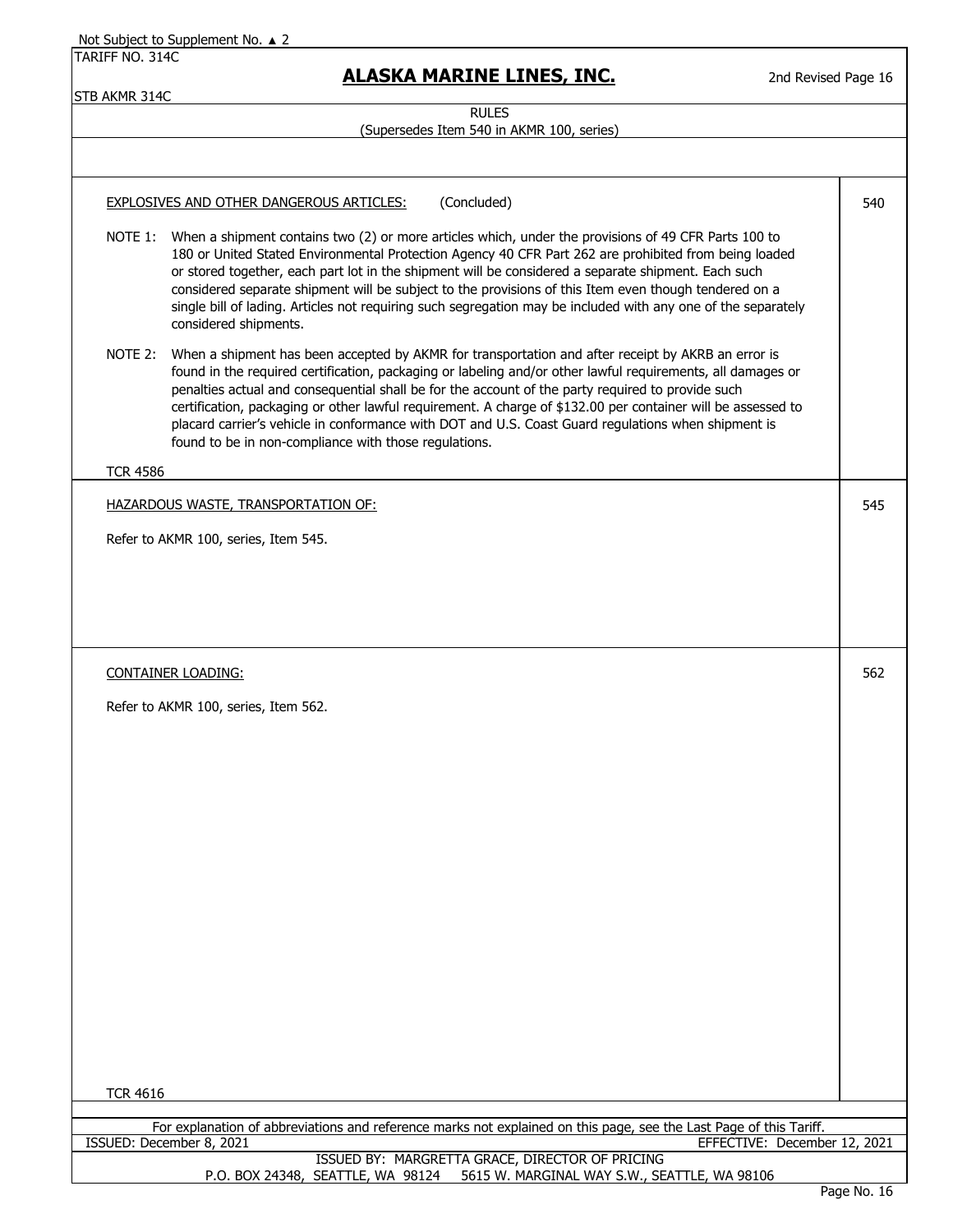### **ALASKA MARINE LINES, INC.**

STB AKMR 314C

Original Page 17

563

RULES

PLATFORM LOADING:

Refer to AKMR 100, series, Item 563.

For explanation of abbreviations and reference marks not explained on this page, see the Last Page of this Tariff. ISSUED: April 13, 2020 EFFECTIVE: April 14, 2020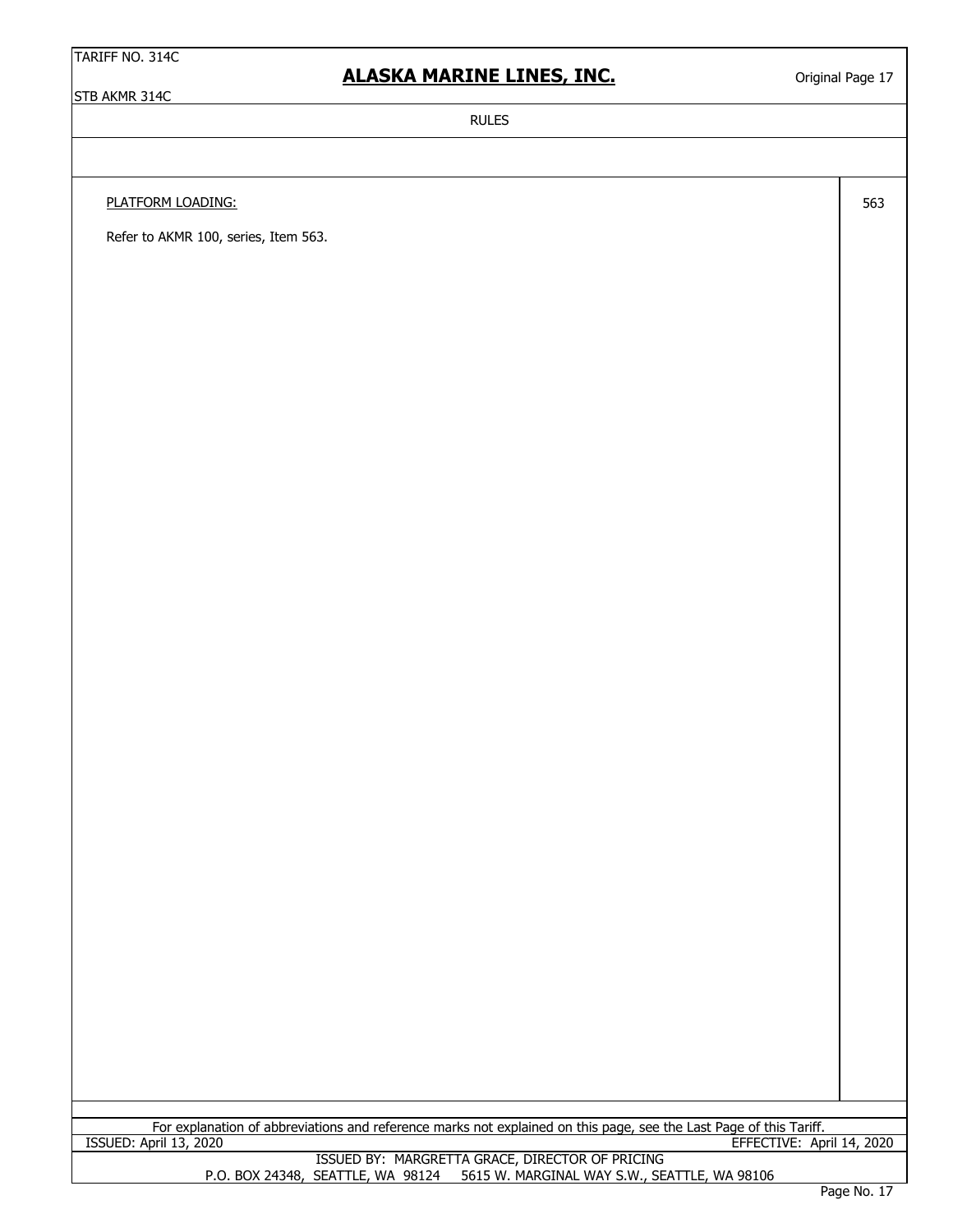|  |  |  |  |  |  |  | # Not Subject to Suplement No. 2 |  |  |  |
|--|--|--|--|--|--|--|----------------------------------|--|--|--|
|--|--|--|--|--|--|--|----------------------------------|--|--|--|

STB AKMR 314C

# **ALASKA MARINE LINES, INC.**

1st Revised Page 18

RULES

### (Supersedes Items 568 in AKMR 100, series)

| OVERDIMENSION, HEAVY OR BULKY FREIGHT:<br>568<br><b>Application of Charges:</b><br>(A)<br>1. Heavy Lift<br>Except as otherwise provided, single pieces or packages, or combined pieces or packages, when loaded to<br>one (1) piece of equipment, that exceed 60,000 pounds, will be assessed a heavy lift charge as outlined<br>below: \$7.20 cwt assessed on all weight in excess of 60,000 pounds, per piece, package or combined<br>packages lifted.<br>Overdimensional Freight<br>Refer to AKMR 100, series, Item 568.<br>2. Overlength<br>Refer to AKMR 100, series, Item 568.<br>3. Overwidth:<br>Refer to AKMR 100, series, Item 568.<br>4. Overheight:<br>Refer to AKMR 100, series, Item 568. |  |  |
|---------------------------------------------------------------------------------------------------------------------------------------------------------------------------------------------------------------------------------------------------------------------------------------------------------------------------------------------------------------------------------------------------------------------------------------------------------------------------------------------------------------------------------------------------------------------------------------------------------------------------------------------------------------------------------------------------------|--|--|
|                                                                                                                                                                                                                                                                                                                                                                                                                                                                                                                                                                                                                                                                                                         |  |  |
|                                                                                                                                                                                                                                                                                                                                                                                                                                                                                                                                                                                                                                                                                                         |  |  |
|                                                                                                                                                                                                                                                                                                                                                                                                                                                                                                                                                                                                                                                                                                         |  |  |
|                                                                                                                                                                                                                                                                                                                                                                                                                                                                                                                                                                                                                                                                                                         |  |  |
|                                                                                                                                                                                                                                                                                                                                                                                                                                                                                                                                                                                                                                                                                                         |  |  |
|                                                                                                                                                                                                                                                                                                                                                                                                                                                                                                                                                                                                                                                                                                         |  |  |
|                                                                                                                                                                                                                                                                                                                                                                                                                                                                                                                                                                                                                                                                                                         |  |  |
|                                                                                                                                                                                                                                                                                                                                                                                                                                                                                                                                                                                                                                                                                                         |  |  |
|                                                                                                                                                                                                                                                                                                                                                                                                                                                                                                                                                                                                                                                                                                         |  |  |
|                                                                                                                                                                                                                                                                                                                                                                                                                                                                                                                                                                                                                                                                                                         |  |  |
|                                                                                                                                                                                                                                                                                                                                                                                                                                                                                                                                                                                                                                                                                                         |  |  |
|                                                                                                                                                                                                                                                                                                                                                                                                                                                                                                                                                                                                                                                                                                         |  |  |
|                                                                                                                                                                                                                                                                                                                                                                                                                                                                                                                                                                                                                                                                                                         |  |  |
|                                                                                                                                                                                                                                                                                                                                                                                                                                                                                                                                                                                                                                                                                                         |  |  |
|                                                                                                                                                                                                                                                                                                                                                                                                                                                                                                                                                                                                                                                                                                         |  |  |
|                                                                                                                                                                                                                                                                                                                                                                                                                                                                                                                                                                                                                                                                                                         |  |  |
|                                                                                                                                                                                                                                                                                                                                                                                                                                                                                                                                                                                                                                                                                                         |  |  |
|                                                                                                                                                                                                                                                                                                                                                                                                                                                                                                                                                                                                                                                                                                         |  |  |
|                                                                                                                                                                                                                                                                                                                                                                                                                                                                                                                                                                                                                                                                                                         |  |  |
|                                                                                                                                                                                                                                                                                                                                                                                                                                                                                                                                                                                                                                                                                                         |  |  |
|                                                                                                                                                                                                                                                                                                                                                                                                                                                                                                                                                                                                                                                                                                         |  |  |
| <b>TCR 4616</b>                                                                                                                                                                                                                                                                                                                                                                                                                                                                                                                                                                                                                                                                                         |  |  |
| For explanation of abbreviations and reference marks not explained on this page, see the Last Page of this Tariff.                                                                                                                                                                                                                                                                                                                                                                                                                                                                                                                                                                                      |  |  |
| EFFECTIVE: December 12, 2021<br>ISSUED: December 8, 2021<br>ISSUED BY: MARGRETTA GRACE, DIRECTOR OF PRICING<br>5615 W. MARGINAL WAY S.W., SEATTLE, WA 98106<br>P.O. BOX 24348, SEATTLE, WA 98124                                                                                                                                                                                                                                                                                                                                                                                                                                                                                                        |  |  |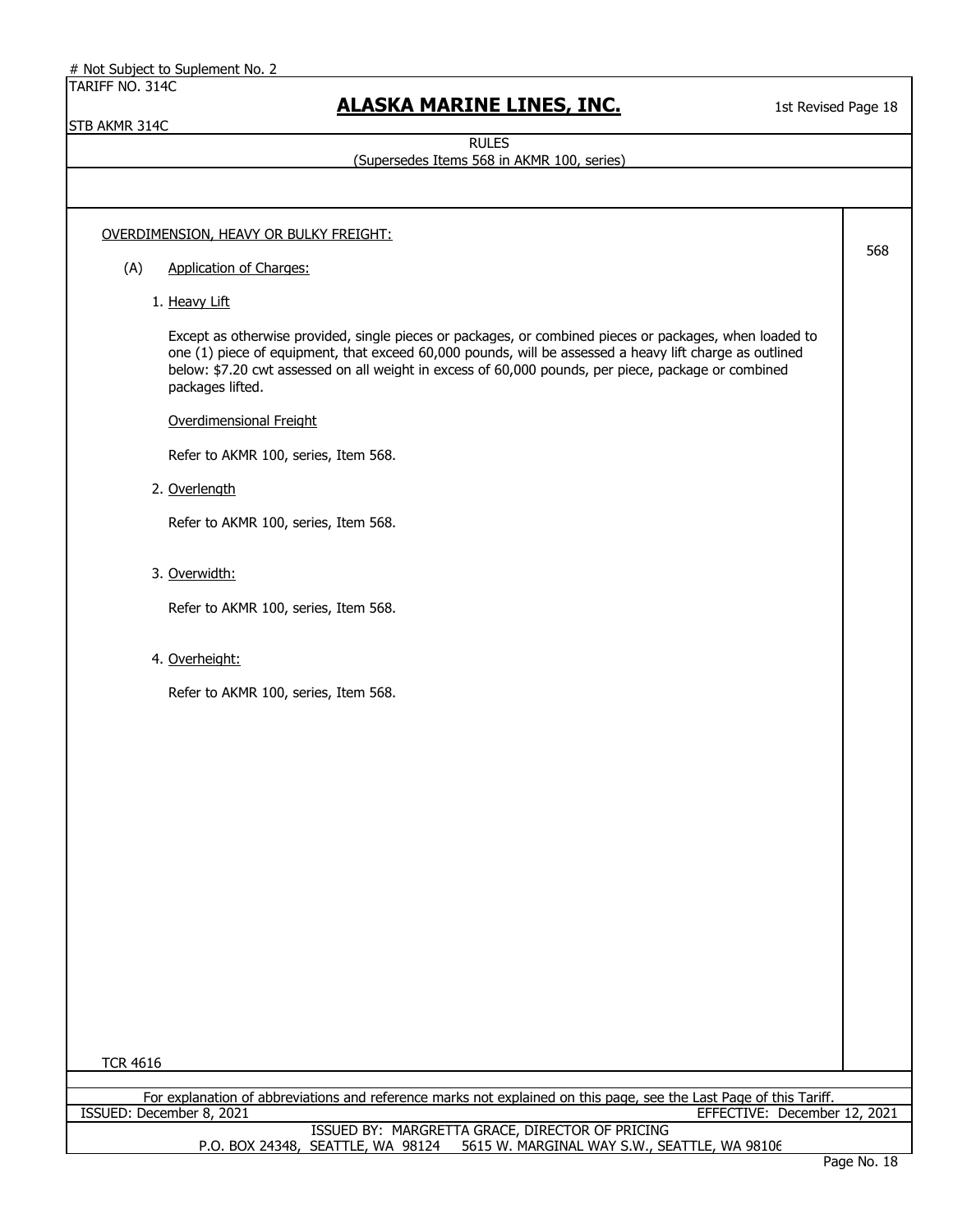# **ALASKA MARINE LINES, INC.**

Original Page 19

571

STB AKMR 314C

RULES

### OVERSIZE FREIGHT, IMPRACTICAL OR UNSAFE OPERATION

Cargo destined for certain Central Alaska locations including Anchorage, Fairbanks and outlying areas may require passage by rail or truck through the Whittier tunnel. Cargo that is deemed by either the Alaska Railroad, or Carrier at their sole discretion, to be unsafe or impractical for transit through the tunnel may not be accepted, regardless of whether there are rates named in Carrier's tariff for the cargo.

For explanation of abbreviations and reference marks not explained on this page, see the Last Page of this Tariff.<br>ISSUED: April 13, 2020 EFFECTIVE: April 14, 2020

> P.O. BOX 24348, SEATTLE, WA 98124 5615 W. MARGINAL WAY S.W., SEATTLE, WA 98106 ISSUED BY: MARGRETTA GRACE, DIRECTOR OF PRICING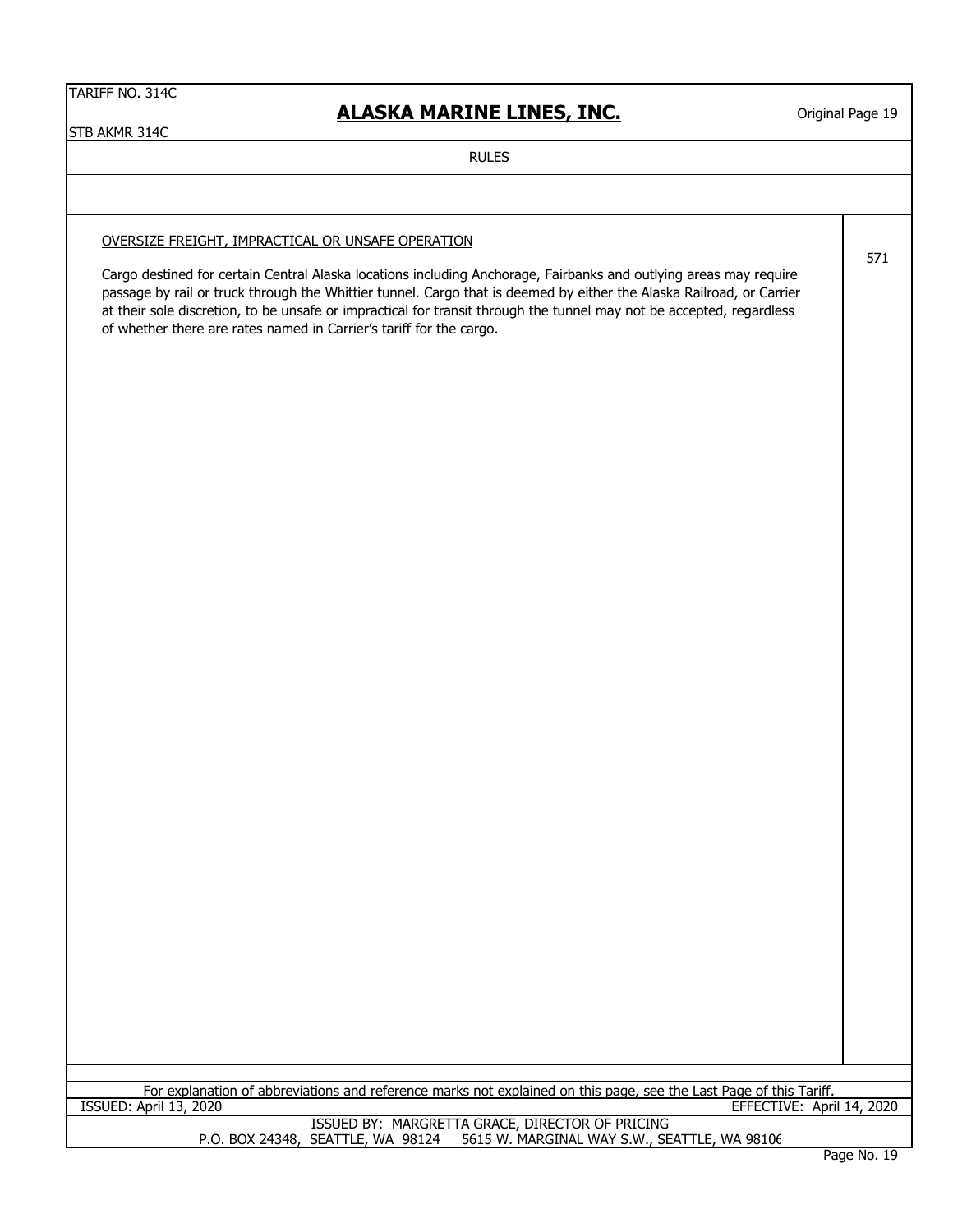STB AKMR 314C

# **ALASKA MARINE LINES, INC.**

Original Page 20

645

RULES

### (Supersedes Item 645 in AKMR 100, series)

MIXED VOLUME OR CONTAINERLOAD SHIPMENTS:

When a single shipment or containerload is tendered containing more than one commodity, the following will govern the application of rates for these shipments:

- (A) The equipment size utilized or total weight, unless otherwise noted, will determine the appropriate rate level.
- (B) When a containerload containing a mixed shipment is tendered, the charges for that shipment will be based on the rate applicable to the highest rated commodity in that container.

| For explanation of abbreviations and reference marks not explained on this page, see the Last Page of this " | Tariff                      |
|--------------------------------------------------------------------------------------------------------------|-----------------------------|
| 2020<br>ISSUED:<br>13.<br>April                                                                              | April 14, 2020<br>EFFECTIVE |

#### P.O. BOX 24348, SEATTLE, WA 98124 5615 W. MARGINAL WAY S.W., SEATTLE, WA 98106 ISSUED BY: MARGRETTA GRACE, DIRECTOR OF PRICING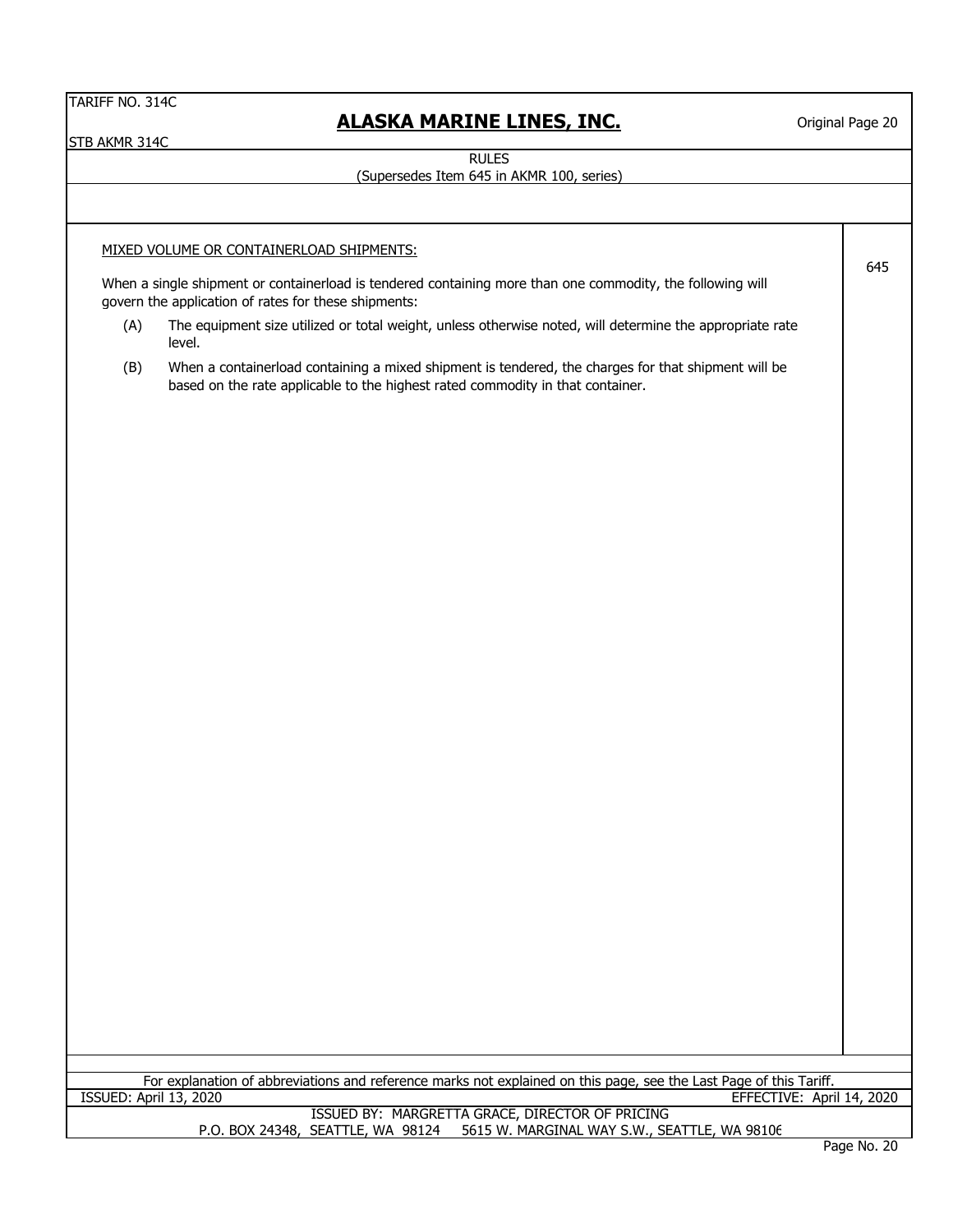STB AKMR 314C

# **ALASKA MARINE LINES, INC.**

2nd Revised Page 21

RULES

### (Supersedes Items 750 in AKMR 100, series)

|                    | <b>PLACEMENT AND RESPOT SERVICE</b>                                                                                                                                                                                                                                                                                                                                                                         | 750 |
|--------------------|-------------------------------------------------------------------------------------------------------------------------------------------------------------------------------------------------------------------------------------------------------------------------------------------------------------------------------------------------------------------------------------------------------------|-----|
| Ι.                 | Definition of Terms:                                                                                                                                                                                                                                                                                                                                                                                        |     |
| А.                 | Placement Service means the service of spotting of carrier's container at one point of origin for loading<br>by consignor and spotting of carrier's container at one destination for unloading by consignee.<br>Additionally, placement includes return of loaded trailer from consignor's facility to carrier's terminal and<br>return of empty container from consignee's facility to carrier's terminal. |     |
| B.                 | Respot Service means the spotting or placement of a container for loading or unloading after the<br>original placement (as described above) has been performed and includes the movement of containers<br>within the premises of a consignor's or consignee's facility.                                                                                                                                     |     |
| II.                | <b>Applications of Rates:</b>                                                                                                                                                                                                                                                                                                                                                                               |     |
| А.                 | Placement Service Outside the State of Alaska: Except as otherwise provided in individual rate items,<br>container rates shall include placement service within the limits of the Alaskan cities of Anchorage and<br>Fairbanks for loading by consignor or unloading by consignee. To find charges for placement service to<br>Alaskan cities and towns other than those named above, see Item 342.         |     |
| <b>B.</b>          | Respot Service: When requested, carrier will provide respot services for the following per container<br>charge:                                                                                                                                                                                                                                                                                             |     |
|                    | \$253.00 per respot (1)<br>Alaska<br>Charges listed in Item 340.<br>Washington                                                                                                                                                                                                                                                                                                                              |     |
|                    | (1) Respot charge applies only when placement is provided in the same city or town.                                                                                                                                                                                                                                                                                                                         |     |
|                    |                                                                                                                                                                                                                                                                                                                                                                                                             |     |
| <b>TCR 4616</b>    |                                                                                                                                                                                                                                                                                                                                                                                                             |     |
|                    |                                                                                                                                                                                                                                                                                                                                                                                                             |     |
|                    |                                                                                                                                                                                                                                                                                                                                                                                                             |     |
|                    | Unless otherwise specified, all rates named in Sections One and Two of this tariff are subject to the<br>following port charges:                                                                                                                                                                                                                                                                            | 760 |
|                    | <b>NORTHBOUND</b><br><b>EQUIPMENT</b><br>SOUTHBOUND                                                                                                                                                                                                                                                                                                                                                         |     |
|                    | Less than 40'<br>\$369.00<br>\$227.00                                                                                                                                                                                                                                                                                                                                                                       |     |
|                    | 40'<br>\$455.00<br>\$227.00                                                                                                                                                                                                                                                                                                                                                                                 |     |
| <b>PORT CHARGE</b> | 53'<br>\$546.00<br>\$227.00<br>RO/RO<br>\$172.00<br>\$126.00                                                                                                                                                                                                                                                                                                                                                |     |
|                    |                                                                                                                                                                                                                                                                                                                                                                                                             |     |
|                    |                                                                                                                                                                                                                                                                                                                                                                                                             |     |
|                    |                                                                                                                                                                                                                                                                                                                                                                                                             |     |
|                    |                                                                                                                                                                                                                                                                                                                                                                                                             |     |
|                    |                                                                                                                                                                                                                                                                                                                                                                                                             |     |
| <b>TCR 4616</b>    |                                                                                                                                                                                                                                                                                                                                                                                                             |     |
|                    | For explanation of abbreviations and reference marks not explained on this page, see the Last Page of this Tariff.                                                                                                                                                                                                                                                                                          |     |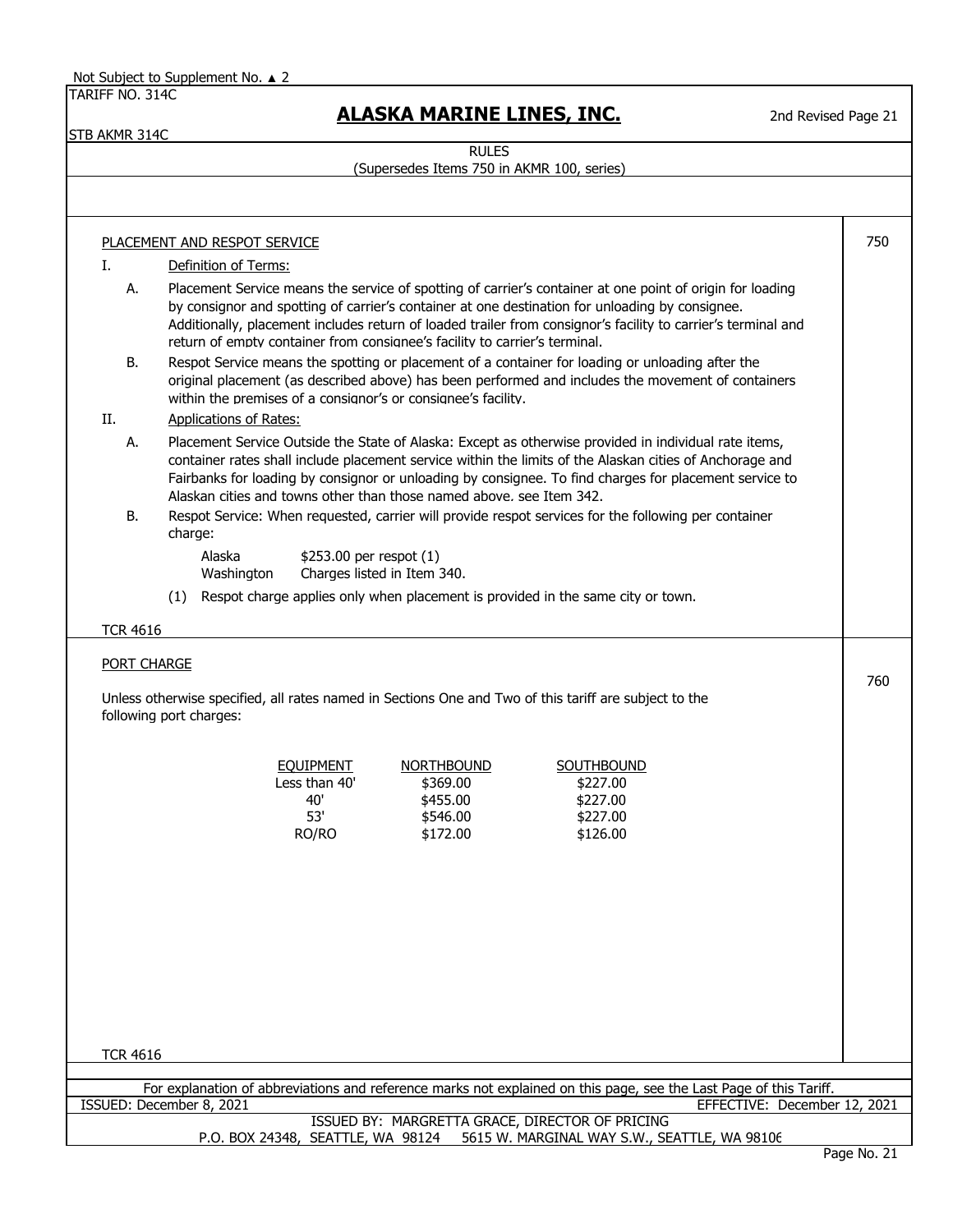STB AKMR 314C

# **ALASKA MARINE LINES, INC.**

3rd Revised Page 22

(Supersedes Items 775, 810 and 882 in AKMR 100, series)

| PRIOR RESERVATION OF SPACE (BOOKING OF CARGO):                                                                     |                                                                                                                                                                                                                              |                                              |             |  |  |
|--------------------------------------------------------------------------------------------------------------------|------------------------------------------------------------------------------------------------------------------------------------------------------------------------------------------------------------------------------|----------------------------------------------|-------------|--|--|
| Shipments of Northbound freight will only be accepted when prior reservation of space has been confirmed by AKMR.  |                                                                                                                                                                                                                              |                                              |             |  |  |
|                                                                                                                    | Reservation of space is not a guarantee that the cargo will move on a specific sailing, although every effort will be                                                                                                        |                                              |             |  |  |
|                                                                                                                    | made to do so. The carrier reserves the right, at all times, to load and to stow cargo in the most feasible method                                                                                                           |                                              |             |  |  |
|                                                                                                                    | possible. All cargo, however, will move with reasonable dispatch once it is made available to the carrier. The<br>carrier, at all times, reserves the right to load cargo in or on equipment at its discretion.              |                                              |             |  |  |
|                                                                                                                    |                                                                                                                                                                                                                              |                                              |             |  |  |
|                                                                                                                    |                                                                                                                                                                                                                              |                                              |             |  |  |
| PROTECTIVE SERVICE (KEEP FROM FREEZING SERVICE):                                                                   |                                                                                                                                                                                                                              |                                              | 810         |  |  |
| (A)                                                                                                                | If Carrier is requested to assume risks of loss due to frost or freezing, the bill of lading must request, in<br>writing, such service. Charges, as specified in Paragraph (B), of this Item, will be applicable in addition |                                              |             |  |  |
|                                                                                                                    | to all other rates/charges in this tariff. This service is only available between September 30 and April 20.                                                                                                                 |                                              |             |  |  |
|                                                                                                                    | Keep From Freezing Service is only available to destinations with rates listed in this section.                                                                                                                              |                                              |             |  |  |
| (B)                                                                                                                | CHARGES FOR KEEP FROM FREEZING SERVICE (KFF):                                                                                                                                                                                |                                              |             |  |  |
| SHIPMENT DESCRIPTION                                                                                               | WHITTIER, ANCHORAGE                                                                                                                                                                                                          | <b>FAIRBANKS</b>                             |             |  |  |
| Per 20 Foot Container                                                                                              | \$323.00<br>۰                                                                                                                                                                                                                | \$391.00<br>٠                                |             |  |  |
| Per 24 Foot Container<br>Per 40 Foot Container                                                                     | \$323.00<br>٠<br>\$323.00<br>٠                                                                                                                                                                                               | \$391.00<br>٠<br>\$391.00<br>٠               |             |  |  |
| Per 53 Foot Container                                                                                              | ٠<br>\$323.00                                                                                                                                                                                                                | ٠<br>\$391.00                                |             |  |  |
| (B)<br>Shipments must be properly loaded:                                                                          |                                                                                                                                                                                                                              |                                              |             |  |  |
|                                                                                                                    | When the shipper requests keep from freezing service, the shipment must be loaded in such a manner                                                                                                                           |                                              |             |  |  |
|                                                                                                                    | that sufficient air space is provided on the sides, top, bottom and ends of container to allow sufficient                                                                                                                    |                                              |             |  |  |
|                                                                                                                    | air circulation necessary to prevent freezing.                                                                                                                                                                               |                                              |             |  |  |
| <b>TCR 4598</b>                                                                                                    |                                                                                                                                                                                                                              |                                              |             |  |  |
|                                                                                                                    | SHIPMENTS EXCEEDING CAPACITY OF A CONTAINER (OVERFLOW):                                                                                                                                                                      |                                              | 882         |  |  |
| (A)                                                                                                                | Portions of shipments tendered to carrier in excess of the quantity that can be loaded to a container or                                                                                                                     |                                              |             |  |  |
|                                                                                                                    | platform will be billed as a full container. Unless otherwise provided, overflow provisions do not apply.                                                                                                                    |                                              |             |  |  |
|                                                                                                                    |                                                                                                                                                                                                                              |                                              |             |  |  |
|                                                                                                                    |                                                                                                                                                                                                                              |                                              |             |  |  |
|                                                                                                                    |                                                                                                                                                                                                                              |                                              |             |  |  |
|                                                                                                                    |                                                                                                                                                                                                                              |                                              |             |  |  |
|                                                                                                                    |                                                                                                                                                                                                                              |                                              |             |  |  |
|                                                                                                                    |                                                                                                                                                                                                                              |                                              |             |  |  |
|                                                                                                                    |                                                                                                                                                                                                                              |                                              |             |  |  |
|                                                                                                                    |                                                                                                                                                                                                                              |                                              |             |  |  |
|                                                                                                                    |                                                                                                                                                                                                                              |                                              |             |  |  |
| For explanation of abbreviations and reference marks not explained on this page, see the Last Page of this Tariff. |                                                                                                                                                                                                                              |                                              |             |  |  |
| ISSUED: April 29, 2021                                                                                             | ISSUED BY: MARGRETTA GRACE, DIRECTOR OF PRICING                                                                                                                                                                              | EFFECTIVE: May 10, 2021                      |             |  |  |
|                                                                                                                    | P.O. BOX 24348, SEATTLE, WA 98124                                                                                                                                                                                            | 5615 W. MARGINAL WAY S.W., SEATTLE, WA 98106 |             |  |  |
|                                                                                                                    |                                                                                                                                                                                                                              |                                              | Page No. 22 |  |  |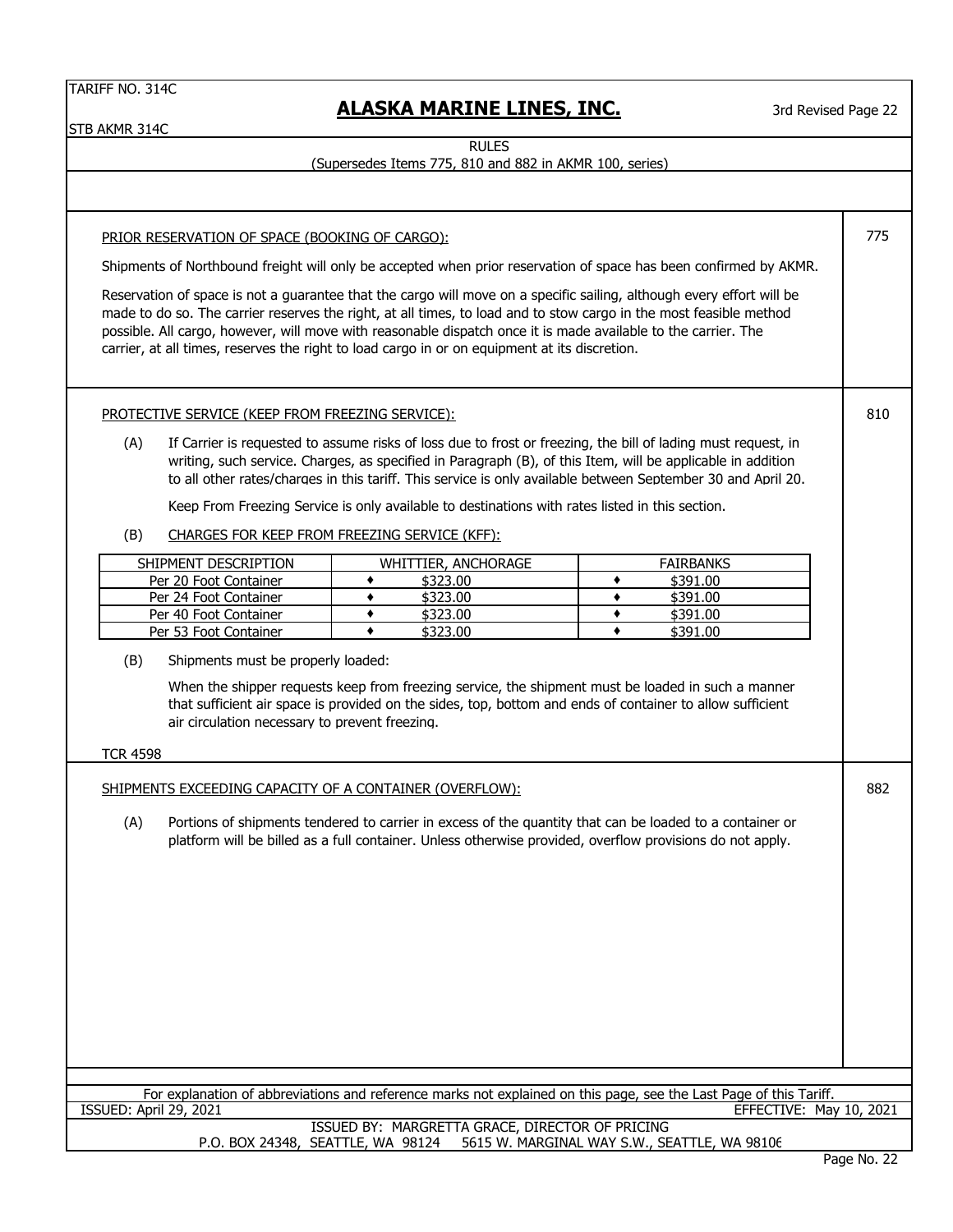# Not Subject to Supplement No. 2

TARIFF NO. 314C

### **ALASKA MARINE LINES, INC.**

1st Revised Page 23

910

STB AKMR 314C

RULES (Supersedes Item 910 in AKMR 100, series)

### STORAGE/ON HAND CHARGES:

The following provisions shall apply on storage at AKMR Seattle terminal, and for freight which is "On-hand" at all AKMR Alaska terminals:

(A) Except as provided below, free time for shipment will commence with the first midnight following notification of availability of cargo and shall extend for five (5) days.

**EXCEPTION:** On shipments which require heater service (KFF), free time will end at the close of the following business day after the day notice of arrival is given to consignee

(B) Cargo placed in storage at AKMR Seattle terminal, and freight which is "On-hand" at any AKMR Alaska terminal (to include designated agent's terminal) after expiration of free time shall be assessed storage charges as follows:

|                                                         |                 |                      | STORAGE CHARGES PER UNIT PER DAY |                |
|---------------------------------------------------------|-----------------|----------------------|----------------------------------|----------------|
|                                                         |                 |                      | (EXCEPT AS NOTED):               |                |
|                                                         |                 | <b>STORAGE RATE:</b> | (1) MINIMUM CHARGE:              |                |
| DESCRIPTION:                                            | <b>CARRIER</b>  |                      | SHIPPER OWNED CARRIER OWNED      | <b>SHIPPER</b> |
|                                                         | <b>OWNED</b>    |                      |                                  | <b>OWNED</b>   |
| 20', 24' and 40' Containers                             | \$29.00         | \$19.00              | \$29.00                          | \$19.00        |
| 48' and 53' Containers                                  | \$54.00         | \$36.00              | \$54.00                          | \$36.00        |
| Platforms Not Exceeding 40'6" in Overall                |                 |                      |                                  |                |
| Lenath                                                  | \$43.00         | \$29.00              | \$43.00                          | \$29.00        |
| Platforms Exceeding 40'6" but Not                       |                 |                      |                                  |                |
| Exceeding 53' in Overall Length                         | \$73.00         | \$54.00              | \$73.00                          | \$54.00        |
|                                                         | $$0.29$ per     |                      |                                  |                |
| Cargo Not Loaded Into A Container<br>or Onto a Platform | Square Foot per |                      |                                  |                |
|                                                         | Day             |                      | \$29.00                          |                |

(1) Minimum charge is in dollars and cents per unit of shipment.

TCR 4616

(Item continued on Page 24)

For explanation of abbreviations and reference marks not explained on this page, see the Last Page of this Tariff ISSUED: December 8, 2021 EFFECTIVE: December 12, 2021

P.O. BOX 24348, SEATTLE, WA 98124 5615 W. MARGINAL WAY S.W., SEATTLE, WA 98106 ISSUED BY: MARGRETTA GRACE, DIRECTOR OF PRICING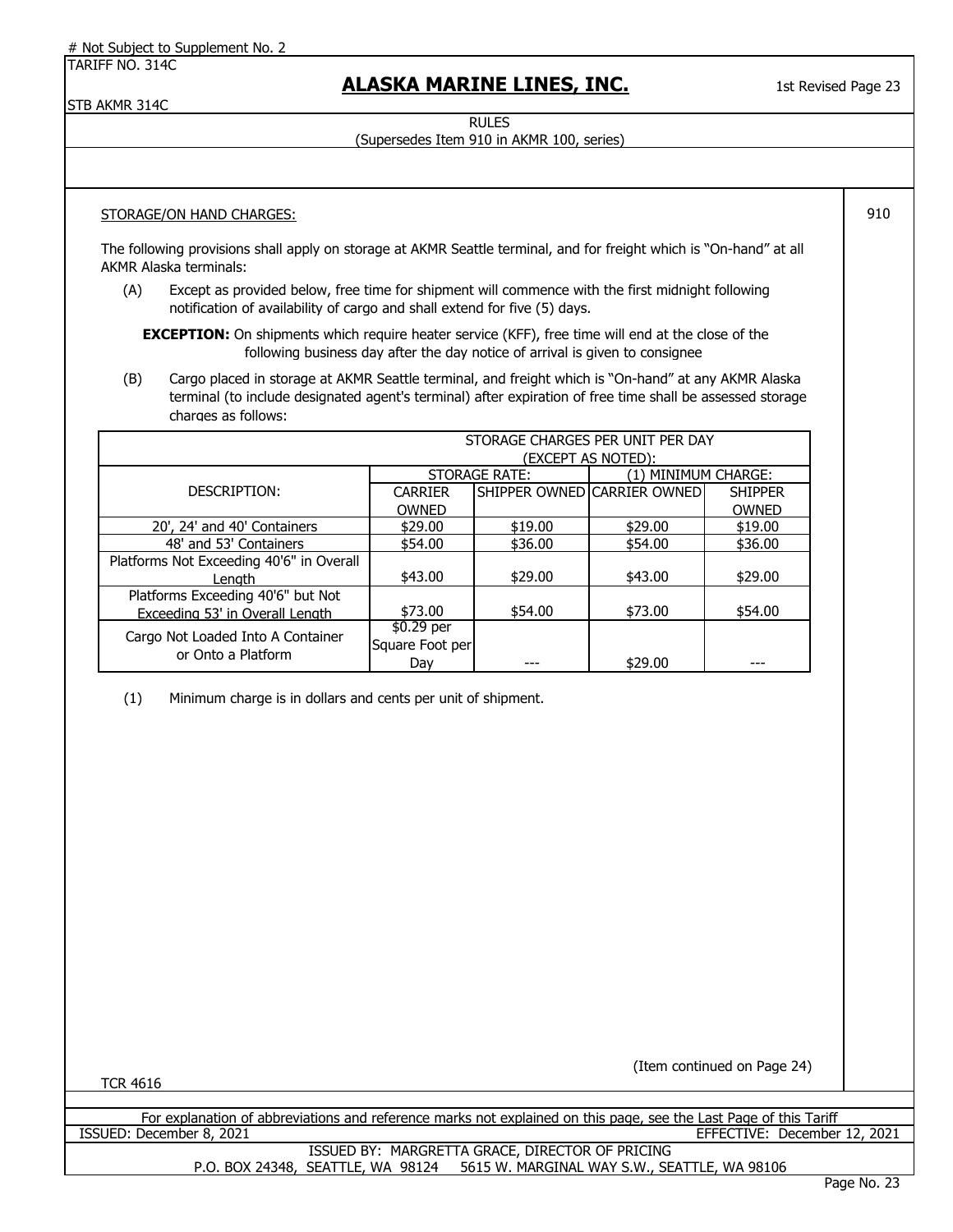STB AKMR 314C

# **ALASKA MARINE LINES, INC.**

Original Page 24

910

#### **RULES**

### (Supersedes Item 910 in AKMR 100, series)

### STORAGE/ON HAND CHARGES: (Continued)

- (C) After expiration of free time, carrier may, at its option, place the cargo in public storage, in which event all charges, including transportation and handling charges incidental to the placing of goods into or out of public storage, shall be for the account of the cargo, including the cost of public storage. The storage charges outlined in Paragraph (B) above will terminate the first day following placement of the goods into public storage. The carrier retains all lien rights on the cargo while the same is stored in a public warehouse under the conditions set forth in this Paragraph
- (D) When cargo is physically available for delivery (see Note 1) but not released by AKMR to consignee because of:
	- (1) Nonpayment of freight charges, where credit has not been extended;
	- (2) Indication of inability to fulfill statutory payment of freight charges;
	- (3) Non-receipt of proper shipping documents; then

Storage charges will accrue after the expiration of free time once the cargo has been made available (See Note 1) for delivery up to and including the day that freight and storage charges are paid or shipping documents are received. Storage charges will be assessed against the cargo at the charges

- (E) Upon expiration of free time, storage charges commence. Storage charges will terminate only after one of the following conditions has been met:
	- (1) The shipment has been dispatched to point of delivery by carrier or its agent (see Note 1).
	- (2) The shipment is placed into public storage at the request of customer.
	- (3) The shipment has been placed into public storage by the carrier (refer to Paragraph C).
	- (4) AKMR is instructed, via facsimile or written instruction, that shipment will be accepted at a specific date/location, the date of actual acceptance to serve as the date of storage termination (if cargo is accepted). The provisions of this Paragraph are subject to the prior approval of AKMR.
- (F) When cargo is accepted for shipment by carrier, but not shipped and held at AKMR origin terminal because of:
	- (1) Non-payment of cash prepaid freight charges,
	- (2) Indication of inability to fulfill statutory payment of freight charges,
	- (3) Non-receipt of proper shipping documents,
	- (4) At the request of shipper; then

Storage charges will accrue commencing the first midnight after such conditions occur, with no free time allowed. Storage charges will accrue up to and including the day that freight and storage charges are paid, the shipping documents are received, or instructions to ship are received from shipper. Storage charges will be assessed against cargo at the charges specified in the Item.

(Item continued on Page 25)

For explanation of abbreviations and reference marks not explained on this page, see the Last Page of this Tariff. ISSUED: April 13, 2020 EFFECTIVE: April 14, 2020

> ISSUED BY: MARGRETTA GRACE, DIRECTOR OF PRICING P.O. BOX 24348, SEATTLE, WA 98124 5615 W. MARGINAL WAY S.W., SEATTLE, WA 98106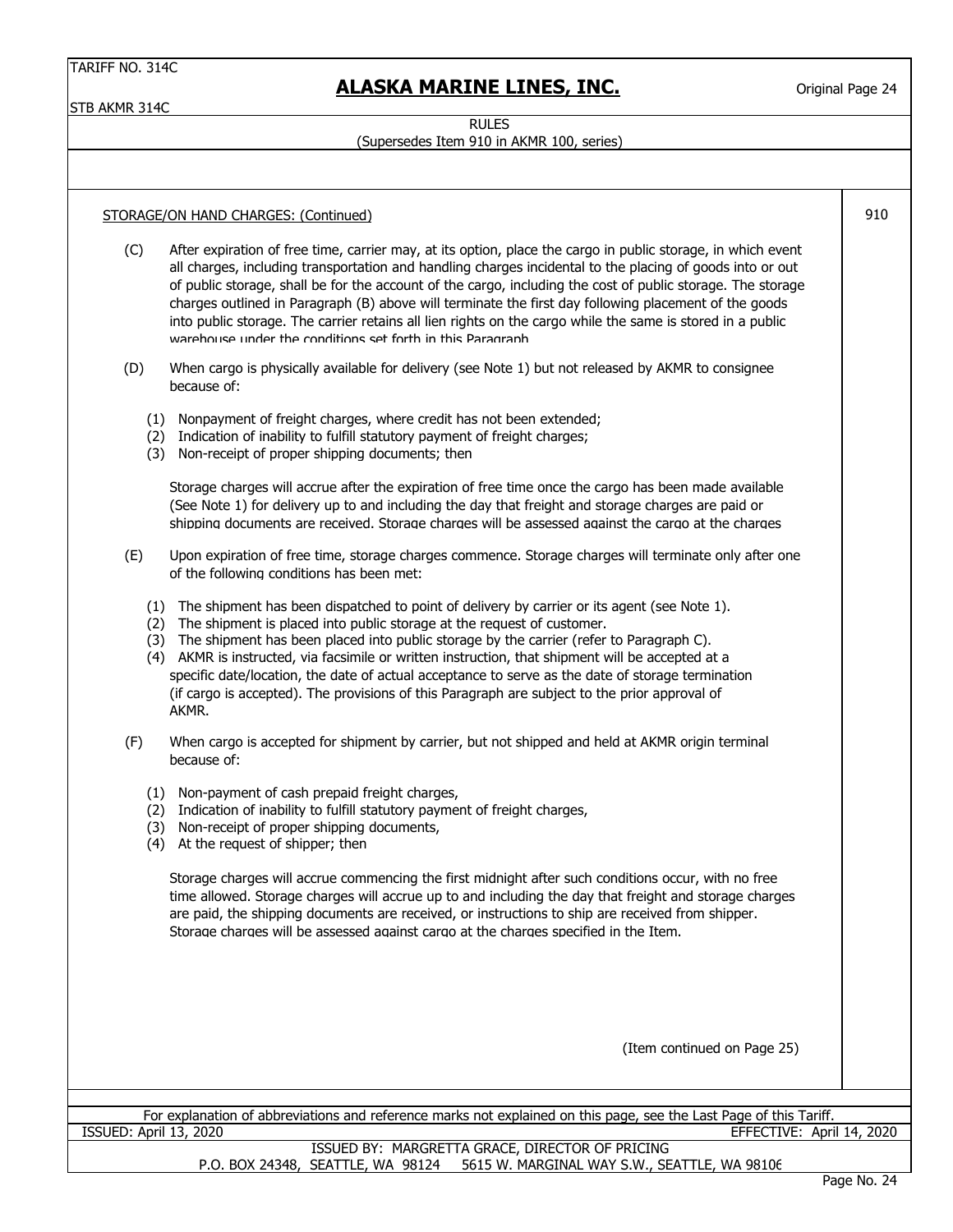# Not Subject to Supplement No. 2

TARIFF NO. 314C

STB AKMR 314C

# **ALASKA MARINE LINES, INC.**

1st Revised Page 25

# RULES

(Supersedes Item 910 in AKMR 100, series)

|                 | STORAGE/ON HAND CHARGES: (Concluded)                                                                                                                                                                                                                                                                                                                                                                       | 910         |
|-----------------|------------------------------------------------------------------------------------------------------------------------------------------------------------------------------------------------------------------------------------------------------------------------------------------------------------------------------------------------------------------------------------------------------------|-------------|
| (G)             | Saturdays, Sundays and Holidays will be excluded in the computation of free time. After expiration of<br>free time, Saturdays, Sundays, and Holiday swill be used in the computation of storage charges                                                                                                                                                                                                    |             |
| (H)             | Storage charges incurred pursuant to the provisions of this Item will be assessed against the<br>beneficial cargo owner, irrespective of whether transportation charges are prepaid or collect,<br>unless other arrangements have been approved by AKMR in writing.                                                                                                                                        |             |
| (I)             | Should the consignee fail to pay the storage charges provided for herein, nothing will prohibit the<br>carrier from assigning such storage charges to the shipper or beneficial owner of the cargo<br>transported. Carrier furthermore reserves the right to sell any cargo as salvage to pay for any unpaid<br>freight or accessorial charges after giving the appropriate notification of intended sale. |             |
| (J)             | Nothing in this Item shall require carrier to deliver or make available for delivery any cargo at times<br>other than normal business hours on normal business days.                                                                                                                                                                                                                                       |             |
| NOTE 1:         | Notification of availability as defined herein shall mean giving notice to consignee or subconsignee by<br>facsimile or U.S. Mail that cargo will be physically available for delivery on a specific date to consignee<br>or subconsignee. The date of postmark or facsimile shall establish the date of availability                                                                                      |             |
| NOTE 2:         | In the event the cargo is placed in public storage, carrier's liability for risk of loss shall terminate<br>upon the placement of cargo into public storage.                                                                                                                                                                                                                                               |             |
|                 | <b>TERMINAL CHARGE</b>                                                                                                                                                                                                                                                                                                                                                                                     | 942         |
|                 | Unless otherwise specified, all rates named in Sections One and Two of this tariff are subject to the<br>following terminal charges:                                                                                                                                                                                                                                                                       |             |
|                 | <b>NORTHBOUND</b><br>SOUTHBOUND<br><b>EOUIPMENT</b><br>Dry Container/Platform<br>\$105.00<br>\$45.00<br>Temperature Controlled Container<br>\$65.00<br>\$130.00<br>Vehicles<br>\$55.00<br>\$35.00<br>RO/RO<br>\$55.00<br>\$35.00                                                                                                                                                                           |             |
|                 |                                                                                                                                                                                                                                                                                                                                                                                                            |             |
|                 |                                                                                                                                                                                                                                                                                                                                                                                                            |             |
| <b>TCR 4616</b> |                                                                                                                                                                                                                                                                                                                                                                                                            |             |
|                 | For explanation of abbreviations and reference marks not explained on this page, see the Last Page of this Tariff                                                                                                                                                                                                                                                                                          |             |
|                 | ISSUED: December 8, 2021<br>EFFECTIVE: December 12, 2021                                                                                                                                                                                                                                                                                                                                                   |             |
|                 | ISSUED BY: MARGRETTA GRACE, DIRECTOR OF PRICING<br>P.O. BOX 24348, SEATTLE, WA 98124<br>5615 W. MARGINAL WAY S.W., SEATTLE, WA 98106                                                                                                                                                                                                                                                                       | Page No. 25 |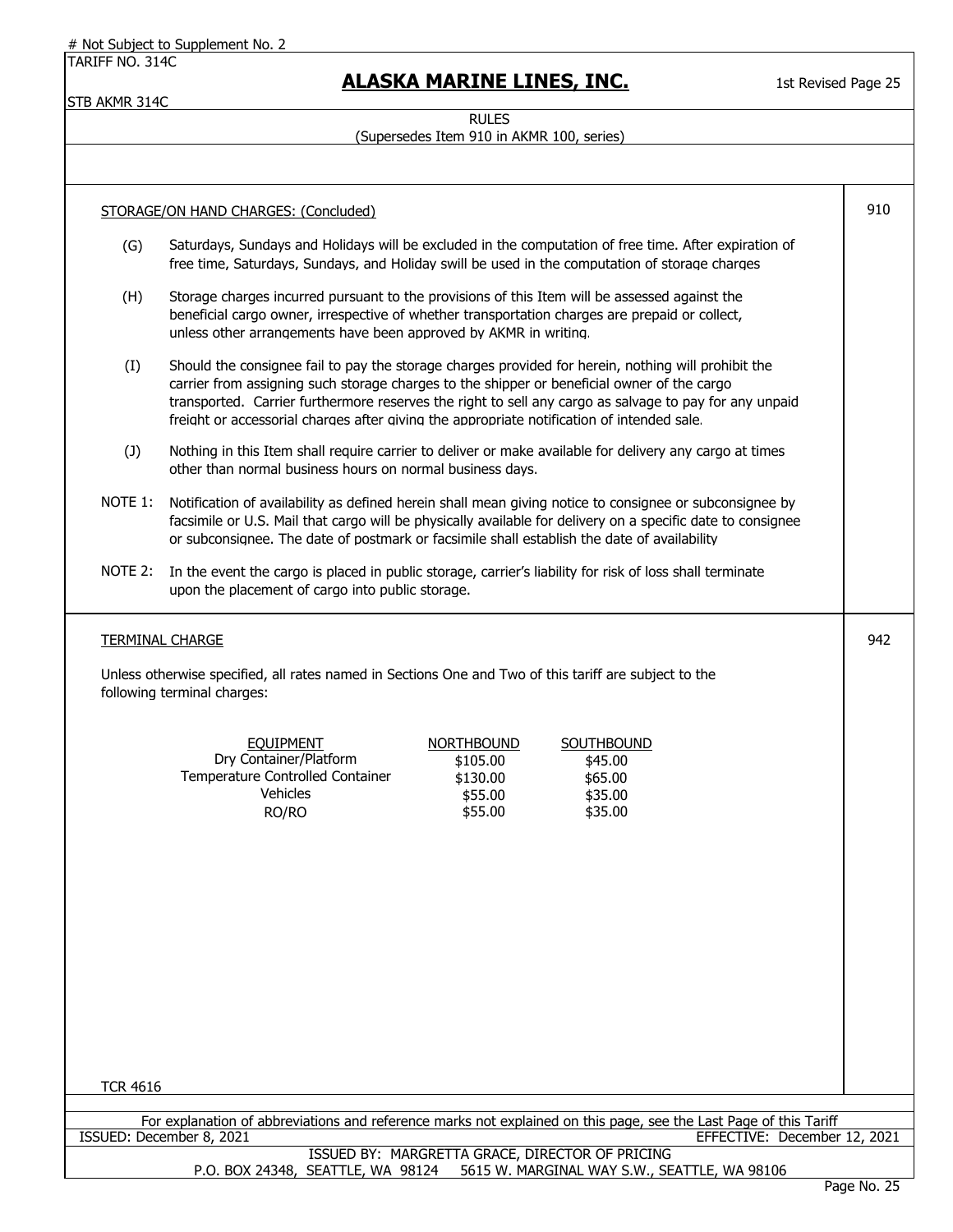# Not Subject to Supplement No. 2

TARIFF NO. 314C

# **ALASKA MARINE LINES, INC.**

2nd Revised Page 26

STB AKMR 314C

|                 | <b>TRANSFER OF LADING - DELIVERY OF CARGO AT AKMR TERMINALS:</b>                                                                                                                                                                                                                                                                                                                                                                                                                                                                                                                                                                                | 959 |
|-----------------|-------------------------------------------------------------------------------------------------------------------------------------------------------------------------------------------------------------------------------------------------------------------------------------------------------------------------------------------------------------------------------------------------------------------------------------------------------------------------------------------------------------------------------------------------------------------------------------------------------------------------------------------------|-----|
|                 | Refer to AKMR 100, series, Item 959 for changes.                                                                                                                                                                                                                                                                                                                                                                                                                                                                                                                                                                                                |     |
|                 | WEIGHTS - GROSS WEIGHTS AND DUNNAGE: (Exception to NMFC 995)                                                                                                                                                                                                                                                                                                                                                                                                                                                                                                                                                                                    | 995 |
| (A)             | When Container-load CL freight is tendered for shipment using one or more of the items listed in Note 1 the following<br>allowance shall be made on the weight of the shipment, provided all minimum weight requirements have been met.<br>The shipments scaled gross weight, or shippers weight in the absence of a scaled weight, shall be reduced by the<br>weight of the items listed in Note 1, as declared by the shipper. Allowance shall not exceed five percent (5%) of the<br>total gross weight of the shipment.                                                                                                                     |     |
|                 | Container-load freight prepared for shipment using one or more of the items listed in Note 1 must have such items,<br>and the weight of these items declared on the shipper's bill of lading in order for Carrier to apply any allowance to the<br>shipment.                                                                                                                                                                                                                                                                                                                                                                                    |     |
| (B)             | Except as otherwise provided, articles as described in Note 1 which have previously moved northbound<br>and are loaded per Note 2 of this rule, may be moved to Carrier's Seattle terminal from points in Alaska<br>provided the return movement is via the original carrier. The following southbound dunnage charge<br>applies:                                                                                                                                                                                                                                                                                                               |     |
|                 | • Loaded to carrier-provided equipment: A flat charge of \$316 per shipment to be paid by shipper,<br>whether equipment is fully or partially filled.                                                                                                                                                                                                                                                                                                                                                                                                                                                                                           |     |
|                 | • Loaded to Shipper-provided equipment: No Charge                                                                                                                                                                                                                                                                                                                                                                                                                                                                                                                                                                                               |     |
| NOTE 1:         | Bins, necessary for transporting foodstuffs and/or department store merchandise<br>Blankets, Furniture ( Also Furniture Pads, used )<br><b>Bread Trays</b><br>Containers, Bulk liquid (porta-feed) used for transporting chemicals in bulk capacity not to exceed 500 gallons each<br>Cribbing<br>Cribs<br>Drums, not exceeding 55 gallon capacity<br>Dunnage, Rubber, Inflatable<br>Dunnage, Wooden<br>Hangers, Garment<br>Kegs, not exceeding 55 gallon<br>Lift Vans, empty, wooden<br>Load Locks<br>Material used to protect the top of lading or to secure the load to the pallet, platform or shipping container<br>Milk Baskets or Crates |     |
|                 | Pallets<br>Pallets, Platforms or skids with or without standing sides or ends<br>Racks or Skids                                                                                                                                                                                                                                                                                                                                                                                                                                                                                                                                                 |     |
| NOTE 2:         | Provisions of Paragraph (B) in this Item are applicable only when consignee backloads dunnage into or onto a dry,<br>non-refrigerated container immediately following unloading of a Northbound container-load movement. Carrier will<br>not perform any additional placement of container to allow backloading of dunnage, other than those concurrent with<br>the Northbound shipment's placement and return to Seattle, WA terminal.                                                                                                                                                                                                         |     |
| NOTE 3:         | Dunnage backloaded for return must be documented by the shipper, on the bill of lading. When carrier is not notified,<br>in writing, of backloaded dunnage, carrier will not be responsible for loss or damage of such dunnage.                                                                                                                                                                                                                                                                                                                                                                                                                 |     |
| <b>TCR 4616</b> |                                                                                                                                                                                                                                                                                                                                                                                                                                                                                                                                                                                                                                                 |     |
|                 |                                                                                                                                                                                                                                                                                                                                                                                                                                                                                                                                                                                                                                                 |     |
|                 | For explanation of abbreviations and reference marks not explained on this page, see the Last Page of this Tariff.<br>ISSUED: December 8, 2021<br>EFFECTIVE: December 12, 2021                                                                                                                                                                                                                                                                                                                                                                                                                                                                  |     |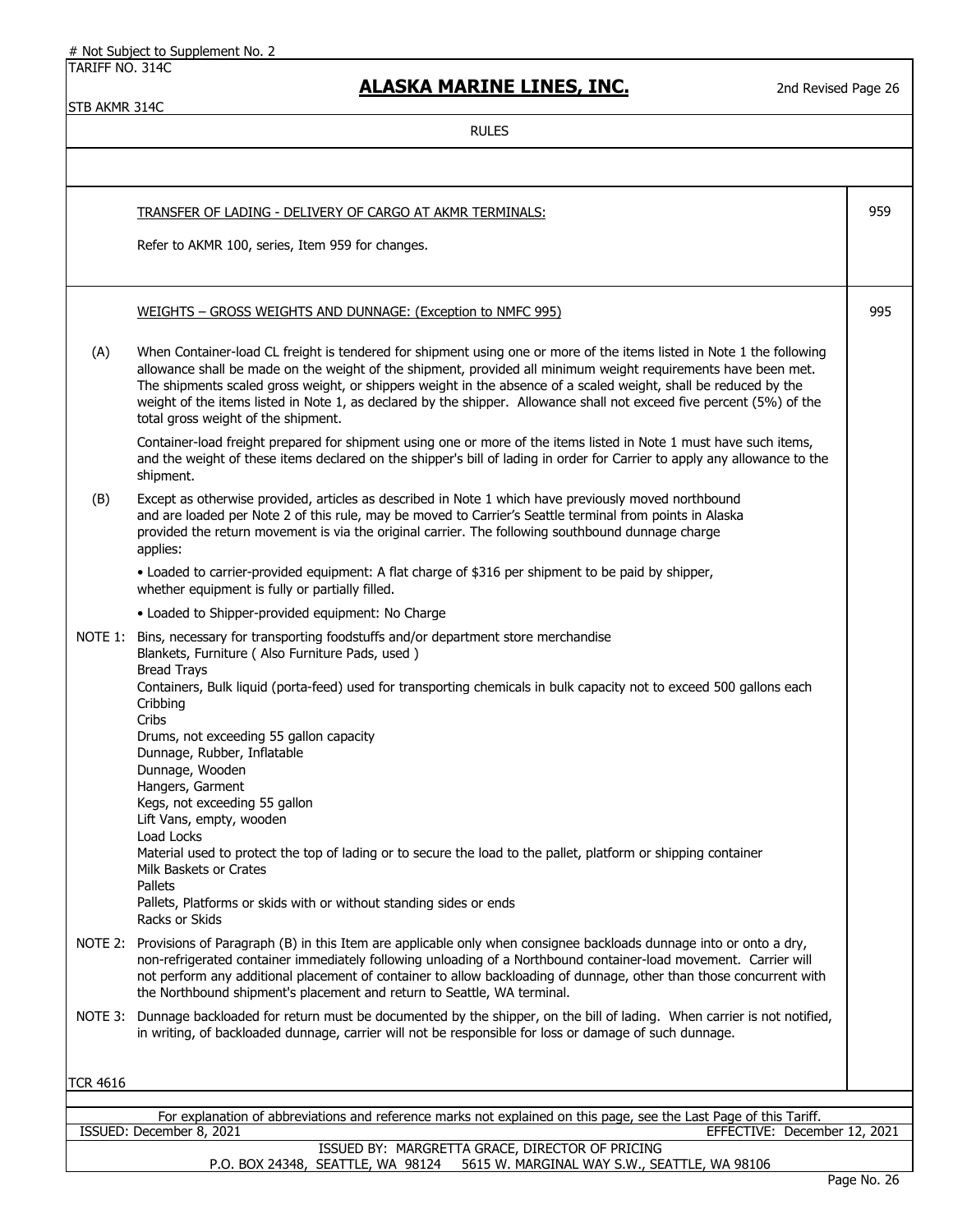# **ALASKA MARINE LINES, INC.**

Original Page 27

STB AKMR 314C

RULES

| BOILERS AND HEATING APPARATUS, AND OTHER ARTICLES, Viz.:                                                          |                             | 1007 |
|-------------------------------------------------------------------------------------------------------------------|-----------------------------|------|
| Boilers, heating or power, iron or steel (See Notes 1 and 2)                                                      |                             |      |
| Boiler Parts, iron or steel, including:                                                                           |                             |      |
| Arch Bars                                                                                                         |                             |      |
| Arches                                                                                                            |                             |      |
| Base Sections, steel                                                                                              |                             |      |
| Braces: flanges; nozzles; or handhole or manhole collars, covers, crabs or lugs                                   |                             |      |
| Brick, fire                                                                                                       |                             |      |
| Casing, KD                                                                                                        |                             |      |
| Castings, house heating furnace                                                                                   |                             |      |
| Cement, furnace                                                                                                   |                             |      |
| Cranes, KD, when an integral part of boiler plant                                                                 |                             |      |
| Domes or drums                                                                                                    |                             |      |
| Doors, with or without frames, per NMFC Items 25590 and 26240                                                     |                             |      |
| Duct, flexible                                                                                                    |                             |      |
| Ducts, other than flexible per NMFC Item 51590                                                                    |                             |      |
| Elbows, iron, steel or tin                                                                                        |                             |      |
| Electrical equipment, when an integral part of boiler plant                                                       |                             |      |
|                                                                                                                   |                             |      |
| Equipment, coal or ash handling, KD                                                                               |                             |      |
| Fittings, for flexible duct or hose                                                                               |                             |      |
| Flues, air, iron, steel or tin                                                                                    |                             |      |
| Flues or tubes, not enameled                                                                                      |                             |      |
| Flues, smoke, iron, steel or tin                                                                                  |                             |      |
| Fronts                                                                                                            |                             |      |
| Fuel economizer, KD                                                                                               |                             |      |
| Furnaces (internal boiler fire boxes)                                                                             |                             |      |
| Furnaces, house heating, hot air                                                                                  |                             |      |
| Grate bars                                                                                                        |                             |      |
| Grating, air duct                                                                                                 |                             |      |
| Header sections (headers and tubes or baffles combined)                                                           |                             |      |
| Heads (ends)                                                                                                      |                             |      |
| Heat developers, spiral (boiler tube retarders)                                                                   |                             |      |
| Heaters, contractors, potable (salamanders), sheet iron, SU, loose or in packages per NMFC Item 26440 Sub 1       |                             |      |
| Heaters, wall insert or baseboard type, electric                                                                  |                             |      |
| Hose, flexible, air                                                                                               |                             |      |
| <b>Incinerators</b>                                                                                               |                             |      |
| Louvers, air, iron or steel                                                                                       |                             |      |
| Paper, asbestos felt or asbestos sheathing                                                                        |                             |      |
| Parts house heating furnace casing or jacket, iron or steel                                                       |                             |      |
| Paste, dry flour, with or without chemical ingredients                                                            |                             |      |
| Pipe, iron, steel or tin, NOS                                                                                     |                             |      |
| Plates                                                                                                            |                             |      |
| Radiators, hot water or steam or exhaust gas iron, NOI, also tubular gas radiators                                |                             |      |
| Registers, air, NOI, iron or steel                                                                                |                             |      |
| Sections, cast iron                                                                                               |                             |      |
| Silencers, for flexible duct or hose                                                                              |                             |      |
| Steel, sheet, NOS (1)                                                                                             |                             |      |
| <b>Turbines</b>                                                                                                   | (Item continued on Page 28) |      |
|                                                                                                                   |                             |      |
|                                                                                                                   |                             |      |
| For explanation of abbreviations and reference marks not explained on this page, see the Last Page of this Tariff |                             |      |
| ISSUED: April 13, 2020                                                                                            | EFFECTIVE: April 14, 2020   |      |
| ISSUED BY: MARGRETTA GRACE, DIRECTOR OF PRICING                                                                   |                             |      |

P.O. BOX 24348, SEATTLE, WA 98124 5615 W. MARGINAL WAY S.W., SEATTLE, WA 98106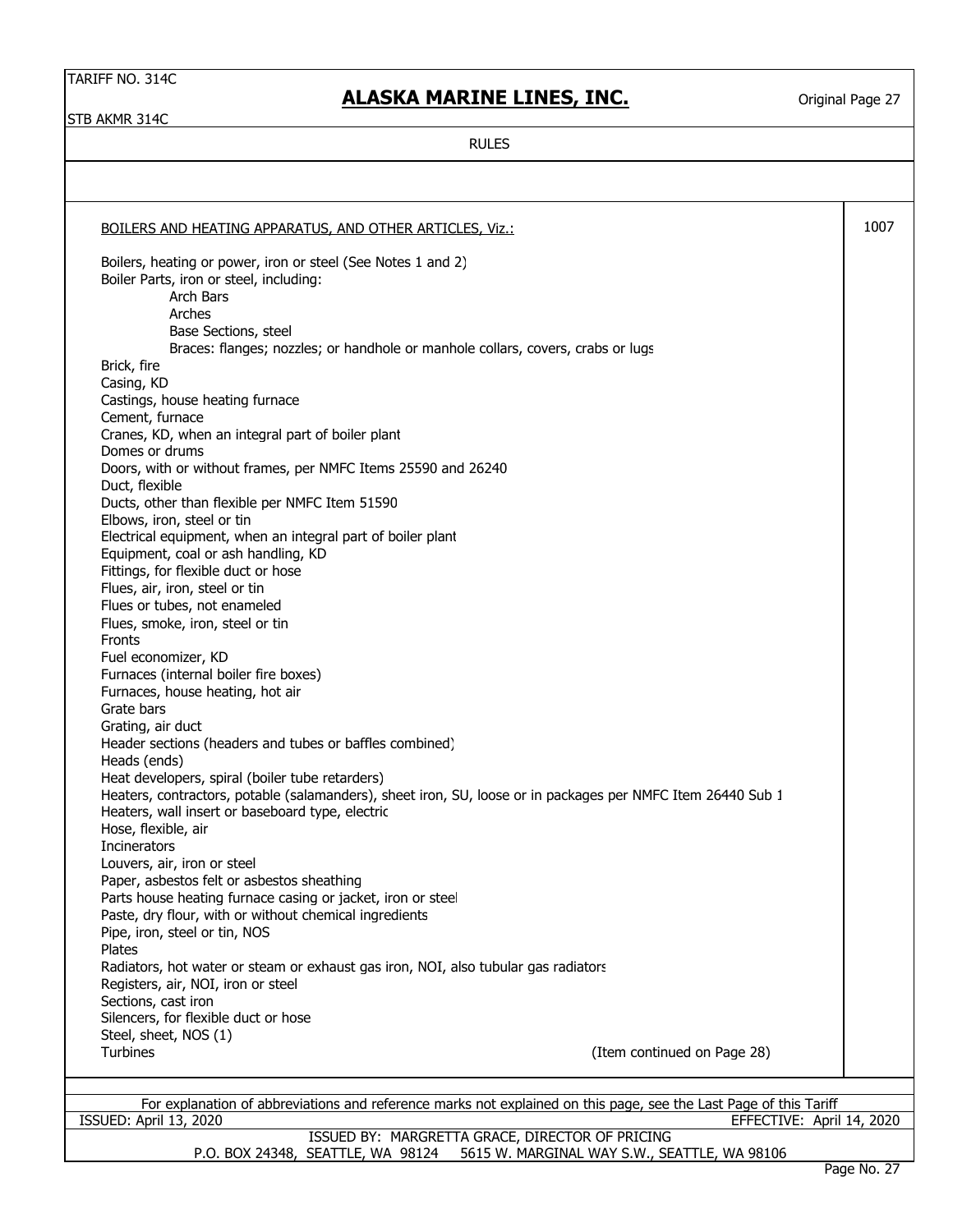# **ALASKA MARINE LINES, INC.**

Original Page 28

STB AKMR 314C

| BOILERS AND HEATING APPARATUS, AND OTHER ARTICLES, Viz.: (Conclusion)                                                                                                    |                                                                                                                                                                                                                                                                                                                                                                                                                                                                                                                                                                                                                                             |  |  |  |
|--------------------------------------------------------------------------------------------------------------------------------------------------------------------------|---------------------------------------------------------------------------------------------------------------------------------------------------------------------------------------------------------------------------------------------------------------------------------------------------------------------------------------------------------------------------------------------------------------------------------------------------------------------------------------------------------------------------------------------------------------------------------------------------------------------------------------------|--|--|--|
| (1)                                                                                                                                                                      | Rates apply on commodities subject to this reference only when included with other commodities<br>named in this item. The weight of the commodities subject to this reference must not exceed a<br>maximum of 10 percent by weight of the actual weight of the trailer. Weight in excess of 10 percent<br>will be rated at otherwise applicable rates.                                                                                                                                                                                                                                                                                      |  |  |  |
| NOTE 1:                                                                                                                                                                  | May include equipment of burners, sprayers, vaporizers or mechanical stokers when forming an<br>integral part of the boiler which they accompany, not in excess of 33 1/3 percent of the weight on<br>which charges are assessed.                                                                                                                                                                                                                                                                                                                                                                                                           |  |  |  |
| NOTE 2:                                                                                                                                                                  | Ratings will also apply on the following articles shipped with boilers: smokestacks, KD for each boiler;<br>brick, in packages; fire clay; fire tile, in packages; insulating material, asbestos cement; or iron or steel<br>material for setting up or suspending each boiler; also on firing tools consisting of pokers, scrapers,<br>slice bars or wire brushes. The following articles may also be included: damper regulators, automatic,<br>NOI; gauges; valves, pressure reducing and thermometers. The weight of insulating material and<br>asbestos cement must not exceed 15 percent of the weight on which charges are assessed. |  |  |  |
|                                                                                                                                                                          |                                                                                                                                                                                                                                                                                                                                                                                                                                                                                                                                                                                                                                             |  |  |  |
|                                                                                                                                                                          |                                                                                                                                                                                                                                                                                                                                                                                                                                                                                                                                                                                                                                             |  |  |  |
|                                                                                                                                                                          |                                                                                                                                                                                                                                                                                                                                                                                                                                                                                                                                                                                                                                             |  |  |  |
|                                                                                                                                                                          |                                                                                                                                                                                                                                                                                                                                                                                                                                                                                                                                                                                                                                             |  |  |  |
|                                                                                                                                                                          |                                                                                                                                                                                                                                                                                                                                                                                                                                                                                                                                                                                                                                             |  |  |  |
|                                                                                                                                                                          |                                                                                                                                                                                                                                                                                                                                                                                                                                                                                                                                                                                                                                             |  |  |  |
|                                                                                                                                                                          |                                                                                                                                                                                                                                                                                                                                                                                                                                                                                                                                                                                                                                             |  |  |  |
|                                                                                                                                                                          |                                                                                                                                                                                                                                                                                                                                                                                                                                                                                                                                                                                                                                             |  |  |  |
|                                                                                                                                                                          |                                                                                                                                                                                                                                                                                                                                                                                                                                                                                                                                                                                                                                             |  |  |  |
|                                                                                                                                                                          |                                                                                                                                                                                                                                                                                                                                                                                                                                                                                                                                                                                                                                             |  |  |  |
|                                                                                                                                                                          |                                                                                                                                                                                                                                                                                                                                                                                                                                                                                                                                                                                                                                             |  |  |  |
|                                                                                                                                                                          |                                                                                                                                                                                                                                                                                                                                                                                                                                                                                                                                                                                                                                             |  |  |  |
| For explanation of abbreviations and reference marks not explained on this page, see the Last Page of this Tariff<br>ISSUED: April 13, 2020<br>EFFECTIVE: April 14, 2020 |                                                                                                                                                                                                                                                                                                                                                                                                                                                                                                                                                                                                                                             |  |  |  |
| ISSUED BY: MARGRETTA GRACE, DIRECTOR OF PRICING<br>P.O. BOX 24348, SEATTLE, WA 98124 5615 W. MARGINAL WAY S.W., SEATTLE, WA 98106                                        |                                                                                                                                                                                                                                                                                                                                                                                                                                                                                                                                                                                                                                             |  |  |  |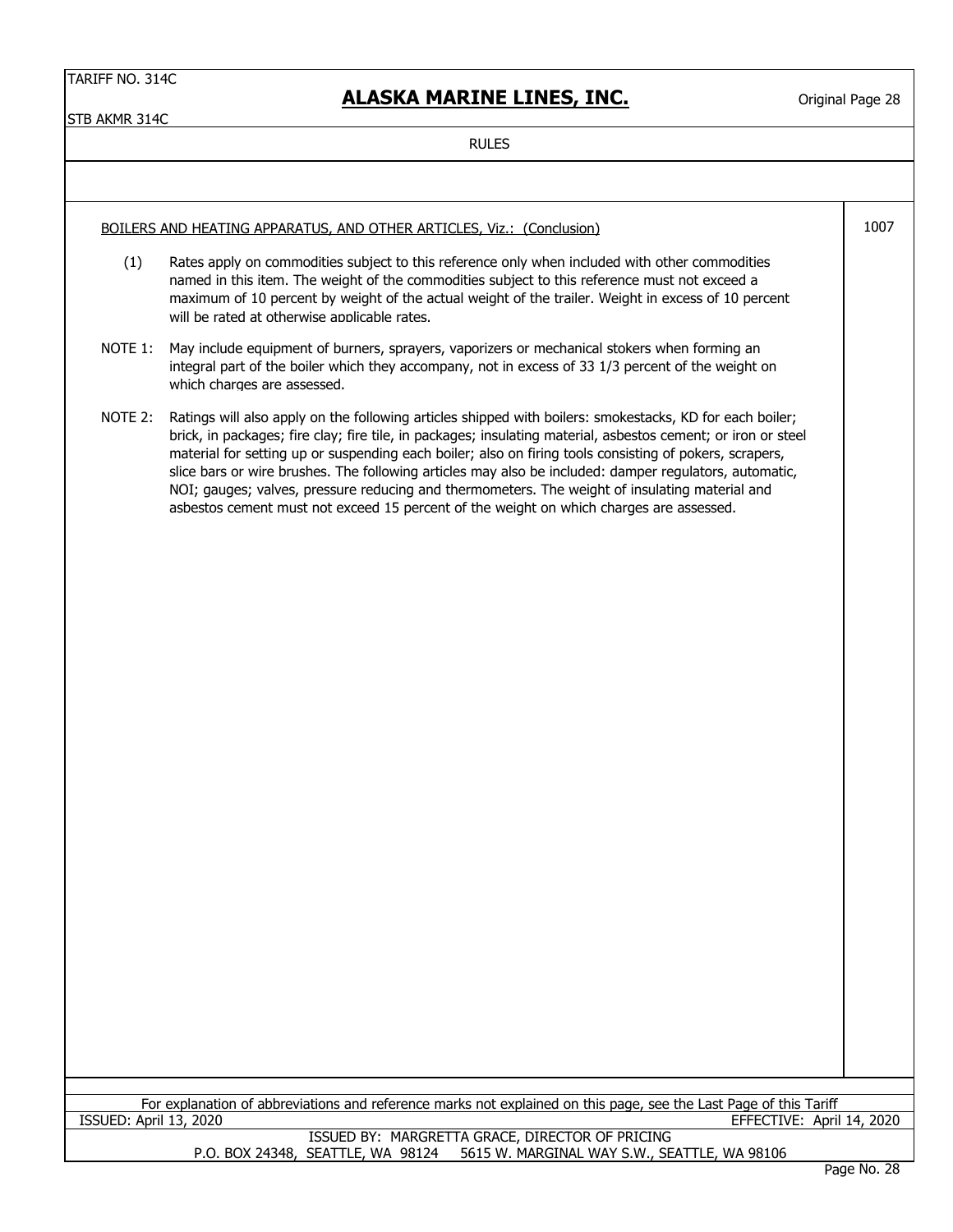STB AKMR 314C

# **ALASKA MARINE LINES, INC.**

Original Page 29

| COMPOUNDS, GAS OR OIL WELL DRILLING AND OTHER ARTICLES, Viz.:                                                                       | 1011 |
|-------------------------------------------------------------------------------------------------------------------------------------|------|
| Aluminum stearate                                                                                                                   |      |
|                                                                                                                                     |      |
| Anti-foam/defoaming compounds<br>Asbestos shorts or waste, consisting of material testing not more than 0-0-8-8 and so certified or |      |
| the bill of lading                                                                                                                  |      |
| Barium sulphate, crude, ground or not ground                                                                                        |      |
| Bentonite (Sodium Montmorillonite)                                                                                                  |      |
| <b>Brocide</b>                                                                                                                      |      |
| Calcium Chloride                                                                                                                    |      |
| Cellulose film, scrap or waste                                                                                                      |      |
| Clay, NOI, crushed, ground or pulverized, not including ceramic clay                                                                |      |
| Coal, ground or pulverized                                                                                                          |      |
| Compounds, boiler cleansing                                                                                                         |      |
| Compounds, coal dust laying                                                                                                         |      |
| Compounds, emulsion breaker                                                                                                         |      |
| Compounds, natural gas purifying                                                                                                    |      |
| Corn flour, for oil well drilling purposes                                                                                          |      |
| Corrosion inhibitor compound                                                                                                        |      |
| Cotton seed hulls                                                                                                                   |      |
| Crude oil treating compounds                                                                                                        |      |
| Defoaming compounds                                                                                                                 |      |
| Diatomacious or infusorial earth                                                                                                    |      |
| Diatomacious earth, physically combined with asbestos or wood fiber<br><b>Floculant</b>                                             |      |
|                                                                                                                                     |      |
| Graphite                                                                                                                            |      |
| Gypsum concrete                                                                                                                     |      |
| Industrial process water treating compound                                                                                          |      |
| Iron ore concentrate, ground<br>Lime                                                                                                |      |
| Mica, dry or ground                                                                                                                 |      |
| Mud or mud treating compounds, gas or oil well drilling                                                                             |      |
| Paper, ground                                                                                                                       |      |
| Pitch, lignin, dry                                                                                                                  |      |
| Popcorn, unpopped for gas or oil well drilling purposes only                                                                        |      |
| Potassium chloride                                                                                                                  |      |
| Quebracho extracts, dry                                                                                                             |      |
| Sawdust, wood                                                                                                                       |      |
| Scale inhibitor compound                                                                                                            |      |
| Shells, net, crushed or ground                                                                                                      |      |
| Sodium bicarbonate                                                                                                                  |      |
| Sodium bichromate                                                                                                                   |      |
| Sodium bromide                                                                                                                      |      |
| Sodium carbonate (soda ash)                                                                                                         |      |
| Sodium caustic (sodium hydroxide)                                                                                                   |      |
| Sodium phosphate                                                                                                                    |      |
| Water clarifying, hardening, purifying or softening compound                                                                        |      |
| Wood fiber, ground                                                                                                                  |      |
| Zinc oxide                                                                                                                          |      |
|                                                                                                                                     |      |
|                                                                                                                                     |      |
| For explanation of abbreviations and reference marks not explained on this page, see the Last Page of this Tariff                   |      |
| ISSUED: April 13, 2020<br>EFFECTIVE: April 14, 2020                                                                                 |      |
| ISSUED BY: MARGRETTA GRACE, DIRECTOR OF PRICING                                                                                     |      |
| P.O. BOX 24348, SEATTLE, WA 98124 5615 W. MARGINAL WAY S.W., SEATTLE, WA 98106                                                      |      |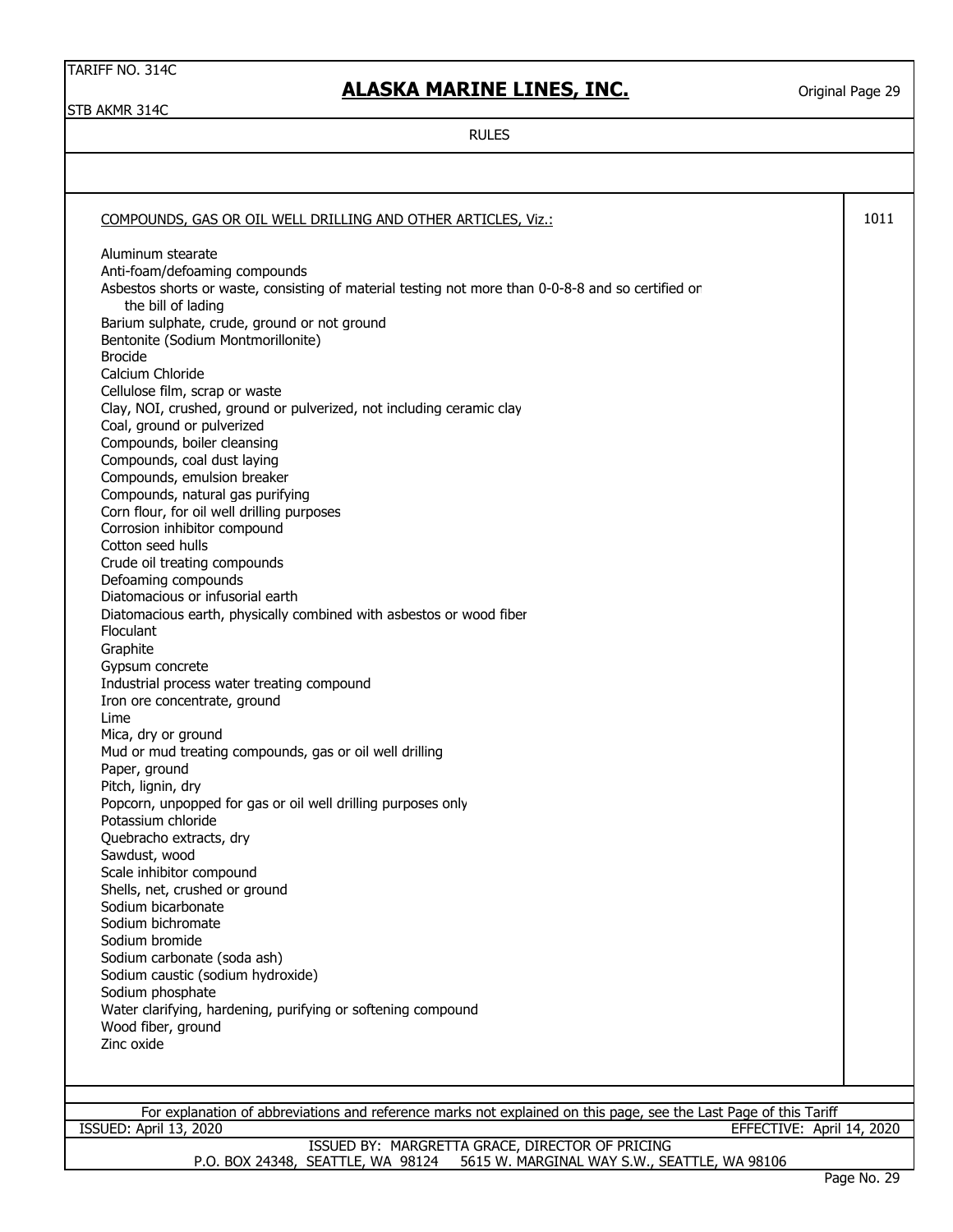# **ALASKA MARINE LINES, INC.**

Original Page 30

STB AKMR 314C

| <b>ELECTRICAL EQUIPMENT, Viz.: (See Note 1)</b>                                                                                              | 1014                                |
|----------------------------------------------------------------------------------------------------------------------------------------------|-------------------------------------|
| Automatic data processing printers and related equipment to include readers and punches                                                      |                                     |
| Computers, electric data processing and component parts, RVNX \$20.00 per pound.<br>Control panels and processors                            |                                     |
| Electrical equipment, NOI<br>Electrical Generators, NMFC Item 62075<br>Electron microscope equipment                                         |                                     |
| Machines, Systems or Devices, NMFC Item 116030                                                                                               |                                     |
| Portable electronic testing or laboratory facilities, including fluoroscopic or X-ray equipment and other<br>measuring or recording devices. |                                     |
| Radio and television receiving equipment.<br>Radio and television transmission equipment.                                                    |                                     |
| Solar Panels<br>Switching gear and converger equipment.                                                                                      |                                     |
| Telephone and telegraph equipment and materials and supplies used in the construction and maintenance<br>of telephone and telegraph systems. |                                     |
| NOTE 1:<br>Does not apply on household items.                                                                                                |                                     |
|                                                                                                                                              |                                     |
| For explanation of abbreviations and reference marks not explained on this page, see the Last Page of this Tariff                            |                                     |
| <b>ISSUED: April 13, 2020</b><br>EFFECTIVE: April 14, 2020                                                                                   |                                     |
| ISSUED BY: MARGRETTA GRACE, DIRECTOR OF PRICING<br>P.O. BOX 24348, SEATTLE, WA 98124<br>5615 W. MARGINAL WAY S.W., SEATTLE, WA 98106         | D <sub>2</sub> 20 N <sub>2</sub> 20 |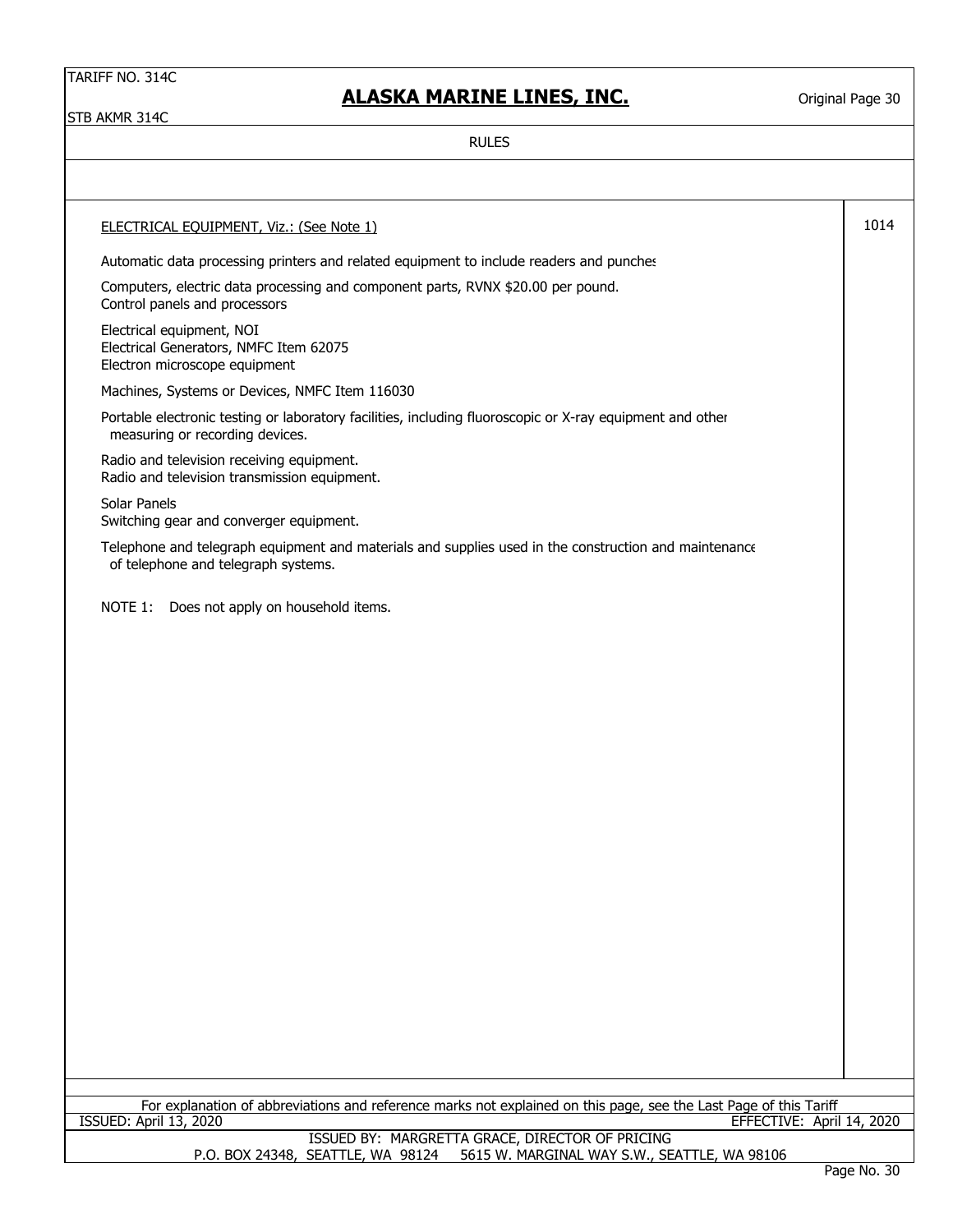STB AKMR 314C

# **ALASKA MARINE LINES, INC.**

SECTION 2

### COMMODITY RATES

FROM:

Seattle, Washington

TO:

Points in Alaska (See Page 7)

ISSUED BY: MARGRETTA GRACE, DIRECTOR OF PRICING P.O. BOX 24348, SEATTLE, WA 98124 5615 W. MARGINAL WAY S.W., SEATTLE, WA 98106 For explanation of abbreviations and reference marks not explained on this page, see the Last Page of this Tariff. ISSUED: April 13, 2020 EFFECTIVE: April 14, 2020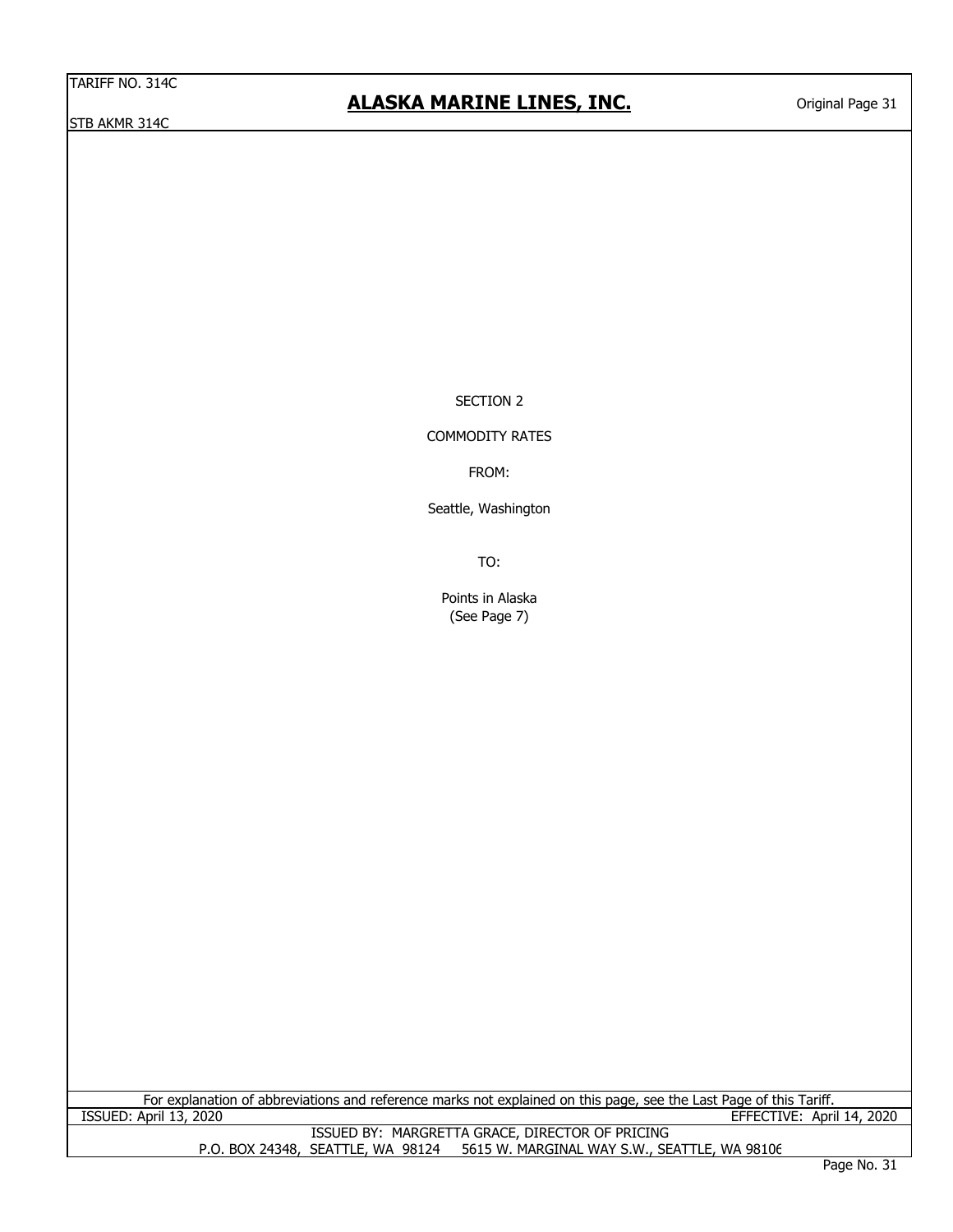Not Subject to Supplement No. ▲ 2

TARIFF NO. 314C

### **ALASKA MARINE LINES, INC.**

### STB AKMR 314C 2nd Revised Page No. 32

### SECTION 2 - STRAIGHT CONTAINERLOAD COMMODITY RATES

| COMMODITIES:      | BETWEEN SEATTLE, WASHINGTON<br>AND REGULAR POINTS, VIZ.: |                  |            | <b>ITEM</b> |
|-------------------|----------------------------------------------------------|------------------|------------|-------------|
|                   | <b>Anchorage</b>                                         | <b>Fairbanks</b> | Whittier   | NO.:        |
| <b>BEVERAGES</b>  |                                                          |                  |            | 2000        |
| <b>Northbound</b> |                                                          |                  |            |             |
|                   | \$4,504.00                                               | \$5,255.00       | \$4,504.00 |             |
|                   | \$5,472.00                                               | \$6,387.00       | \$5,472.00 |             |
| 40' Container     | \$6,437.00                                               | \$7,510.00       | \$6,437.00 |             |
|                   | \$8,064.00                                               | \$9,328.00       | \$8,064.00 |             |
| Southbound        |                                                          |                  |            |             |
|                   | \$1,590.00                                               | \$2,620.00       | \$1,590.00 |             |
|                   | \$1,931.00                                               | \$3,186.00       | \$1,931.00 |             |
| 40' Container     | \$2,276.00                                               | \$3,741.00       | \$2,276.00 |             |
| 53' Container     | \$2,848.00                                               | \$4,609.00       | \$2,848.00 |             |

Commodity Viz List:

Juices/Beverages, NMFC Items 72160, 72180 Liquor/Beverages/Beer/Coolers/Wine, NMFC Item 111400

TCR 4616

For explanation of abbreviations and reference marks not explained on this page, see the Last Page of this Tariff. ISSUED: December 8, 2021 EFFECTIVE: December 12, 2021 ISSUED BY: MARGRETTA GRACE, DIRECTOR OF PRICING P.O. Box 24348, Seattle, WA 98124 5615 W. Marginal Way S.W., Seattle, WA 98106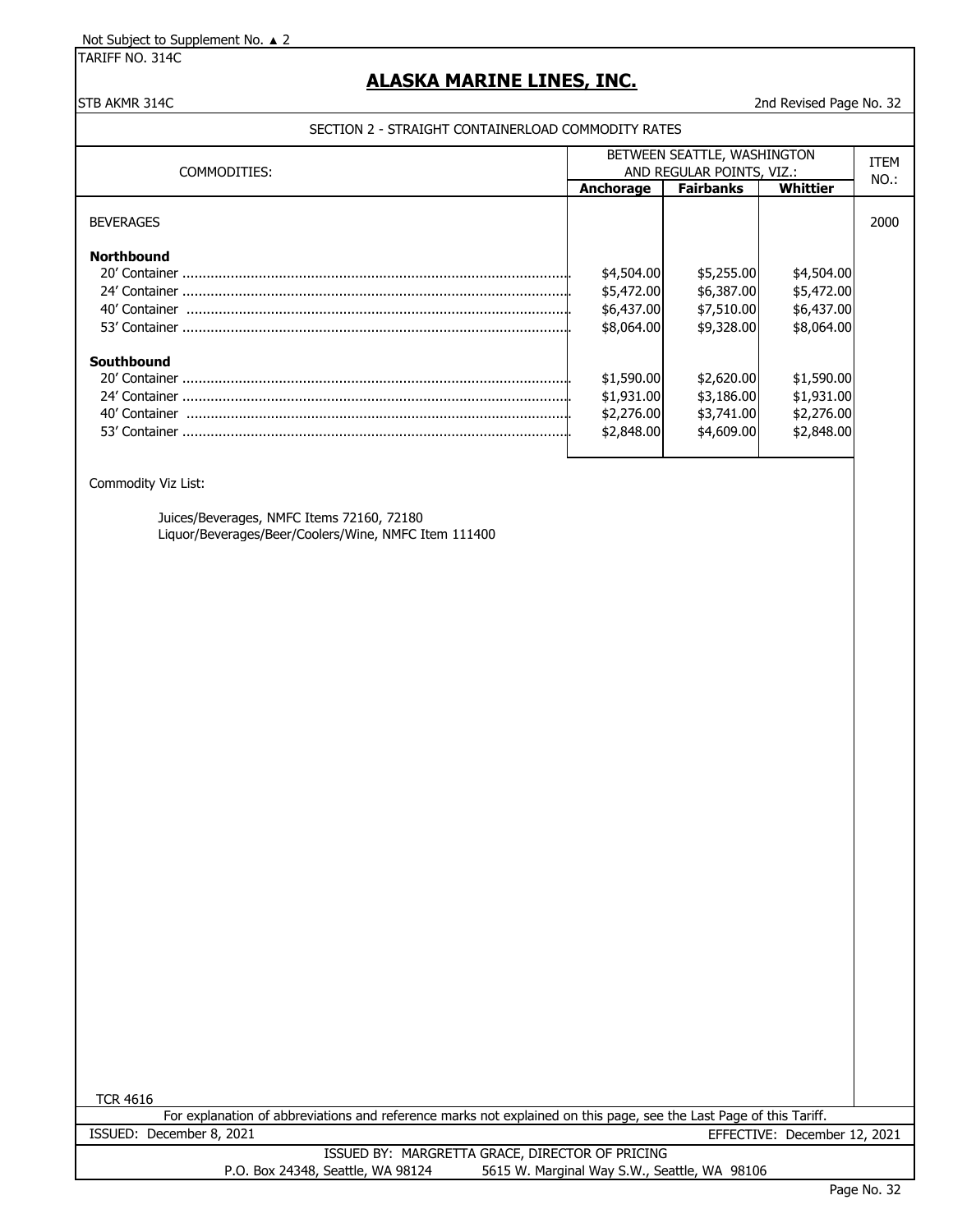Not Subject to Supplement No. ▲ 2

TARIFF NO. 314C

## **ALASKA MARINE LINES, INC.**

### STB AKMR 314C 6th Revised Page No. 33

SECTION 2 - STRAIGHT CONTAINERLOAD COMMODITY RATES

| COMMODITIES:                                                                                                                                                                   |                                                                                                                                                                                                                                                                                                                                                                                                                                                                                                                                                                                                            | BETWEEN SEATTLE, WASHINGTON<br>AND REGULAR POINTS, VIZ.: |                                              |          | <b>ITEM</b> |  |
|--------------------------------------------------------------------------------------------------------------------------------------------------------------------------------|------------------------------------------------------------------------------------------------------------------------------------------------------------------------------------------------------------------------------------------------------------------------------------------------------------------------------------------------------------------------------------------------------------------------------------------------------------------------------------------------------------------------------------------------------------------------------------------------------------|----------------------------------------------------------|----------------------------------------------|----------|-------------|--|
|                                                                                                                                                                                |                                                                                                                                                                                                                                                                                                                                                                                                                                                                                                                                                                                                            | Anchorage                                                | <b>Fairbanks</b>                             | Whittier | NO.:        |  |
|                                                                                                                                                                                | BOATS, OR BOATS ON TRAILERS, NOT EXCEEDING 40' IN LENGTH                                                                                                                                                                                                                                                                                                                                                                                                                                                                                                                                                   |                                                          |                                              |          | 2098        |  |
| <b>Northbound</b>                                                                                                                                                              |                                                                                                                                                                                                                                                                                                                                                                                                                                                                                                                                                                                                            | \$186.00                                                 | \$253.00                                     | \$186.00 |             |  |
| Southbound                                                                                                                                                                     |                                                                                                                                                                                                                                                                                                                                                                                                                                                                                                                                                                                                            | \$108.00                                                 | \$197.00                                     | \$108.00 |             |  |
| NOTE 1.                                                                                                                                                                        | Length will be determined by measuring the extreme length of the unit shipped, including trailer, masts secured<br>to the unit and/or any device used to ensure safe handling as shown in Note 2. This rate item applies to boats not<br>exceeding 40'.                                                                                                                                                                                                                                                                                                                                                    |                                                          |                                              |          |             |  |
| NOTE 2.                                                                                                                                                                        | Shipper must furnish necessary skids, cradles, chocks, crates or other devices necessary to ensure safe handling.<br>If<br>Shipper cannot furnish the required device(s), Carrier can refer the Shipper or Shipper's agent to a third party for the<br>construction and/or purchase of such devices.                                                                                                                                                                                                                                                                                                       |                                                          |                                              |          |             |  |
| NOTE 3.                                                                                                                                                                        | Household goods or personal effects, as described in Item 560, may be placed in enclosed areas of boats, provided<br>they are secured by the shipper, and after weight of goods has been provided to Carrier. Shipper must declare weight<br>of goods on the Bill of Lading. Items are subject to a released value of \$0.10 per pound, per article, subject to<br>provisions in Item 560. Items will be considered as shipper load and count, and accepted to all items.                                                                                                                                  |                                                          |                                              |          |             |  |
| NOTE 4.                                                                                                                                                                        | When Carrier is required to lift boat to/from water or trailer in Seattle, an additional charge will be assessed. For<br>lifting a boat not exceeding 28 feet in overall length, the charge is \$661.00. For boats that are over 28 feet in length<br>or 12 feet in width, Carrier will provide service at a rate of \$27.00 per linear foot. Such service must be scheduled<br>with Carrier prior to delivery. Boat lift and launch operations are performed at Carrier's discretion. Carrier may decline<br>to lift any boat. Shipper must sign Carrier's Boat Lift Agreement prior to lifting any boat. |                                                          |                                              |          |             |  |
| NOTE 5.                                                                                                                                                                        | Boat lift or launch is available in Anchorage on direct sailings only for boats up to 36 feet in overall length, not<br>exceeding 14 feet in overall width and not exceeding 25,000 pounds. This service is not available in Whittier or<br>Fairbanks. Rates per NOTE 4 above will apply.                                                                                                                                                                                                                                                                                                                  |                                                          |                                              |          |             |  |
| NOTE 6.                                                                                                                                                                        | All portable canvas tops or sides must be removed prior to receipt at Carrier's dock. All tops and sides shipped<br>attached will be at owner's risk.                                                                                                                                                                                                                                                                                                                                                                                                                                                      |                                                          |                                              |          |             |  |
| NOTE 7.                                                                                                                                                                        | Boats must be received with masts and rigging detached or collapsed and secured to unit.                                                                                                                                                                                                                                                                                                                                                                                                                                                                                                                   |                                                          |                                              |          |             |  |
| NOTE 8.                                                                                                                                                                        | Shipper-owned skids, cradles, chocks, crates or other devices necessary to insure safe handling may be<br>returned, provided the Northbound move is confirmed on the Bill of Lading. Such confirmation must include<br>Northbound freight bill number and consigned party of returned dunnage. Charge for such service will be<br>\$539.00 per cradle, skid, crate or device.                                                                                                                                                                                                                              |                                                          |                                              |          |             |  |
| NOTE 9.                                                                                                                                                                        | Rates apply between Carrier's terminals.                                                                                                                                                                                                                                                                                                                                                                                                                                                                                                                                                                   |                                                          |                                              |          |             |  |
| <b>NOTE 10.</b>                                                                                                                                                                | <b>EXCEPTION TO AKMR 100, SERIES, ITEM 568, PARAGRAPH A:</b> Provisions of Item (1) Overlength shall not<br>apply. Boats exceeding 14' in height shall be subject to the provisions of Item (3) Overheight.                                                                                                                                                                                                                                                                                                                                                                                                |                                                          |                                              |          |             |  |
|                                                                                                                                                                                |                                                                                                                                                                                                                                                                                                                                                                                                                                                                                                                                                                                                            |                                                          |                                              |          |             |  |
|                                                                                                                                                                                |                                                                                                                                                                                                                                                                                                                                                                                                                                                                                                                                                                                                            |                                                          |                                              |          |             |  |
|                                                                                                                                                                                |                                                                                                                                                                                                                                                                                                                                                                                                                                                                                                                                                                                                            |                                                          | (Item continued on Page 34)                  |          |             |  |
| <b>TCR 4616</b>                                                                                                                                                                |                                                                                                                                                                                                                                                                                                                                                                                                                                                                                                                                                                                                            |                                                          |                                              |          |             |  |
| For explanation of abbreviations and reference marks not explained on this page, see the Last Page of this Tariff.<br>ISSUED: December 8, 2021<br>EFFECTIVE: December 12, 2021 |                                                                                                                                                                                                                                                                                                                                                                                                                                                                                                                                                                                                            |                                                          |                                              |          |             |  |
| ISSUED BY: MARGRETTA GRACE, DIRECTOR OF PRICING                                                                                                                                |                                                                                                                                                                                                                                                                                                                                                                                                                                                                                                                                                                                                            |                                                          |                                              |          |             |  |
|                                                                                                                                                                                | P.O. Box 24348, Seattle, WA 98124                                                                                                                                                                                                                                                                                                                                                                                                                                                                                                                                                                          |                                                          | 5615 W. Marginal Way S.W., Seattle, WA 98106 |          |             |  |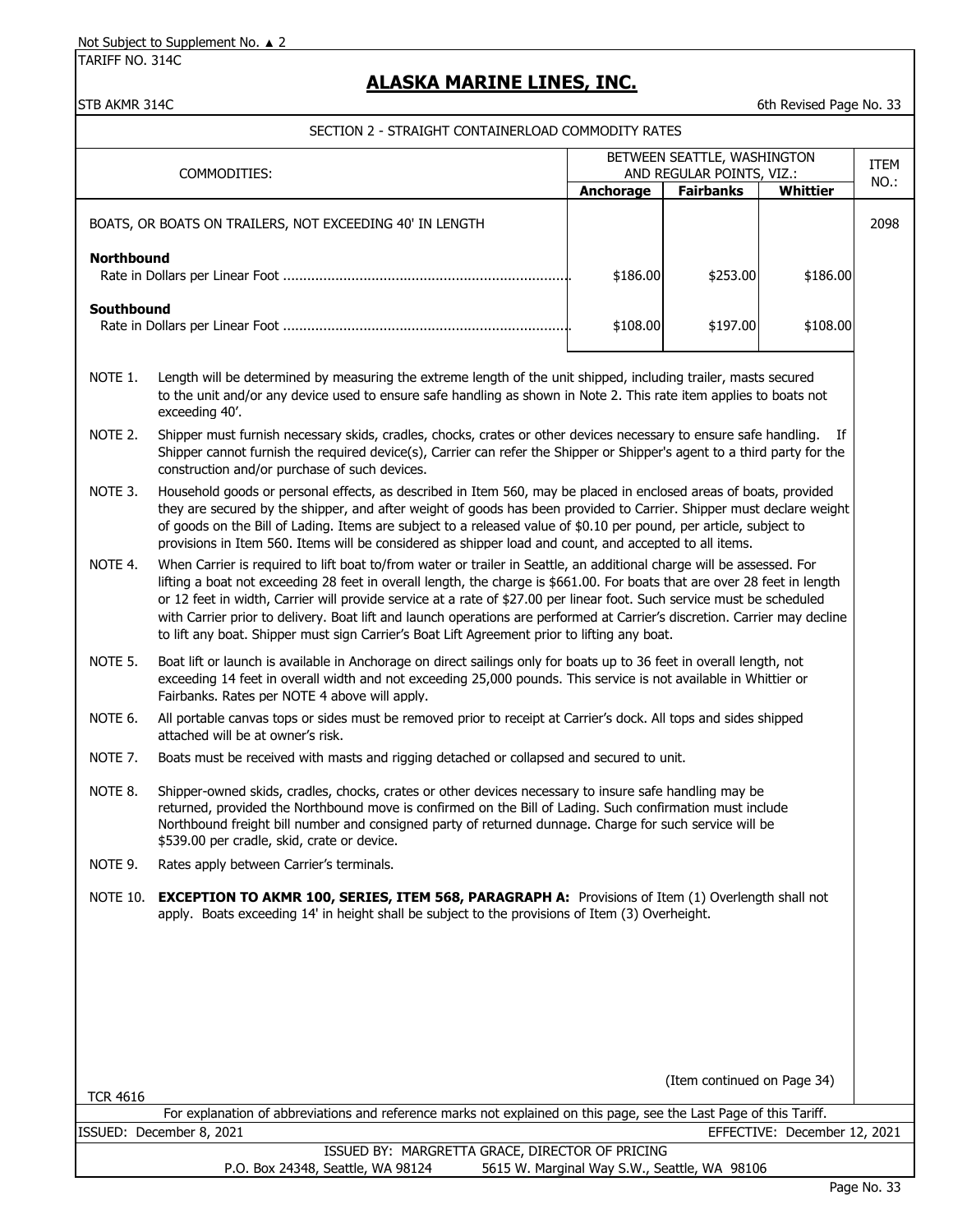TARIFF NO. 314C

## **ALASKA MARINE LINES, INC.**

### STB AKMR 314C 5th Revised Page No. 34

|                                                                                                                                                                                                                                                                |                                                                                                                                                                                                                                                                                                                                                                                                                                                                                                                                                                              | BETWEEN SEATTLE, WASHINGTON                  |                                               |                              | ITEM              |
|----------------------------------------------------------------------------------------------------------------------------------------------------------------------------------------------------------------------------------------------------------------|------------------------------------------------------------------------------------------------------------------------------------------------------------------------------------------------------------------------------------------------------------------------------------------------------------------------------------------------------------------------------------------------------------------------------------------------------------------------------------------------------------------------------------------------------------------------------|----------------------------------------------|-----------------------------------------------|------------------------------|-------------------|
|                                                                                                                                                                                                                                                                | COMMODITIES:                                                                                                                                                                                                                                                                                                                                                                                                                                                                                                                                                                 | Anchorage                                    | AND REGULAR POINTS, VIZ.:<br><b>Fairbanks</b> | <b>Whittier</b>              | NO.:              |
|                                                                                                                                                                                                                                                                | BOATS, OR BOATS ON TRAILERS, EXCEEDING 40' IN LENGTH                                                                                                                                                                                                                                                                                                                                                                                                                                                                                                                         |                                              |                                               |                              | 2098<br>(Concl'd) |
| <b>Northbound</b>                                                                                                                                                                                                                                              |                                                                                                                                                                                                                                                                                                                                                                                                                                                                                                                                                                              | \$33.96                                      |                                               | \$30.34                      |                   |
| <b>Southbound</b><br>\$31.06<br>\$27.74                                                                                                                                                                                                                        |                                                                                                                                                                                                                                                                                                                                                                                                                                                                                                                                                                              |                                              |                                               |                              |                   |
| NOTE 1.<br>Length will be determined by measuring the extreme length of the unit shipped, including trailer, masts secured<br>to the unit and/or any device used to ensure safe handling as shown in Note 2. This rate item applies to boats<br>exceeding 40'. |                                                                                                                                                                                                                                                                                                                                                                                                                                                                                                                                                                              |                                              |                                               |                              |                   |
| NOTE 2.                                                                                                                                                                                                                                                        | Shipper must furnish necessary skids, cradles, chocks, crates or other devices necessary to ensure safe handling.<br>Shipper cannot furnish the required device(s), Carrier can refer the Shipper or Shipper's agent to a third party for the<br>construction and/or purchase of such devices.                                                                                                                                                                                                                                                                               |                                              |                                               | If                           |                   |
| NOTE 3.                                                                                                                                                                                                                                                        | Household goods or personal effects, as described in Item 560, may be placed in enclosed areas of boats, provided<br>they are secured by the shipper, and after weight of goods has been provided to Carrier. Shipper must declare weight<br>of goods on the Bill of Lading. Items are subject to a released value of \$0.10 per pound, per article, subject to<br>provisions in Item 560. Items will be considered as shipper load and count, and accepted to all items.                                                                                                    |                                              |                                               |                              |                   |
| NOTE 4.                                                                                                                                                                                                                                                        | When Carrier is required to lift boat from water or to discharge boat to water in Seattle or Alaska Ports, an additional<br>charge will be assessed. For lifting a boat exceeding 28 feet in overall length, Carrier will provide service at a rate<br>negotiated with Shipper prior to acceptance of shipment. Such service must be scheduled with Carrier prior to<br>delivery. Boat lift and launch operations are performed at Carrier's discretion. Carrier may decline to lift any boat.<br>Shipper must sign Carrier's Boat Lift Agreement prior to lifting any boat. |                                              |                                               |                              |                   |
| NOTE 5.                                                                                                                                                                                                                                                        | Boat lift or launch is available in Anchorage on direct sailings only for boats up to 36 feet in overall length, not<br>exceeding 14 feet in overall width and not exceeding 25,000 pounds. This service is not available in Whittier or<br>Fairbanks. Rates per NOTE 4 above will apply.                                                                                                                                                                                                                                                                                    |                                              |                                               |                              |                   |
| NOTE 6.                                                                                                                                                                                                                                                        | All portable canvas tops or sides must be removed prior to receipt at Carrier's dock. All tops and sides shipped<br>attached will be at owner's risk.                                                                                                                                                                                                                                                                                                                                                                                                                        |                                              |                                               |                              |                   |
| NOTE <sub>7</sub> .                                                                                                                                                                                                                                            | Boats must be received with masts and rigging detached or collapsed and secured to unit.                                                                                                                                                                                                                                                                                                                                                                                                                                                                                     |                                              |                                               |                              |                   |
| NOTE 8.                                                                                                                                                                                                                                                        | Shipper-owned skids, cradles, chocks, crates or other devices necessary to insure safe handling may be<br>returned, provided the Northbound move is confirmed on the Bill of Lading. Such confirmation must include<br>Northbound freight bill number and consigned party of returned dunnage. Charge for such service will be<br>\$539.00 per cradle, skid, crate or device.                                                                                                                                                                                                |                                              |                                               |                              |                   |
| NOTE 9.                                                                                                                                                                                                                                                        | Rates apply between Carrier's terminals.                                                                                                                                                                                                                                                                                                                                                                                                                                                                                                                                     |                                              |                                               |                              |                   |
|                                                                                                                                                                                                                                                                | NOTE 10. Item 568 does not apply.                                                                                                                                                                                                                                                                                                                                                                                                                                                                                                                                            |                                              |                                               |                              |                   |
|                                                                                                                                                                                                                                                                |                                                                                                                                                                                                                                                                                                                                                                                                                                                                                                                                                                              |                                              |                                               |                              |                   |
|                                                                                                                                                                                                                                                                |                                                                                                                                                                                                                                                                                                                                                                                                                                                                                                                                                                              |                                              |                                               |                              |                   |
|                                                                                                                                                                                                                                                                |                                                                                                                                                                                                                                                                                                                                                                                                                                                                                                                                                                              |                                              |                                               |                              |                   |
| <b>TCR 4616</b>                                                                                                                                                                                                                                                |                                                                                                                                                                                                                                                                                                                                                                                                                                                                                                                                                                              |                                              |                                               |                              |                   |
|                                                                                                                                                                                                                                                                | For explanation of abbreviations and reference marks not explained on this page, see the Last Page of this Tariff.                                                                                                                                                                                                                                                                                                                                                                                                                                                           |                                              |                                               |                              |                   |
|                                                                                                                                                                                                                                                                | ISSUED: December 8, 2021                                                                                                                                                                                                                                                                                                                                                                                                                                                                                                                                                     |                                              |                                               | EFFECTIVE: December 12, 2021 |                   |
|                                                                                                                                                                                                                                                                | ISSUED BY: MARGRETTA GRACE, DIRECTOR OF PRICING<br>P.O. Box 24348, Seattle, WA 98124                                                                                                                                                                                                                                                                                                                                                                                                                                                                                         | 5615 W. Marginal Way S.W., Seattle, WA 98106 |                                               |                              |                   |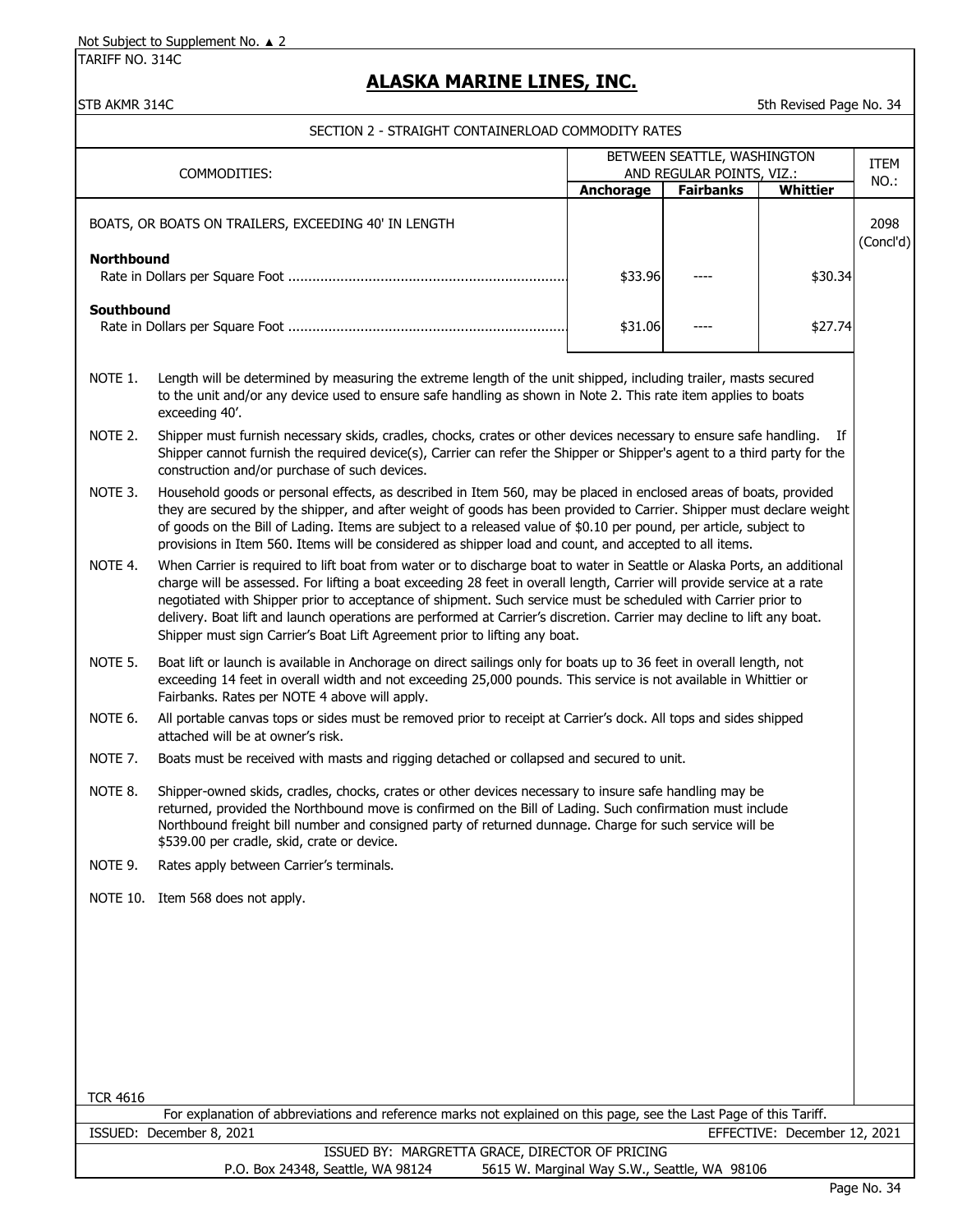TARIFF NO. 314C

## **ALASKA MARINE LINES, INC.**

STB AKMR 314C 35 STB AKMR 314C

SECTION 2 - STRAIGHT CONTAINERLOAD COMMODITY RATES

| COMMODITIES:                                                         | BETWEEN SEATTLE, WASHINGTON<br>AND REGULAR POINTS, VIZ.: |                  |          | <b>ITEM</b><br>NO.: |
|----------------------------------------------------------------------|----------------------------------------------------------|------------------|----------|---------------------|
|                                                                      | <b>Anchorage</b>                                         | <b>Fairbanks</b> | Whittier |                     |
| EMPTY BOAT TRAILERS NX 8'6" IN OVERALL WIDTH SU, NOS, NESTED or NOT. |                                                          |                  |          | 2102                |
| <b>Northbound</b>                                                    | \$128.00                                                 | \$175.00         | \$128.00 |                     |
| Southbound                                                           | \$65.00                                                  | \$113.00         | \$65.00  |                     |

Commodity Viz. List:

Road Legal empty boat trailers

NOTE 1. Rates are stated per linear foot or fraction thereof. The longest points of the trailer will be used for measurement including any attached accessories.

NOTE 2. Rates apply only on trailers not exceeding 53' in overall length. Trailers exceeding this length must be reviewed by Carrier's Pricing Department prior to booking. Additional charges may apply.

NOTE 3. Provisions of Items 340, 342 (Beyond Terminal Charges), 568 paragraph (A), (1) (Overlength), 645 and 750 do not apply.

TCR 4616

|                                   | For explanation of abbreviations and reference marks not explained on this page, see the Last Page of this Tariff. |
|-----------------------------------|--------------------------------------------------------------------------------------------------------------------|
| ISSUED: December 8, 2021          | EFFECTIVE: December 12, 2021                                                                                       |
|                                   | ISSUED BY: MARGRETTA GRACE, DIRECTOR OF PRICING                                                                    |
| P.O. Box 24348, Seattle, WA 98124 | 5615 W. Marginal Way S.W., Seattle, WA 98106                                                                       |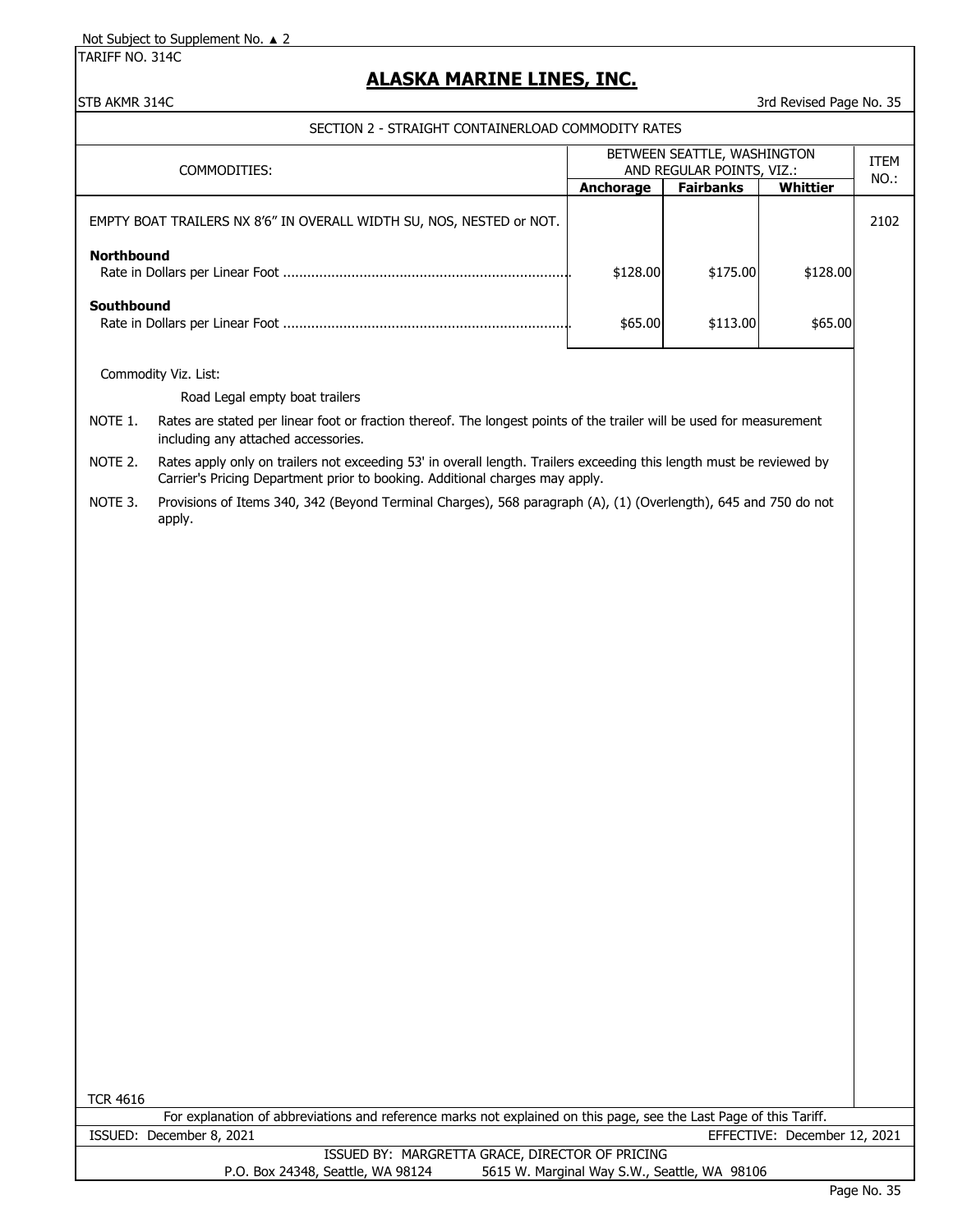TARIFF NO. 314C

# **ALASKA MARINE LINES, INC.**

### STB AKMR 314C 2nd Revised Page No. 36

|                                                                                                                                                                                                                                                                                                                                                                                                                                                                                                                                                                                                                                                                                                                                                                                                                                                                                                                                                                                                                                | BETWEEN SEATTLE, WASHINGTON<br>AND REGULAR POINTS, VIZ.:                                                                                                                                                                                                                                                                                                                                                                                                                                                                                                                                                                                                                                                                                                                                                                                                                                                                            |                                                                                                                                  | <b>ITEM</b>                                                                                                                     |         |
|--------------------------------------------------------------------------------------------------------------------------------------------------------------------------------------------------------------------------------------------------------------------------------------------------------------------------------------------------------------------------------------------------------------------------------------------------------------------------------------------------------------------------------------------------------------------------------------------------------------------------------------------------------------------------------------------------------------------------------------------------------------------------------------------------------------------------------------------------------------------------------------------------------------------------------------------------------------------------------------------------------------------------------|-------------------------------------------------------------------------------------------------------------------------------------------------------------------------------------------------------------------------------------------------------------------------------------------------------------------------------------------------------------------------------------------------------------------------------------------------------------------------------------------------------------------------------------------------------------------------------------------------------------------------------------------------------------------------------------------------------------------------------------------------------------------------------------------------------------------------------------------------------------------------------------------------------------------------------------|----------------------------------------------------------------------------------------------------------------------------------|---------------------------------------------------------------------------------------------------------------------------------|---------|
| COMMODITIES:                                                                                                                                                                                                                                                                                                                                                                                                                                                                                                                                                                                                                                                                                                                                                                                                                                                                                                                                                                                                                   | Anchorage                                                                                                                                                                                                                                                                                                                                                                                                                                                                                                                                                                                                                                                                                                                                                                                                                                                                                                                           |                                                                                                                                  |                                                                                                                                 | $NO.$ : |
| BUILDING MATERIAL, GROUP 1<br><b>Northbound</b><br>Southbound                                                                                                                                                                                                                                                                                                                                                                                                                                                                                                                                                                                                                                                                                                                                                                                                                                                                                                                                                                  | \$4,035.00<br>\$4,965.00<br>\$5,819.00<br>\$7,422.00<br>\$1,572.00<br>\$1,957.00<br>\$2,276.00<br>\$2,894.00                                                                                                                                                                                                                                                                                                                                                                                                                                                                                                                                                                                                                                                                                                                                                                                                                        | <b>Fairbanks</b><br>\$5,628.00<br>\$5,899.00<br>\$6,925.00<br>\$8,721.00<br>\$2,602.00<br>\$3,204.00<br>\$3,741.00<br>\$4,654.00 | <b>Whittier</b><br>\$4,035.00<br>\$4,965.00<br>\$5,819.00<br>\$7,422.00<br>\$1,572.00<br>\$1,957.00<br>\$2,276.00<br>\$2,894.00 | 2132    |
| Commodity Viz List:<br>Adhesive, NMFC Item 4605<br>Asphalt Flooring Compound, NMFC Items 33660 and<br>33680<br>Bleachers/Grandstands, NMFC Item 89803<br>Boilers, NMFC Items 25400, 25770<br>Braces, Bracing, Brackets/Forms, NMFC Item 104600<br>Bricks/Blocks, NMFC Items 32000, 32080, and 32100<br>Building Slabs with glass, NMFC Item 86580<br>Cement/Cement Compound, NMFC Items 42100 and<br>42140<br>Ceramic Tile/Molding, NMFC Item 182300<br>Copper Pipe<br>Clay, NMFC Item 47990<br>Doors, Garage, NMFC Item 34360<br>Electrical Cable, NMFC Item 61150<br>Fabric Erosion Control, NMFC Item 49411<br>Facing Panel, NMFC Items 34640, 35250 and 193960<br>Fencing, NMFC Item 68025<br>Flooring, NMFC Items 70500, 105240<br>Glass, plate or sheet<br>Gravel/Sand/Stone, NMFC Items 90100 and 90220<br>Gypsum Concrete, NMFC Item 91910<br>Iron or Steel Sheets and Tubing<br><b>TCR 4616</b><br>For explanation of abbreviations and reference marks not explained on this page, see the Last Page of this Tariff. | Iron or Steel, Fabricated and Unfabricated Pipe/Bars<br>Iron and Steel Reinforcement, NMFC Item 106420<br>Lumber Group, NMFC Item 112000<br>Manholes/Vaults/Enclosures, NJFC Item 50801<br>Monuments, NMFC Items 138330 and 138340<br>Nuts and Bolts, NMFC Item 93490<br>Paint and related Materials, NMFC Item 149980<br>Pipe Fittings, other than Plastic or Earthen, NMFC Items<br>51400, 51410, 51430<br><b>Plastic Conduit/Piping</b><br>Plastic Lumber, NMFC Item 156910<br>Rafters/Beams/Joists, NMFC Item 113120<br>Roofing/Siding Material, NMFC Item 170000<br>Shakes/Shingles/Tile, NMFC Items 170430, 170490,<br>170510, 170550 and 170552<br>Stone, NMFC Item 90650<br>Stone Blocks/Pieces or Slabs, NMFC Item 90500<br>Tape, NMFC Items 35425 and 35430<br>Tiles/Slabs, NMFC Items 32690, 32640 and 182570<br>Towers, KD, NMFC Item 167010<br>Wallboard Group, NMFC Item 193640<br>Wire Rope Strand, NMFC Item 107520 |                                                                                                                                  |                                                                                                                                 |         |
| ISSUED: December 8, 2021                                                                                                                                                                                                                                                                                                                                                                                                                                                                                                                                                                                                                                                                                                                                                                                                                                                                                                                                                                                                       |                                                                                                                                                                                                                                                                                                                                                                                                                                                                                                                                                                                                                                                                                                                                                                                                                                                                                                                                     |                                                                                                                                  | EFFECTIVE: December 12, 2021                                                                                                    |         |
| ISSUED BY: MARGRETTA GRACE, DIRECTOR OF PRICING                                                                                                                                                                                                                                                                                                                                                                                                                                                                                                                                                                                                                                                                                                                                                                                                                                                                                                                                                                                |                                                                                                                                                                                                                                                                                                                                                                                                                                                                                                                                                                                                                                                                                                                                                                                                                                                                                                                                     |                                                                                                                                  |                                                                                                                                 |         |
| P.O. Box 24348, Seattle, WA 98124<br>5615 W. Marginal Way S.W., Seattle, WA 98106                                                                                                                                                                                                                                                                                                                                                                                                                                                                                                                                                                                                                                                                                                                                                                                                                                                                                                                                              |                                                                                                                                                                                                                                                                                                                                                                                                                                                                                                                                                                                                                                                                                                                                                                                                                                                                                                                                     |                                                                                                                                  |                                                                                                                                 |         |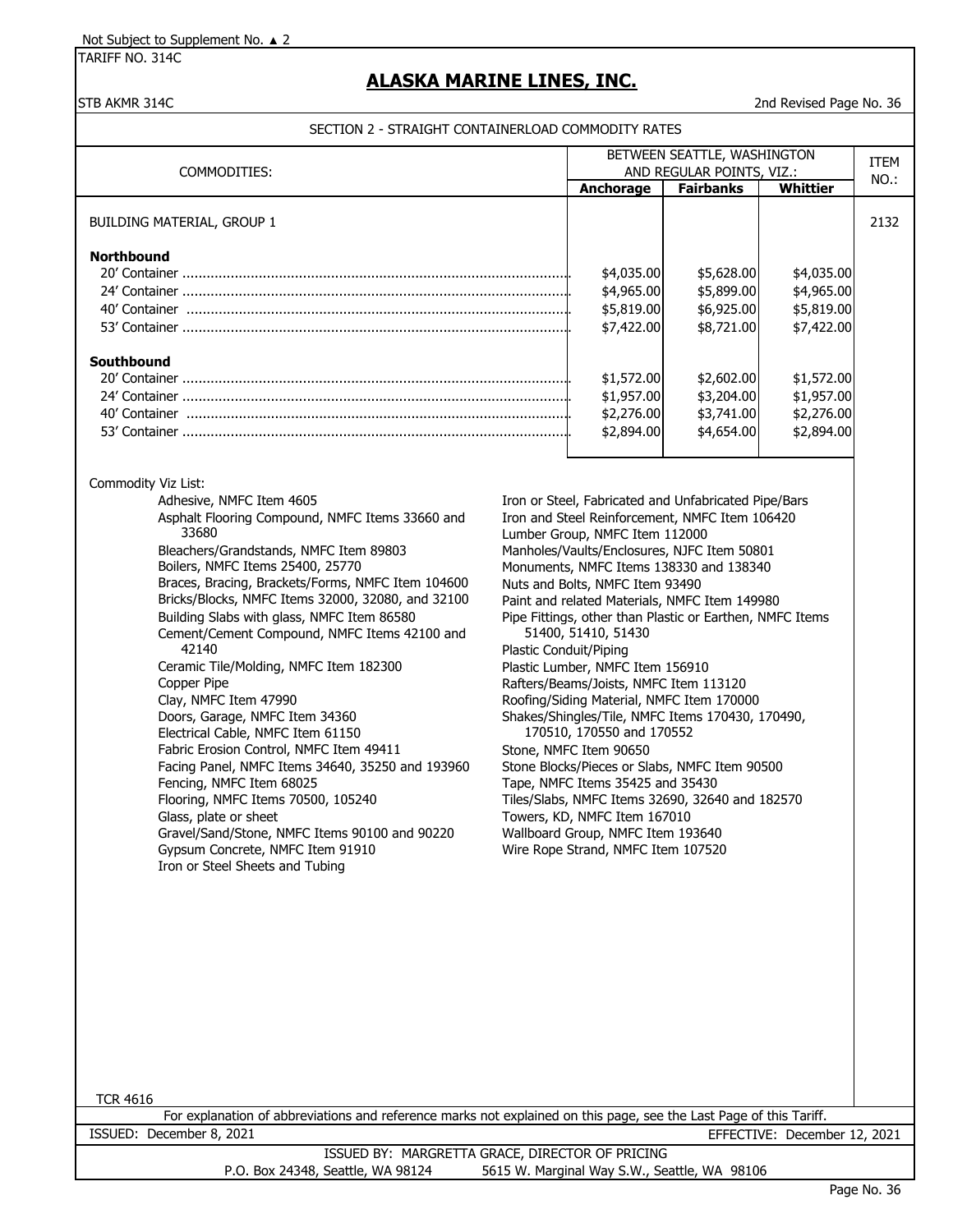TARIFF NO. 314C

# **ALASKA MARINE LINES, INC.**

STB AKMR 314C 37 STB AKMR 314C

| COMMODITIES:                                                                                                                                                                                                                                                                                                                                                                                                                                                                                                                                                                                                                                                 | BETWEEN SEATTLE, WASHINGTON<br>AND REGULAR POINTS, VIZ.: |                                                      | <b>ITEM</b>                                          |      |
|--------------------------------------------------------------------------------------------------------------------------------------------------------------------------------------------------------------------------------------------------------------------------------------------------------------------------------------------------------------------------------------------------------------------------------------------------------------------------------------------------------------------------------------------------------------------------------------------------------------------------------------------------------------|----------------------------------------------------------|------------------------------------------------------|------------------------------------------------------|------|
|                                                                                                                                                                                                                                                                                                                                                                                                                                                                                                                                                                                                                                                              | Anchorage                                                | <b>Fairbanks</b>                                     | Whittier                                             | NO.: |
| <b>BUILDING MATERIAL, GROUP 2</b>                                                                                                                                                                                                                                                                                                                                                                                                                                                                                                                                                                                                                            |                                                          |                                                      |                                                      | 2133 |
| <b>Northbound</b>                                                                                                                                                                                                                                                                                                                                                                                                                                                                                                                                                                                                                                            | \$4,657.00<br>\$5,655.00<br>\$6,652.00<br>\$8,328.00     | \$6,191.00<br>\$6,559.00<br>\$7,715.00<br>\$9,587.00 | \$4,657.00<br>\$5,655.00<br>\$6,652.00<br>\$8,328.00 |      |
| Southbound                                                                                                                                                                                                                                                                                                                                                                                                                                                                                                                                                                                                                                                   | \$2,101.00<br>\$2,550.00<br>\$2,999.00<br>\$3,756.00     | \$3,128.00<br>\$3,798.00<br>\$4,471.00<br>\$5,516.00 | \$2,101.00<br>\$2,550.00<br>\$2,999.00<br>\$3,756.00 |      |
| Commodity Viz List:<br>Aluminum Ladders, NMFC Item 108720<br><b>Building Materials, NOS</b><br>Cabinets, storage, wooden or metal, KD or SU, NMFC Items 39230, 82273, 82750, 83240<br>Carpet/Pads/Cushion/Lining, NMFC Item 70600<br>Fiber Optic Cable, NMFC Item 57770<br>Hardware, NMFC Item 92900<br>Houses/Building, NMFC Item 38470<br>Insulation Material, NMFC Items 103000 and 103300<br>Molding, NMFC Items 33945 and 182665<br>Plastic Articles, Expanded, NMFC Item 157320<br>Roof Arches/Trusses, NMFC Item 113160<br>Store Fixtures and Displays, NMFC Item 57410<br>Tools, NMFC Item 183550<br>Towers, SU, NMFC Item 187000<br><b>TCR 4616</b> |                                                          |                                                      |                                                      |      |
| For explanation of abbreviations and reference marks not explained on this page, see the Last Page of this Tariff.                                                                                                                                                                                                                                                                                                                                                                                                                                                                                                                                           |                                                          |                                                      |                                                      |      |
| ISSUED: December 8, 2021                                                                                                                                                                                                                                                                                                                                                                                                                                                                                                                                                                                                                                     |                                                          |                                                      | EFFECTIVE: December 12, 2021                         |      |
| ISSUED BY: MARGRETTA GRACE, DIRECTOR OF PRICING<br>P.O. Box 24348, Seattle, WA 98124                                                                                                                                                                                                                                                                                                                                                                                                                                                                                                                                                                         | 5615 W. Marginal Way S.W., Seattle, WA 98106             |                                                      |                                                      |      |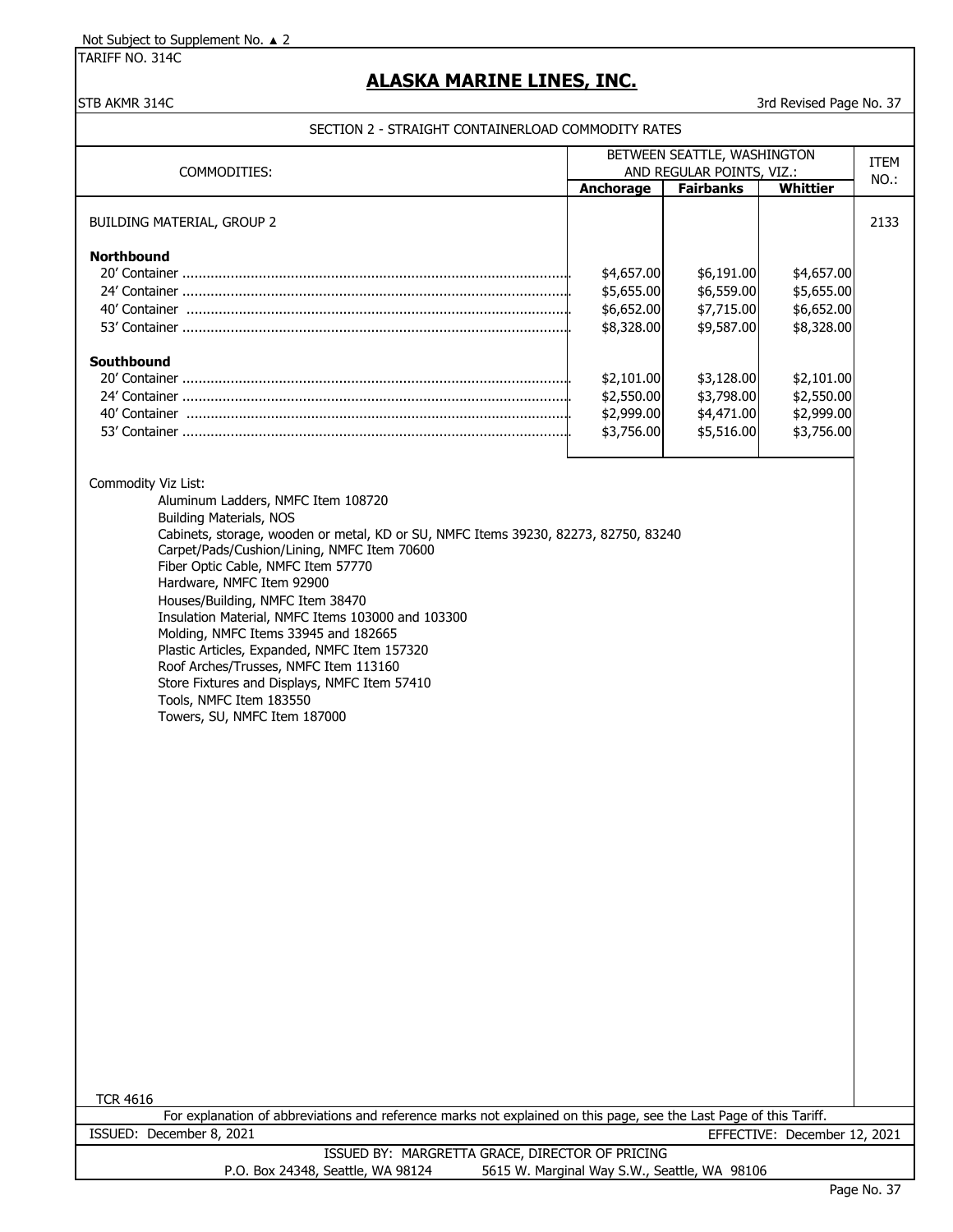TARIFF NO. 314C

## **ALASKA MARINE LINES, INC.**

STB AKMR 314C 2nd Revised Page No. 38

SECTION 2 - STRAIGHT CONTAINERLOAD COMMODITY RATES

| BETWEEN SEATTLE, WASHINGTON<br>AND REGULAR POINTS, VIZ.:                                                                                                          |                                                                                                                                                                                                                                                                                  |                      | <b>ITEM</b>      |                              |      |
|-------------------------------------------------------------------------------------------------------------------------------------------------------------------|----------------------------------------------------------------------------------------------------------------------------------------------------------------------------------------------------------------------------------------------------------------------------------|----------------------|------------------|------------------------------|------|
|                                                                                                                                                                   | COMMODITIES:                                                                                                                                                                                                                                                                     | Anchorage            | <b>Fairbanks</b> | Whittier                     | NO.: |
|                                                                                                                                                                   | BUILDINGS, HOUSES OR MODULARS, HOUSE TRAILERS, MOBILE HOMES, SU or<br>in SU sections, portable or fabricated (with or without wheels and towing<br>connection permanently attached).                                                                                             |                      |                  |                              | 2135 |
|                                                                                                                                                                   | A. Units with permanent axles and wheels attached and with steel                                                                                                                                                                                                                 |                      |                  |                              |      |
| frames:                                                                                                                                                           |                                                                                                                                                                                                                                                                                  |                      |                  |                              |      |
| <b>Northbound</b><br>NX 42' L, NX 12' W (Rate in Dollars per Linear Foot, Max Wt. 35,000)<br>NX 72' L, NX 14' W (Rate in Dollars per Linear Foot, Max Wt. 35,000) |                                                                                                                                                                                                                                                                                  | \$205.00<br>\$333.00 |                  | \$205.00<br>\$333.00         |      |
| Southbound<br>NX 42' L, NX 12' W (Rate in Dollars per Linear Foot, Max Wt. 35,000)<br>NX 72' L, NX 14' W (Rate in Dollars per Linear Foot, Max Wt. 35,000)        |                                                                                                                                                                                                                                                                                  | \$123.00<br>\$201.00 |                  | \$123.00<br>\$201.00         |      |
|                                                                                                                                                                   | B. Units without permanent axles and wheels attached or without                                                                                                                                                                                                                  |                      |                  |                              |      |
| steel frames:<br><b>Northbound</b>                                                                                                                                |                                                                                                                                                                                                                                                                                  |                      |                  |                              |      |
|                                                                                                                                                                   |                                                                                                                                                                                                                                                                                  | \$30.98              |                  | \$30.98                      |      |
| Southbound                                                                                                                                                        |                                                                                                                                                                                                                                                                                  |                      |                  |                              |      |
|                                                                                                                                                                   |                                                                                                                                                                                                                                                                                  | \$18.58              |                  | \$18.58                      |      |
|                                                                                                                                                                   |                                                                                                                                                                                                                                                                                  |                      |                  |                              |      |
| NOTE 1.                                                                                                                                                           | Direct barge sailings only.                                                                                                                                                                                                                                                      |                      |                  |                              |      |
| NOTE 2.                                                                                                                                                           | Vehicles containing other than factory installed or permanently mounted equipment will not be accepted.                                                                                                                                                                          |                      |                  |                              |      |
| NOTE 3.                                                                                                                                                           | Freight charges must be paid prior to loading units to vessels.                                                                                                                                                                                                                  |                      |                  |                              |      |
| NOTE 4.                                                                                                                                                           | The square feet of area occupied shall be determined by measuring the width at the widest point (including eaves)<br>and by measuring the length at the longest point (including eaves and towing tongue).                                                                       |                      |                  |                              |      |
| NOTE 5.                                                                                                                                                           | EXCEPTION TO RULE 568 (Over-Dimension). Provisions of Rule 568, Paragraph (1) and (2) shall not apply. Cargo<br>exceeding 12' in height shall be subject to the provisions of Rule 568, Paragraph (3) (Over-Height).                                                             |                      |                  |                              |      |
| NOTE 6.                                                                                                                                                           | <b>EXCEPTION TO RULE 574.</b> Carrier will not be liable for mechanical, frame or structural deficiencies, unless<br>through negligence of the Carrier. Carrier will not be liable for damage to frame or structure caused by overload of<br>contents loaded inside the trailer. |                      |                  |                              |      |
|                                                                                                                                                                   | The Carrier reserves the right to purchase damaged trailer at a price not to exceed the market value at time of<br>acceptance in lieu of repairing said item. The value will be determined by current market price at port of loading.                                           |                      |                  |                              |      |
|                                                                                                                                                                   | The Carrier's liability is limited to the economic loss on damaged trailer, to the difference of the market value after<br>the damage or cost of repair, whichever is lower.                                                                                                     |                      |                  |                              |      |
|                                                                                                                                                                   | Units received with plastic covered outside walls will not be accepted unless openings are securely covered with<br>plywood or similar substantial material. Carrier will not be responsible for damage caused by wind.                                                          |                      |                  |                              |      |
| NOTE 7.                                                                                                                                                           | Cargo exceeding 14' wide will be evaluated on a case-by-case basis.                                                                                                                                                                                                              |                      |                  |                              |      |
| NOTE 8.                                                                                                                                                           | Units exceeding 35,000 pounds will be subject to an additional \$8.07 per hundredweight (cwt) on the weight in<br>excess of the maximum weight shown.                                                                                                                            |                      |                  |                              |      |
|                                                                                                                                                                   |                                                                                                                                                                                                                                                                                  |                      |                  |                              |      |
|                                                                                                                                                                   |                                                                                                                                                                                                                                                                                  |                      |                  |                              |      |
|                                                                                                                                                                   |                                                                                                                                                                                                                                                                                  |                      |                  |                              |      |
| <b>TCR 4616</b>                                                                                                                                                   |                                                                                                                                                                                                                                                                                  |                      |                  |                              |      |
|                                                                                                                                                                   | For explanation of abbreviations and reference marks not explained on this page, see the Last Page of this Tariff.                                                                                                                                                               |                      |                  |                              |      |
|                                                                                                                                                                   | ISSUED: December 8, 2021<br>ISSUED BY: MARGRETTA GRACE, DIRECTOR OF PRICING                                                                                                                                                                                                      |                      |                  | EFFECTIVE: December 12, 2021 |      |

P.O. Box 24348, Seattle, WA 98124 5615 W. Marginal Way S.W., Seattle, WA 98106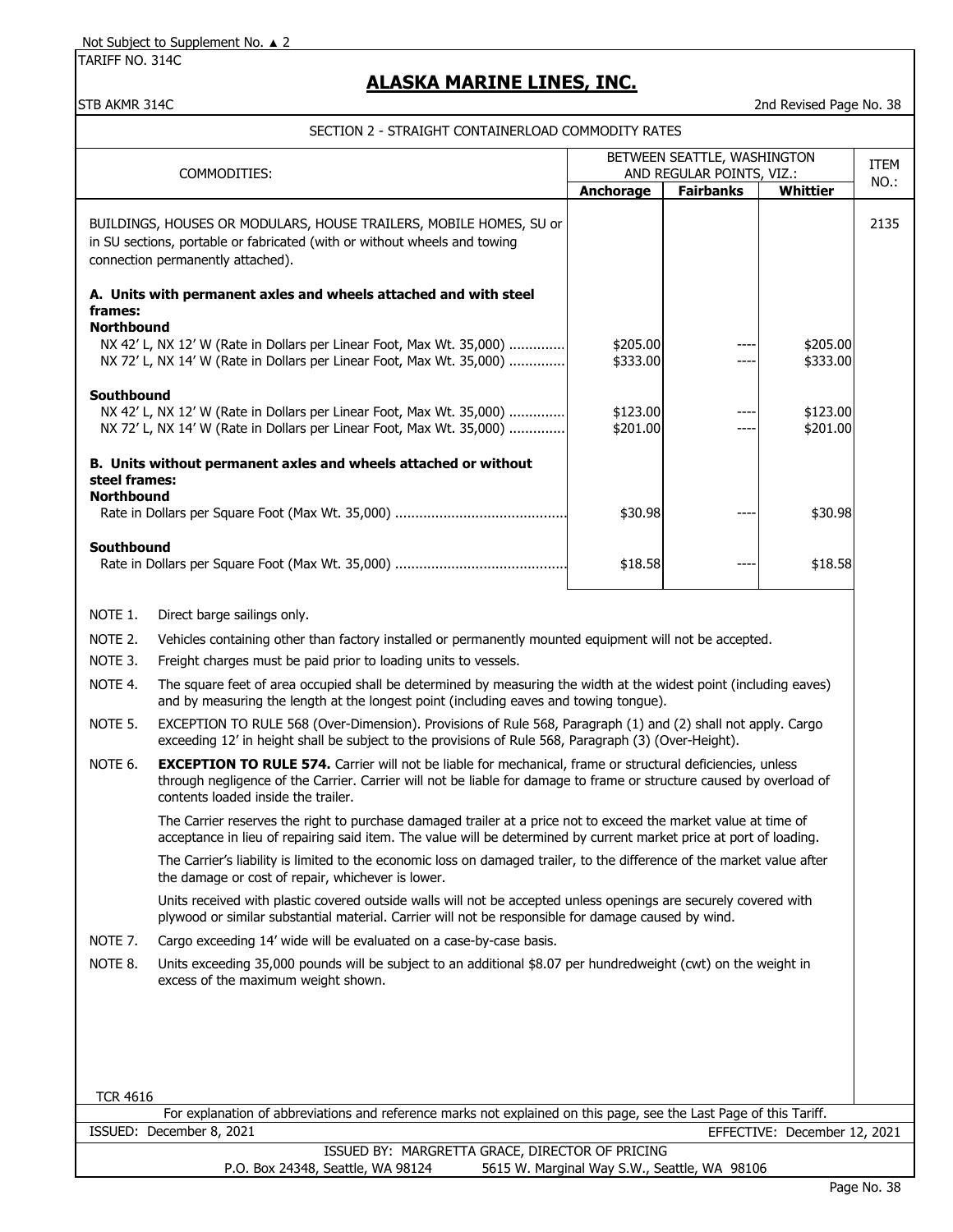TARIFF NO. 314C

## **ALASKA MARINE LINES, INC.**

STB AKMR 314C 2nd Revised Page No. 39

#### SECTION 2 - STRAIGHT CONTAINERLOAD COMMODITY RATES

| COMMODITIES:                                                                          | BETWEEN SEATTLE, WASHINGTON<br>AND REGULAR POINTS, VIZ.:<br><b>Fairbanks</b><br>Whittier<br>Anchorage |                                         |                                         | <b>ITEM</b><br>NO.: |
|---------------------------------------------------------------------------------------|-------------------------------------------------------------------------------------------------------|-----------------------------------------|-----------------------------------------|---------------------|
| BULK PRODUCT, GAS, COMPRESSED, IN SHIPPER PROVIDED BULK ISO<br><b>TANK CONTAINERS</b> |                                                                                                       |                                         |                                         | 2136                |
| <b>Northbound</b>                                                                     | \$8,723.00<br>\$8,723.00<br>\$10,467.00                                                               | \$9,969.00<br>\$9,969.00<br>\$11,937.00 | \$8,723.00<br>\$8,723.00<br>\$10,467.00 |                     |

### Commodity Viz List:

As described in NMFC Items 85500 through 86180

NOTE 1. Rates are in dollars per tank.

NOTE 2. Exception to Item 574 of Tariff STB AKMR 100, series: Maximum liability to include contents of ISO container shall be \$3,000.

NOTE 3. Exception to Item 210 of Tariff STB AKMR 314C: Overweight charges in Item 210 do not apply.

TCR 4616

For explanation of abbreviations and reference marks not explained on this page, see the Last Page of this Tariff. ISSUED: December 8, 2021 EFFECTIVE: December 12, 2021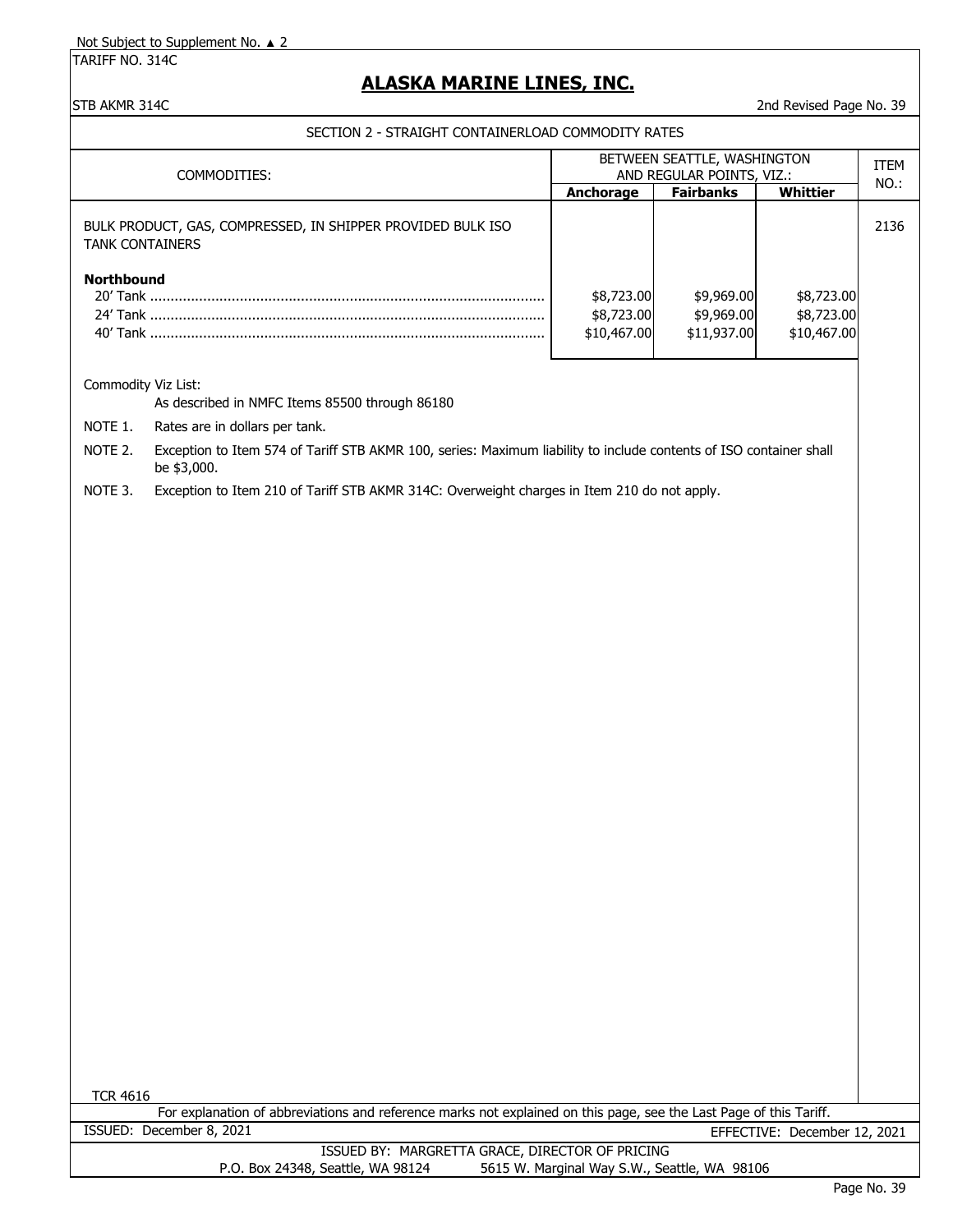TARIFF NO. 314C

# **ALASKA MARINE LINES, INC.**

### STB AKMR 314C 2nd Revised Page No. 40

|                     |                                                                                                                                                | BETWEEN SEATTLE, WASHINGTON                  |                  |                              |      |
|---------------------|------------------------------------------------------------------------------------------------------------------------------------------------|----------------------------------------------|------------------|------------------------------|------|
|                     | COMMODITIES:                                                                                                                                   | AND REGULAR POINTS, VIZ.:                    |                  | <b>ITEM</b><br>NO.:          |      |
|                     |                                                                                                                                                | Anchorage                                    | <b>Fairbanks</b> | <b>Whittier</b>              |      |
|                     | <b>BULK PRODUCT, LIQUIDS</b>                                                                                                                   |                                              |                  |                              | 2145 |
|                     |                                                                                                                                                |                                              |                  |                              |      |
| <b>Northbound</b>   |                                                                                                                                                |                                              |                  |                              |      |
|                     |                                                                                                                                                | \$6,993.00                                   | \$8,243.00       | \$6,993.00                   |      |
|                     |                                                                                                                                                | \$6,993.00                                   | \$8,243.00       | \$6,993.00                   |      |
|                     |                                                                                                                                                | \$8,308.00                                   | \$9,778.00       | \$8,308.00                   |      |
|                     |                                                                                                                                                |                                              |                  |                              |      |
| Commodity Viz List: |                                                                                                                                                |                                              |                  |                              |      |
|                     | Antifreeze                                                                                                                                     |                                              |                  |                              |      |
|                     | Fertilizer<br>Liquid Asphalt                                                                                                                   |                                              |                  |                              |      |
|                     | Molasses                                                                                                                                       |                                              |                  |                              |      |
|                     | Oil Well Drilling Compounds                                                                                                                    |                                              |                  |                              |      |
|                     | Petroleum Products                                                                                                                             |                                              |                  |                              |      |
|                     | Tallow                                                                                                                                         |                                              |                  |                              |      |
| NOTE 1.             | Rates are in dollars per tank.                                                                                                                 |                                              |                  |                              |      |
| NOTE 2.             | Rates are subject to equipment availability.                                                                                                   |                                              |                  |                              |      |
| NOTE 3.             | Exception to Item 210 of Tariff STB AKMR 314C: Overweight charges in Item 210 do not apply.                                                    |                                              |                  |                              |      |
|                     |                                                                                                                                                |                                              |                  |                              |      |
|                     |                                                                                                                                                |                                              |                  |                              |      |
|                     |                                                                                                                                                |                                              |                  |                              |      |
|                     |                                                                                                                                                |                                              |                  |                              |      |
|                     |                                                                                                                                                |                                              |                  |                              |      |
|                     |                                                                                                                                                |                                              |                  |                              |      |
|                     |                                                                                                                                                |                                              |                  |                              |      |
|                     |                                                                                                                                                |                                              |                  |                              |      |
|                     |                                                                                                                                                |                                              |                  |                              |      |
|                     |                                                                                                                                                |                                              |                  |                              |      |
|                     |                                                                                                                                                |                                              |                  |                              |      |
|                     |                                                                                                                                                |                                              |                  |                              |      |
|                     |                                                                                                                                                |                                              |                  |                              |      |
|                     |                                                                                                                                                |                                              |                  |                              |      |
|                     |                                                                                                                                                |                                              |                  |                              |      |
|                     |                                                                                                                                                |                                              |                  |                              |      |
|                     |                                                                                                                                                |                                              |                  |                              |      |
|                     |                                                                                                                                                |                                              |                  |                              |      |
|                     |                                                                                                                                                |                                              |                  |                              |      |
|                     |                                                                                                                                                |                                              |                  |                              |      |
|                     |                                                                                                                                                |                                              |                  |                              |      |
|                     |                                                                                                                                                |                                              |                  |                              |      |
|                     |                                                                                                                                                |                                              |                  |                              |      |
|                     |                                                                                                                                                |                                              |                  |                              |      |
|                     |                                                                                                                                                |                                              |                  |                              |      |
| <b>TCR 4616</b>     |                                                                                                                                                |                                              |                  |                              |      |
|                     | For explanation of abbreviations and reference marks not explained on this page, see the Last Page of this Tariff.<br>ISSUED: December 8, 2021 |                                              |                  |                              |      |
|                     | ISSUED BY: MARGRETTA GRACE, DIRECTOR OF PRICING                                                                                                |                                              |                  | EFFECTIVE: December 12, 2021 |      |
|                     | P.O. Box 24348, Seattle, WA 98124                                                                                                              | 5615 W. Marginal Way S.W., Seattle, WA 98106 |                  |                              |      |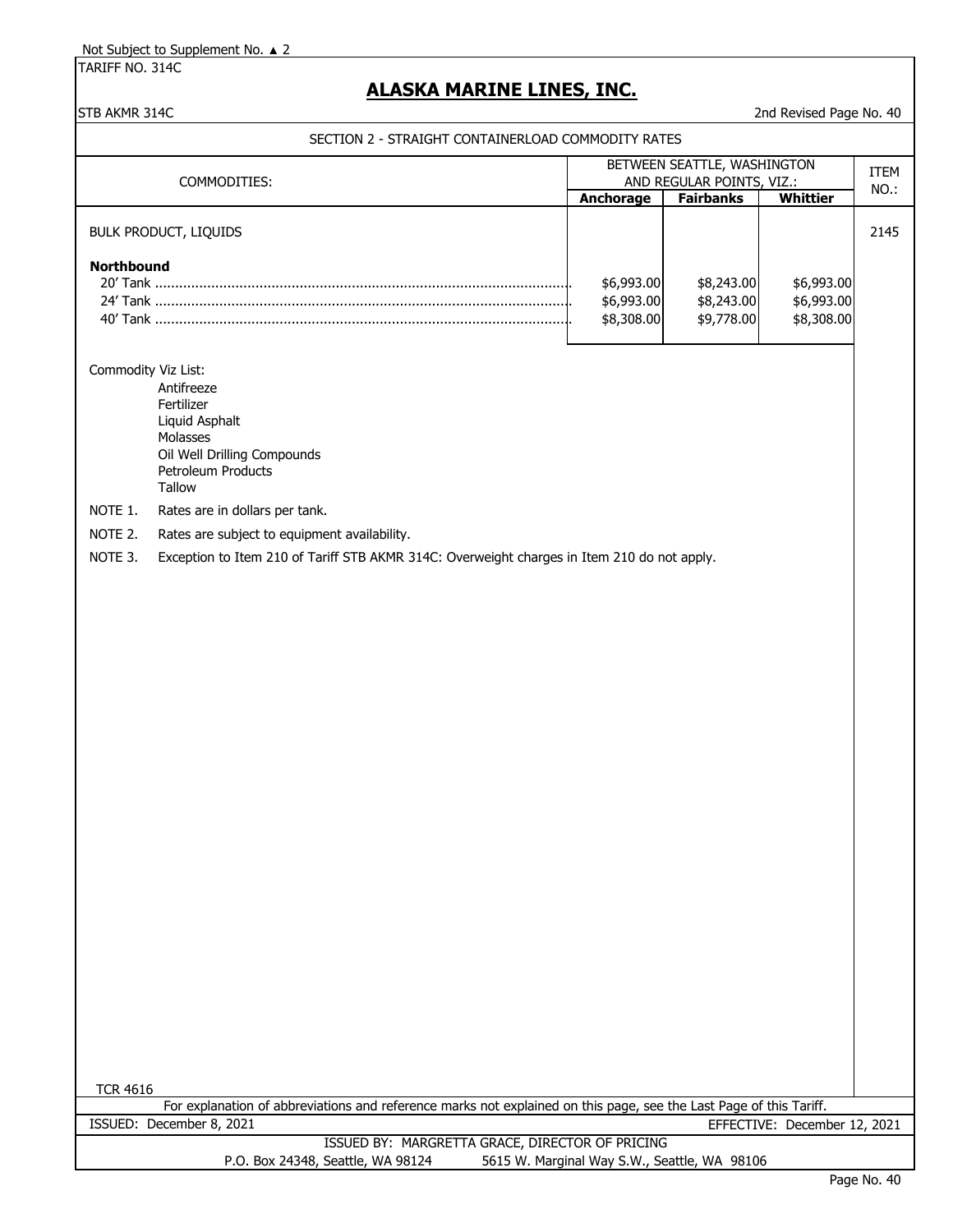TARIFF NO. 314C

# **ALASKA MARINE LINES, INC.**

### STB AKMR 314C 2nd Revised Page No. 41

| COMMODITIES:                                                                                                                                                                                                                                                                                                                                                                                                                                                                                                                                                                                                                                                                                                                                                                                            | BETWEEN SEATTLE, WASHINGTON<br>AND REGULAR POINTS, VIZ.:           |                                                                    | <b>ITEM</b>                                                        |      |  |
|---------------------------------------------------------------------------------------------------------------------------------------------------------------------------------------------------------------------------------------------------------------------------------------------------------------------------------------------------------------------------------------------------------------------------------------------------------------------------------------------------------------------------------------------------------------------------------------------------------------------------------------------------------------------------------------------------------------------------------------------------------------------------------------------------------|--------------------------------------------------------------------|--------------------------------------------------------------------|--------------------------------------------------------------------|------|--|
|                                                                                                                                                                                                                                                                                                                                                                                                                                                                                                                                                                                                                                                                                                                                                                                                         | Anchorage                                                          | <b>Fairbanks</b>                                                   | Whittier                                                           | NO.: |  |
| CHEMICALS AND COMPOUNDS                                                                                                                                                                                                                                                                                                                                                                                                                                                                                                                                                                                                                                                                                                                                                                                 |                                                                    |                                                                    |                                                                    | 2183 |  |
| <b>Northbound</b><br>Southbound                                                                                                                                                                                                                                                                                                                                                                                                                                                                                                                                                                                                                                                                                                                                                                         | \$4,328.00<br>\$5,257.00<br>\$6,181.00<br>\$7,740.00<br>\$2,053.00 | \$5,085.00<br>\$6,178.00<br>\$7,265.00<br>\$9,025.00<br>\$3,081.00 | \$4,328.00<br>\$5,257.00<br>\$6,181.00<br>\$7,740.00<br>\$2,053.00 |      |  |
|                                                                                                                                                                                                                                                                                                                                                                                                                                                                                                                                                                                                                                                                                                                                                                                                         | \$2,495.00<br>\$2,933.00<br>\$3,672.00                             | \$3,741.00<br>\$4,402.00<br>\$5,434.00                             | \$2,495.00<br>\$2,933.00<br>\$3,672.00                             |      |  |
| Commodity Viz List:<br>Chemicals and Compounds, NMFC Item 42600<br>Chemicals, NMFC Items 43940 and 43942<br>Cleaning, scouring, NMFC Item 48580<br>Coke Breeze, NMFC Item 49995<br>Compounds, NMFC Items 50070 and 50225<br>Compounds, ammonia, cleaning, NMFC Item 50060<br>Compounds, mud, NMFC Item 138640<br>Compounds, paving, NMFC Item 35180<br>Detonators/Igniters/Squibs, NMFC Item 18496<br>Fracking Sand, NMFC Item 90220<br>Gas/Gas Mixture/Liquids, NMFC Item 85880<br>Oil Absorption Compounds, NMFC Item 50270<br>Pellets, shot or spheres, NMFC Item 154930<br>Petroleum Oils/Grease, NMFC Item 155250<br>Salt, other than for human consumption, NMFC Item 46260<br>Samples/Well Drilling Core, NMFC Item 86390<br>NOTE 1.<br>Rates apply only to items not fit for human consumption. |                                                                    |                                                                    |                                                                    |      |  |
| <b>TCR 4616</b>                                                                                                                                                                                                                                                                                                                                                                                                                                                                                                                                                                                                                                                                                                                                                                                         |                                                                    |                                                                    |                                                                    |      |  |
| For explanation of abbreviations and reference marks not explained on this page, see the Last Page of this Tariff.<br>ISSUED: December 8, 2021                                                                                                                                                                                                                                                                                                                                                                                                                                                                                                                                                                                                                                                          |                                                                    |                                                                    | EFFECTIVE: December 12, 2021                                       |      |  |
| ISSUED BY: MARGRETTA GRACE, DIRECTOR OF PRICING                                                                                                                                                                                                                                                                                                                                                                                                                                                                                                                                                                                                                                                                                                                                                         |                                                                    |                                                                    |                                                                    |      |  |
| 5615 W. Marginal Way S.W., Seattle, WA 98106<br>P.O. Box 24348, Seattle, WA 98124                                                                                                                                                                                                                                                                                                                                                                                                                                                                                                                                                                                                                                                                                                                       |                                                                    |                                                                    |                                                                    |      |  |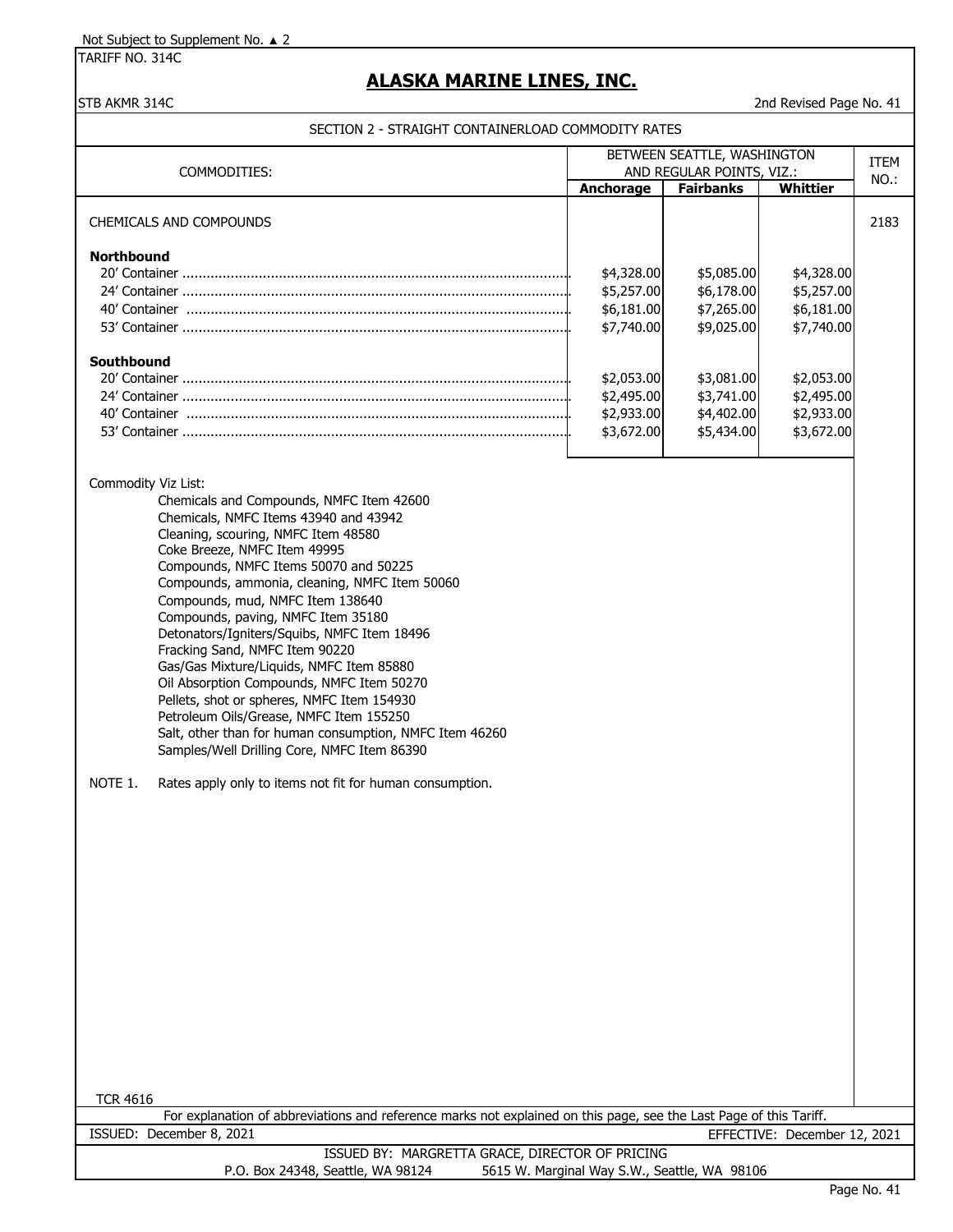TARIFF NO. 314C

# **ALASKA MARINE LINES, INC.**

STB AKMR 314C 2nd Revised Page No. 42

|                                                                                                                                       | BETWEEN SEATTLE, WASHINGTON<br>AND REGULAR POINTS, VIZ.: |                                              |                              | <b>ITEM</b> |
|---------------------------------------------------------------------------------------------------------------------------------------|----------------------------------------------------------|----------------------------------------------|------------------------------|-------------|
| COMMODITIES:                                                                                                                          |                                                          |                                              |                              | NO.:        |
|                                                                                                                                       | Anchorage                                                | <b>Fairbanks</b>                             | <b>Whittier</b>              |             |
| CONTAINERS: PLASTIC, RUBBER, CARDBOARD, WOODEN OR STEEL AND                                                                           |                                                          |                                              |                              | 2190        |
| <b>OTHER ARTICLES</b>                                                                                                                 |                                                          |                                              |                              |             |
|                                                                                                                                       |                                                          |                                              |                              |             |
| <b>Northbound</b>                                                                                                                     |                                                          |                                              |                              |             |
|                                                                                                                                       | \$3,765.00                                               | \$4,552.00                                   | \$3,765.00                   |             |
| 24' Container ……………………………………………………………………………………                                                                                        | \$4,569.00                                               | \$5,528.00                                   | \$4,569.00                   |             |
|                                                                                                                                       | \$5,375.00                                               | \$6,500.00                                   | \$5,375.00                   |             |
|                                                                                                                                       | \$6,732.00                                               | \$8,067.00                                   | \$6,732.00                   |             |
|                                                                                                                                       |                                                          |                                              |                              |             |
| Southbound                                                                                                                            | \$1,882.00                                               | \$2,907.00                                   | \$1,882.00                   |             |
|                                                                                                                                       | \$2,284.00                                               | \$3,534.00                                   | \$2,284.00                   |             |
|                                                                                                                                       | \$2,689.00                                               | \$4,155.00                                   | \$2,689.00                   |             |
|                                                                                                                                       | \$3,364.00                                               | \$5,125.00                                   | \$3,364.00                   |             |
|                                                                                                                                       |                                                          |                                              |                              |             |
|                                                                                                                                       |                                                          |                                              |                              |             |
| Commodity Viz List:                                                                                                                   |                                                          |                                              |                              |             |
| Beads or Pellets, styrofoam                                                                                                           |                                                          |                                              |                              |             |
| Blankets, furniture                                                                                                                   |                                                          |                                              |                              |             |
| Boxes, cardboard, wooden, KD, SU                                                                                                      |                                                          |                                              |                              |             |
| Cans, metal, Viz:                                                                                                                     |                                                          |                                              |                              |             |
| Can ends or tops                                                                                                                      |                                                          |                                              |                              |             |
| Cans, metal, collapsed, in packages                                                                                                   |                                                          |                                              |                              |             |
| Cans, metal, SU, nested solid                                                                                                         |                                                          |                                              |                              |             |
| Copy Paper<br>Drums                                                                                                                   |                                                          |                                              |                              |             |
| Dumpsters                                                                                                                             |                                                          |                                              |                              |             |
| Dunnage, rubber, inflatable                                                                                                           |                                                          |                                              |                              |             |
| <b>Empty Bottles</b>                                                                                                                  |                                                          |                                              |                              |             |
| Lift Vans, KD, wooden, new or used                                                                                                    |                                                          |                                              |                              |             |
| Newsprint                                                                                                                             |                                                          |                                              |                              |             |
| Pads, NMFC Item 149000                                                                                                                |                                                          |                                              |                              |             |
| Pads or Padding, packing or shipping                                                                                                  |                                                          |                                              |                              |             |
| Pallets                                                                                                                               |                                                          |                                              |                              |             |
| Paper Bags or Paper Wrapping                                                                                                          |                                                          |                                              |                              |             |
| <b>Plastic Sheeting</b>                                                                                                               |                                                          |                                              |                              |             |
| Poly Styrofoam Boxes                                                                                                                  |                                                          |                                              |                              |             |
| Printed Matter, NMFC Item 161500                                                                                                      |                                                          |                                              |                              |             |
| Rubber Mulch                                                                                                                          |                                                          |                                              |                              |             |
| Salt, destined to seafood processing plants                                                                                           |                                                          |                                              |                              |             |
| Tape                                                                                                                                  |                                                          |                                              |                              |             |
| Tags                                                                                                                                  |                                                          |                                              |                              |             |
| Telephone Books, NMFC Item 161930                                                                                                     |                                                          |                                              |                              |             |
|                                                                                                                                       |                                                          |                                              |                              |             |
|                                                                                                                                       |                                                          |                                              |                              |             |
|                                                                                                                                       |                                                          |                                              |                              |             |
|                                                                                                                                       |                                                          |                                              |                              |             |
|                                                                                                                                       |                                                          |                                              |                              |             |
|                                                                                                                                       |                                                          |                                              |                              |             |
|                                                                                                                                       |                                                          |                                              |                              |             |
|                                                                                                                                       |                                                          |                                              |                              |             |
| <b>TCR 4616</b><br>For explanation of abbreviations and reference marks not explained on this page, see the Last Page of this Tariff. |                                                          |                                              |                              |             |
| ISSUED: December 8, 2021                                                                                                              |                                                          |                                              | EFFECTIVE: December 12, 2021 |             |
| ISSUED BY: MARGRETTA GRACE, DIRECTOR OF PRICING                                                                                       |                                                          |                                              |                              |             |
| P.O. Box 24348, Seattle, WA 98124                                                                                                     |                                                          | 5615 W. Marginal Way S.W., Seattle, WA 98106 |                              |             |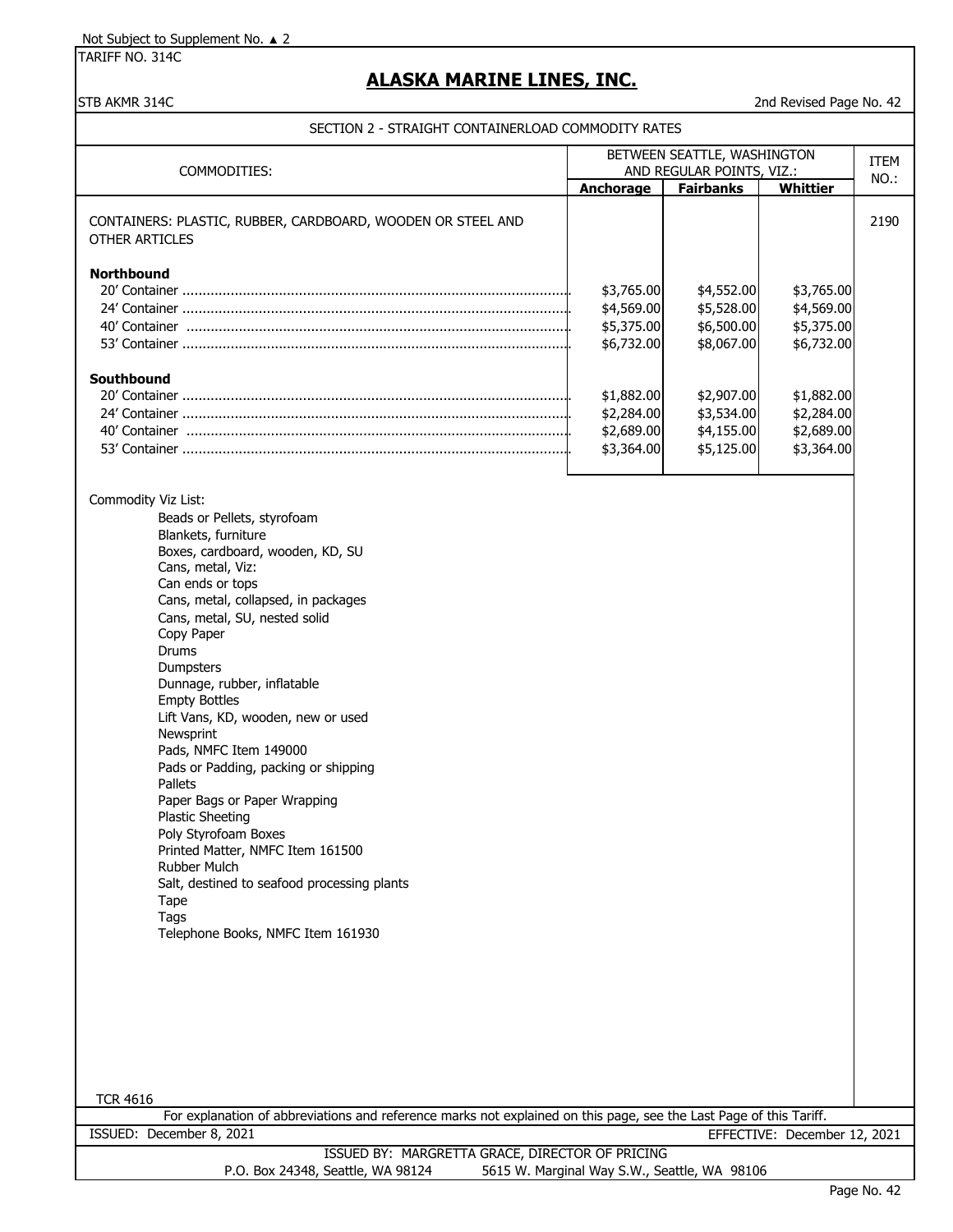TARIFF NO. 314C

# **ALASKA MARINE LINES, INC.**

STB AKMR 314C 2nd Revised Page No. 43

|                                                                                                                                                |                                              | BETWEEN SEATTLE, WASHINGTON                   |                              | <b>ITEM</b> |
|------------------------------------------------------------------------------------------------------------------------------------------------|----------------------------------------------|-----------------------------------------------|------------------------------|-------------|
| COMMODITIES:                                                                                                                                   |                                              | AND REGULAR POINTS, VIZ.:<br><b>Fairbanks</b> | <b>Whittier</b>              | NO.:        |
|                                                                                                                                                | Anchorage                                    |                                               |                              |             |
| CONTAINERS: SHIPPER OWNED, EMPTY, WITH OR WITHOUT FORK POCKETS                                                                                 |                                              |                                               |                              | 2244        |
|                                                                                                                                                |                                              |                                               |                              |             |
| <b>Northbound</b>                                                                                                                              |                                              |                                               |                              |             |
|                                                                                                                                                | \$2,329.00<br>\$2,831.00                     | \$3,541.00<br>\$4,041.00                      | \$2,329.00<br>\$2,831.00     |             |
|                                                                                                                                                | \$3,331.00                                   | \$4,543.00                                    | \$3,331.00                   |             |
|                                                                                                                                                | \$4,228.00                                   | \$5,440.00                                    | \$4,228.00                   |             |
|                                                                                                                                                |                                              |                                               |                              |             |
| Southbound                                                                                                                                     |                                              |                                               | \$1,509.00                   |             |
|                                                                                                                                                | \$1,509.00<br>\$1,835.00                     | \$2,294.00<br>\$2,620.00                      | \$1,835.00                   |             |
|                                                                                                                                                | \$2,159.00                                   | \$2,942.00                                    | \$2,159.00                   |             |
|                                                                                                                                                | \$2,741.00                                   | \$3,524.00                                    | \$2,741.00                   |             |
|                                                                                                                                                |                                              |                                               |                              |             |
|                                                                                                                                                |                                              |                                               |                              |             |
| NOTE 1.<br>Rates are in dollars per Shipper owned container.                                                                                   |                                              |                                               |                              |             |
| NOTE 2.<br>Carrier reserves the right to load empty containers with cargo of its choice.                                                       |                                              |                                               |                              |             |
| Rates do not apply to modified containers or containers incompatible with Carrier's operations.<br>NOTE 3.                                     |                                              |                                               |                              |             |
| NOTE 4.<br>Rates do not apply to wheeled trailers.                                                                                             |                                              |                                               |                              |             |
| NOTE 5.<br>Containers must be wind and water tight and structurally sound.                                                                     |                                              |                                               |                              |             |
| NOTE 6.<br>Rates are between Carrier's Seattle, WA terminal and Carrier's terminal in Alaska.                                                  |                                              |                                               |                              |             |
|                                                                                                                                                |                                              |                                               |                              |             |
|                                                                                                                                                |                                              |                                               |                              |             |
|                                                                                                                                                |                                              |                                               |                              |             |
|                                                                                                                                                |                                              |                                               |                              |             |
|                                                                                                                                                |                                              |                                               |                              |             |
|                                                                                                                                                |                                              |                                               |                              |             |
|                                                                                                                                                |                                              |                                               |                              |             |
|                                                                                                                                                |                                              |                                               |                              |             |
|                                                                                                                                                |                                              |                                               |                              |             |
|                                                                                                                                                |                                              |                                               |                              |             |
|                                                                                                                                                |                                              |                                               |                              |             |
|                                                                                                                                                |                                              |                                               |                              |             |
|                                                                                                                                                |                                              |                                               |                              |             |
|                                                                                                                                                |                                              |                                               |                              |             |
|                                                                                                                                                |                                              |                                               |                              |             |
|                                                                                                                                                |                                              |                                               |                              |             |
|                                                                                                                                                |                                              |                                               |                              |             |
|                                                                                                                                                |                                              |                                               |                              |             |
|                                                                                                                                                |                                              |                                               |                              |             |
|                                                                                                                                                |                                              |                                               |                              |             |
|                                                                                                                                                |                                              |                                               |                              |             |
|                                                                                                                                                |                                              |                                               |                              |             |
|                                                                                                                                                |                                              |                                               |                              |             |
| <b>TCR 4616</b>                                                                                                                                |                                              |                                               |                              |             |
| For explanation of abbreviations and reference marks not explained on this page, see the Last Page of this Tariff.<br>ISSUED: December 8, 2021 |                                              |                                               |                              |             |
| ISSUED BY: MARGRETTA GRACE, DIRECTOR OF PRICING                                                                                                |                                              |                                               | EFFECTIVE: December 12, 2021 |             |
| P.O. Box 24348, Seattle, WA 98124                                                                                                              | 5615 W. Marginal Way S.W., Seattle, WA 98106 |                                               |                              |             |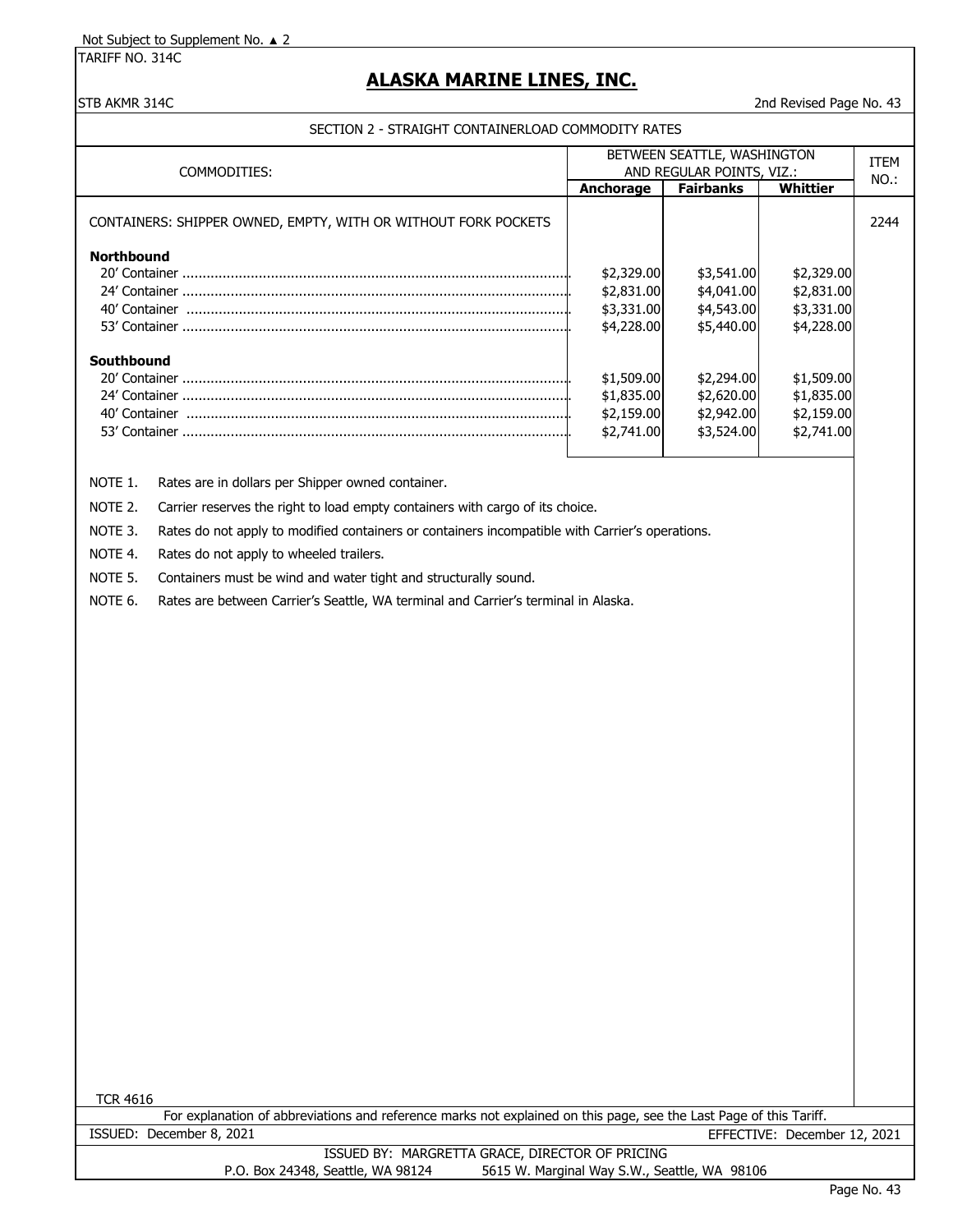TARIFF NO. 314C

# **ALASKA MARINE LINES, INC.**

STB AKMR 314C 2nd Revised Page No. 44

| COMMODITIES:                                                                                                                                                                                                                                                                                                                                                                                                                                                                                                                                                                                                                                                                                                                                                                                                                                                                                                                                                                                                                                                                                                                                                                                                                                                                                                                                                                                                                                                                                                           | BETWEEN SEATTLE, WASHINGTON<br>AND REGULAR POINTS, VIZ.: |                                                      | ITEM                                                 |      |
|------------------------------------------------------------------------------------------------------------------------------------------------------------------------------------------------------------------------------------------------------------------------------------------------------------------------------------------------------------------------------------------------------------------------------------------------------------------------------------------------------------------------------------------------------------------------------------------------------------------------------------------------------------------------------------------------------------------------------------------------------------------------------------------------------------------------------------------------------------------------------------------------------------------------------------------------------------------------------------------------------------------------------------------------------------------------------------------------------------------------------------------------------------------------------------------------------------------------------------------------------------------------------------------------------------------------------------------------------------------------------------------------------------------------------------------------------------------------------------------------------------------------|----------------------------------------------------------|------------------------------------------------------|------------------------------------------------------|------|
|                                                                                                                                                                                                                                                                                                                                                                                                                                                                                                                                                                                                                                                                                                                                                                                                                                                                                                                                                                                                                                                                                                                                                                                                                                                                                                                                                                                                                                                                                                                        | Anchorage                                                | <b>Fairbanks</b>                                     | <b>Whittier</b>                                      | NO.: |
| DEPARTMENT STORE MERCHANDISE                                                                                                                                                                                                                                                                                                                                                                                                                                                                                                                                                                                                                                                                                                                                                                                                                                                                                                                                                                                                                                                                                                                                                                                                                                                                                                                                                                                                                                                                                           |                                                          |                                                      |                                                      | 2280 |
| <b>Northbound</b>                                                                                                                                                                                                                                                                                                                                                                                                                                                                                                                                                                                                                                                                                                                                                                                                                                                                                                                                                                                                                                                                                                                                                                                                                                                                                                                                                                                                                                                                                                      | \$4,657.00<br>\$5,655.00<br>\$6,652.00<br>\$8,328.00     | \$5,401.00<br>\$6,559.00<br>\$7,715.00<br>\$9,587.00 | \$4,657.00<br>\$5,655.00<br>\$6,652.00<br>\$8,328.00 |      |
| Southbound                                                                                                                                                                                                                                                                                                                                                                                                                                                                                                                                                                                                                                                                                                                                                                                                                                                                                                                                                                                                                                                                                                                                                                                                                                                                                                                                                                                                                                                                                                             | \$1,590.00<br>\$1,931.00<br>\$2,276.00<br>\$2,848.00     | \$2,620.00<br>\$3,183.00<br>\$3,741.00<br>\$4,609.00 | \$1,590.00<br>\$1,931.00<br>\$2,276.00<br>\$2,848.00 |      |
| Commodity Viz List:<br>Athletic/Sporting Goods, NMFC Item 15520<br>Battery Cells, NMFC Items 60680, 60700<br>Bicycles/Tricycles/Unicycles/Wagons/Wheels/Wheelbarrows,<br><b>NMFC Item 189800</b><br>Blackboards/Chalkboards/Pegboards, NMFC Item 79132<br>Boots/Shoes/Footwear, NMFC Item 28160<br>Cigars/Cigarettes, NMFC Item 47770<br>Cloth/Fabric, NMFC Item 49265<br>Clothing/Aprons/Coveralls/Lab coats, NMFC Items 49830, 49795 and 49880<br>Dental, Hospital or Medical Supplies, NMFC Item 56400<br>Disposable Flatware/Disposable Dishes, NMFC Item 156500<br>Exhibits/Antiques, NMFC Item 63825<br>Face Masks/Shields/Filters, NMFC Item 134140<br>Filter/Air cleaner/Skimmer/Coffee Filter, NMFC Item 69100<br>Fire Extinguishers, NMFC Items 69180, 69185 and 69220<br>Framed Sash, NMFC Item 34780<br>Games/Toys, NMFC Item 84260<br>Glassware, NMFC Item 88140<br>Goggles/Eye Wash Fixtures, NMFC Items 57880 and 158980<br>Hardware, NMFC Item 92900<br>Lamps/Bulbs, NMFC Items 109040, 109550, 109600<br>Large or Small Appliances for household use only<br>Medicine/Vitamins, NMFC Item 58770<br>Office Supplies, NMFC Items 142000 and 179180<br>Piano/Organ/Keyboard/Synthesizer, NMFC Items 139165 and 139420<br>Rags, cloth, NMFC Item 195520<br>Restaurant Kitchen Equipment, NMFC Item 27590<br>Safes, NMFC Items 125240, 172260 and 172280<br>Stoves/Ranges, NMFC Item 27320<br>Targets, NMFC Item 17540<br>Tires, NMFC Item 157230<br>Wheels, truck, tractor, motor vehicle<br>Wheelbarrows |                                                          |                                                      |                                                      |      |
| <b>TCR 4616</b>                                                                                                                                                                                                                                                                                                                                                                                                                                                                                                                                                                                                                                                                                                                                                                                                                                                                                                                                                                                                                                                                                                                                                                                                                                                                                                                                                                                                                                                                                                        |                                                          |                                                      |                                                      |      |
| For explanation of abbreviations and reference marks not explained on this page, see the Last Page of this Tariff.<br>ISSUED: December 8, 2021                                                                                                                                                                                                                                                                                                                                                                                                                                                                                                                                                                                                                                                                                                                                                                                                                                                                                                                                                                                                                                                                                                                                                                                                                                                                                                                                                                         |                                                          |                                                      | EFFECTIVE: December 12, 2021                         |      |
| ISSUED BY: MARGRETTA GRACE, DIRECTOR OF PRICING                                                                                                                                                                                                                                                                                                                                                                                                                                                                                                                                                                                                                                                                                                                                                                                                                                                                                                                                                                                                                                                                                                                                                                                                                                                                                                                                                                                                                                                                        |                                                          |                                                      |                                                      |      |
| P.O. Box 24348, Seattle, WA 98124<br>5615 W. Marginal Way S.W., Seattle, WA 98106                                                                                                                                                                                                                                                                                                                                                                                                                                                                                                                                                                                                                                                                                                                                                                                                                                                                                                                                                                                                                                                                                                                                                                                                                                                                                                                                                                                                                                      |                                                          |                                                      |                                                      |      |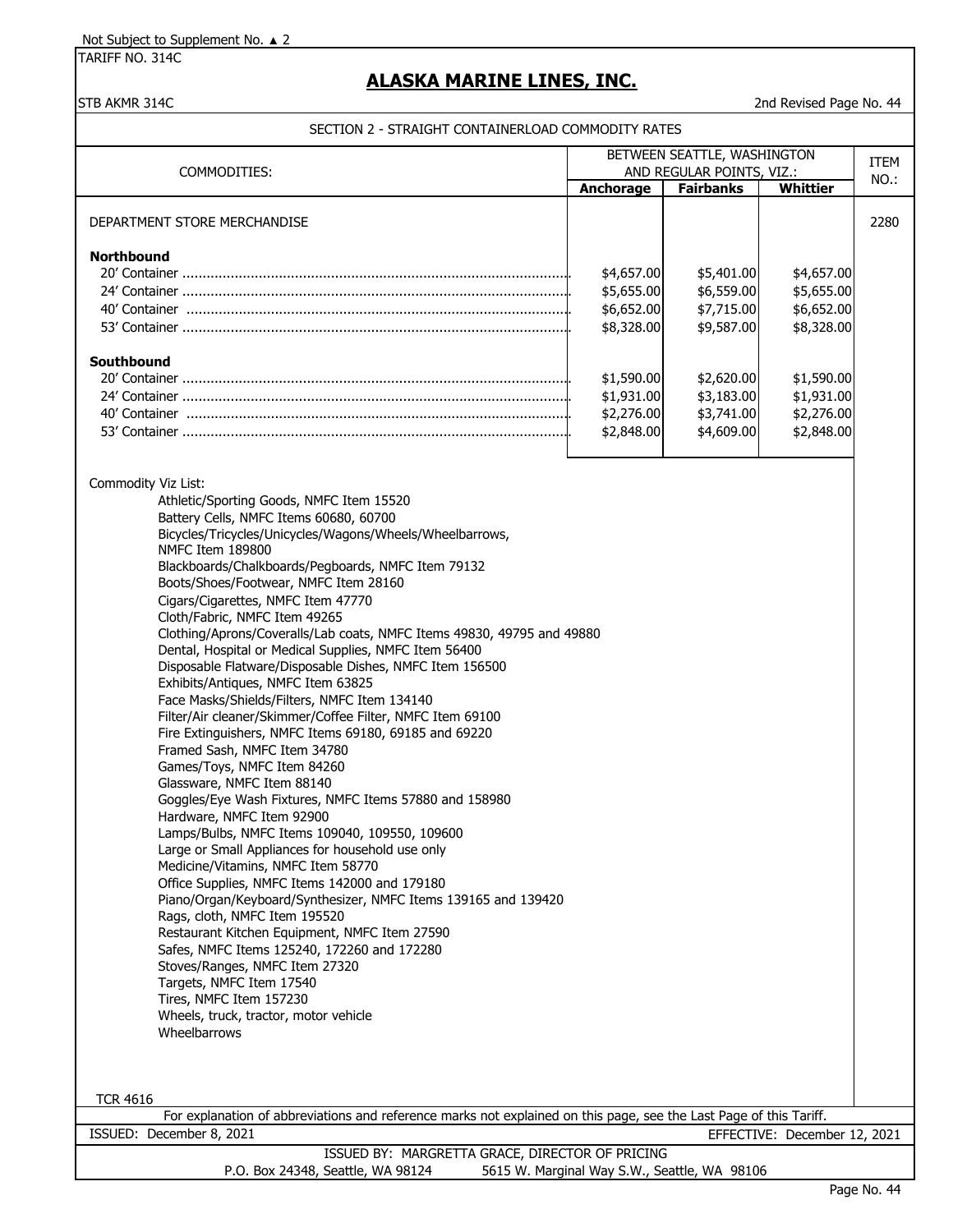TARIFF NO. 314C

# **ALASKA MARINE LINES, INC.**

### STB AKMR 314C 2nd Revised Page No. 45

### SECTION 2 - STRAIGHT CONTAINERLOAD COMMODITY RATES

| COMMODITIES:      | BETWEEN SEATTLE, WASHINGTON<br>AND REGULAR POINTS, VIZ.: |                  |             | ITEM    |
|-------------------|----------------------------------------------------------|------------------|-------------|---------|
|                   | Anchorage                                                | <b>Fairbanks</b> | Whittier    | $NO.$ : |
| DRY FREIGHT, NOS  |                                                          |                  |             | 2284    |
| <b>Northbound</b> |                                                          |                  |             |         |
|                   | \$5,729.00                                               | \$6,418.00       | \$5,729.00  |         |
|                   | \$6,958.00                                               | \$7,794.00       | \$6,958.00  |         |
| 40' Container     | \$8,181.00                                               | \$9,169.00       | \$8,181.00  |         |
|                   | \$10,246.00                                              | \$11,404.00      | \$10,246.00 |         |
| Southbound        |                                                          |                  |             |         |
|                   | \$3,628.00                                               | \$4,656.00       | \$3,628.00  |         |
|                   | \$4,404.00                                               | \$5,654.00       | \$4,404.00  |         |
| 40' Container     | \$5,179.00                                               | \$6,651.00       | \$5,179.00  |         |
| 53' Container     | \$6,491.00                                               | \$8,249.00       | \$6,491.00  |         |

 $\overline{\phantom{a}}$ 

TCR 4616

ISSUED: December 8, 2021 EFFECTIVE: December 12, 2021

ISSUED BY: MARGRETTA GRACE, DIRECTOR OF PRICING P.O. Box 24348, Seattle, WA 98124 5615 W. Marginal Way S.W., Seattle, WA 98106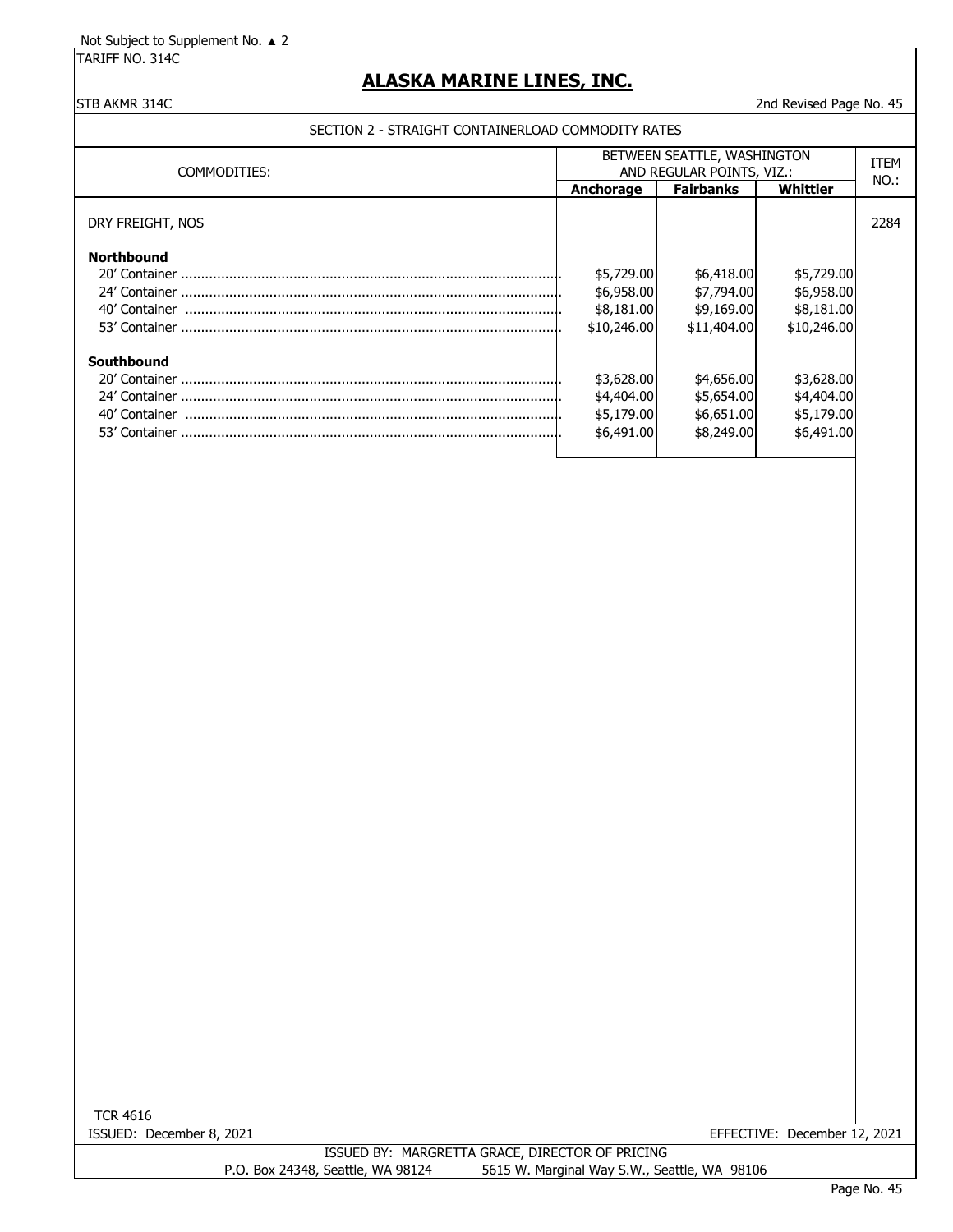TARIFF NO. 314C

## **ALASKA MARINE LINES, INC.**

### STB AKMR 314C 2nd Revised Page No. 46

### SECTION 2 - STRAIGHT CONTAINERLOAD COMMODITY RATES

| COMMODITIES:                                     | BETWEEN SEATTLE, WASHINGTON<br>AND REGULAR POINTS, VIZ.: |                  |            | <b>ITEM</b><br>NO.: |
|--------------------------------------------------|----------------------------------------------------------|------------------|------------|---------------------|
|                                                  | <b>Anchorage</b>                                         | <b>Fairbanks</b> | Whittier   |                     |
| ELECTRICAL EQUIPMENT, as described in Item 1014. |                                                          |                  |            | 2288                |
| <b>Northbound</b>                                |                                                          |                  |            |                     |
|                                                  | \$5,310.00                                               | \$6,019.00       | \$5,310.00 |                     |
|                                                  | \$6,448.00                                               | \$7,310.00       | \$6,448.00 |                     |
| 40' Container                                    | \$7,585.00                                               | \$8,600.00       | \$7,585.00 |                     |
|                                                  | \$9,498.00                                               | \$10,694.00      | \$9,498.00 |                     |
| Southbound                                       |                                                          |                  |            |                     |
|                                                  | \$2,692.00                                               | \$3,722.00       | \$2,692.00 |                     |
|                                                  | \$3,270.00                                               | \$4,517.00       | \$3,270.00 |                     |
| 40' Container                                    | \$3,844.00                                               | \$5,312.00       | \$3,844.00 |                     |
|                                                  | \$4,812.00                                               | \$6,572.00       | \$4,812.00 |                     |
|                                                  |                                                          |                  |            |                     |

TCR 4616

ISSUED: December 8, 2021 EFFECTIVE: December 12, 2021

ISSUED BY: MARGRETTA GRACE, DIRECTOR OF PRICING P.O. Box 24348, Seattle, WA 98124 5615 W. Marginal Way S.W., Seattle, WA 98106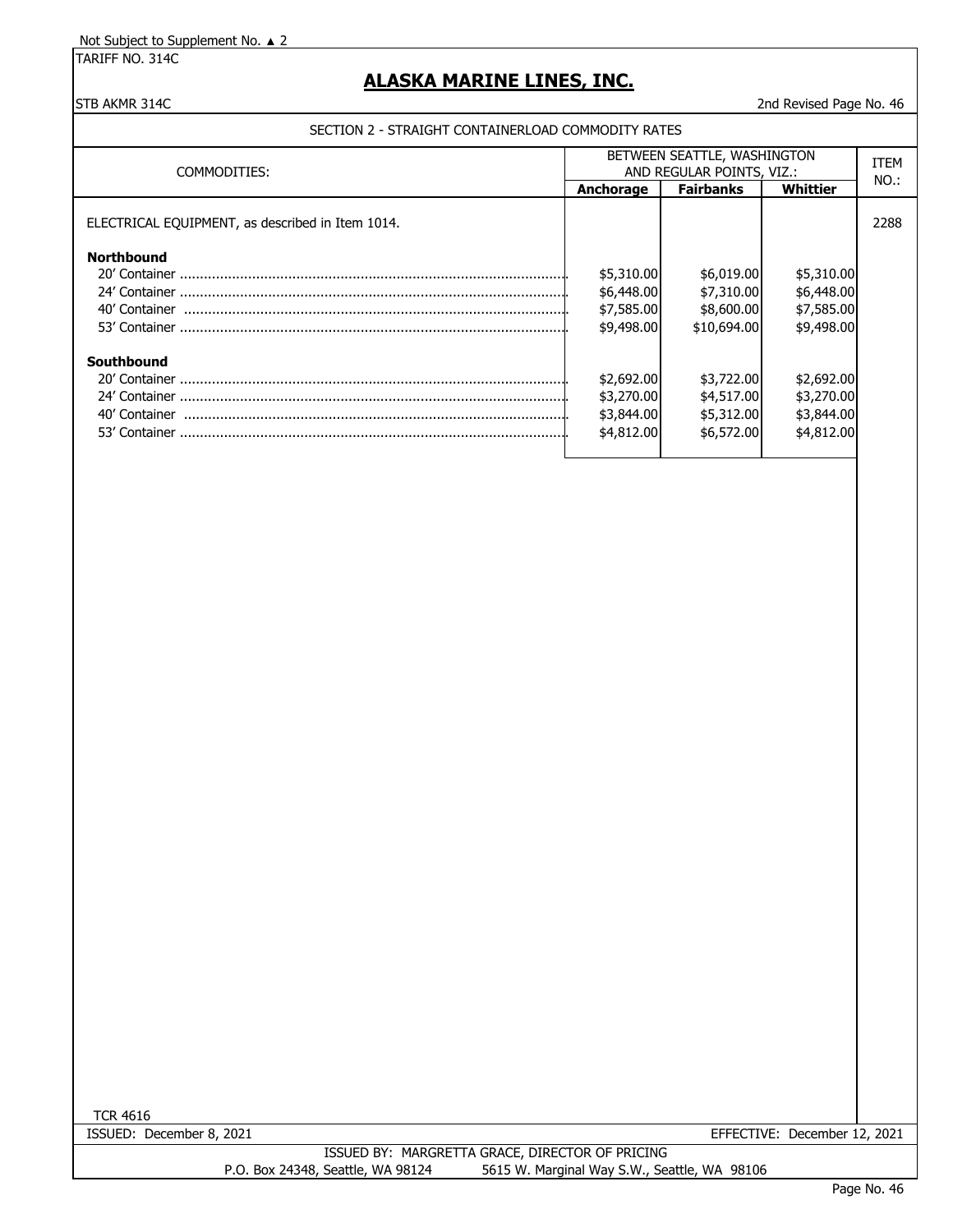TARIFF NO. 314C

## **ALASKA MARINE LINES, INC.**

### STB AKMR 314C 2nd Revised Page No. 47

SECTION 2 - STRAIGHT CONTAINERLOAD COMMODITY RATES

| COMMODITIES:                                                 | BETWEEN SEATTLE, WASHINGTON<br>AND REGULAR POINTS, VIZ.: |                  |            | <b>ITEM</b> |
|--------------------------------------------------------------|----------------------------------------------------------|------------------|------------|-------------|
|                                                              | <b>Anchorage</b>                                         | <b>Fairbanks</b> | Whittier   | NO.:        |
| FERTILIZERS, HORTICULTURAL ITEMS.                            |                                                          |                  |            | 2350        |
| <b>Northbound</b>                                            |                                                          |                  |            |             |
|                                                              | \$4,239.00                                               | \$5,004.00       | \$4,239.00 |             |
|                                                              | \$5,148.00                                               | \$6,076.00       | \$5,148.00 |             |
| 40' Container                                                | \$6,057.00                                               | \$7,149.00       | \$6,057.00 |             |
|                                                              | \$7,585.00                                               | \$8,876.00       | \$7,585.00 |             |
|                                                              |                                                          |                  |            |             |
| Commodity Viz List:                                          |                                                          |                  |            |             |
| Animal Feed, NMFC Item 67040                                 |                                                          |                  |            |             |
| Fertilizing Compounds, dry or liquid, in packages or barrels |                                                          |                  |            |             |
| Fuel/Wood/Bricks/Pellets, NMFC Item 32732                    |                                                          |                  |            |             |

Hay/Straw, NMFC Item 67260 Lime, NMFC Items 44970 and 42160 Potting Soil

For explanation of abbreviations and reference marks not explained on this page, see the Last Page of this Tariff. ISSUED: December 8, 2021 EFFECTIVE: December 12, 2021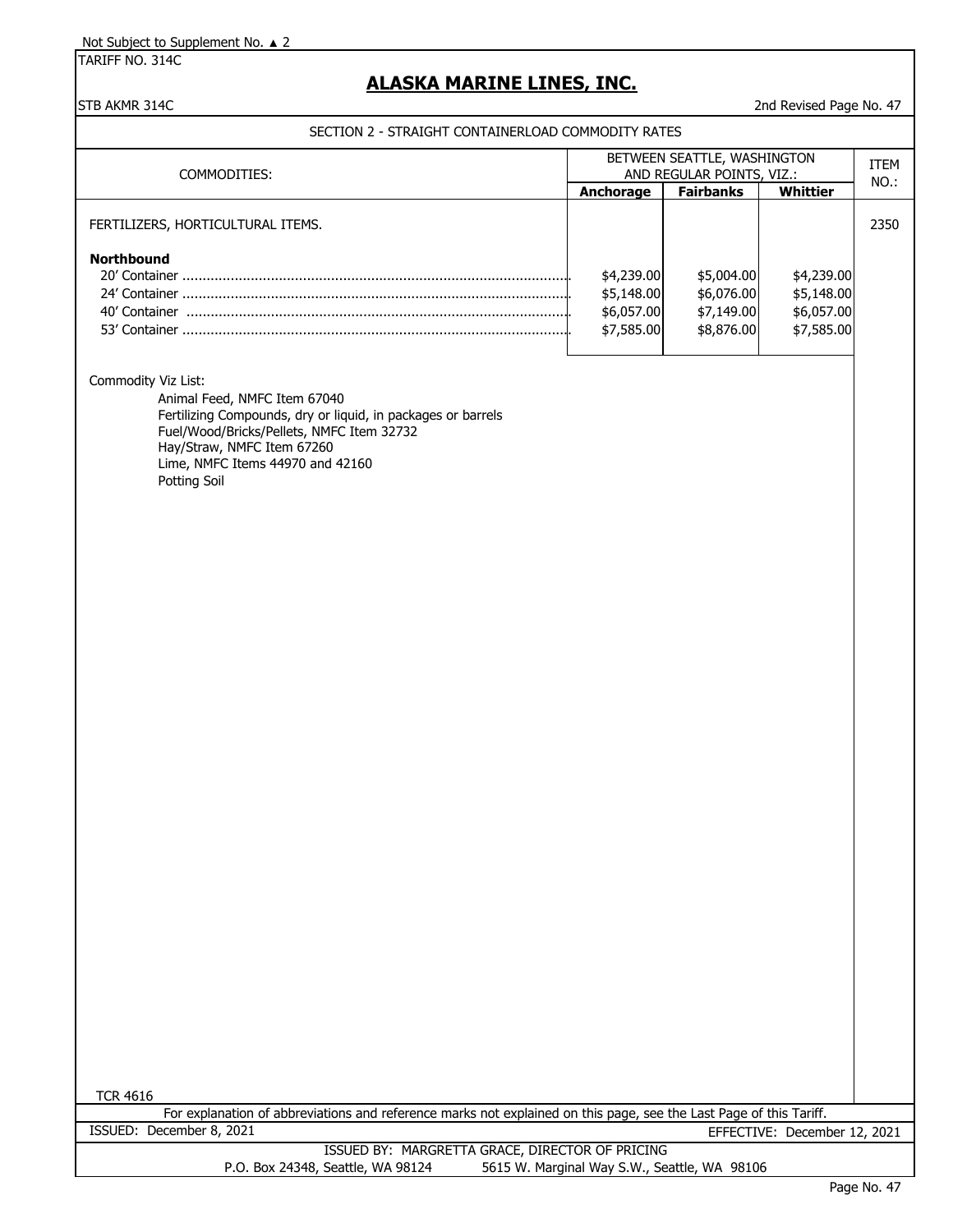TARIFF NO. 314C

# **ALASKA MARINE LINES, INC.**

STB AKMR 314C 2nd Revised Page No. 48

|                                                                                                                                       | BETWEEN SEATTLE, WASHINGTON<br>AND REGULAR POINTS, VIZ.: |                                              |                              | ITEM |
|---------------------------------------------------------------------------------------------------------------------------------------|----------------------------------------------------------|----------------------------------------------|------------------------------|------|
| COMMODITIES:                                                                                                                          | Anchorage                                                | <b>Fairbanks</b>                             | <b>Whittier</b>              | NO.: |
|                                                                                                                                       |                                                          |                                              |                              |      |
| FOODSTUFFS, GROCERIES                                                                                                                 |                                                          |                                              |                              | 2401 |
| <b>Northbound</b>                                                                                                                     |                                                          |                                              |                              |      |
|                                                                                                                                       | \$4,657.00                                               | \$5,401.00                                   | \$4,657.00                   |      |
|                                                                                                                                       | \$5,655.00                                               | \$6,559.00                                   | \$5,655.00                   |      |
|                                                                                                                                       | \$6,652.00                                               | \$7,715.00                                   | \$6,652.00                   |      |
|                                                                                                                                       | \$8,328.00                                               | \$9,587.00                                   | \$8,328.00                   |      |
|                                                                                                                                       |                                                          |                                              |                              |      |
| Commodity Viz List:                                                                                                                   |                                                          |                                              |                              |      |
| Groceries/Foodstuff, NMFC Item 72000<br>Aluminum Foil, NMFC Item 71700                                                                |                                                          |                                              |                              |      |
| Bars/Granola, NMFC Item 72045                                                                                                         |                                                          |                                              |                              |      |
| Beans, NMFC Item 72080                                                                                                                |                                                          |                                              |                              |      |
| Beverages/Foods/Canned Foods, NMFC Item 72180                                                                                         |                                                          |                                              |                              |      |
| Bouillon, NMFC Item 72190                                                                                                             |                                                          |                                              |                              |      |
| Chips/Puffs/Sticks/Twists/Skins, NMFC Item 72400                                                                                      |                                                          |                                              |                              |      |
| Coating/Seasoning, NMFC Item 72495<br>Cocoa, NMFC Item 72520                                                                          |                                                          |                                              |                              |      |
| Coffee/Tea Extract, NMFC Item 72600                                                                                                   |                                                          |                                              |                              |      |
| Coffee, NMFC Item 72670                                                                                                               |                                                          |                                              |                              |      |
| Cones, NMFC Item 72740                                                                                                                |                                                          |                                              |                              |      |
| Cookies/Crackers, NMFC Item 72743                                                                                                     |                                                          |                                              |                              |      |
| Cooking Oil                                                                                                                           |                                                          |                                              |                              |      |
| Dry Foods, NMFC Item 49390<br>Extracts, NMFC Item 72880                                                                               |                                                          |                                              |                              |      |
| Flour/Grain/Meal, NMFC Items 73140 and 89430                                                                                          |                                                          |                                              |                              |      |
| Foodstuff, NMFC Items 73227 and 73238                                                                                                 |                                                          |                                              |                              |      |
| Herbs, NMFC Item 71560                                                                                                                |                                                          |                                              |                              |      |
| Mixes, NMFC Item 72750                                                                                                                |                                                          |                                              |                              |      |
| Popcorn, NMFC Item 89150                                                                                                              |                                                          |                                              |                              |      |
| Potatoes, NMFC Item 74450                                                                                                             |                                                          |                                              |                              |      |
| Rice, NMFC Item 74540<br>Spices, NMFC Item 171140                                                                                     |                                                          |                                              |                              |      |
| Sugar, NMFC Item 74960                                                                                                                |                                                          |                                              |                              |      |
| Table Salt                                                                                                                            |                                                          |                                              |                              |      |
| Yeast, NMFC Item 75480                                                                                                                |                                                          |                                              |                              |      |
|                                                                                                                                       |                                                          |                                              |                              |      |
|                                                                                                                                       |                                                          |                                              |                              |      |
|                                                                                                                                       |                                                          |                                              |                              |      |
|                                                                                                                                       |                                                          |                                              |                              |      |
|                                                                                                                                       |                                                          |                                              |                              |      |
|                                                                                                                                       |                                                          |                                              |                              |      |
|                                                                                                                                       |                                                          |                                              |                              |      |
|                                                                                                                                       |                                                          |                                              |                              |      |
|                                                                                                                                       |                                                          |                                              |                              |      |
|                                                                                                                                       |                                                          |                                              |                              |      |
|                                                                                                                                       |                                                          |                                              |                              |      |
|                                                                                                                                       |                                                          |                                              |                              |      |
|                                                                                                                                       |                                                          |                                              |                              |      |
| <b>TCR 4616</b><br>For explanation of abbreviations and reference marks not explained on this page, see the Last Page of this Tariff. |                                                          |                                              |                              |      |
| ISSUED: December 8, 2021                                                                                                              |                                                          |                                              | EFFECTIVE: December 12, 2021 |      |
| ISSUED BY: MARGRETTA GRACE, DIRECTOR OF PRICING                                                                                       |                                                          |                                              |                              |      |
| P.O. Box 24348, Seattle, WA 98124                                                                                                     |                                                          | 5615 W. Marginal Way S.W., Seattle, WA 98106 |                              |      |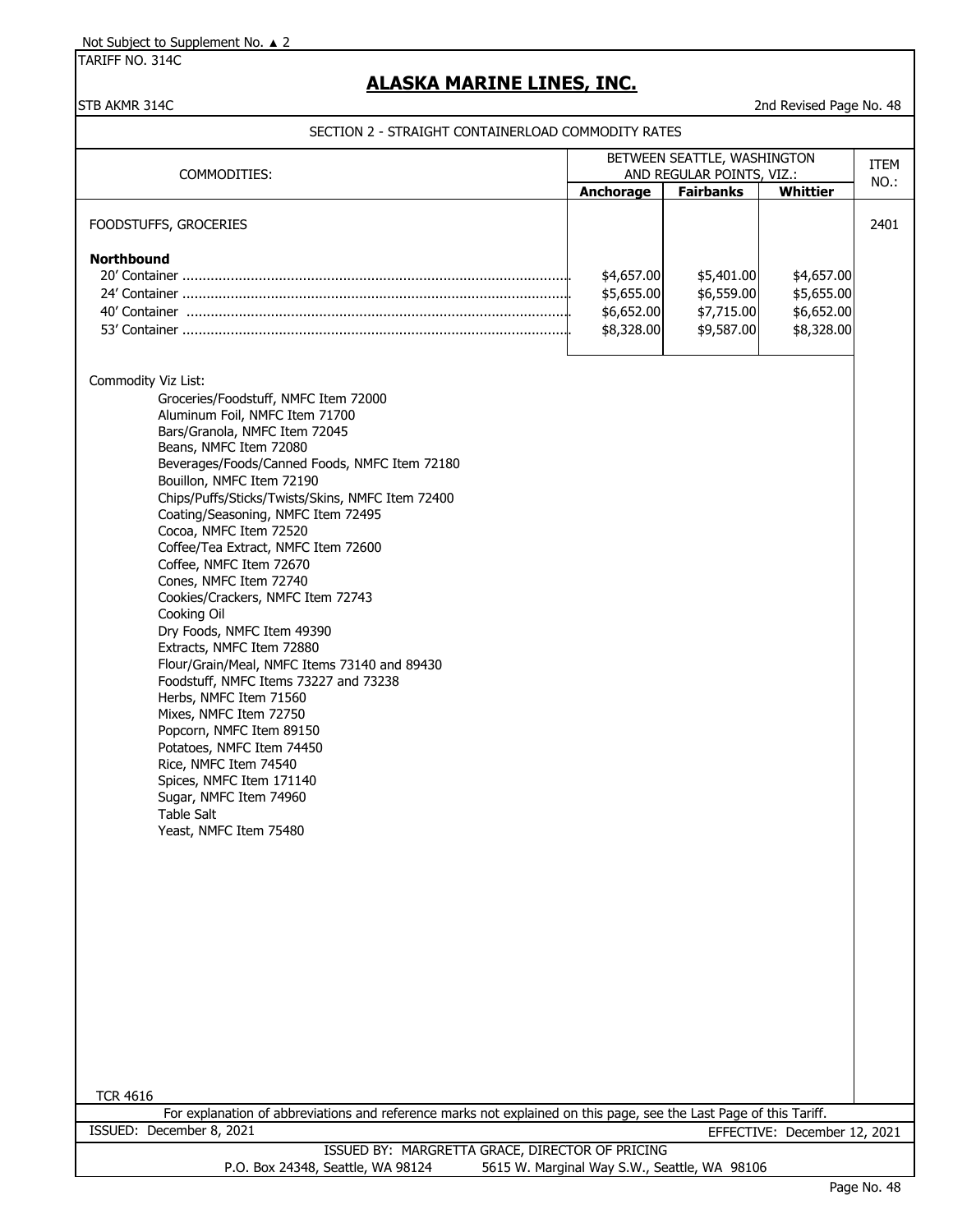TARIFF NO. 314C

## **ALASKA MARINE LINES, INC.**

#### STB AKMR 314C 2nd Revised Page No. 49

#### SECTION 2 - STRAIGHT CONTAINERLOAD COMMODITY RATES

| COMMODITIES:                                                                                                        | BETWEEN SEATTLE, WASHINGTON<br>AND REGULAR POINTS, VIZ.: |                  |            | <b>ITEM</b> |
|---------------------------------------------------------------------------------------------------------------------|----------------------------------------------------------|------------------|------------|-------------|
|                                                                                                                     | <b>Anchorage</b>                                         | <b>Fairbanks</b> | Whittier   | NO.:        |
| FREIGHT ALL KINDS                                                                                                   |                                                          |                  |            | 2421        |
| <b>Northbound</b>                                                                                                   |                                                          |                  |            |             |
|                                                                                                                     | \$5,447.00                                               | \$6,151.00       | \$5,447.00 |             |
|                                                                                                                     | \$6,615.00                                               | \$7,469.00       | \$6,615.00 |             |
|                                                                                                                     | \$7,782.00                                               | \$8,789.00       | \$7,782.00 |             |
|                                                                                                                     | \$9,749.00                                               | \$10,927.00      | \$9,749.00 |             |
| Southbound                                                                                                          |                                                          |                  |            |             |
|                                                                                                                     | \$3,450.00                                               | \$4,477.00       | \$3,450.00 |             |
|                                                                                                                     | \$4,186.00                                               | \$5,436.00       | \$4,186.00 |             |
|                                                                                                                     | \$4,926.00                                               | \$6,392.00       | \$4,926.00 |             |
|                                                                                                                     | \$6,169.00                                               | \$7,931.00       | \$6,169.00 |             |
|                                                                                                                     |                                                          |                  |            |             |
| Applies only on containers loaded with 5 or more differently described articles as shown in this tariff.<br>NOTE 1. |                                                          |                  |            |             |

NOTE 2. Shipper must load, properly stow, brace and secure the lading.

NOTE 3. Articles rated pursuant to this item may alternate with rates otherwise specified in this tariff. For the purposes of this item, the term "Article" shall be defined as follows:

a. All commodities listed in one commodity rate item shall be considered as one Article.

b. When no commodity rate item is applicable, each generic heading in the NMFC shall be considered as one Article. If no generic NMFC heading applies, then each specifically listed commodity in the NMFC shall be considered as one Article.

NOTE 4. Rates shall be considered containerload.

NOTE 5. Rates published in this item will not apply in conjunction with the following articles as described in the NMFC:

a. Automobiles, passenger freight; Vehicles, Motor as described in this tariff.

- b. Explosives Group (64300) (Exception: Small Arms Ammunition, Class C, or Fireworks, Class C, will be accepted).
- c. Freight requiring refrigeration.
- d. Livestock or live animals, birds or fowl.
- e. Poisons, Hazard Class 2.3 or 6.1.
- f. Rates may apply on drugs, medicines or toilet preparations when applicable.
- g. Household Goods as described in Item 2539 of this Tariff.
- NOTE 6. Containers will be accepted subject to shipper's load and count.
- NOTE 7. The shipper shall not in any case load the equipment furnished to exceed its legal carrying capacity.

| NOTE 8. | Rates published in this item will not apply when the weight of any one article in a trailer exceeds fifty percent (50%) |
|---------|-------------------------------------------------------------------------------------------------------------------------|
|         | of the total weight loaded therein.                                                                                     |

| TCR 4616                                                                                                           |  |
|--------------------------------------------------------------------------------------------------------------------|--|
| For explanation of abbreviations and reference marks not explained on this page, see the Last Page of this Tariff. |  |
| ISSUED: December 8, 2021<br>EFFECTIVE: December 12, 2021                                                           |  |
| ISSUED BY: MARGRETTA GRACE, DIRECTOR OF PRICING                                                                    |  |
| 5615 W. Marginal Way S.W., Seattle, WA 98106<br>P.O. Box 24348, Seattle, WA 98124                                  |  |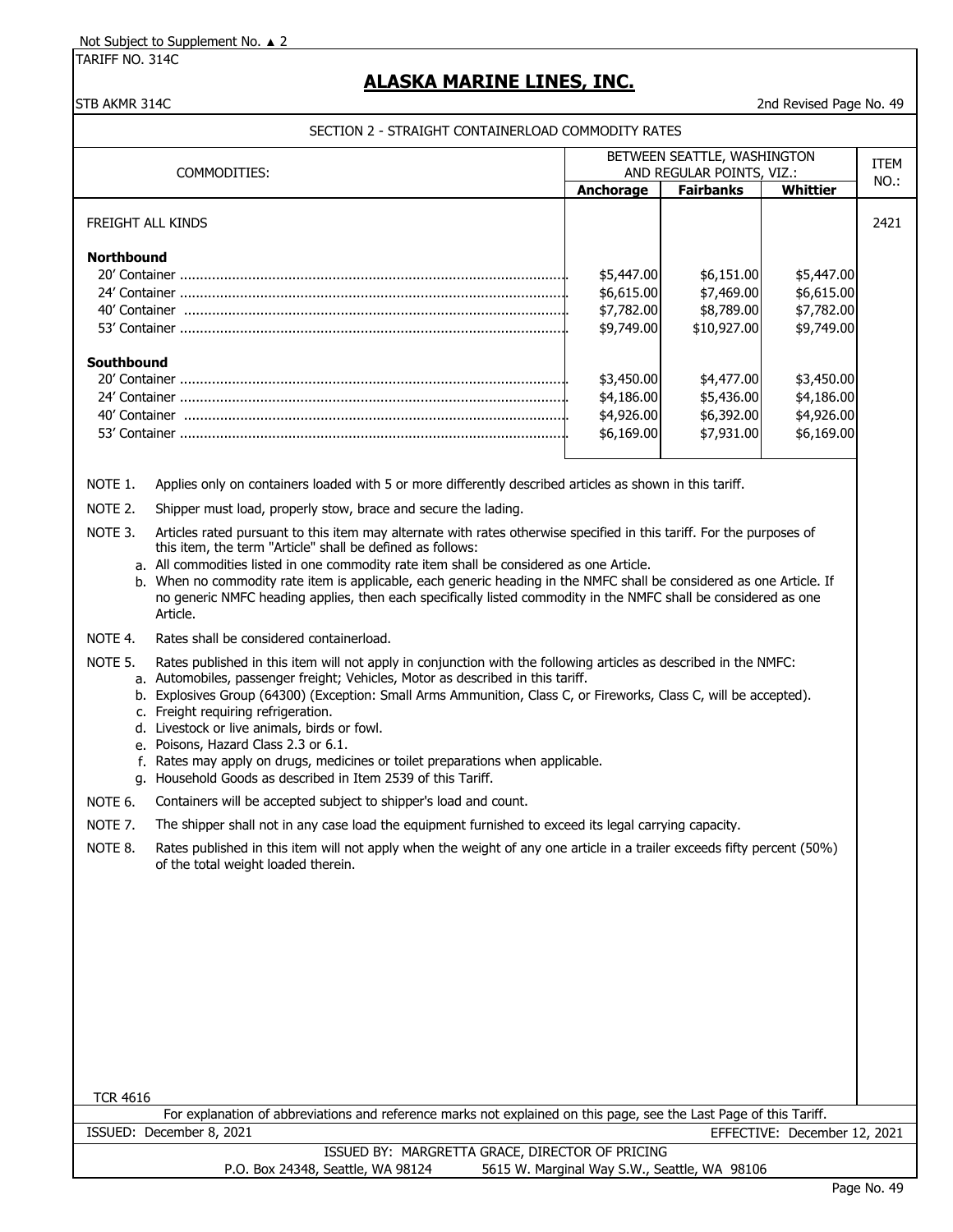TARIFF NO. 314C

## **ALASKA MARINE LINES, INC.**

### STB AKMR 314C 2nd Revised Page No. 50

SECTION 2 - STRAIGHT CONTAINERLOAD COMMODITY RATES

| COMMODITIES:                                                         | BETWEEN SEATTLE, WASHINGTON<br>AND REGULAR POINTS, VIZ.: |                                                      |                                                      | ITEM<br>NO.: |
|----------------------------------------------------------------------|----------------------------------------------------------|------------------------------------------------------|------------------------------------------------------|--------------|
|                                                                      | Anchorage                                                | <b>Fairbanks</b>                                     | Whittier                                             |              |
| <b>FURNITURE</b>                                                     |                                                          |                                                      |                                                      | 2455         |
| <b>Northbound</b><br>20' Container<br>24' Container<br>40' Container | \$4,657.00<br>\$5,655.00<br>\$6,652.00<br>\$8,328.00     | \$5,401.00<br>\$6,559.00<br>\$7,715.00<br>\$9,587.00 | \$4,657.00<br>\$5,655.00<br>\$6,652.00<br>\$8,328.00 |              |

#### Commodity Viz List:

Furniture, KD, NMFC Item 79000 Furniture, SU, NMFC Item 79000 Mattresses

For explanation of abbreviations and reference marks not explained on this page, see the Last Page of this Tariff. ISSUED: December 8, 2021 EFFECTIVE: December 12, 2021

| ISSUED BY: MARGRETTA GRACE, DIRECTOR OF PRICING |                                                                                   |
|-------------------------------------------------|-----------------------------------------------------------------------------------|
|                                                 |                                                                                   |
|                                                 |                                                                                   |
|                                                 | 5615 W. Marginal Way S.W., Seattle, WA 98106<br>P.O. Box 24348, Seattle, WA 98124 |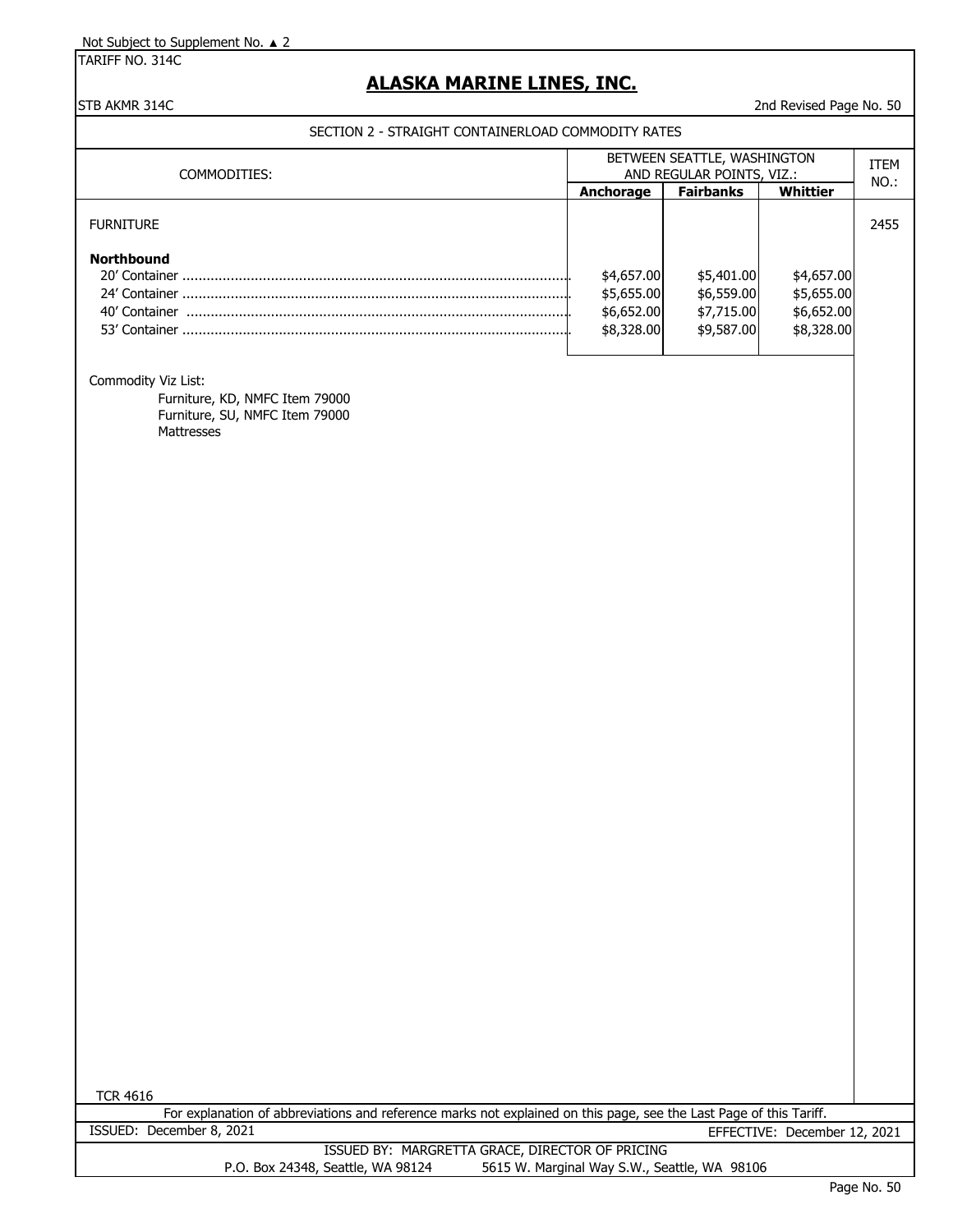TARIFF NO. 314C

## **ALASKA MARINE LINES, INC.**

#### STB AKMR 314C 3rd Revised Page No. 51

#### SECTION 2 - STRAIGHT CONTAINERLOAD COMMODITY RATES

| COMMODITIES:                                                                     | BETWEEN SEATTLE, WASHINGTON<br>AND REGULAR POINTS, VIZ.: |                  |          | <b>ITEM</b><br>NO.: |
|----------------------------------------------------------------------------------|----------------------------------------------------------|------------------|----------|---------------------|
|                                                                                  | Anchorage                                                | <b>Fairbanks</b> | Whittier |                     |
| HOUSEHOLD GOODS LOADED TO UTILITY TRAILERS, NX 8'6" IN OVERALL<br>WIDTH SU, NOS. |                                                          |                  |          | 2500                |
| <b>Northbound</b>                                                                | \$193.00                                                 | \$242,00         | \$193.00 |                     |
| Southbound                                                                       | \$118.00                                                 | \$148.00         | \$118.00 |                     |

NOTE 1. Rates are stated per linear foot or fraction thereof. The longest points of the vehicle will be used for measurement including any attached accessories.

NOTE 2. Rates do not apply on trailers designed to be towed using a fifth-wheel system.

NOTE 3. Provisions of Items 340, 342 (beyond terminal charges), 568 paragraph (A), (1), (3) (overlength and overheight), 645 and 750 do not apply.

NOTE 4. Household goods or personal effects, as described in Item 560, may be placed in enclosed areas of the trailer provided they are secured by the Shipper, and after weight of goods has been provided to Carrier. Shipper must declare weight of goods on the Bill of Lading. Items are subject to a released value of \$.10 per pound, per article, subject to provisions listed in Item 560. Items will be considered a Shipper load and count, and accepted to all items.

NOTE 5. Rates are dock only.

TCR 4630

For explanation of abbreviations and reference marks not explained on this page, see the Last Page of this Tariff. ISSUED: April 14, 2022 EFFECTIVE: June 1, 2022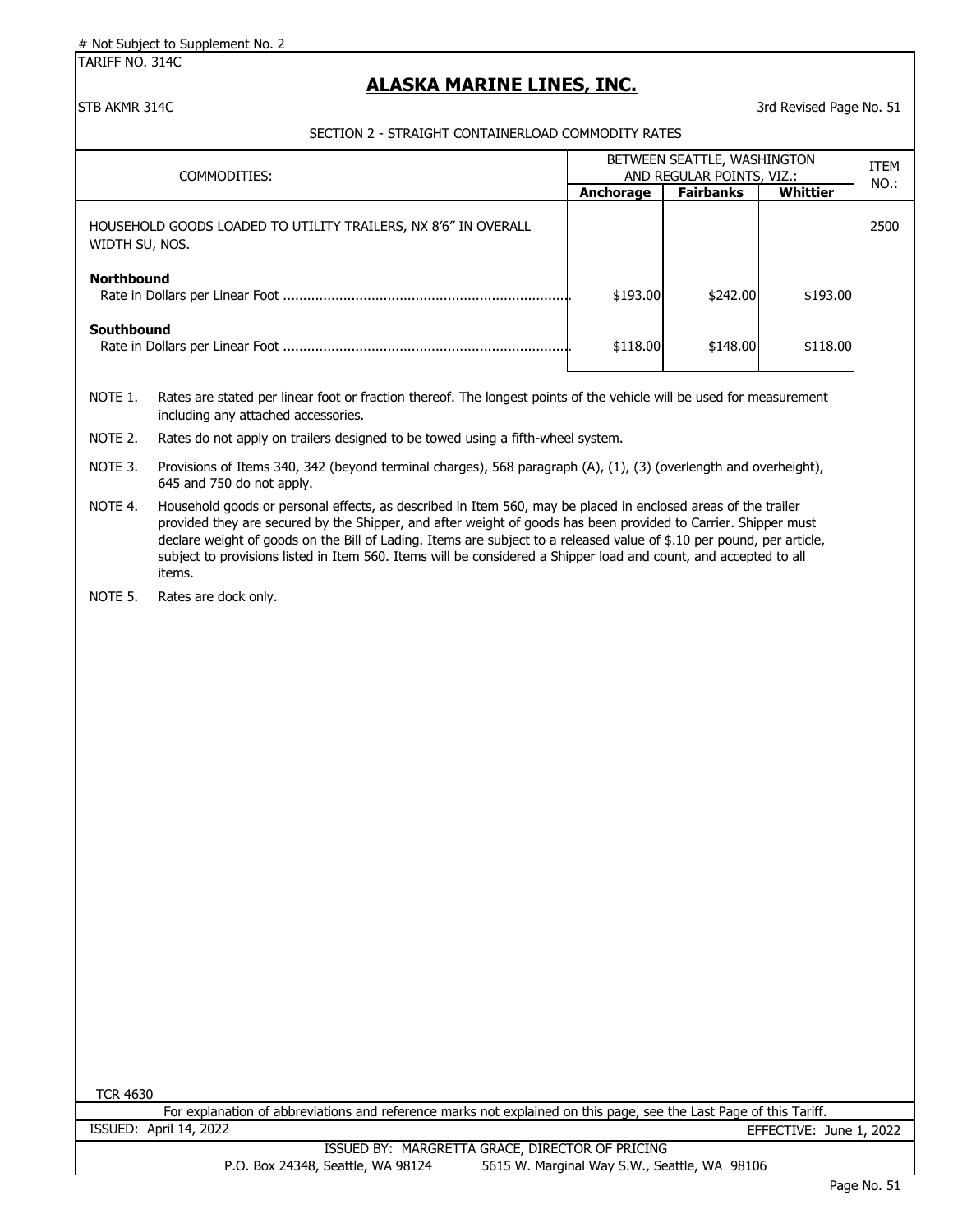TARIFF NO. 314C

# **ALASKA MARINE LINES, INC.**

STB AKMR 314C 3rd Revised Page No. 52

| BETWEEN SEATTLE, WASHINGTON<br>AND REGULAR POINTS, VIZ.: |                                                                                                                                                                                                                                                                       |                                                      | ITEM                                                 |                                                      |        |  |
|----------------------------------------------------------|-----------------------------------------------------------------------------------------------------------------------------------------------------------------------------------------------------------------------------------------------------------------------|------------------------------------------------------|------------------------------------------------------|------------------------------------------------------|--------|--|
|                                                          | COMMODITIES:                                                                                                                                                                                                                                                          | Anchorage                                            | <b>Fairbanks</b>                                     | <b>Whittier</b>                                      | NO.:   |  |
|                                                          | HOUSEHOLD GOODS IN LIFT VANS, in straight loads only, as described in and<br>subject to provisions of NMFC Item 100240, Sub 1.                                                                                                                                        |                                                      |                                                      |                                                      | 2539.1 |  |
| <b>Northbound</b>                                        |                                                                                                                                                                                                                                                                       | \$3,962.00<br>\$4,472.00<br>\$5,411.00<br>\$7,575.00 | \$5,189.00<br>\$5,698.00<br>\$6,636.00<br>\$9,071.00 | \$3,962.00<br>\$4,472.00<br>\$5,411.00<br>\$7,575.00 |        |  |
| NOTE 1.                                                  | For weight in excess of maximum weight shown, add additional overweight charge of \$42.69 per one hundred<br>pounds.                                                                                                                                                  |                                                      |                                                      |                                                      |        |  |
| NOTE 2.                                                  | When household goods/personal effects not container in lift vans are mixed together with lift vans in the same<br>container, provisions of Item 2539 will apply to the entire shipment.                                                                               |                                                      |                                                      |                                                      |        |  |
| NOTE 3.                                                  | Rates apply to shipments transported in shipper owned lift vans. A lift van is defined as an approved, wooden,<br>industry standard moving and storage type shipping container. Shipper must load cargo to lift van and consignee<br>must unload cargo from lift van. |                                                      |                                                      |                                                      |        |  |
| NOTE 4.                                                  | All shipments are based on a release value not exceeding \$.10 per pound, per article.                                                                                                                                                                                |                                                      |                                                      |                                                      |        |  |
| NOTE 5.                                                  | Shipments must be prepaid in full prior to movement unless credit has been established in writing with the<br>Carrier.                                                                                                                                                |                                                      |                                                      |                                                      |        |  |
| NOTE 6.                                                  | Item 882 does not apply.                                                                                                                                                                                                                                              |                                                      |                                                      |                                                      |        |  |
| NOTE 7.                                                  | STB AKMR 100, Series, Item 560 (Rules governing the transportation of Household Goods) shall apply.                                                                                                                                                                   |                                                      |                                                      |                                                      |        |  |
| NOTE 8.                                                  | Rates apply between Carriers terminals only.                                                                                                                                                                                                                          |                                                      |                                                      |                                                      |        |  |
|                                                          |                                                                                                                                                                                                                                                                       |                                                      |                                                      |                                                      |        |  |
|                                                          |                                                                                                                                                                                                                                                                       |                                                      |                                                      |                                                      |        |  |
| <b>TCR 4630</b>                                          |                                                                                                                                                                                                                                                                       |                                                      |                                                      |                                                      |        |  |
|                                                          | For explanation of abbreviations and reference marks not explained on this page, see the Last Page of this Tariff.                                                                                                                                                    |                                                      |                                                      |                                                      |        |  |
|                                                          | ISSUED: April 14, 2022                                                                                                                                                                                                                                                |                                                      |                                                      | EFFECTIVE: June 1, 2022                              |        |  |
|                                                          | ISSUED BY: MARGRETTA GRACE, DIRECTOR OF PRICING<br>P.O. Box 24348, Seattle, WA 98124                                                                                                                                                                                  | 5615 W. Marginal Way S.W., Seattle, WA 98106         |                                                      |                                                      |        |  |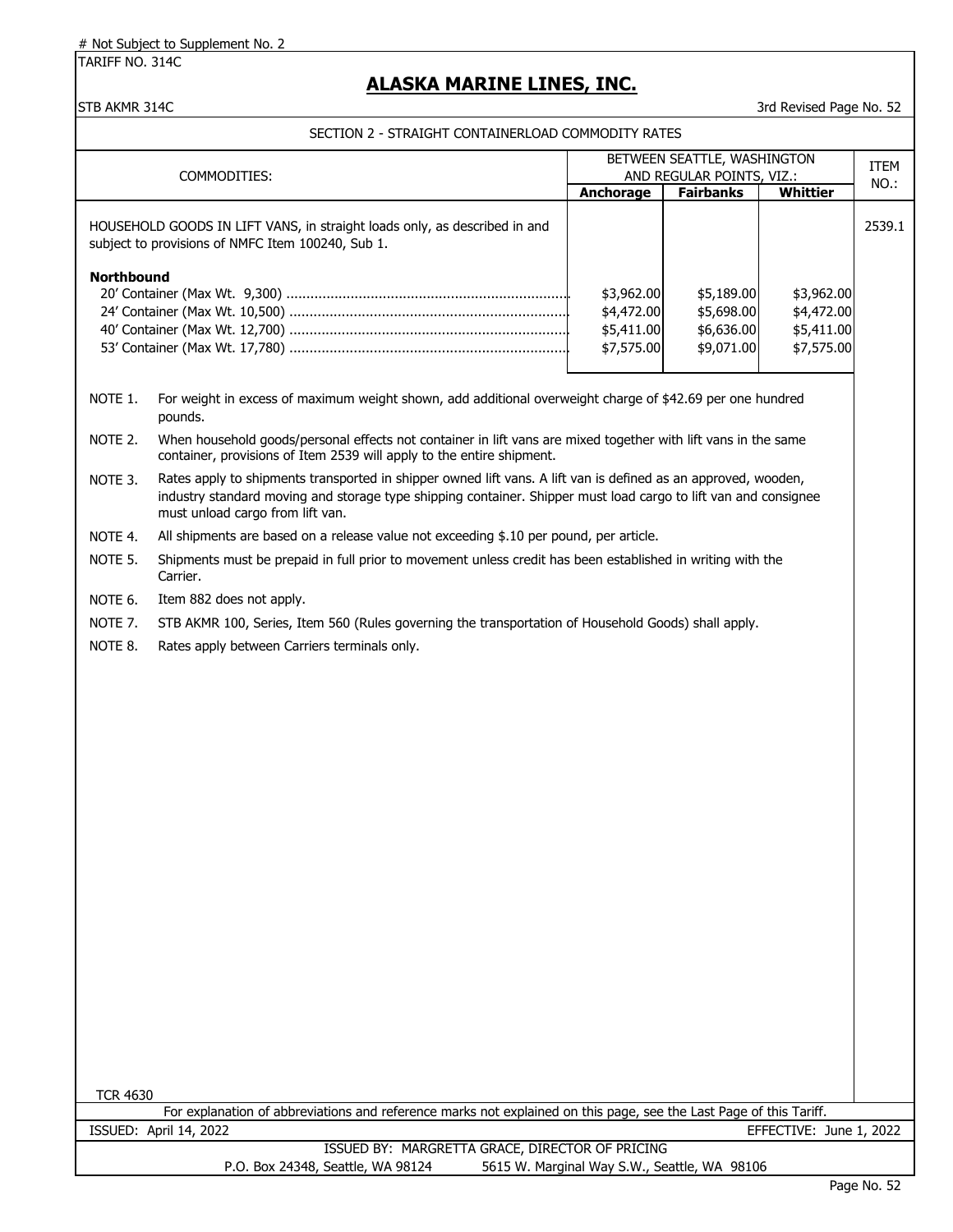TARIFF NO. 314C

# **ALASKA MARINE LINES, INC.**

### STB AKMR 314C 3rd Revised Page No. 53

|                                                                                                                                      |                                                                                                                                                      | BETWEEN SEATTLE, WASHINGTON<br>AND REGULAR POINTS, VIZ.: |                                                      |                                                      | ITEM |  |
|--------------------------------------------------------------------------------------------------------------------------------------|------------------------------------------------------------------------------------------------------------------------------------------------------|----------------------------------------------------------|------------------------------------------------------|------------------------------------------------------|------|--|
|                                                                                                                                      | COMMODITIES:                                                                                                                                         | Anchorage                                                | <b>Fairbanks</b>                                     | <b>Whittier</b>                                      | NO.: |  |
|                                                                                                                                      | HOUSEHOLD GOODS, in loose or mixed loose/mixed lift van container loads as<br>described in and subject to the provisions of NMFC Item 100240, Sub 1. |                                                          |                                                      |                                                      | 2539 |  |
| Northbound                                                                                                                           |                                                                                                                                                      | \$4,053.00<br>\$4,946.00<br>\$5,787.00<br>\$8,256.00     | \$5,472.00<br>\$6,363.00<br>\$7,205.00<br>\$9,910.00 | \$4,053.00<br>\$4,946.00<br>\$5,787.00<br>\$8,256.00 |      |  |
| NOTE 1.                                                                                                                              | For weight in excess of maximum weight shown, add additional overweight charge of \$42.69 per one hundred<br>pounds.                                 |                                                          |                                                      |                                                      |      |  |
| NOTE 2.                                                                                                                              | All shipments are based on a release value not exceeding \$.10 per pound, per article.                                                               |                                                          |                                                      |                                                      |      |  |
| NOTE 3.                                                                                                                              | Rates are based on shipper load and count, consignee unload shipments only. Carrier will not provide<br>transloading services.                       |                                                          |                                                      |                                                      |      |  |
| NOTE 4.                                                                                                                              | Shipments must be prepaid in full prior to movement unless credit has been established in writing with the<br>Carrier.                               |                                                          |                                                      |                                                      |      |  |
| NOTE 5.                                                                                                                              | Item 882 does not apply.                                                                                                                             |                                                          |                                                      |                                                      |      |  |
| NOTE 6.                                                                                                                              | STB AKMR 100, Series, Item 560 (Rules governing the transportation of Household Goods) shall apply.                                                  |                                                          |                                                      |                                                      |      |  |
| NOTE 7.                                                                                                                              | Rates apply between Carriers terminals only.                                                                                                         |                                                          |                                                      |                                                      |      |  |
|                                                                                                                                      |                                                                                                                                                      |                                                          |                                                      |                                                      |      |  |
|                                                                                                                                      |                                                                                                                                                      |                                                          |                                                      |                                                      |      |  |
|                                                                                                                                      |                                                                                                                                                      |                                                          |                                                      |                                                      |      |  |
|                                                                                                                                      |                                                                                                                                                      |                                                          |                                                      |                                                      |      |  |
|                                                                                                                                      |                                                                                                                                                      |                                                          |                                                      |                                                      |      |  |
|                                                                                                                                      |                                                                                                                                                      |                                                          |                                                      |                                                      |      |  |
|                                                                                                                                      |                                                                                                                                                      |                                                          |                                                      |                                                      |      |  |
|                                                                                                                                      |                                                                                                                                                      |                                                          |                                                      |                                                      |      |  |
|                                                                                                                                      |                                                                                                                                                      |                                                          |                                                      |                                                      |      |  |
|                                                                                                                                      |                                                                                                                                                      |                                                          |                                                      |                                                      |      |  |
|                                                                                                                                      |                                                                                                                                                      |                                                          |                                                      |                                                      |      |  |
|                                                                                                                                      |                                                                                                                                                      |                                                          |                                                      |                                                      |      |  |
|                                                                                                                                      |                                                                                                                                                      |                                                          |                                                      |                                                      |      |  |
|                                                                                                                                      |                                                                                                                                                      |                                                          |                                                      |                                                      |      |  |
|                                                                                                                                      |                                                                                                                                                      |                                                          |                                                      |                                                      |      |  |
|                                                                                                                                      |                                                                                                                                                      |                                                          |                                                      |                                                      |      |  |
|                                                                                                                                      |                                                                                                                                                      |                                                          |                                                      |                                                      |      |  |
|                                                                                                                                      |                                                                                                                                                      |                                                          |                                                      |                                                      |      |  |
|                                                                                                                                      |                                                                                                                                                      |                                                          |                                                      |                                                      |      |  |
| (Item continued on Page 54)<br><b>TCR 4630</b>                                                                                       |                                                                                                                                                      |                                                          |                                                      |                                                      |      |  |
|                                                                                                                                      | For explanation of abbreviations and reference marks not explained on this page, see the Last Page of this Tariff.                                   |                                                          |                                                      |                                                      |      |  |
|                                                                                                                                      | ISSUED: April 14, 2022                                                                                                                               |                                                          |                                                      | EFFECTIVE: June 1, 2022                              |      |  |
| ISSUED BY: MARGRETTA GRACE, DIRECTOR OF PRICING<br>5615 W. Marginal Way S.W., Seattle, WA 98106<br>P.O. Box 24348, Seattle, WA 98124 |                                                                                                                                                      |                                                          |                                                      |                                                      |      |  |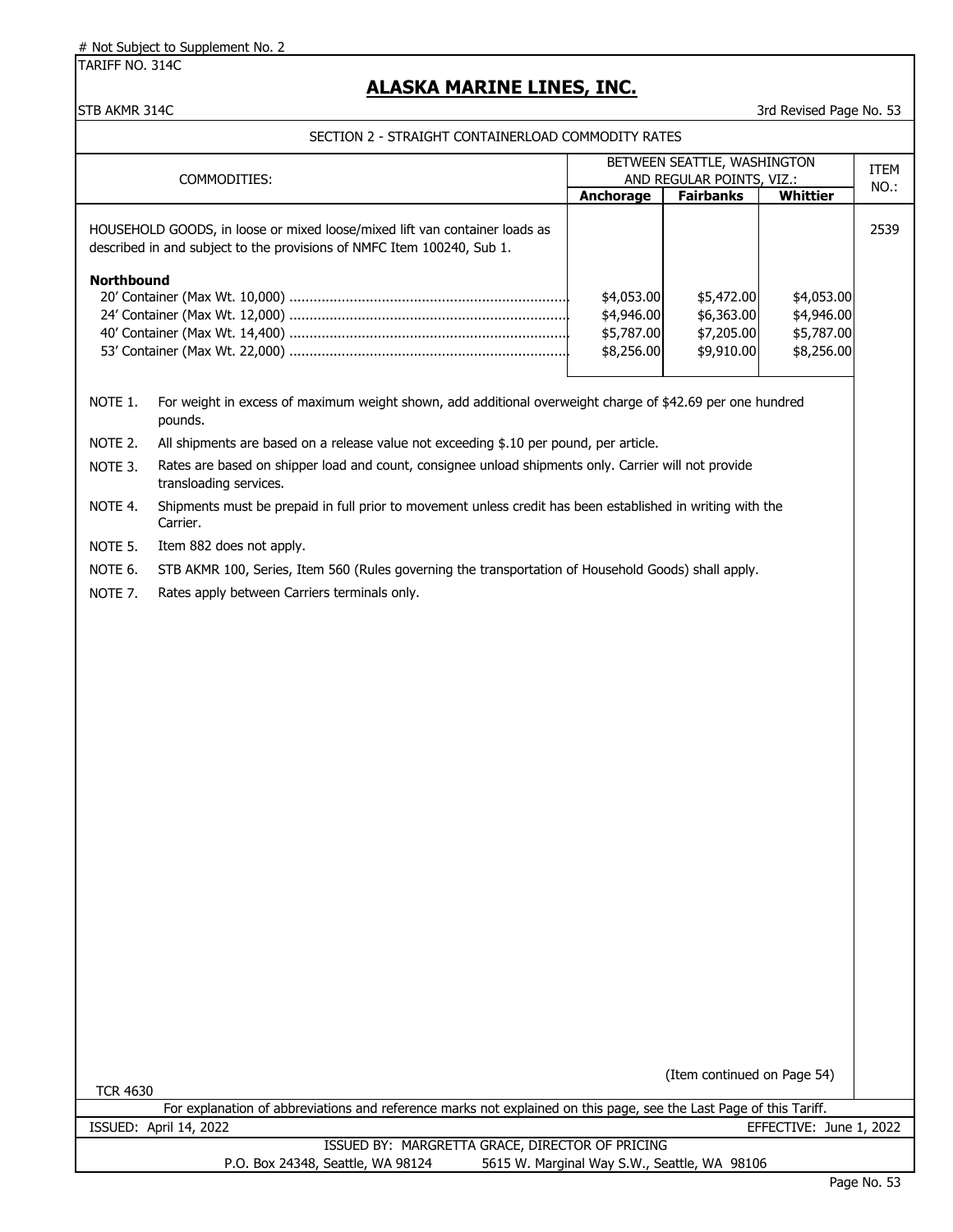TARIFF NO. 314C

# **ALASKA MARINE LINES, INC.**

### STB AKMR 314C 3rd Revised Page No. 54

| BETWEEN SEATTLE, WASHINGTON                                                                         |                                                                                                                                                      |                                                      |                  |                         |                   |  |
|-----------------------------------------------------------------------------------------------------|------------------------------------------------------------------------------------------------------------------------------------------------------|------------------------------------------------------|------------------|-------------------------|-------------------|--|
| AND REGULAR POINTS, VIZ.:<br>COMMODITIES:                                                           |                                                                                                                                                      |                                                      |                  | <b>ITEM</b>             |                   |  |
|                                                                                                     |                                                                                                                                                      | <b>Anchorage</b>                                     | <b>Fairbanks</b> | <b>Whittier</b>         | NO.:              |  |
|                                                                                                     | HOUSEHOLD GOODS, in loose or mixed loose/mixed lift van container loads as<br>described in and subject to the provisions of NMFC Item 100240, Sub 1. |                                                      |                  |                         | 2539<br>(Concl'd) |  |
| Southbound                                                                                          | \$2,277.00<br>\$2,355.00<br>\$3,064.00<br>\$4,489.00                                                                                                 | \$1,764.00<br>\$1,812.00<br>\$2,485.00<br>\$3,270.00 |                  |                         |                   |  |
| NOTE 1.                                                                                             | For weight in excess of maximum weight shown, add additional overweight charge of \$27.68 per one hundred<br>pounds.                                 |                                                      |                  |                         |                   |  |
| NOTE 2.                                                                                             | All shipments are based on a release value not exceeding \$.10 per pound, per article.                                                               |                                                      |                  |                         |                   |  |
| NOTE 3.                                                                                             | Rates are based on shipper load and count, consignee unload shipments only. Carrier will not provide<br>transloading services.                       |                                                      |                  |                         |                   |  |
| NOTE 4.                                                                                             | Shipments must be prepaid in full prior to movement unless credit has been established in writing with the<br>Carrier.                               |                                                      |                  |                         |                   |  |
| NOTE 5.                                                                                             | Item 882 does not apply.                                                                                                                             |                                                      |                  |                         |                   |  |
| NOTE 6.                                                                                             |                                                                                                                                                      |                                                      |                  |                         |                   |  |
| NOTE <sub>7</sub> .                                                                                 | Rates apply between Carriers terminals only.                                                                                                         |                                                      |                  |                         |                   |  |
| STB AKMR 100, Series, Item 560 (Rules governing the transportation of Household Goods) shall apply. |                                                                                                                                                      |                                                      |                  |                         |                   |  |
| <b>TCR 4630</b>                                                                                     | For explanation of abbreviations and reference marks not explained on this page, see the Last Page of this Tariff.                                   |                                                      |                  |                         |                   |  |
|                                                                                                     | ISSUED: April 14, 2022                                                                                                                               |                                                      |                  | EFFECTIVE: June 1, 2022 |                   |  |
|                                                                                                     | ISSUED BY: MARGRETTA GRACE, DIRECTOR OF PRICING                                                                                                      |                                                      |                  |                         |                   |  |
|                                                                                                     | P.O. Box 24348, Seattle, WA 98124                                                                                                                    | 5615 W. Marginal Way S.W., Seattle, WA 98106         |                  |                         |                   |  |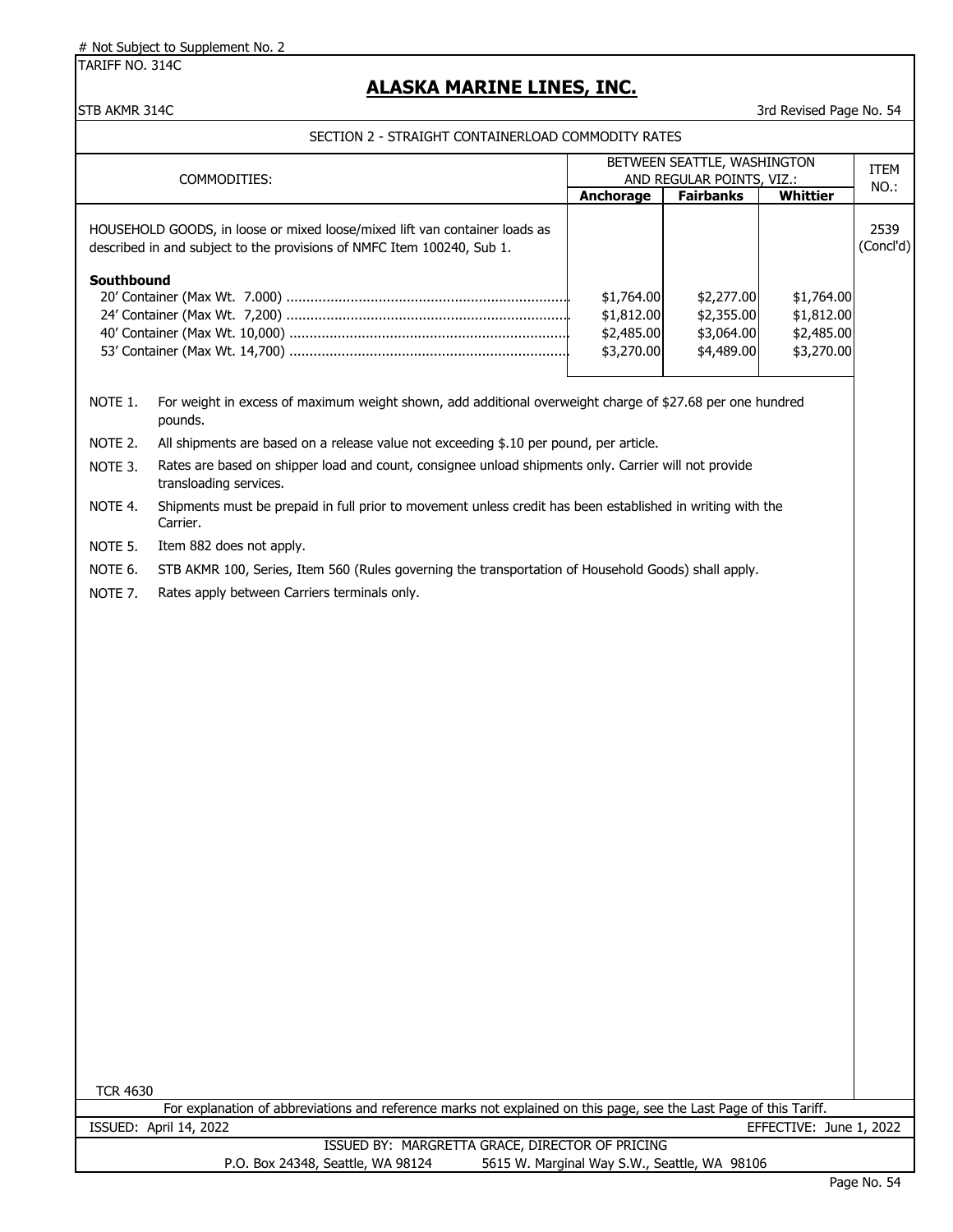TARIFF NO. 314C

# **ALASKA MARINE LINES, INC.**

### STB AKMR 314C 2nd Revised Page No. 55

| BETWEEN SEATTLE, WASHINGTON<br>COMMODITIES:<br>AND REGULAR POINTS, VIZ.:                                                                                                                                                                                                                                                                                                                                                                                                                                                                                                                                                                                                                                                                                                                                                                                                                                                                                                                                                                                                                                                                                                                                                                                                                        |                                                      |                                                       | ITEM                                                 |      |
|-------------------------------------------------------------------------------------------------------------------------------------------------------------------------------------------------------------------------------------------------------------------------------------------------------------------------------------------------------------------------------------------------------------------------------------------------------------------------------------------------------------------------------------------------------------------------------------------------------------------------------------------------------------------------------------------------------------------------------------------------------------------------------------------------------------------------------------------------------------------------------------------------------------------------------------------------------------------------------------------------------------------------------------------------------------------------------------------------------------------------------------------------------------------------------------------------------------------------------------------------------------------------------------------------|------------------------------------------------------|-------------------------------------------------------|------------------------------------------------------|------|
|                                                                                                                                                                                                                                                                                                                                                                                                                                                                                                                                                                                                                                                                                                                                                                                                                                                                                                                                                                                                                                                                                                                                                                                                                                                                                                 | Anchorage                                            | <b>Fairbanks</b>                                      | Whittier                                             | NO.: |
| MACHINERY, OTHER THAN SELF PROPELLED, CONTAINERIZED                                                                                                                                                                                                                                                                                                                                                                                                                                                                                                                                                                                                                                                                                                                                                                                                                                                                                                                                                                                                                                                                                                                                                                                                                                             |                                                      |                                                       |                                                      | 2686 |
| <b>Northbound</b>                                                                                                                                                                                                                                                                                                                                                                                                                                                                                                                                                                                                                                                                                                                                                                                                                                                                                                                                                                                                                                                                                                                                                                                                                                                                               | \$5,140.00<br>\$6,238.00<br>\$7,340.00<br>\$9,323.00 | \$6,168.00<br>\$7,489.00<br>\$8,809.00<br>\$11,187.00 | \$5,140.00<br>\$6,238.00<br>\$7,340.00<br>\$9,323.00 |      |
| Southbound                                                                                                                                                                                                                                                                                                                                                                                                                                                                                                                                                                                                                                                                                                                                                                                                                                                                                                                                                                                                                                                                                                                                                                                                                                                                                      | \$2,621.00<br>\$3,183.00<br>\$3,743.00<br>\$4,752.00 | \$3,698.00<br>\$4,492.00<br>\$5,286.00<br>\$6,711.00  | \$2,621.00<br>\$3,183.00<br>\$3,743.00<br>\$4,752.00 |      |
| Commodity Viz List:                                                                                                                                                                                                                                                                                                                                                                                                                                                                                                                                                                                                                                                                                                                                                                                                                                                                                                                                                                                                                                                                                                                                                                                                                                                                             |                                                      |                                                       |                                                      |      |
| Machinery, NMFC Item 114000<br>Air Coolers/Air Conditioners/Air Handlers, NMFC Item 114126<br>Airplane Parts/Engine, NMFC Item 11760<br>Amusement Rides, NMFC Items 84180 and 84181<br>Amusement Ride Vehicles, NMFC Item 16010<br>Augers/Bits, NMFC Item 125140<br>Auto Parts Group, NMFC Item 17800<br>Auto body Parts, NMFC Item 18285<br>Bowling Alley/Parts, NMFC Item 15860<br>Cooler, NMFC Item 130680<br>Commercial Appliances, including appliances with coin slots<br>Drilling Machine, NMFC Item 125120<br>Extruding/Forging/Stamping, NMFC Item 127080<br>Hydraulic Wheel, NMFC Item 127060<br>Log Splitter, NMFC Item 130325<br>Mine Agitator, NMFC Item 125190<br>Mixers, NMFC Item 125740<br>Mobile Lab, NMFC Items 190225 and 190230<br>Pressure Regulators, NMFC Item 127220<br>Pumps/Pump Motors, NMFC Item 12580<br>Seafood Processing Equipment<br>Shafts, NMFC Item 126900<br>Snow Machines/Vehicles, NMFC Items 190225 and 190460<br>Snow Plow, NMFC Item 130200<br>Snow Removal, NMFC Item 130180<br>Stoker, NMFC Item 130470<br>Telescope Type, NMFC Item 126729<br>Tracks/Edge/Machinery, NMFC Item 114000<br>Transformers, NMFC Items 63410 and 63420<br>Turbines, NMFC Item 132560<br>US Postal Equipment, NMFC Item 38600<br>Wood Sawing Machines, NMFC Item 133250 |                                                      | (Item continued on Page 56)                           |                                                      |      |
| <b>TCR 4616</b>                                                                                                                                                                                                                                                                                                                                                                                                                                                                                                                                                                                                                                                                                                                                                                                                                                                                                                                                                                                                                                                                                                                                                                                                                                                                                 |                                                      |                                                       |                                                      |      |
| ISSUED: December 8, 2021<br>ICCLIED BY: MADCDETTA CDACE DIDECTOD OF DDICING                                                                                                                                                                                                                                                                                                                                                                                                                                                                                                                                                                                                                                                                                                                                                                                                                                                                                                                                                                                                                                                                                                                                                                                                                     |                                                      |                                                       | EFFECTIVE: December 12, 2021                         |      |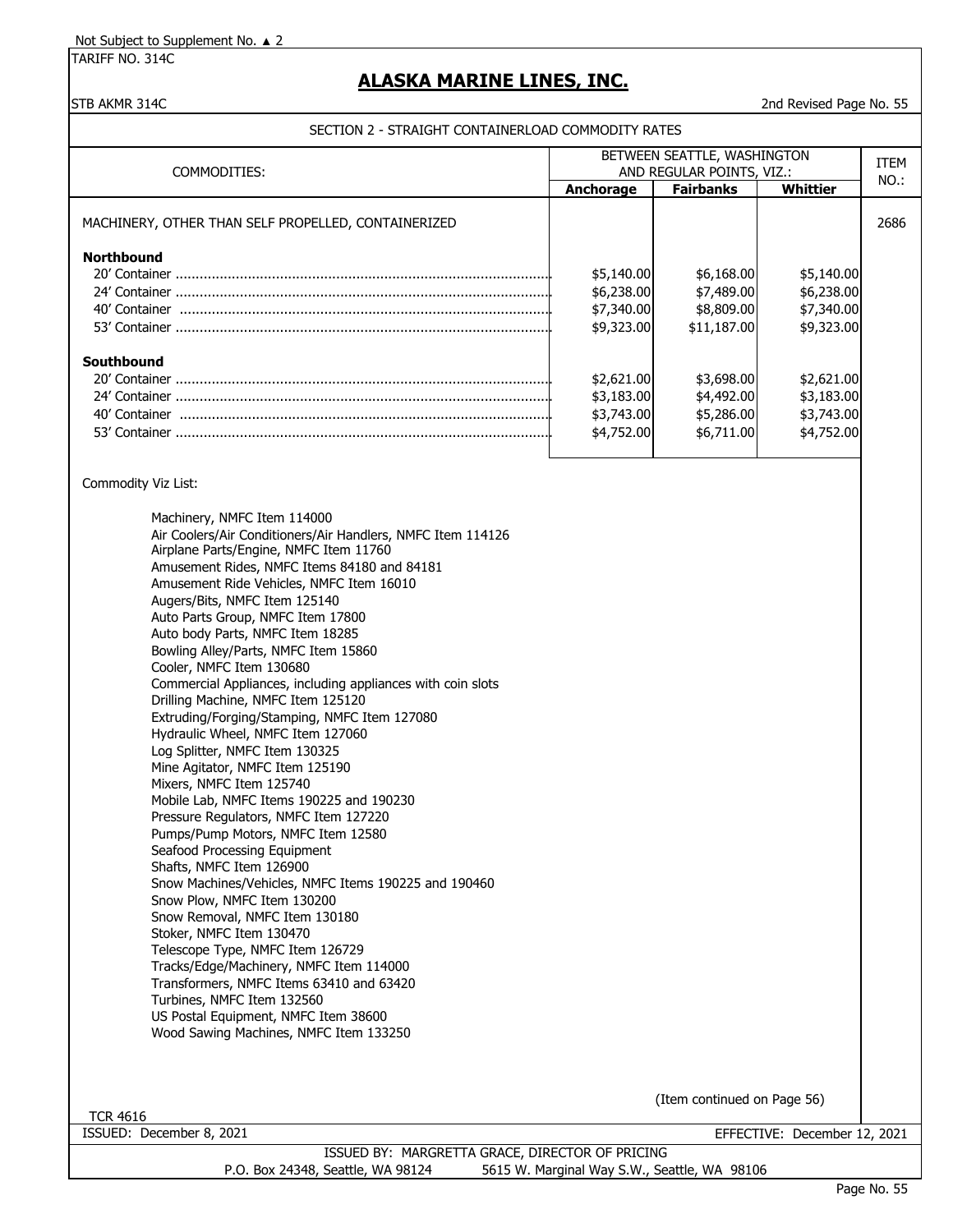TARIFF NO. 314C

# **ALASKA MARINE LINES, INC.**

### STB AKMR 314C 2nd Revised Page No. 56

| BETWEEN SEATTLE, WASHINGTON                                                                                                                                                                                                                                                                                                                                                                                                                                                                                                                                                                                                                                                                                                                                                                                                                                                                                                                                                                                                                                                                                                                                                                 |                                                                                                              | ITEM                                                                                                          |                                                                                                              |                   |
|---------------------------------------------------------------------------------------------------------------------------------------------------------------------------------------------------------------------------------------------------------------------------------------------------------------------------------------------------------------------------------------------------------------------------------------------------------------------------------------------------------------------------------------------------------------------------------------------------------------------------------------------------------------------------------------------------------------------------------------------------------------------------------------------------------------------------------------------------------------------------------------------------------------------------------------------------------------------------------------------------------------------------------------------------------------------------------------------------------------------------------------------------------------------------------------------|--------------------------------------------------------------------------------------------------------------|---------------------------------------------------------------------------------------------------------------|--------------------------------------------------------------------------------------------------------------|-------------------|
| COMMODITIES:                                                                                                                                                                                                                                                                                                                                                                                                                                                                                                                                                                                                                                                                                                                                                                                                                                                                                                                                                                                                                                                                                                                                                                                | Anchorage                                                                                                    | AND REGULAR POINTS, VIZ.:<br><b>Fairbanks</b>                                                                 | <b>Whittier</b>                                                                                              | NO.:              |
| MACHINERY, OTHER THAN SELF PROPELLED, LOADED TO PLATFORMS<br><b>Northbound</b><br>Southbound                                                                                                                                                                                                                                                                                                                                                                                                                                                                                                                                                                                                                                                                                                                                                                                                                                                                                                                                                                                                                                                                                                | \$3,709.00<br>\$4,449.00<br>\$7,398.00<br>\$9,804.00<br>\$2,225.00<br>\$2,670.00<br>\$4,439.00<br>\$5,880.00 | \$4,933.00<br>\$5,919.00<br>\$9,839.00<br>\$13,037.00<br>\$2,959.00<br>\$3,551.00<br>\$5,905.00<br>\$7,821.00 | \$3,709.00<br>\$4,449.00<br>\$7,398.00<br>\$9,804.00<br>\$2,225.00<br>\$2,670.00<br>\$4,439.00<br>\$5,880.00 | 2686<br>(Concl'd) |
| Commodity Viz List:<br>Air Coolers/Air Conditioners/Air Handlers, NMFC Item 114126<br>Airplane Parts/Engine, NMFC Item 11760<br>Amusement Rides, NMFC Items 84180 and 84181<br>Amusement Ride Vehicles, NMFC Item 16010<br>Augers/Bits, NMFC Item 125140<br>Autobody Parts, NMFC Item 18285<br>Bowling Alley/Parts, NMFC Item 15860<br>Commercial Appliances, including appliances with coin slots<br>Cooler, NMFC Item 130680<br>Drilling Machine, NMFC Item 125120<br>Extruding/Forging/Stamping, NMFC Item 127080<br>Hydraulic Wheel, NMFC Item 127060<br>Log Splitter, NMFC Item 130325<br>Machinery, NMFC Item 114000<br>Mine Agitator, NMFC Item 125190<br>Mixers, NMFC Item 125740<br>Mobile Lab, NMFC Items 190225 and 190230<br>Over Dimensional Steel Tanks, with a diameter greater than 8.0 feet<br>Pressure Regulators, NMFC Item 127220<br>Pumps/Pump Motors, NMFC Item 12580<br>Seafood Processing Equipment<br>Shafts, NMFC Item 126900<br>Snow Machines/Vehicles, NMFC Items 190225 and 190460<br>Snow Plow, NMFC Item 130200<br>Snow Removal, NMFC Item 130180<br>Stoker, NMFC Item 130470<br>Telescope Type, NMFC Item 126729<br>Tracks/Edge/Machinery, NMFC Item 114000 |                                                                                                              |                                                                                                               |                                                                                                              |                   |
| Transformers, NMFC Items 63410 and 63420<br>Turbines, NMFC Item 132560<br>US Postal Equipment, NMFC Item 38600<br>Wood Sawing Machines, NMFC Item 133250<br>NOTE 1:<br>Rates are in dollars per individual platform.<br><b>TCR 4616</b>                                                                                                                                                                                                                                                                                                                                                                                                                                                                                                                                                                                                                                                                                                                                                                                                                                                                                                                                                     |                                                                                                              | (Item continued on Page 57)                                                                                   |                                                                                                              |                   |
| ISSUED: December 8, 2021                                                                                                                                                                                                                                                                                                                                                                                                                                                                                                                                                                                                                                                                                                                                                                                                                                                                                                                                                                                                                                                                                                                                                                    |                                                                                                              |                                                                                                               | EFFECTIVE: December 12, 2021                                                                                 |                   |
| ISSUED BY: MARGRETTA GRACE, DIRECTOR OF PRICING<br>P.O. Box 24348, Seattle, WA 98124                                                                                                                                                                                                                                                                                                                                                                                                                                                                                                                                                                                                                                                                                                                                                                                                                                                                                                                                                                                                                                                                                                        | 5615 W. Marginal Way S.W., Seattle, WA 98106                                                                 |                                                                                                               |                                                                                                              |                   |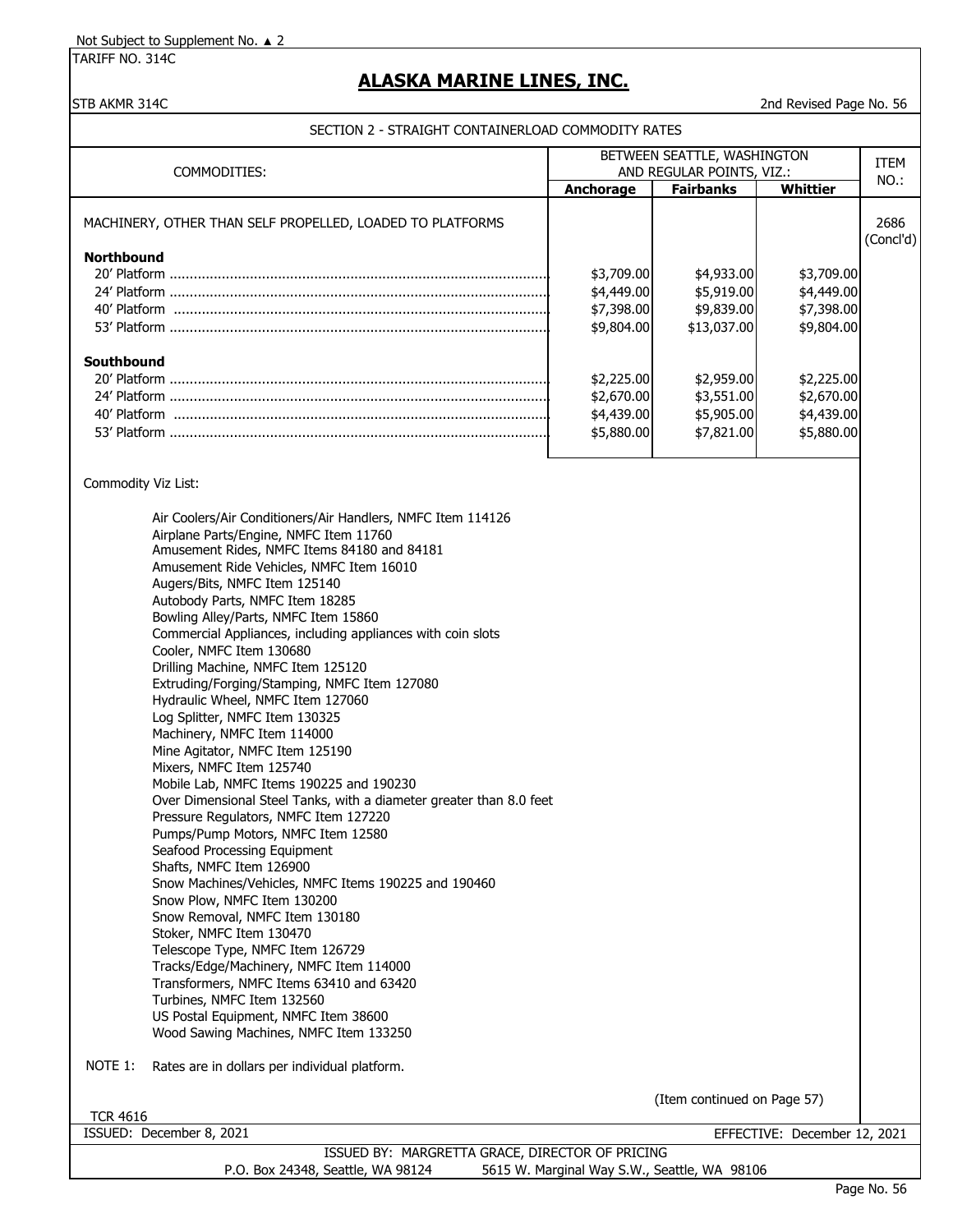TARIFF NO. 314C

## **ALASKA MARINE LINES, INC.**

STB AKMR 314C Original Page 57

### SECTION 2 - STRAIGHT CONTAINERLOAD COMMODITY RATES

NO.:

ITEM

(Concl'd)

MACHINERY, OTHER THAN SELF PROPELLED, LOADED TO PLATFORMS (Concluded) 2686

NOTE 2: EXCEPTION to Item 568, Paragraph A, Note (1). Shipments that exceed the length of the platform plus six inches will be subject to an additional per linear foot charge of:

| Between Seattle, WA and: |           | Rate per linear foot (1) |
|--------------------------|-----------|--------------------------|
| Anchorage, AK            | NΒ        | 185                      |
|                          | SB        | 112                      |
| Fairbanks, AK            | NΒ        | 247                      |
|                          | SB        | 149                      |
| Whittier, AK             | <b>NB</b> | 185                      |
|                          | SB        | 112                      |

(1) Rate shown is in dollars per linear foot.

NOTE 3: EXCEPTION to Item 568, Paragraph A, Note (2). Except as otherwise provided, the surcharge below applies when the overall width of machinery exceeds 8'6".

| OVERALL WIDTH (1) |                     |                  |  |  |  |  |
|-------------------|---------------------|------------------|--|--|--|--|
| <b>OVER</b>       | <b>BUT NOT OVER</b> | <b>SURCHARGE</b> |  |  |  |  |
| 8'6''             | $\Omega$            | 0%               |  |  |  |  |
| יח                | $10^{\circ}$        | 5%               |  |  |  |  |
| 10'               | 111                 | 7%               |  |  |  |  |
| 111               | רו                  | 9%               |  |  |  |  |
| ורי               | ירי                 | 14%              |  |  |  |  |
| ור ו              | 13'6"               | 21%              |  |  |  |  |
| 13'6"             | 15'                 | 28%              |  |  |  |  |
| ים 1              | ---                 |                  |  |  |  |  |

(1) On shipments exceeding 15 feet in width, add an additional 12% surcharge for each incremental foot over 15 feet.

NOTE 4: Rates are subject to AKMR 314C, Item 210, maximum weight charge in addition to all other rates and surcharges named in this item.

NOTE 5: Rates do not apply to crawler or rubber tired machinery capable of being rolled on/off carrier's vessel.

NOTE 6: EXCEPTION to AKMR 100A, Item 568, paragraph (A), section (3) Over-height charges begin at 14' high.

| For explanation of abbreviations and reference marks not explained on this page, see the Last Page of this Tariff. |  |
|--------------------------------------------------------------------------------------------------------------------|--|
| EFFECTIVE: April 14, 2020<br>ISSUED: April 13, 2020                                                                |  |
| ISSUED BY: MARGRETTA GRACE, DIRECTOR OF PRICING                                                                    |  |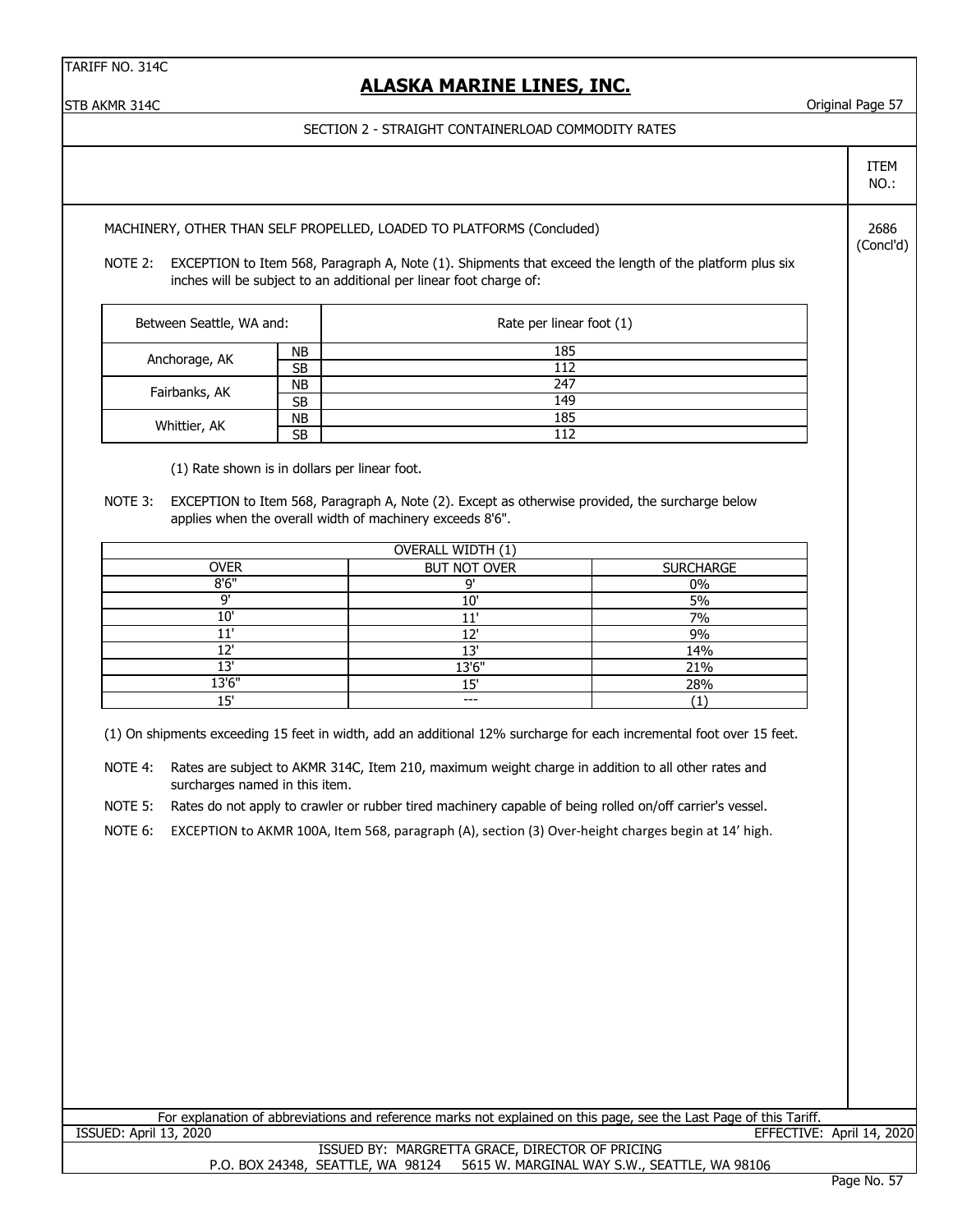TARIFF NO. 314C

# **ALASKA MARINE LINES, INC.**

STB AKMR 314C 2nd Revised Page No. 58

| BETWEEN SEATTLE, WASHINGTON<br>AND REGULAR POINTS, VIZ.:<br>COMMODITIES:                                                                       |                                                                                                                                                                                                                                                                                                                                                                                                                         |                                                                                                                                                                                                                                   |                                              |            |               |  | ITEM             |  |                              |      |
|------------------------------------------------------------------------------------------------------------------------------------------------|-------------------------------------------------------------------------------------------------------------------------------------------------------------------------------------------------------------------------------------------------------------------------------------------------------------------------------------------------------------------------------------------------------------------------|-----------------------------------------------------------------------------------------------------------------------------------------------------------------------------------------------------------------------------------|----------------------------------------------|------------|---------------|--|------------------|--|------------------------------|------|
|                                                                                                                                                |                                                                                                                                                                                                                                                                                                                                                                                                                         |                                                                                                                                                                                                                                   |                                              |            | Anchorage     |  | <b>Fairbanks</b> |  | <b>Whittier</b>              | NO.: |
|                                                                                                                                                | MACHINERY, SELF PROPELLED, RUBBER-TIRED OR CRAWLER-TYPE                                                                                                                                                                                                                                                                                                                                                                 |                                                                                                                                                                                                                                   |                                              |            |               |  |                  |  |                              | 2690 |
| <b>Northbound</b>                                                                                                                              |                                                                                                                                                                                                                                                                                                                                                                                                                         |                                                                                                                                                                                                                                   |                                              |            |               |  |                  |  |                              |      |
|                                                                                                                                                |                                                                                                                                                                                                                                                                                                                                                                                                                         |                                                                                                                                                                                                                                   |                                              |            | \$176.00(3)   |  | $$215.00$ (1)    |  | \$176.00                     |      |
| Southbound                                                                                                                                     |                                                                                                                                                                                                                                                                                                                                                                                                                         |                                                                                                                                                                                                                                   |                                              |            | $$105.00$ (4) |  | $$129.00$ (2)    |  | \$105.00                     |      |
|                                                                                                                                                |                                                                                                                                                                                                                                                                                                                                                                                                                         |                                                                                                                                                                                                                                   |                                              |            |               |  |                  |  |                              |      |
| (1)                                                                                                                                            | Machines weighing over 40,000 pounds shall be subject to an additional charge of \$14.17 per hundredweight for the<br>portion of weight exceeding 40,000 pounds.                                                                                                                                                                                                                                                        |                                                                                                                                                                                                                                   |                                              |            |               |  |                  |  |                              |      |
| (2)                                                                                                                                            | Machines weighing over 40,000 pounds shall be subject to an additional charge of \$8.40 per hundredweight for the<br>portion of weight exceeding 40,000 pounds.                                                                                                                                                                                                                                                         |                                                                                                                                                                                                                                   |                                              |            |               |  |                  |  |                              |      |
| (3)                                                                                                                                            | portion of weight exceeding 40,000 pounds.                                                                                                                                                                                                                                                                                                                                                                              | Machines weighing over 40,000 pounds shall be subject to an additional charge of \$16.27 per hundredweight for the                                                                                                                |                                              |            |               |  |                  |  |                              |      |
| (4)                                                                                                                                            | portion of weight exceeding 40,000 pounds.                                                                                                                                                                                                                                                                                                                                                                              | Machines weighing over 40,000 pounds shall be subject to an additional charge of \$9.66 per hundredweight for the                                                                                                                 |                                              |            |               |  |                  |  |                              |      |
| NOTE 1:                                                                                                                                        | trailer mounted machines or machinery).                                                                                                                                                                                                                                                                                                                                                                                 | Rates apply only on Crawler-Type or Rubber-Tired machinery or machinery capable of being driven on and driven<br>off Carrier's vessel under their own power, and not loaded to trailers. (See Item 2686 for rates for tow-away or |                                              |            |               |  |                  |  |                              |      |
| NOTE 2:                                                                                                                                        |                                                                                                                                                                                                                                                                                                                                                                                                                         | Self-propelled machinery requiring loading to the deck of Carrier's vessel will move on a space available basis only.                                                                                                             |                                              |            |               |  |                  |  |                              |      |
| NOTE 3:                                                                                                                                        | movement.                                                                                                                                                                                                                                                                                                                                                                                                               | Over-dimensional articles moving under this item require the approval of Carrier's operations department prior to                                                                                                                 |                                              |            |               |  |                  |  |                              |      |
| NOTE 4:                                                                                                                                        | If through no fault of the Carrier, crawler-type or rubber-tired machinery or machines are inoperable, the charges in<br>Item 568 (Over-dimension, Heavy or Bulky Freight) shall apply. If cargo cannot be lifted by equipment normally<br>available at Carrier's terminal, Carrier will contract for outside services and charges for lift on/lift off will be<br>negotiated between Carrier and Shipper or Consignee. |                                                                                                                                                                                                                                   |                                              |            |               |  |                  |  |                              |      |
| NOTE 5:                                                                                                                                        |                                                                                                                                                                                                                                                                                                                                                                                                                         | Rates apply only between Carrier's terminals and do not include pickup or delivery.                                                                                                                                               |                                              |            |               |  |                  |  |                              |      |
| NOTE 6:                                                                                                                                        | provisions of the item will apply.                                                                                                                                                                                                                                                                                                                                                                                      | EXCEPTION to AKMR 100A, Item 574, Paragraph G) Limits of Extended Liability: Carrier's liability under the<br>extended liability program shall be subject to a maximum limitation of \$200,000.00 per unit or piece. All other    |                                              |            |               |  |                  |  |                              |      |
| NOTE 7:                                                                                                                                        |                                                                                                                                                                                                                                                                                                                                                                                                                         | EXCEPTION to Item 568, paragraph A, section (1): Over-length charges shall not apply.                                                                                                                                             |                                              |            |               |  |                  |  |                              |      |
| NOTE 8:                                                                                                                                        | shall apply for shipments with:                                                                                                                                                                                                                                                                                                                                                                                         | EXCEPTION to Item 568, paragraph A, section (2): Over-width shipments. When any portion of the cargo exceeds 8<br>feet in width, the following charges, shown as a percentage of the applicable commodity rate or minimum charge, |                                              |            |               |  |                  |  |                              |      |
|                                                                                                                                                |                                                                                                                                                                                                                                                                                                                                                                                                                         | OVERALL WIDTH (1)                                                                                                                                                                                                                 |                                              |            |               |  |                  |  |                              |      |
|                                                                                                                                                | <b>OVER</b><br>8'6''                                                                                                                                                                                                                                                                                                                                                                                                    | <b>BUT NOT OVER</b><br>9'                                                                                                                                                                                                         | <b>SURCHARGE</b>                             | 0%         |               |  |                  |  |                              |      |
|                                                                                                                                                | 9'                                                                                                                                                                                                                                                                                                                                                                                                                      | 10'                                                                                                                                                                                                                               |                                              | 10%        |               |  |                  |  |                              |      |
|                                                                                                                                                | 10'                                                                                                                                                                                                                                                                                                                                                                                                                     | $11'$                                                                                                                                                                                                                             | 14%                                          |            |               |  |                  |  |                              |      |
|                                                                                                                                                | 11'                                                                                                                                                                                                                                                                                                                                                                                                                     | 12'                                                                                                                                                                                                                               |                                              | 18%        |               |  |                  |  |                              |      |
|                                                                                                                                                | 12'<br>13'                                                                                                                                                                                                                                                                                                                                                                                                              | 13'<br>13'6"                                                                                                                                                                                                                      |                                              | 28%<br>42% |               |  |                  |  |                              |      |
|                                                                                                                                                | 13'6"                                                                                                                                                                                                                                                                                                                                                                                                                   | 15'                                                                                                                                                                                                                               |                                              | 56%        |               |  |                  |  |                              |      |
|                                                                                                                                                | 15'                                                                                                                                                                                                                                                                                                                                                                                                                     | ---                                                                                                                                                                                                                               |                                              |            |               |  |                  |  |                              |      |
| (1)<br>When cargo exceeds 15' in width, an additional surcharge of twelve percent (12%) will apply, for each incremental<br>foot over 15 feet. |                                                                                                                                                                                                                                                                                                                                                                                                                         |                                                                                                                                                                                                                                   |                                              |            |               |  |                  |  |                              |      |
| NOTE 9:<br>EXCEPTION to AKMR 100A, Item 568, paragraph (A), section (3) Over-height charges begin at 14' high.                                 |                                                                                                                                                                                                                                                                                                                                                                                                                         |                                                                                                                                                                                                                                   |                                              |            |               |  |                  |  |                              |      |
| <b>TCR 4616</b>                                                                                                                                |                                                                                                                                                                                                                                                                                                                                                                                                                         |                                                                                                                                                                                                                                   |                                              |            |               |  |                  |  |                              |      |
|                                                                                                                                                |                                                                                                                                                                                                                                                                                                                                                                                                                         | For explanation of abbreviations and reference marks not explained on this page, see the Last Page of this Tariff.                                                                                                                |                                              |            |               |  |                  |  |                              |      |
|                                                                                                                                                | ISSUED: December 8, 2021                                                                                                                                                                                                                                                                                                                                                                                                |                                                                                                                                                                                                                                   |                                              |            |               |  |                  |  | EFFECTIVE: December 12, 2021 |      |
|                                                                                                                                                |                                                                                                                                                                                                                                                                                                                                                                                                                         | ISSUED BY: MARGRETTA GRACE, DIRECTOR OF PRICING<br>P.O. Box 24348, Seattle, WA 98124                                                                                                                                              | 5615 W. Marginal Way S.W., Seattle, WA 98106 |            |               |  |                  |  |                              |      |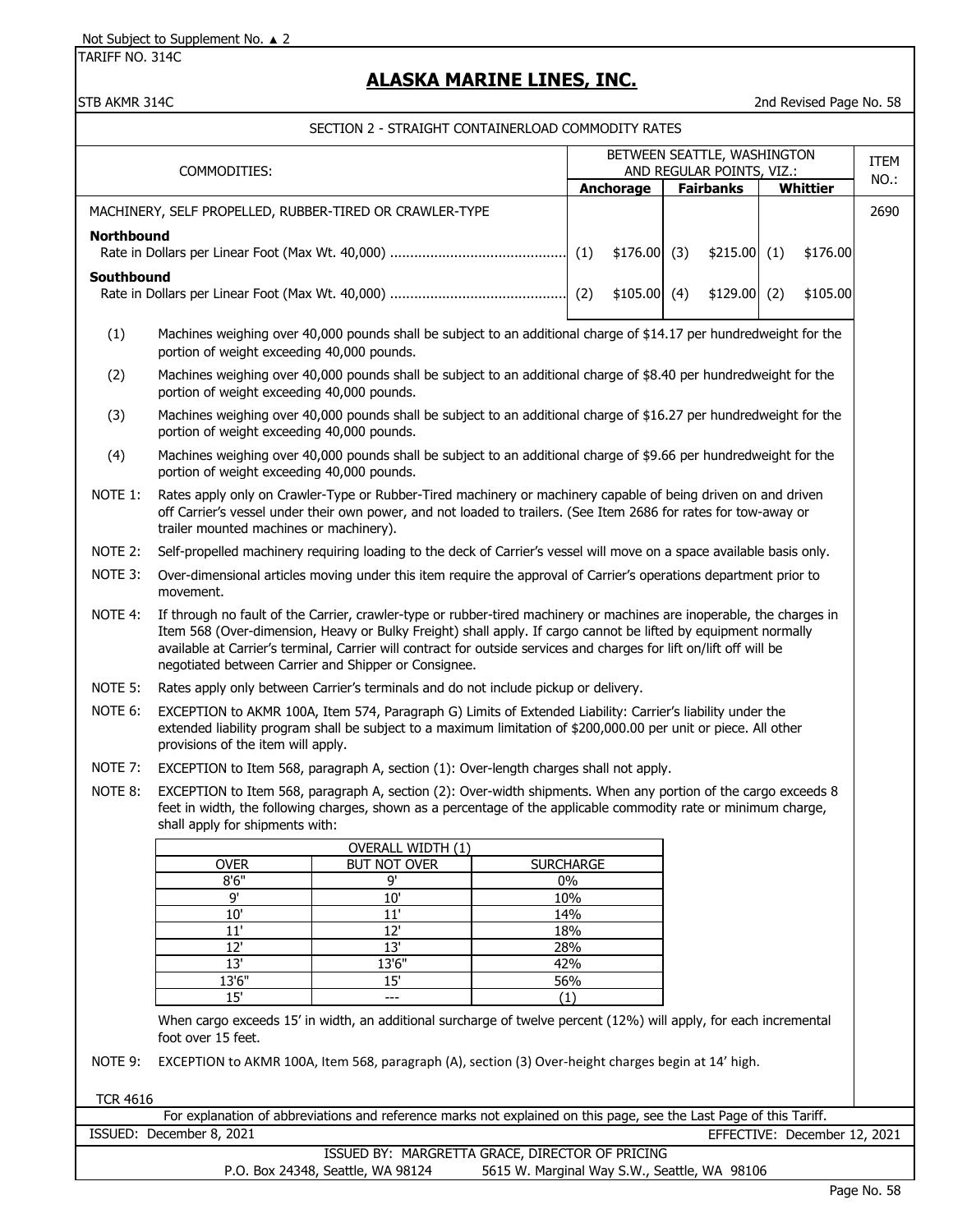TARIFF NO. 314C

# **ALASKA MARINE LINES, INC.**

STB AKMR 314C 2nd Revised Page No. 59

| COMMODITIES:                                                                                                                                                                                                                                                                 | BETWEEN SEATTLE, WASHINGTON<br>ITEM                  |                                                      |                                                      | AND REGULAR POINTS, VIZ.: |  |  |  |
|------------------------------------------------------------------------------------------------------------------------------------------------------------------------------------------------------------------------------------------------------------------------------|------------------------------------------------------|------------------------------------------------------|------------------------------------------------------|---------------------------|--|--|--|
|                                                                                                                                                                                                                                                                              | Anchorage                                            | <b>Fairbanks</b>                                     | Whittier                                             | NO.:                      |  |  |  |
| <b>NURSERY STOCK</b>                                                                                                                                                                                                                                                         |                                                      |                                                      |                                                      | 2705                      |  |  |  |
| <b>Northbound</b>                                                                                                                                                                                                                                                            | \$4,743.00<br>\$5,755.00<br>\$6,770.00<br>\$8,479.00 | \$5,482.00<br>\$6,653.00<br>\$7,827.00<br>\$9,728.00 | \$4,743.00<br>\$5,755.00<br>\$6,770.00<br>\$8,479.00 |                           |  |  |  |
| Commodity Viz List:<br>Florist/Nursery Stock, NMFC Item 711000<br>Flower or Garden, NMFC Item 173270<br>Orchid Plants, NMFC item 71260<br>Peony Roots, NMFC Item 71265<br>Plants, NMFC Item 71267<br>Tree/Shrubs/Vines, NMFC Item 71290<br>Vegetable Plants, NMFC Item 71295 |                                                      |                                                      |                                                      |                           |  |  |  |
| EXCEPTION TO ITEM 574 OF TARIFF STB AKMR 100, Series: Carrier will not accept cargo liability.<br>NOTE 1:                                                                                                                                                                    |                                                      |                                                      |                                                      |                           |  |  |  |
|                                                                                                                                                                                                                                                                              |                                                      |                                                      |                                                      |                           |  |  |  |
|                                                                                                                                                                                                                                                                              |                                                      |                                                      |                                                      |                           |  |  |  |
|                                                                                                                                                                                                                                                                              |                                                      |                                                      |                                                      |                           |  |  |  |
|                                                                                                                                                                                                                                                                              |                                                      |                                                      |                                                      |                           |  |  |  |
|                                                                                                                                                                                                                                                                              |                                                      |                                                      |                                                      |                           |  |  |  |
|                                                                                                                                                                                                                                                                              |                                                      |                                                      |                                                      |                           |  |  |  |
|                                                                                                                                                                                                                                                                              |                                                      |                                                      |                                                      |                           |  |  |  |
|                                                                                                                                                                                                                                                                              |                                                      |                                                      |                                                      |                           |  |  |  |
|                                                                                                                                                                                                                                                                              |                                                      |                                                      |                                                      |                           |  |  |  |
|                                                                                                                                                                                                                                                                              |                                                      |                                                      |                                                      |                           |  |  |  |
|                                                                                                                                                                                                                                                                              |                                                      |                                                      |                                                      |                           |  |  |  |
|                                                                                                                                                                                                                                                                              |                                                      |                                                      |                                                      |                           |  |  |  |
|                                                                                                                                                                                                                                                                              |                                                      |                                                      |                                                      |                           |  |  |  |
|                                                                                                                                                                                                                                                                              |                                                      |                                                      |                                                      |                           |  |  |  |
|                                                                                                                                                                                                                                                                              |                                                      |                                                      |                                                      |                           |  |  |  |
|                                                                                                                                                                                                                                                                              |                                                      |                                                      |                                                      |                           |  |  |  |
| <b>TCR 4616</b>                                                                                                                                                                                                                                                              |                                                      |                                                      |                                                      |                           |  |  |  |
| For explanation of abbreviations and reference marks not explained on this page, see the Last Page of this Tariff.                                                                                                                                                           |                                                      |                                                      |                                                      |                           |  |  |  |
| ISSUED: December 8, 2021<br>ISSUED BY: MARGRETTA GRACE, DIRECTOR OF PRICING                                                                                                                                                                                                  |                                                      |                                                      | EFFECTIVE: December 12, 2021                         |                           |  |  |  |
| P.O. Box 24348, Seattle, WA 98124                                                                                                                                                                                                                                            | 5615 W. Marginal Way S.W., Seattle, WA 98106         |                                                      |                                                      |                           |  |  |  |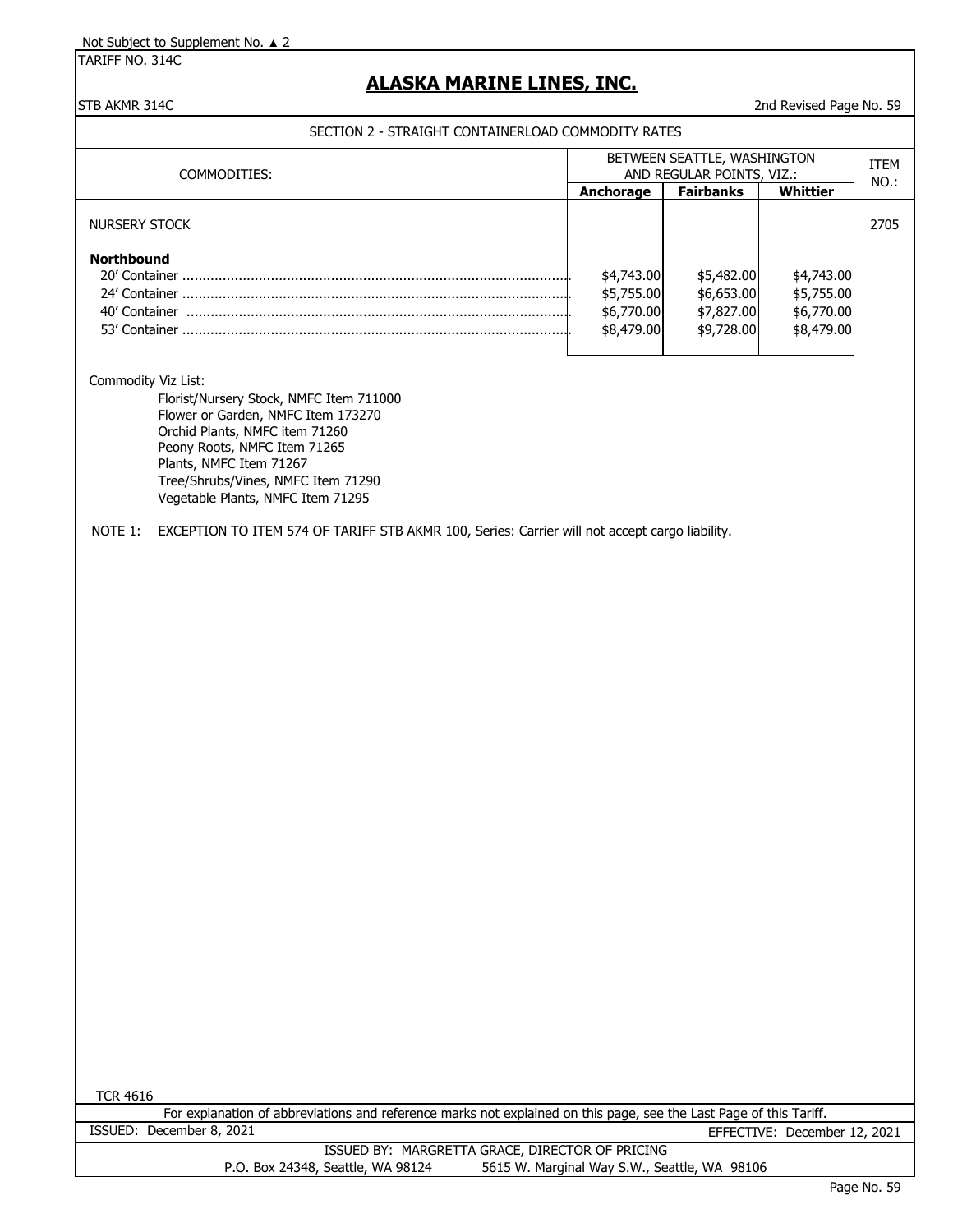TARIFF NO. 314C

## **ALASKA MARINE LINES, INC.**

#### STB AKMR 314C 2nd Revised Page No. 60

### SECTION 2 - STRAIGHT CONTAINERLOAD COMMODITY RATES

| COMMODITIES:      | BETWEEN SEATTLE, WASHINGTON<br>AND REGULAR POINTS, VIZ.: | <b>ITEM</b><br>NO.: |            |      |
|-------------------|----------------------------------------------------------|---------------------|------------|------|
|                   | Anchorage                                                | <b>Fairbanks</b>    | Whittier   |      |
| TANKS, EMPTY, NOS |                                                          |                     |            | 2901 |
| <b>Northbound</b> |                                                          |                     |            |      |
|                   | \$3,765.00                                               | \$4,552.00          | \$3,765.00 |      |
|                   | \$4,569.00                                               | \$5,528.00          | \$4,569.00 |      |
| 40' Container     | \$5,375.00                                               | \$6,500.00          | \$5,375.00 |      |
|                   | \$6,732,00                                               | \$8,067.00          | \$6,732,00 |      |
| Southbound        |                                                          |                     |            |      |
|                   | \$1,882.00                                               | \$2,907.00          | \$1,882.00 |      |
|                   | \$2,284.00                                               | \$3,534.00          | \$2,284.00 |      |
| 40' Container     | \$2,689.00                                               | \$4,155.00          | \$2,689.00 |      |
| 53' Container     | \$3,364.00                                               | \$5,125.00          | \$3,364.00 |      |

NOTE 1. Tanks exceeding the dimensions of the equipment to which it is loaded shall be subject to Over-dimension charges as per STB AKMR 100, series, Item 568.

TCR 4616

For explanation of abbreviations and reference marks not explained on this page, see the Last Page of this Tariff. ISSUED: December 8, 2021 EFFECTIVE: December 12, 2021 ISSUED BY: MARGRETTA GRACE, DIRECTOR OF PRICING P.O. Box 24348, Seattle, WA 98124 5615 W. Marginal Way S.W., Seattle, WA 98106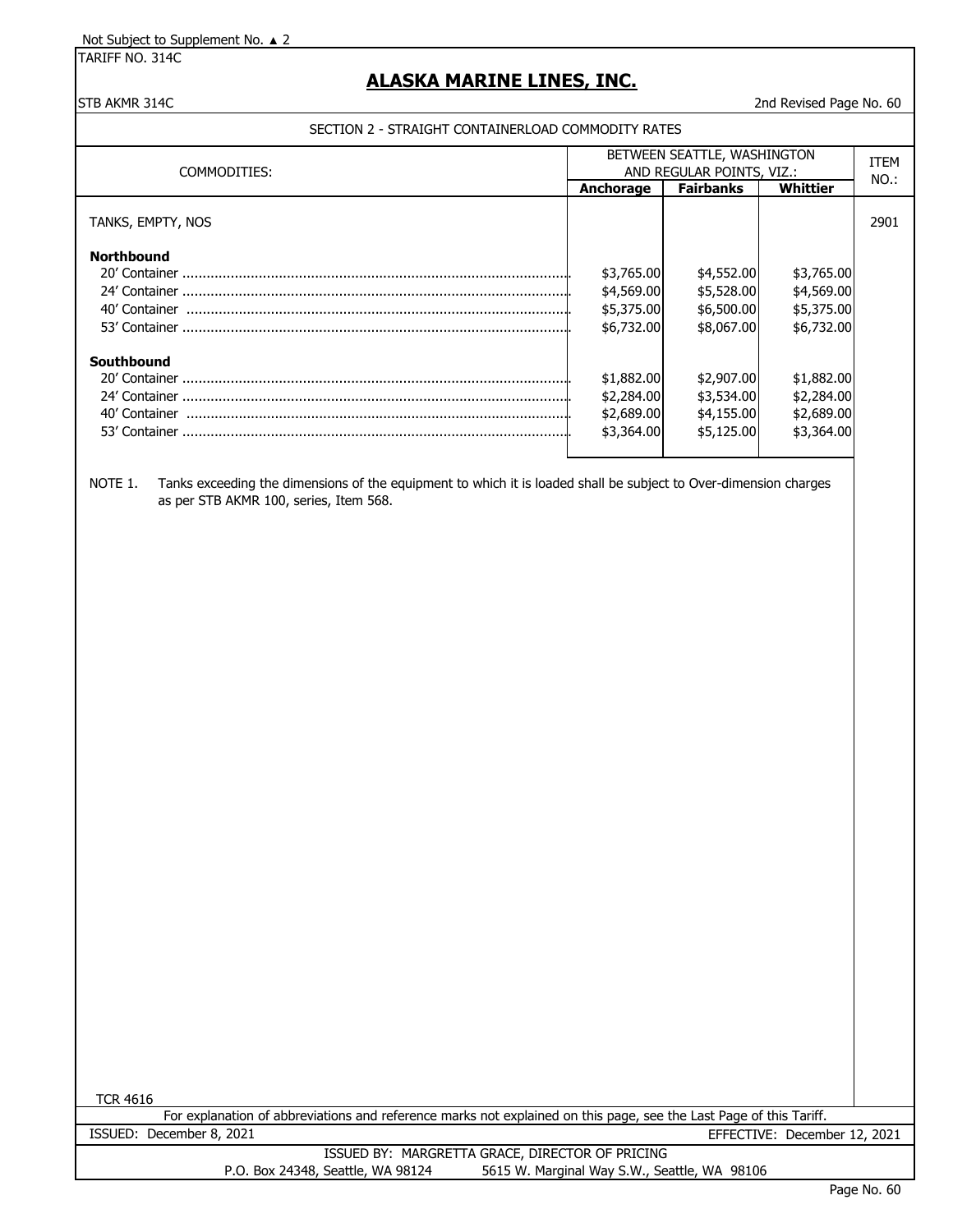TARIFF NO. 314C

## **ALASKA MARINE LINES, INC.**

STB AKMR 314C 2nd Revised Page No. 61

SECTION 2 - STRAIGHT CONTAINERLOAD COMMODITY RATES

| COMMODITIES:      |                                                                                                                                                                                                      | BETWEEN SEATTLE, WASHINGTON | ITEM                                         |                              |      |  |
|-------------------|------------------------------------------------------------------------------------------------------------------------------------------------------------------------------------------------------|-----------------------------|----------------------------------------------|------------------------------|------|--|
|                   |                                                                                                                                                                                                      |                             | AND REGULAR POINTS, VIZ.:                    |                              | NO.: |  |
|                   |                                                                                                                                                                                                      | Anchorage                   | <b>Fairbanks</b>                             | <b>Whittier</b>              |      |  |
|                   | EMPTY FREIGHT TRAILERS NX 8'6" IN OVERALL WIDTH SU, NOS.                                                                                                                                             |                             |                                              |                              | 2910 |  |
| <b>Northbound</b> |                                                                                                                                                                                                      | \$128.00                    | \$175.00                                     | \$128.00                     |      |  |
| Southbound        |                                                                                                                                                                                                      | \$65.00                     | \$113.00                                     | \$65.00                      |      |  |
|                   | Commodity Viz. List:<br>Road Legal empty freight trailers                                                                                                                                            |                             |                                              |                              |      |  |
| NOTE 1.           | Rates are in dollars per linear foot or fraction thereof. The longest points of the vehicle will be used for<br>measurement including any attached accessories.                                      |                             |                                              |                              |      |  |
| NOTE 2.           | Rates apply only on trailers not exceeding 53' in overall length. Trailers exceeding this length must be<br>reviewed by Carrier's Pricing Department prior to booking. Additional charges may apply. |                             |                                              |                              |      |  |
| NOTE 3.           | Provisions of Items 340, 342 (beyond terminal charges), 568 paragraph (A), (1), (3) (overlength and overheight),<br>645 and 750 do not apply.                                                        |                             |                                              |                              |      |  |
|                   |                                                                                                                                                                                                      |                             |                                              |                              |      |  |
|                   |                                                                                                                                                                                                      |                             |                                              |                              |      |  |
|                   |                                                                                                                                                                                                      |                             |                                              |                              |      |  |
|                   |                                                                                                                                                                                                      |                             |                                              |                              |      |  |
|                   |                                                                                                                                                                                                      |                             |                                              |                              |      |  |
|                   |                                                                                                                                                                                                      |                             |                                              |                              |      |  |
|                   |                                                                                                                                                                                                      |                             |                                              |                              |      |  |
|                   |                                                                                                                                                                                                      |                             |                                              |                              |      |  |
|                   |                                                                                                                                                                                                      |                             |                                              |                              |      |  |
|                   |                                                                                                                                                                                                      |                             |                                              |                              |      |  |
|                   |                                                                                                                                                                                                      |                             |                                              |                              |      |  |
|                   |                                                                                                                                                                                                      |                             |                                              |                              |      |  |
|                   |                                                                                                                                                                                                      |                             |                                              |                              |      |  |
|                   |                                                                                                                                                                                                      |                             |                                              |                              |      |  |
|                   |                                                                                                                                                                                                      |                             |                                              |                              |      |  |
| <b>TCR 4616</b>   |                                                                                                                                                                                                      |                             |                                              |                              |      |  |
|                   | For explanation of abbreviations and reference marks not explained on this page, see the Last Page of this Tariff.                                                                                   |                             |                                              |                              |      |  |
|                   | ISSUED: December 8, 2021                                                                                                                                                                             |                             |                                              | EFFECTIVE: December 12, 2021 |      |  |
|                   | ISSUED BY: MARGRETTA GRACE, DIRECTOR OF PRICING<br>P.O. Box 24348, Seattle, WA 98124                                                                                                                 |                             | 5615 W. Marginal Way S.W., Seattle, WA 98106 |                              |      |  |
|                   |                                                                                                                                                                                                      |                             |                                              |                              |      |  |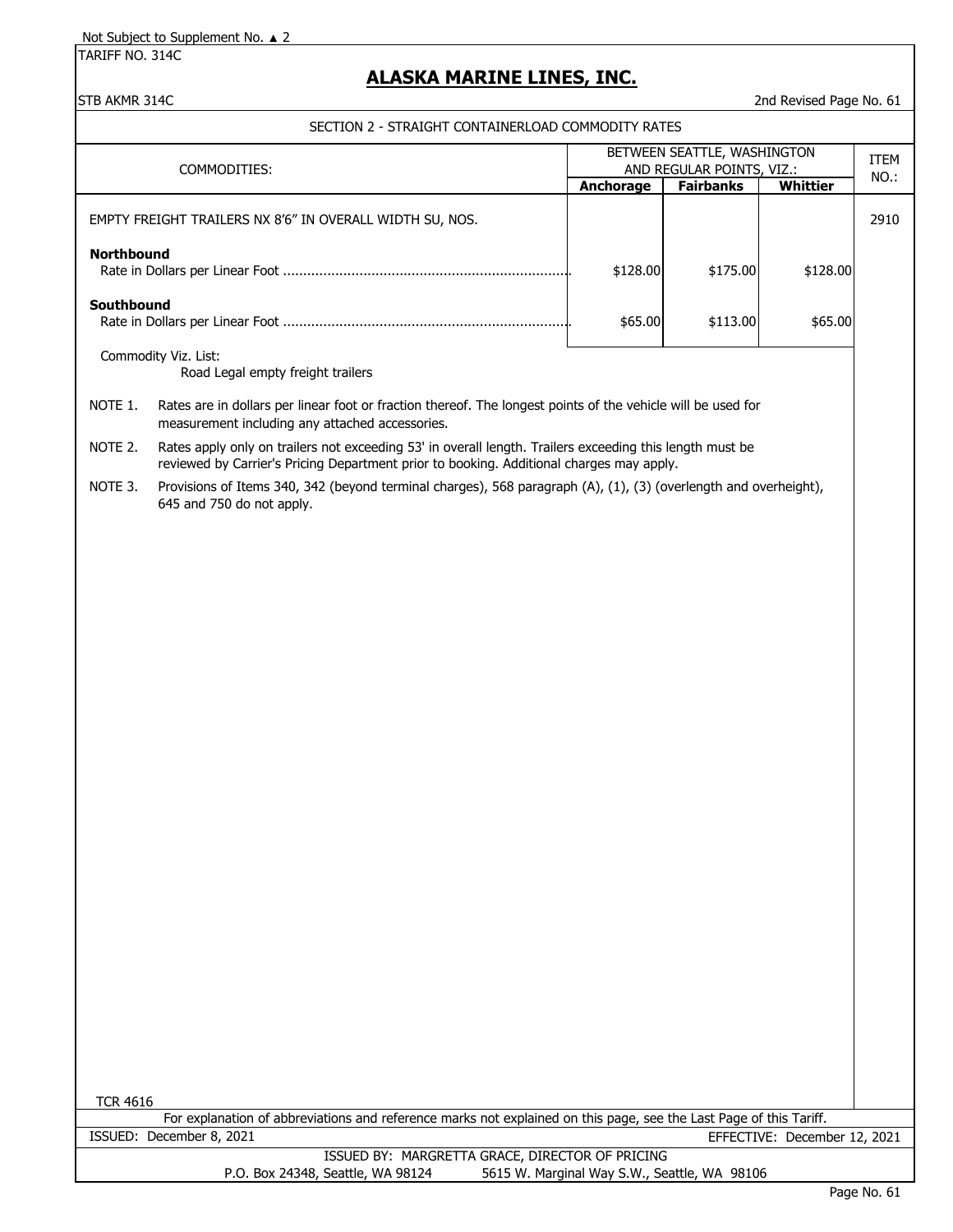TARIFF NO. 314C

## **ALASKA MARINE LINES, INC.**

| STB AKMR 314C                                            |                                                                                                                                                                                                                                                                                                                                   |           |                                              | 2nd Revised Page No. 62      |      |
|----------------------------------------------------------|-----------------------------------------------------------------------------------------------------------------------------------------------------------------------------------------------------------------------------------------------------------------------------------------------------------------------------------|-----------|----------------------------------------------|------------------------------|------|
|                                                          | SECTION 2 - STRAIGHT CONTAINERLOAD COMMODITY RATES                                                                                                                                                                                                                                                                                |           |                                              |                              |      |
| BETWEEN SEATTLE, WASHINGTON<br>AND REGULAR POINTS, VIZ.: |                                                                                                                                                                                                                                                                                                                                   |           |                                              | ITEM                         |      |
|                                                          | COMMODITIES:                                                                                                                                                                                                                                                                                                                      | Anchorage | <b>Fairbanks</b>                             | Whittier                     | NO.: |
|                                                          | TRAVEL TRAILERS, MODULAR OR MOBILE HOMES, TOWABLE.                                                                                                                                                                                                                                                                                |           |                                              |                              | 2917 |
| <b>Northbound</b>                                        |                                                                                                                                                                                                                                                                                                                                   | \$185.00  | \$229.00                                     | \$185.00                     |      |
| Southbound                                               |                                                                                                                                                                                                                                                                                                                                   | \$106.00  | \$135.00                                     | \$106.00                     |      |
| NOTE 1.                                                  | Rates are stated per linear foot or fraction thereof. The longest points of the vehicle will be used for measurement<br>including any attached accessories.                                                                                                                                                                       |           |                                              |                              |      |
| NOTE 2.                                                  | Rates apply between Carrier's terminals only.                                                                                                                                                                                                                                                                                     |           |                                              |                              |      |
| NOTE 3.                                                  | Provisions of Items 340, 342 (beyond terminal charges), 568 paragraph (A), (1), (3) (overlength and overheight),<br>645 and 750 do not apply.                                                                                                                                                                                     |           |                                              |                              |      |
| NOTE 4.                                                  | Modular units must have all doors and windows covered with plywood. Units received with plastic covered<br>outside walls will not be accepted unless openings are securely covered first with plywood or similar substantial<br>material. Carrier will not be responsible for any damage caused by wind, weather, or acts of God. |           |                                              |                              |      |
|                                                          |                                                                                                                                                                                                                                                                                                                                   |           |                                              |                              |      |
|                                                          |                                                                                                                                                                                                                                                                                                                                   |           |                                              |                              |      |
|                                                          |                                                                                                                                                                                                                                                                                                                                   |           |                                              |                              |      |
|                                                          |                                                                                                                                                                                                                                                                                                                                   |           |                                              |                              |      |
|                                                          |                                                                                                                                                                                                                                                                                                                                   |           |                                              |                              |      |
|                                                          |                                                                                                                                                                                                                                                                                                                                   |           |                                              |                              |      |
|                                                          |                                                                                                                                                                                                                                                                                                                                   |           |                                              |                              |      |
|                                                          |                                                                                                                                                                                                                                                                                                                                   |           |                                              |                              |      |
|                                                          |                                                                                                                                                                                                                                                                                                                                   |           |                                              |                              |      |
|                                                          |                                                                                                                                                                                                                                                                                                                                   |           |                                              |                              |      |
|                                                          |                                                                                                                                                                                                                                                                                                                                   |           |                                              |                              |      |
|                                                          |                                                                                                                                                                                                                                                                                                                                   |           |                                              |                              |      |
| <b>TCR 4616</b>                                          |                                                                                                                                                                                                                                                                                                                                   |           |                                              |                              |      |
|                                                          | For explanation of abbreviations and reference marks not explained on this page, see the Last Page of this Tariff.                                                                                                                                                                                                                |           |                                              |                              |      |
|                                                          | ISSUED: December 8, 2021                                                                                                                                                                                                                                                                                                          |           |                                              | EFFECTIVE: December 12, 2021 |      |
|                                                          | ISSUED BY: MARGRETTA GRACE, DIRECTOR OF PRICING<br>P.O. Box 24348, Seattle, WA 98124                                                                                                                                                                                                                                              |           | 5615 W. Marginal Way S.W., Seattle, WA 98106 |                              |      |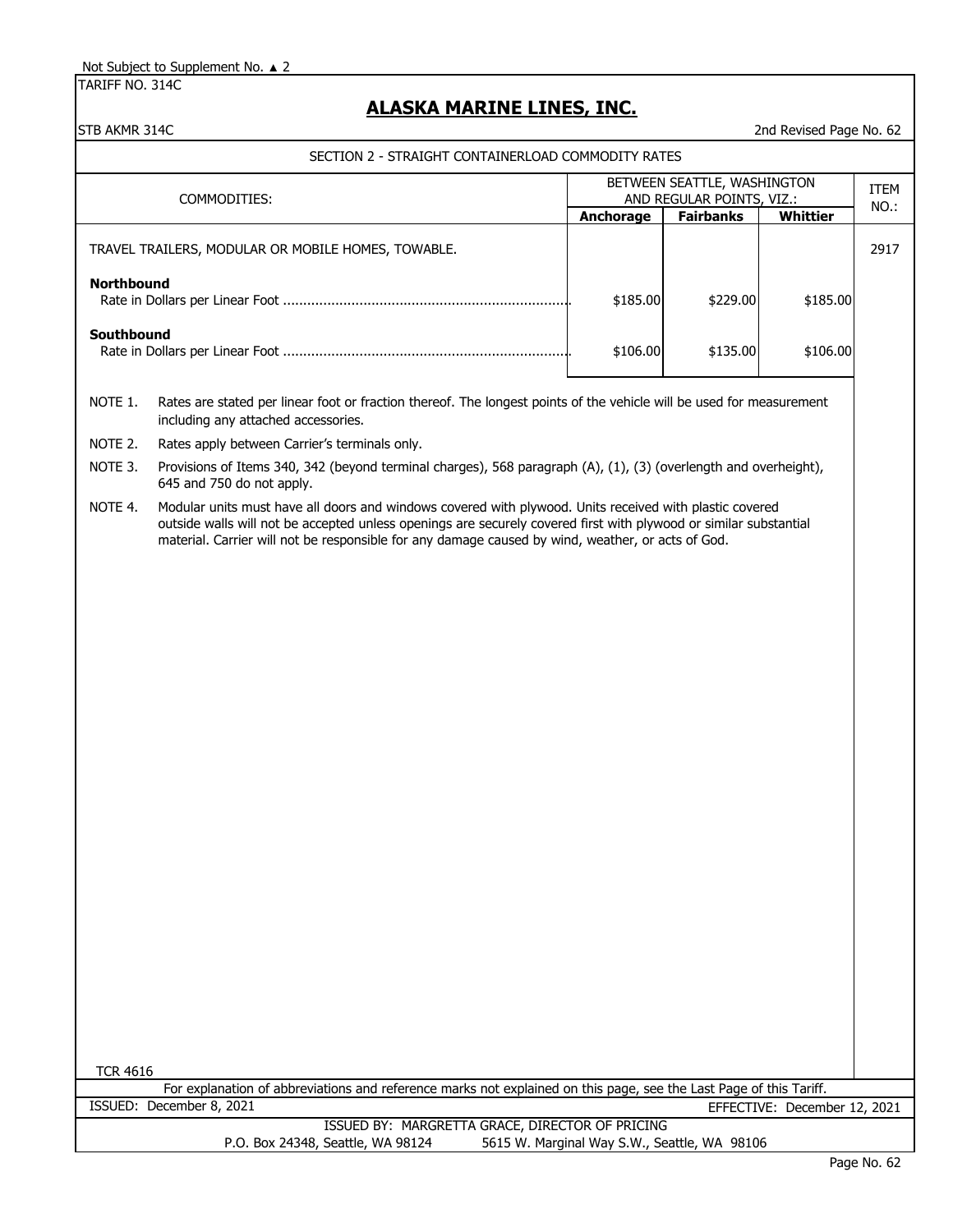TARIFF NO. 314C

## **ALASKA MARINE LINES, INC.**

#### STB AKMR 314C 2nd Revised Page No. 62A

#### SECTION 2 - STRAIGHT CONTAINERLOAD COMMODITY RATES

| COMMODITIES:                                                       | BETWEEN SEATTLE, WASHINGTON<br>AND REGULAR POINTS, VIZ.: |                                                      |                                                      | ITEM |
|--------------------------------------------------------------------|----------------------------------------------------------|------------------------------------------------------|------------------------------------------------------|------|
|                                                                    | Anchorage                                                | <b>Fairbanks</b>                                     | Whittier                                             | NO.: |
| VEHICLE ATTACHMENTS; Campers, slide in; Pickup Canopies or Shells. |                                                          |                                                      |                                                      | 2940 |
| <b>Northbound</b><br>Length Not Exceeding 16' OAL                  | \$204.00                                                 | \$253.00                                             | \$204.00                                             |      |
| 40' Platform<br>53' Platform                                       | \$3,713.00<br>\$4,456.00<br>\$5,570.00<br>\$6,683.00     | \$5,106.00<br>\$5,849.00<br>\$6,962.00<br>\$8,313.00 | \$4,432.00<br>\$5,174.00<br>\$6,289.00<br>\$7,402.00 |      |

NOTE 1: Linear foot rates are in dollars and cents per linear foot.

NOTE 2: Platform rates are in dollars and cents per platform.

NOTE 3: Provisions of Items 340, 342 (beyond terminal charges), 645, and 750 do not apply.

NOTE 4: Rates apply between Carrier's Terminals only.

NOTE 5: Rates include transfer.

TCR 4616

For explanation of abbreviations and reference marks not explained on this page, see the Last Page of this Tariff. ISSUED: December 8, 2021 EFFECTIVE: December 12, 2021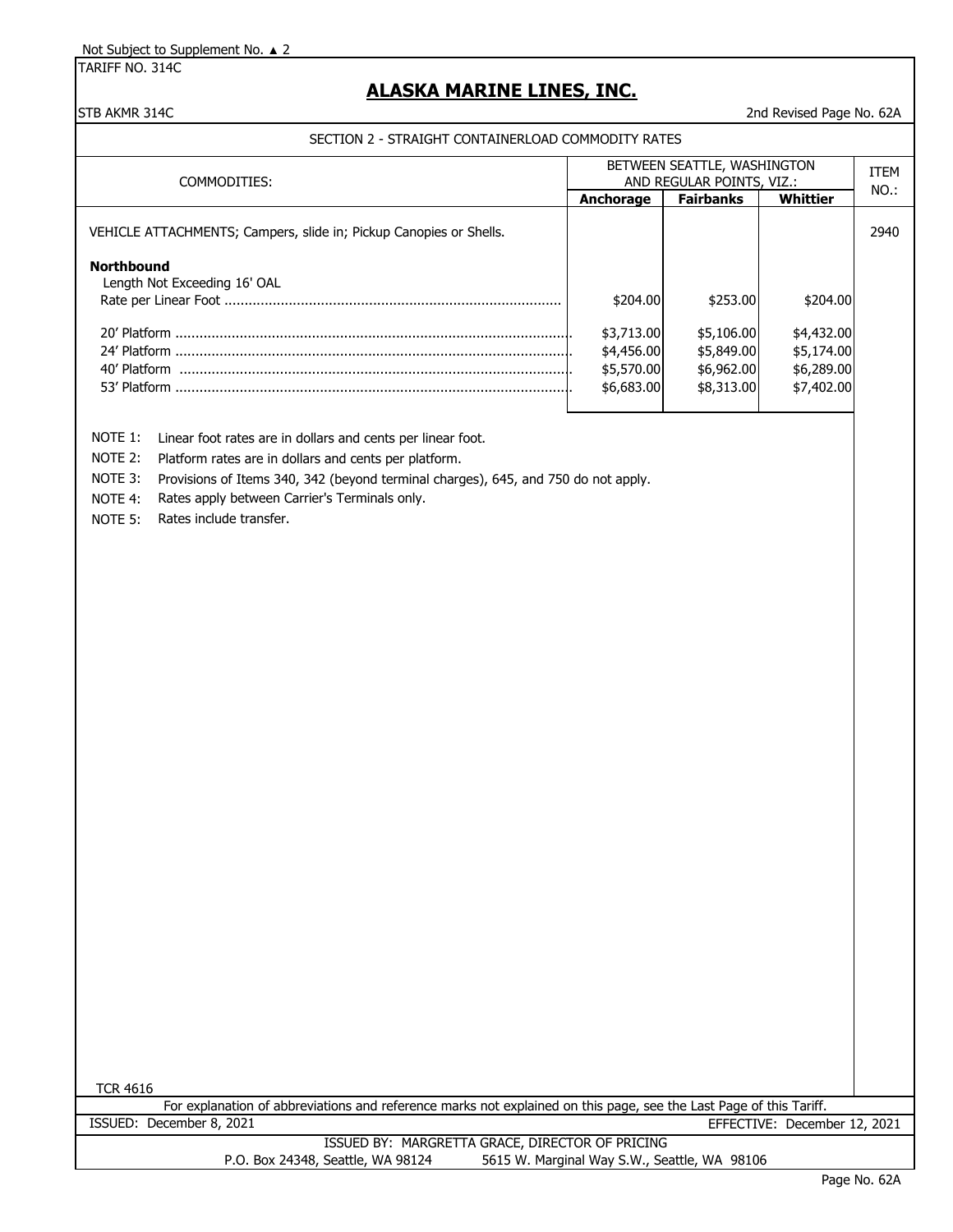TARIFF NO. 314C

## **ALASKA MARINE LINES, INC.**

#### STB AKMR 314C 2nd Revised Page No. 63

#### SECTION 2 - STRAIGHT CONTAINERLOAD COMMODITY RATES

|                               |                                                                                                                                                                                                      | BETWEEN SEATTLE, WASHINGTON                                            |          |          |  |
|-------------------------------|------------------------------------------------------------------------------------------------------------------------------------------------------------------------------------------------------|------------------------------------------------------------------------|----------|----------|--|
| COMMODITIES:                  |                                                                                                                                                                                                      | AND REGULAR POINTS, VIZ.:<br><b>Fairbanks</b><br>Whittier<br>Anchorage |          |          |  |
|                               | VEHICLES, EX 22' IN OVERALL LENGTH AND NOT EXCEEDING 8'6" IN OVERALL<br>WIDTH, SU, NOS, EMPTY                                                                                                        |                                                                        |          |          |  |
| <b>Northbound</b><br>\$172.00 |                                                                                                                                                                                                      |                                                                        | \$221.00 | \$172.00 |  |
| Southbound                    |                                                                                                                                                                                                      | \$102.00                                                               | \$157.00 | \$102.00 |  |
|                               | Commodity Viz. List:<br>Road Legal Vehicles, not described in Item 2959                                                                                                                              |                                                                        |          |          |  |
| NOTE 1.                       | Rates are stated per linear foot or fraction thereof. The longest points of the vehicle will be used for measurement<br>including any attached accessories.                                          |                                                                        |          |          |  |
| NOTE 2.                       | Rates apply only on vehicles not exceeding 53' in overall length. Vehicles exceeding this length must be reviewed<br>by Carrier's Pricing Department prior to booking. Additional charges may apply. |                                                                        |          |          |  |
| NOTE 3.                       | Vehicles rated under this item must be self-propelled road legal vehicles. Self-propelled vehicles that are not road<br>legal shall be rated under Item 2690 of this tariff.                         |                                                                        |          |          |  |
| NOTE 4.                       | Rates apply between Carrier's terminals only.                                                                                                                                                        |                                                                        |          |          |  |
| NOTE 5.                       | Provisions of Items 340, 342 (beyond terminal charges), 568 paragraph (A), (1), (3) (overlength and overheight),<br>645 and 750 do not apply.                                                        |                                                                        |          |          |  |
| NOTE 6.                       | If through no fault of the Carrier, vehicle is inoperable and/or if vehicle is received containing more than 1/4 tank of<br>fuel, charges as shown in Item 987 will be assessed.                     |                                                                        |          |          |  |
|                               |                                                                                                                                                                                                      |                                                                        |          |          |  |
|                               |                                                                                                                                                                                                      |                                                                        |          |          |  |
|                               |                                                                                                                                                                                                      |                                                                        |          |          |  |
|                               |                                                                                                                                                                                                      |                                                                        |          |          |  |
|                               |                                                                                                                                                                                                      |                                                                        |          |          |  |
|                               |                                                                                                                                                                                                      |                                                                        |          |          |  |
|                               |                                                                                                                                                                                                      |                                                                        |          |          |  |
|                               |                                                                                                                                                                                                      |                                                                        |          |          |  |
|                               |                                                                                                                                                                                                      |                                                                        |          |          |  |
|                               |                                                                                                                                                                                                      |                                                                        |          |          |  |
|                               |                                                                                                                                                                                                      |                                                                        |          |          |  |

TCR 4616

For explanation of abbreviations and reference marks not explained on this page, see the Last Page of this Tariff. ISSUED: December 8, 2021 EFFECTIVE: December 12, 2021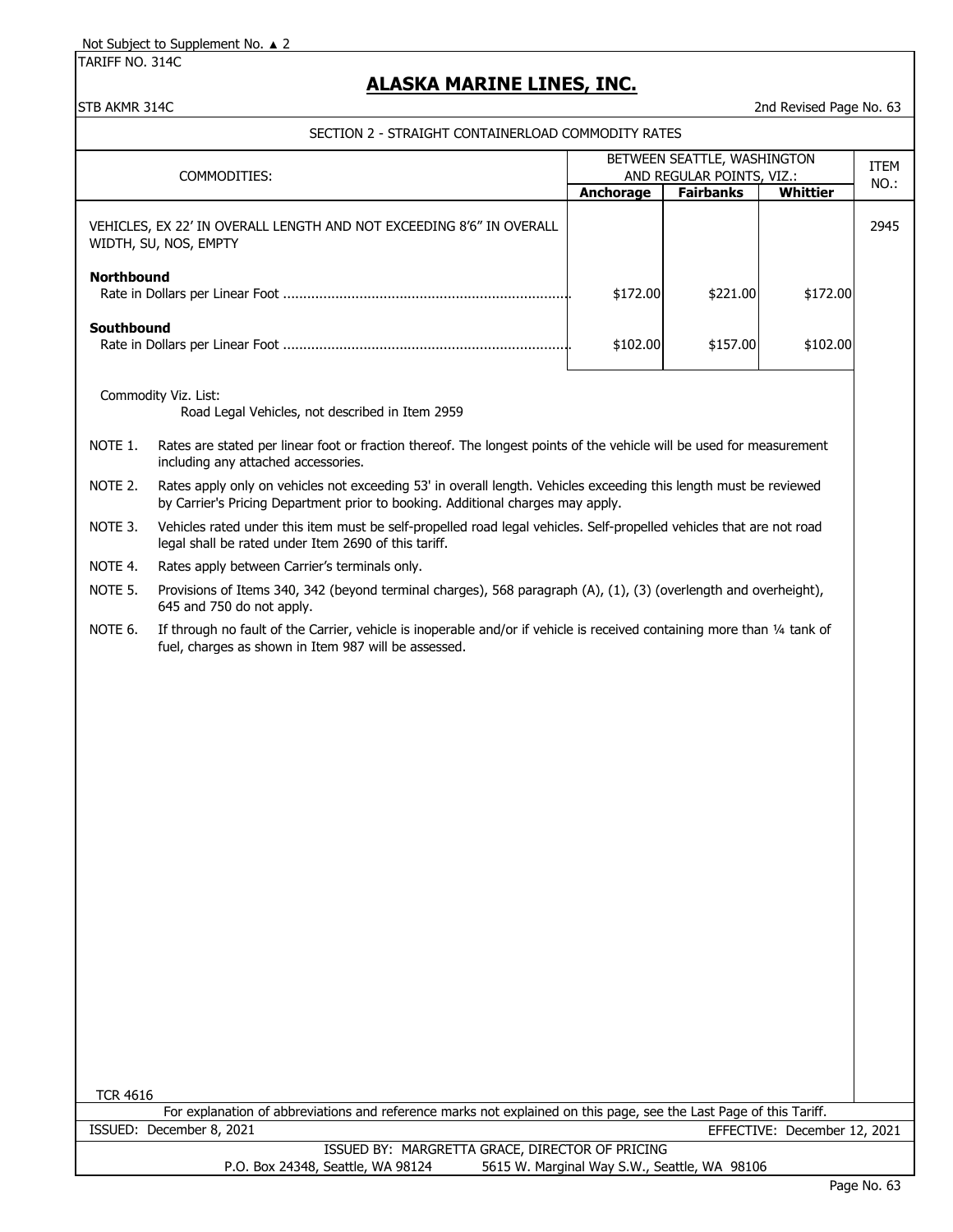TARIFF NO. 314C

### **ALASKA MARINE LINES, INC.**

STB AKMR 314C 4th Revised Page No. 64

SECTION 2 - STRAIGHT CONTAINERLOAD COMMODITY RATES

| COMMODITIES:                                                                                                                                                           | BETWEEN SEATTLE, WASHINGTON<br>AND REGULAR POINTS, VIZ.: |                  |          | <b>ITEM</b> |
|------------------------------------------------------------------------------------------------------------------------------------------------------------------------|----------------------------------------------------------|------------------|----------|-------------|
| <b>Anchorage</b>                                                                                                                                                       |                                                          | <b>Fairbanks</b> | Whittier | NO.:        |
| VEHICLES, EXCEEDING 22' IN OVERALL LENGTH, AND NOT EXCEEDING 8'6" IN<br>OVERALL WIDTH SU, NOS, LOADED WITH FREIGHT                                                     |                                                          |                  |          | 2950        |
| <b>Northbound</b>                                                                                                                                                      | \$211.00                                                 | \$268.00         | \$211.00 |             |
| Southbound                                                                                                                                                             | \$135.00                                                 | \$183.00         | \$135.00 |             |
| Commodity Viz. List:<br>Road Legal Vehicles, not described in item 2959, loaded with freight                                                                           |                                                          |                  |          |             |
| Rates are stated per linear foot or fraction thereof. The longest points of the vehicle will be used for measurement<br>NOTE 1.<br>including any attached accessories. |                                                          |                  |          |             |

NOTE 2. Rates apply only on vehicles not exceeding 53' in overall length. Vehicles exceeding this length must be reviewed by Carrier's Pricing Department prior to booking. Additional charges may apply.

NOTE 3. Vehicles rated under this item must be self-propelled road legal vehicles. Self-propelled vehicles that are not road legal shall be rated under Item 2690 of this tariff.

NOTE 4. Rates apply between Carrier's terminals only.

NOTE 5. Provisions of Items 340, 342 (beyond terminal charges), 568 paragraph (A), (1), (3) (overlength and overheight), 645 and 750 do not apply.

NOTE 6. If through no fault of the Carrier, vehicle is inoperable and/or if vehicle is received containing more than 1/4 tank of fuel, charges as shown in Item 987 will be assessed.

NOTE 7. Vehicles may not exceed the Gross Vehicle Weight Rating (GVWR) as specified by the manufacturer. For complete auto and vehicle loading specifications, see STB AKMR 100, series, Rule 355.

NOTE 8. The following articles may NOT be shipped under the provisions of this Item: Hazardous Materials, Items of Extraordinary Value, Goods Shipped For Sale or Speculation, or Firearms.

TCR 4616

ISSUED BY: MARGRETTA GRACE, DIRECTOR OF PRICING P.O. Box 24348, Seattle, WA 98124 5615 W. Marginal Way S.W., Seattle, WA 98106 For explanation of abbreviations and reference marks not explained on this page, see the Last Page of this Tariff. ISSUED: December 8, 2021 EFFECTIVE: December 12, 2021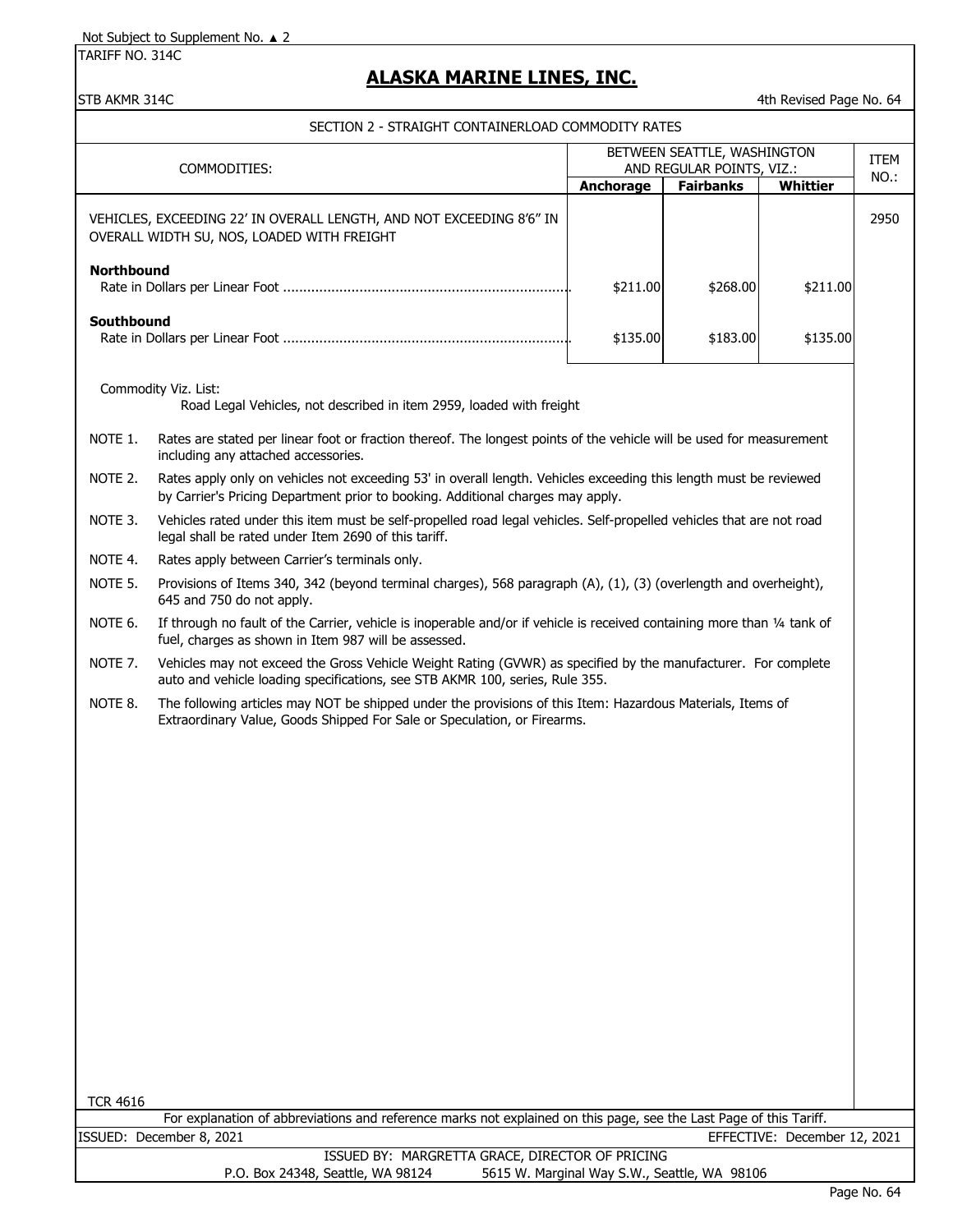TARIFF NO. 314C

## **ALASKA MARINE LINES, INC.**

#### STB AKMR 314C 4th Revised Page No. 65

#### SECTION 2 - STRAIGHT CONTAINERLOAD COMMODITY RATES

| COMMODITIES:                                                                                            | BETWEEN SEATTLE, WASHINGTON<br>AND REGULAR POINTS, VIZ.: |                                        |                          | <b>ITEM</b> |
|---------------------------------------------------------------------------------------------------------|----------------------------------------------------------|----------------------------------------|--------------------------|-------------|
|                                                                                                         | Anchorage                                                | <b>Fairbanks</b>                       | <b>Whittier</b>          | NO.:        |
| VEHICLES, MOTOR, Viz.: Road legal passenger vehicles                                                    |                                                          |                                        |                          | 2959        |
| <b>Northbound</b>                                                                                       | \$1,467.00<br>\$1,896.00<br>\$2,866.00                   | \$2,133.00<br>\$2,630.00<br>\$3,292.00 |                          |             |
| Southbound                                                                                              | \$1,158.00<br>\$1,158.00<br>\$1,829.00                   | \$1,585.00<br>\$1,585.00<br>\$2,256.00 |                          |             |
| Northbound (1)                                                                                          |                                                          |                                        | \$2,380.00<br>\$2,922.00 |             |
| Southbound (1)                                                                                          |                                                          |                                        | \$1,768.00<br>\$1,768.00 |             |
| Cargo may be picked up and/or received in Whittier by appointment only. Shippers must make prior<br>(1) |                                                          |                                        |                          |             |

arrangements with Carrier's Anchorage terminal in order to ship cargo from or pick cargo up at Whittier.

- NOTE 1. Rates are in dollars and cents per vehicle.
- NOTE 2. Items 340, 342, and 750 do not apply.
- NOTE 3. Rates apply only between Carrier's terminals.

NOTE 4. Autos may not exceed the Gross Vehicle Weight Rating (GVWR) as specified by the manufacturer. For complete auto and vehicle loading specifications, see STB AKMR, series, Rule 355.

NOTE 5. The following articles may NOT be shipped under the provisions of this Item: Hazardous Materials, Items of Extraordinary Value, Goods Shipped For Sale or Speculation, or Firearms.

NOTE 6. If through no fault of the Carrier, vehicle is inoperable and/or if vehicle is received containing more than 1/4 tank of fuel, charges as shown in Item 987 will be assessed.

NOTE 7. Carrier has the option to load vehicles to closed containers, platforms or loose to barge. Carrier will not be liable for any damage due to weather - viz.: water, ice, salt, wind, or acts of God.

ISSUED: December 8, 2021 For explanation of abbreviations and reference marks not explained on this page, see the Last Page of this Tariff. EFFECTIVE: December 12, 2021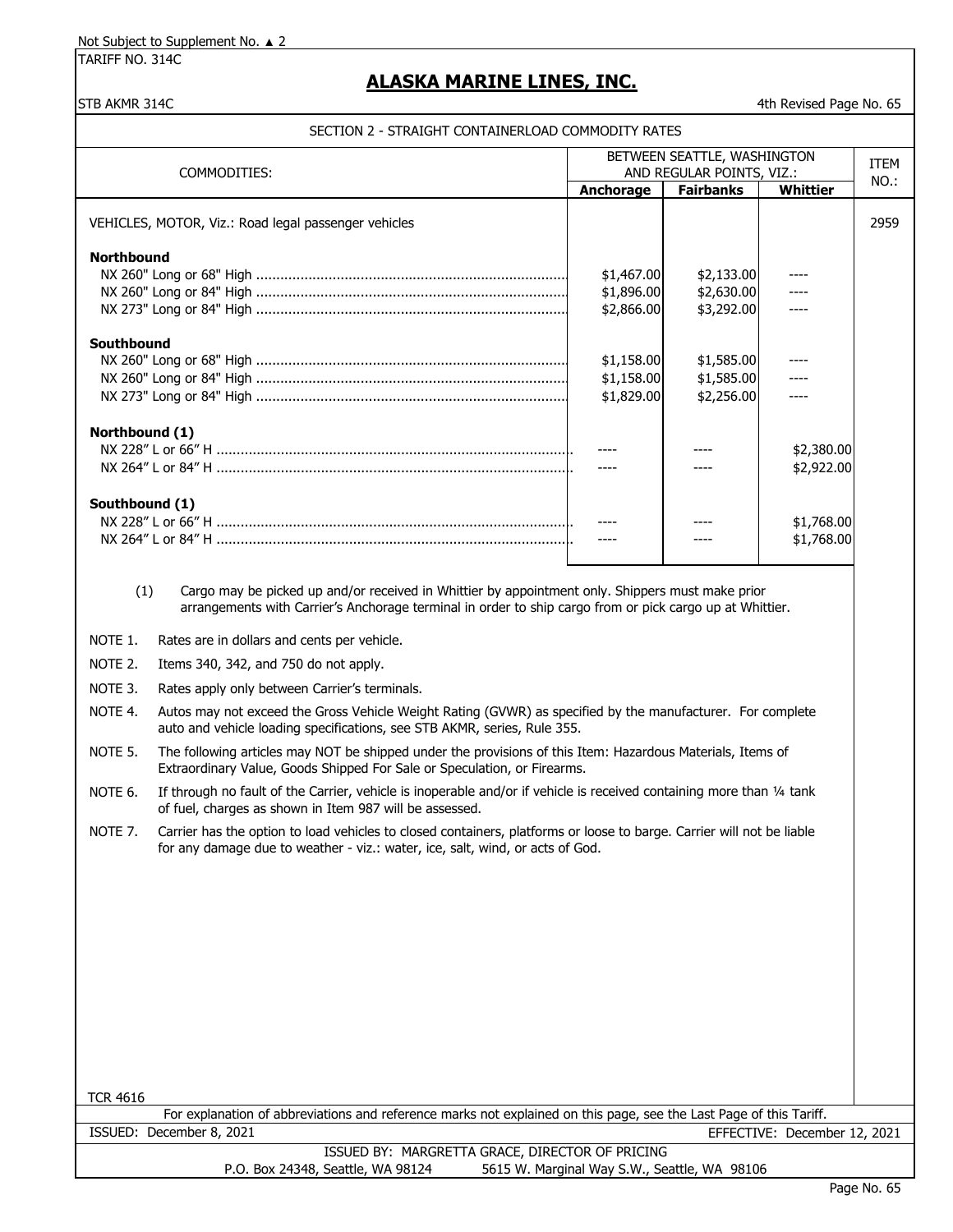TARIFF NO. 314C

## **ALASKA MARINE LINES, INC.**

STB AKMR 314C 2nd Revised Page No. 66

### SECTION 2 - STRAIGHT CONTAINERLOAD COMMODITY RATES

| COMMODITIES:                                         | BETWEEN SEATTLE, WASHINGTON<br>AND REGULAR POINTS, VIZ.: |                            |                           | <b>ITEM</b><br>$NO.$ : |
|------------------------------------------------------|----------------------------------------------------------|----------------------------|---------------------------|------------------------|
|                                                      | Anchorage                                                | <b>Fairbanks</b>           | Whittier                  |                        |
| FREIGHT ALL KINDS, NOS, CHILL/FREEZE                 |                                                          |                            |                           | 3000                   |
| <b>Northbound</b><br>40' Container<br>53' Container. | \$8,545.00<br>\$10,700.00                                | \$10,012.00<br>\$12,458.00 | \$8,545.00<br>\$10,700.00 |                        |

For explanation of abbreviations and reference marks not explained on this page, see the Last Page of this Tariff. ISSUED: December 8, 2021 EFFECTIVE: December 12, 2021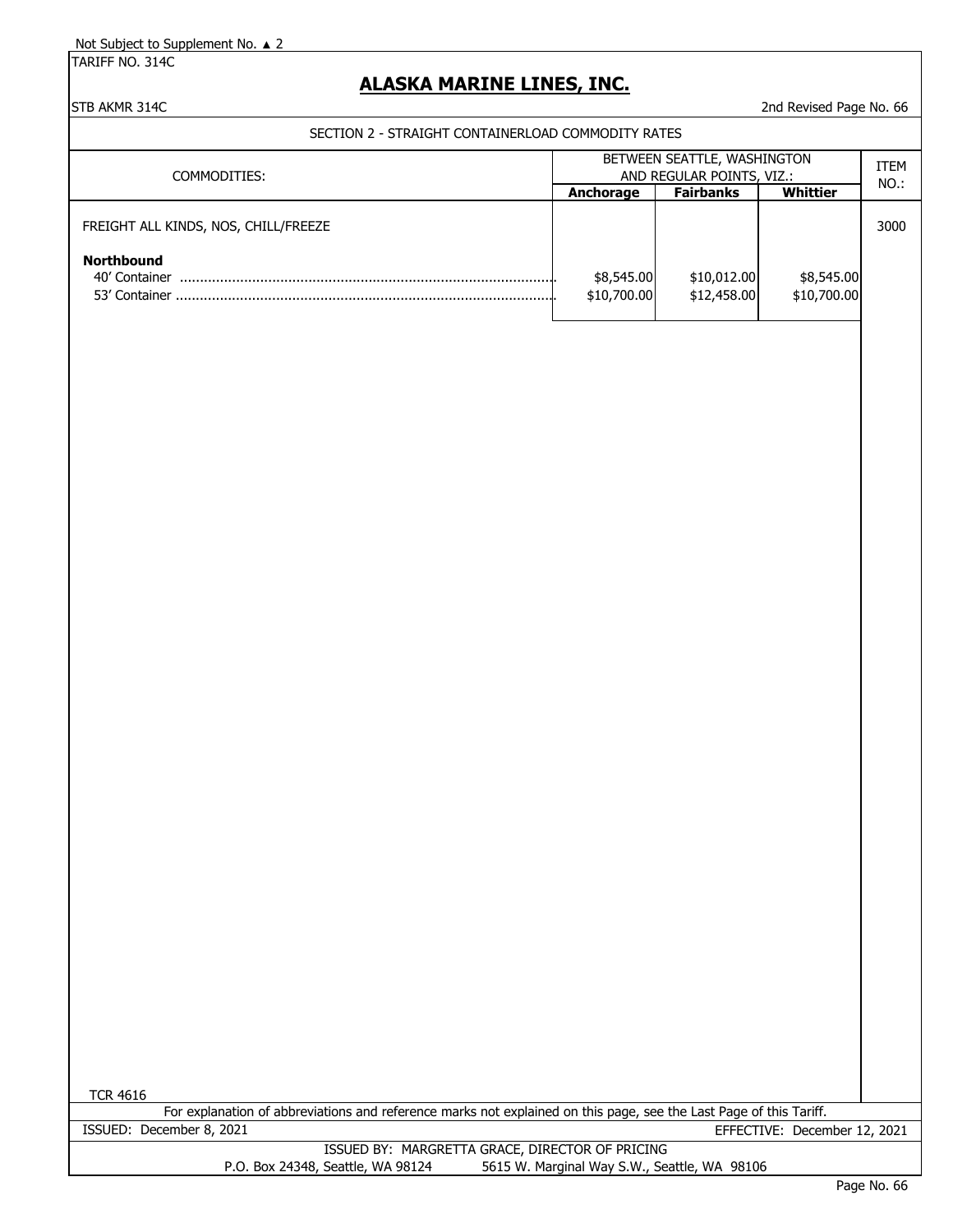TARIFF NO. 314C

## **ALASKA MARINE LINES, INC.**

STB AKMR 314C 2nd Revised Page No. 67

| SECTION 2 - STRAIGHT CONTAINERLOAD COMMODITY RATES                                                                                                                                                                                                                                                                                                                                                                                   |                                                          |                           |                              |             |
|--------------------------------------------------------------------------------------------------------------------------------------------------------------------------------------------------------------------------------------------------------------------------------------------------------------------------------------------------------------------------------------------------------------------------------------|----------------------------------------------------------|---------------------------|------------------------------|-------------|
| COMMODITIES:                                                                                                                                                                                                                                                                                                                                                                                                                         | BETWEEN SEATTLE, WASHINGTON<br>AND REGULAR POINTS, VIZ.: |                           |                              | <b>ITEM</b> |
|                                                                                                                                                                                                                                                                                                                                                                                                                                      | <b>Anchorage</b>                                         | <b>Fairbanks</b>          | <b>Whittier</b>              | NO.:        |
| NURSERY STOCK, TEMPERATURE CONTROLLED OR REGULATED                                                                                                                                                                                                                                                                                                                                                                                   |                                                          |                           |                              | 4050        |
| Northbound                                                                                                                                                                                                                                                                                                                                                                                                                           | \$8,219.00<br>\$10,291.00                                | \$9,687.00<br>\$12,052.00 | \$8,219.00<br>\$10,291.00    |             |
| Commodity Viz List:<br>Florist/Nursery Stock, NMFC Item 711000<br>Flower or Garden, NMFC Item 173270<br>Orchid Plants, NMFC item 71260<br>Peony Roots, NMFC Item 71265<br>Plants, NMFC Item 71267<br>Tree/Shrubs/Vines, NMFC Item 71290<br>Vegetable Plants, NMFC Item 71295<br>NOTE 1:<br>Commodities rated under this item shall be rated under released value rates with Carrier's liability not to exceed<br>10 cents per pound. |                                                          |                           |                              |             |
| <b>TCR 4616</b><br>For explanation of abbreviations and reference marks not explained on this page, see the Last Page of this Tariff.                                                                                                                                                                                                                                                                                                |                                                          |                           |                              |             |
| ISSUED: December 8, 2021                                                                                                                                                                                                                                                                                                                                                                                                             |                                                          |                           | EFFECTIVE: December 12, 2021 |             |
| ISSUED BY: MARGRETTA GRACE, DIRECTOR OF PRICING<br>P.O. Box 24348, Seattle, WA 98124                                                                                                                                                                                                                                                                                                                                                 | 5615 W. Marginal Way S.W., Seattle, WA 98106             |                           |                              |             |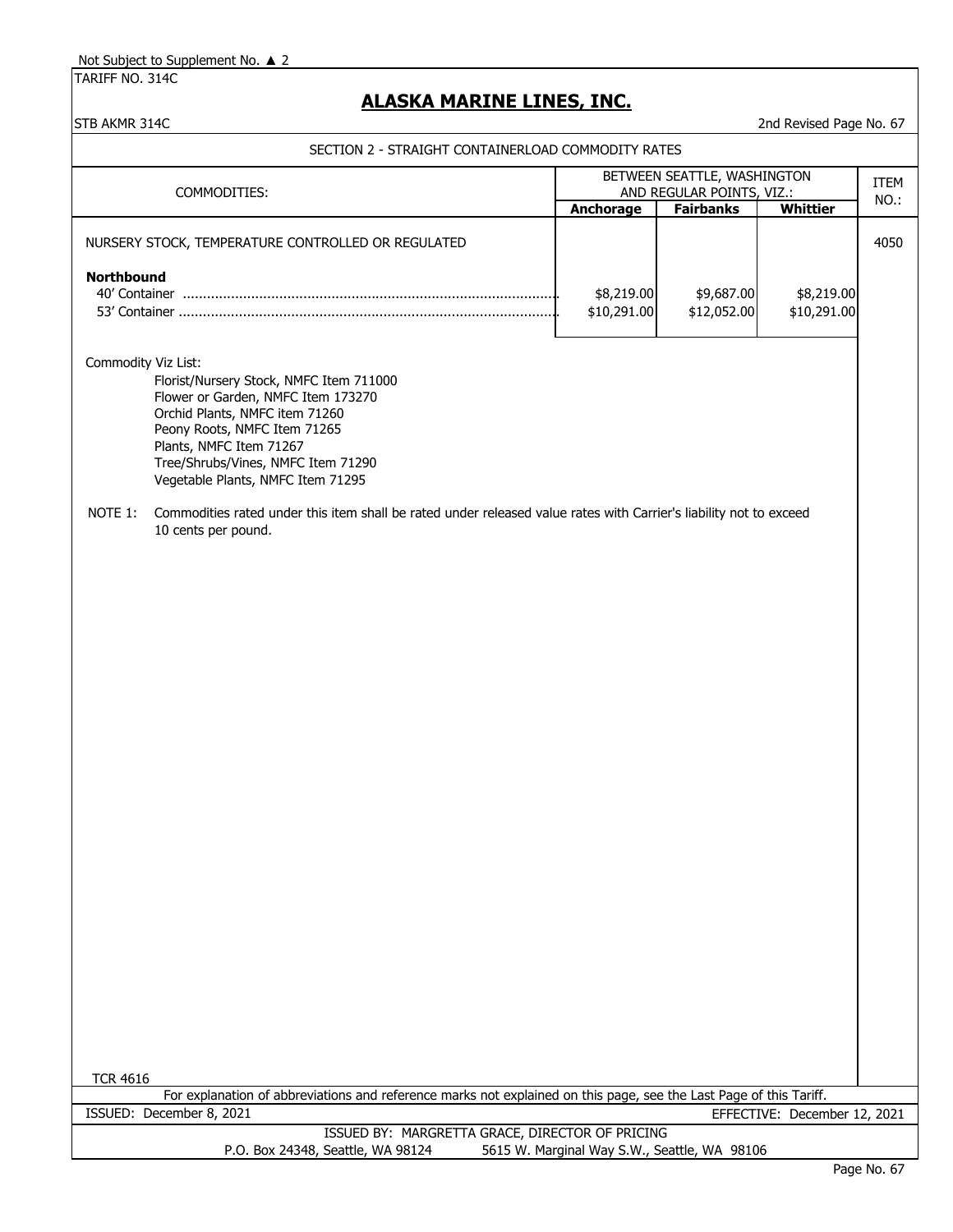TARIFF NO. 314C

# **ALASKA MARINE LINES, INC.**

STB AKMR 314C 2nd Revised Page No. 68

#### SECTION 2 - STRAIGHT CONTAINERLOAD COMMODITY RATES

| COMMODITIES:                                                                                              | BETWEEN SEATTLE, WASHINGTON<br>AND REGULAR POINTS, VIZ.: |                  |            | ITEM<br>NO.: |
|-----------------------------------------------------------------------------------------------------------|----------------------------------------------------------|------------------|------------|--------------|
|                                                                                                           | Anchorage                                                | <b>Fairbanks</b> | Whittier   |              |
| NON RCRA Waste, Household Waste, Construction Debris, Asbestos Waste or<br><b>Regulated Medical Waste</b> |                                                          |                  |            | 7183         |
| Southbound (1)                                                                                            |                                                          |                  |            |              |
|                                                                                                           | \$2,370.00                                               | \$3,620.00       | \$3,166.00 |              |
|                                                                                                           | \$3,319.00                                               | \$4,569.00       | \$4,115.00 |              |
|                                                                                                           | \$3,583.00                                               | \$5,451.00       | \$4,378.00 |              |
|                                                                                                           | \$4,550,00                                               | \$6,921,00       | \$5,349.00 |              |
|                                                                                                           |                                                          |                  |            |              |

(1) Excess weight will be charged at \$7.20 per one hundred pounds.

NOTE 1. Rates will not apply to any shipment that is designated as RCRA, or, which requires an Environmental Protection Agency Manifest. See Item 7328 for shipments that are Environmental Protection Agency Regulated.

NOTE 2. Carrier will accept shipments described above only after Shipper has provided all the necessary documents as requested by Carrier and has satisfied all notification requirements of Environment Canada.

TCR 4616

For explanation of abbreviations and reference marks not explained on this page, see the Last Page of this Tariff. ISSUED: December 8, 2021 EFFECTIVE: December 12, 2021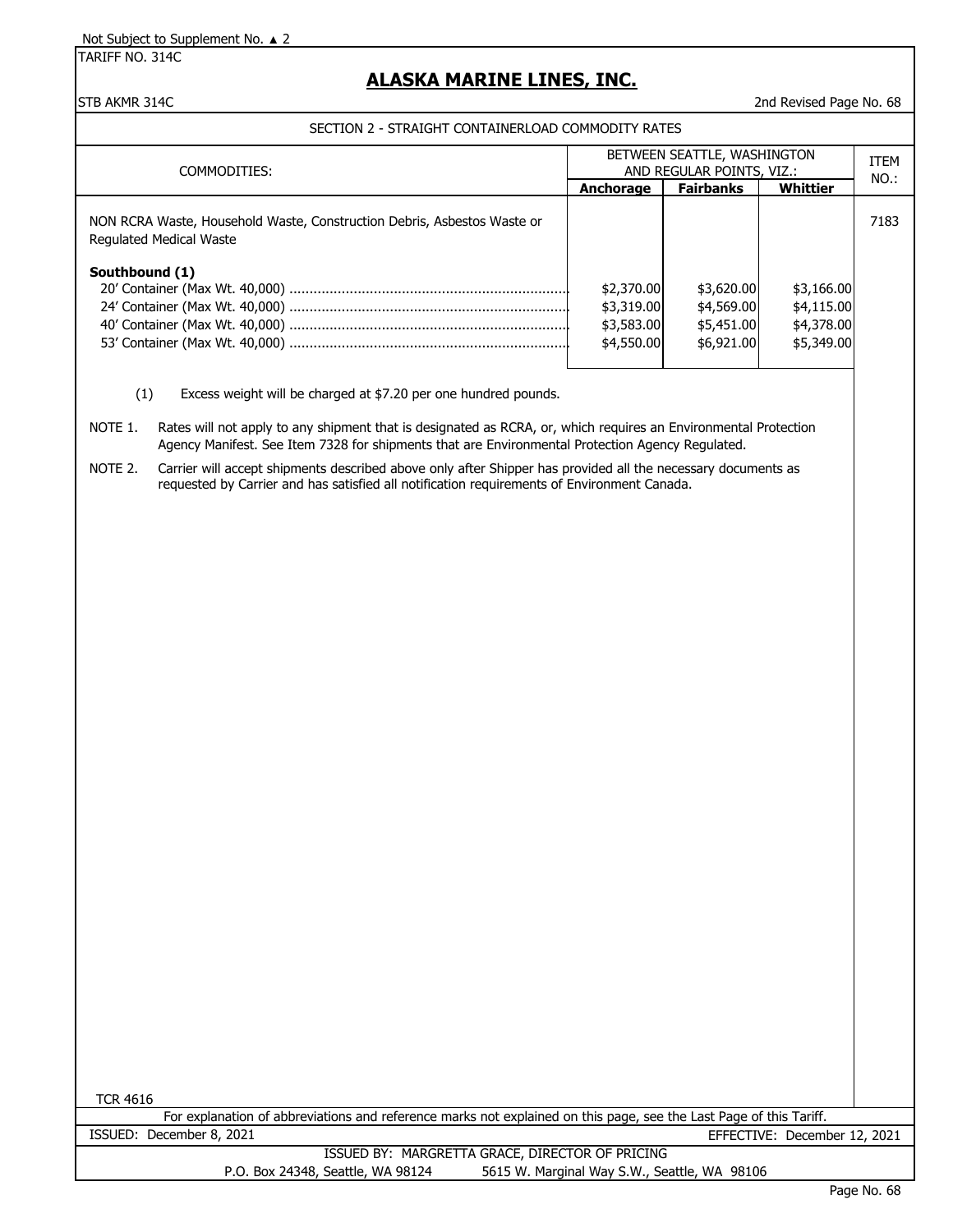TARIFF NO. 314C

## **ALASKA MARINE LINES, INC.**

### STB AKMR 314C 2nd Revised Page No. 69

#### SECTION 2 - STRAIGHT CONTAINERLOAD COMMODITY RATES

| COMMODITIES:     | BETWEEN SEATTLE, WASHINGTON<br>AND REGULAR POINTS, VIZ.: | <b>ITEM</b><br>NO.: |            |      |
|------------------|----------------------------------------------------------|---------------------|------------|------|
|                  | Anchorage                                                | <b>Fairbanks</b>    | Whittier   |      |
| FISH OIL OR MEAL |                                                          |                     |            | 7310 |
| Southbound       |                                                          |                     |            |      |
|                  | \$1,717.00                                               |                     | \$1,717.00 |      |
|                  | \$1,988.00                                               | $---$               | \$1,988.00 |      |
|                  | \$1,988.00                                               | ----                | \$1,988.00 |      |
|                  | \$2,488.00                                               | ----                | \$2,488.00 |      |
|                  |                                                          |                     |            |      |

Commodity Viz List: Fish Meal

Fish Oil

| TCR 4616 |                          |                                                                                                                    |  |  |  |                  |  |
|----------|--------------------------|--------------------------------------------------------------------------------------------------------------------|--|--|--|------------------|--|
|          |                          | For explanation of abbreviations and reference marks not explained on this page, see the Last Page of this Tariff. |  |  |  |                  |  |
|          | ISSUED: December 8, 2021 |                                                                                                                    |  |  |  | EFFECTIVE: Decem |  |

EFFECTIVE: December 12, 2021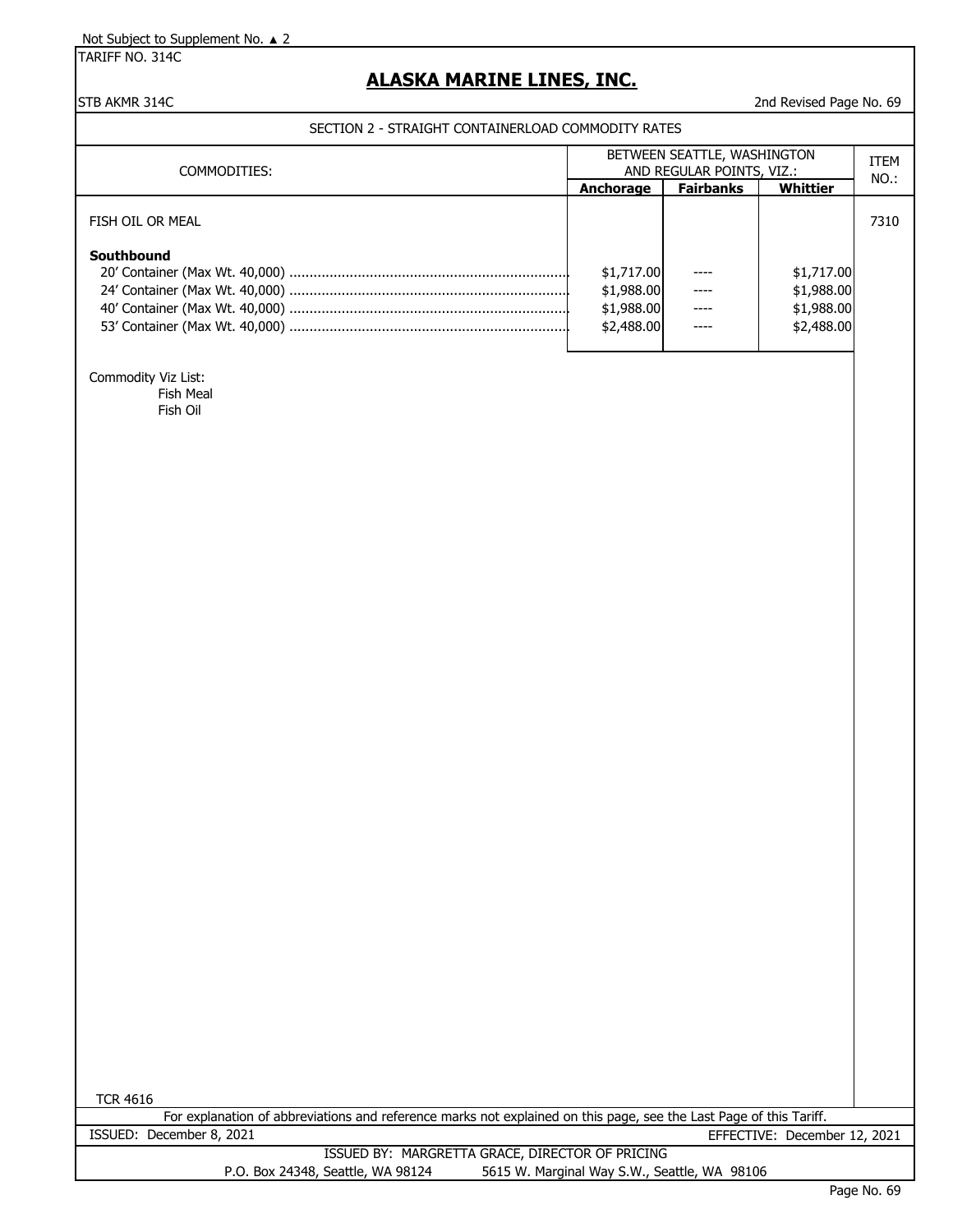TARIFF NO. 314C

### **ALASKA MARINE LINES, INC.**

STB AKMR 314C 2nd Revised Page No. 70

SECTION 2 - STRAIGHT CONTAINERLOAD COMMODITY RATES

| COMMODITIES:                                                                                                                        | BETWEEN SEATTLE, WASHINGTON<br>AND REGULAR POINTS, VIZ.: | <b>ITEM</b><br>NO.: |            |      |
|-------------------------------------------------------------------------------------------------------------------------------------|----------------------------------------------------------|---------------------|------------|------|
|                                                                                                                                     | Anchorage                                                | <b>Fairbanks</b>    | Whittier   |      |
| RCRA Hazardous Waste, Liquids: As so designated by the Environmental<br>Protection Agency including Polychlorinated Biphenyls (PCB) |                                                          |                     |            | 7328 |
| Southbound (1)                                                                                                                      | \$7,584.00                                               | \$9,453.00          | \$8,307,00 |      |
| Excess weight will be charged at \$7.20 per one hundred pounds.<br>$\left( 1\right)$                                                |                                                          |                     |            |      |

- NOTE 1. Hazardous Waste shipments must conform to rules listed in Tariff STB AKMR 100, series, Items 542 and 545.
- NOTE 2. Items 340, 342 and 645, do not apply.
- NOTE 3. Rates apply to Shipper load and count 20' containers which have been designated for this commodity exclusively.
- NOTE 4. Carrier will accept shipments described above only after Shipper has provided all the necessary documents as requested by Carrier and has satisfied all notification requirements of Environment Canada.

TCR 4616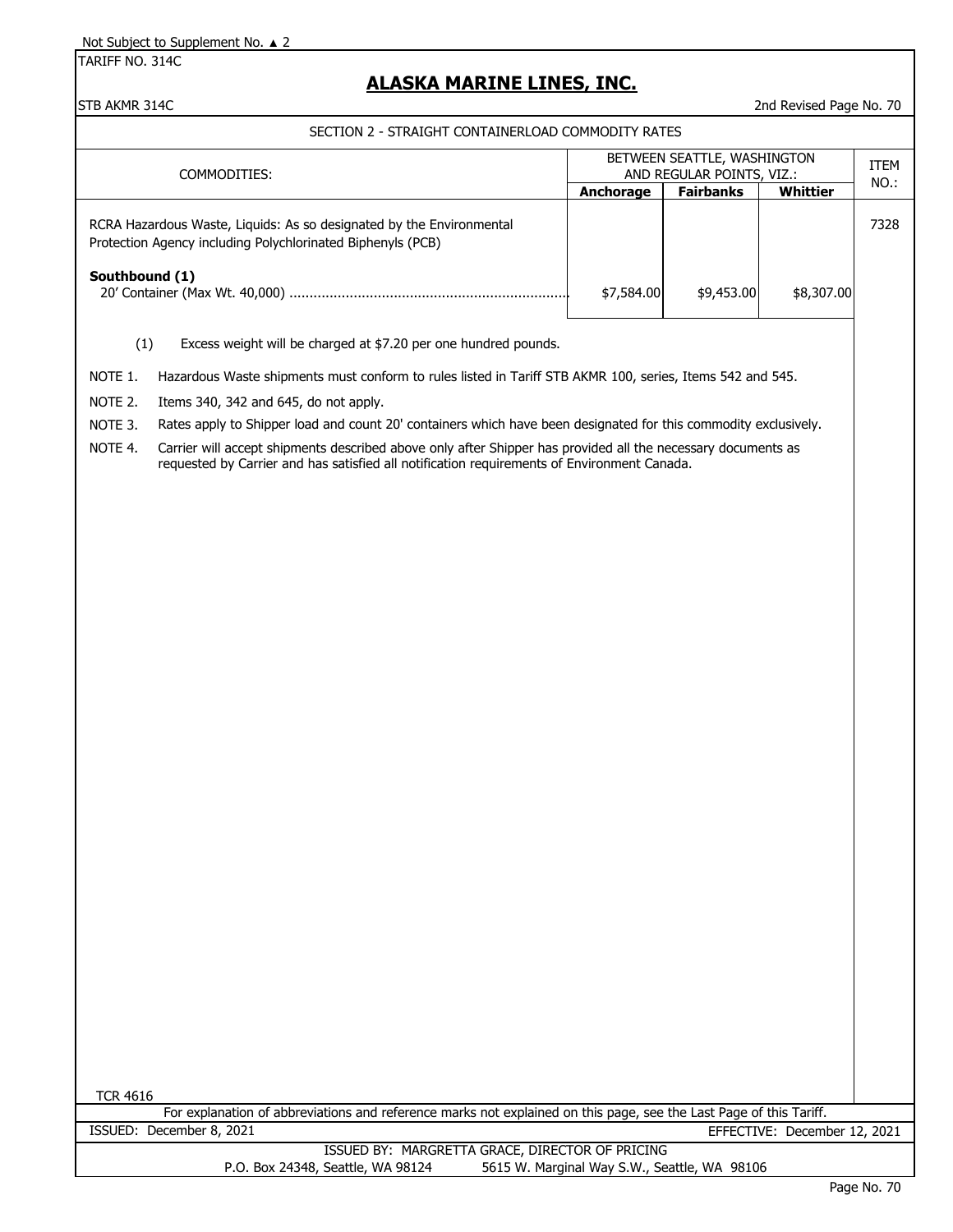TARIFF NO. 314C

## **ALASKA MARINE LINES, INC.**

STB AKMR 314C 2nd Revised Page No. 71

SECTION 2 - STRAIGHT CONTAINERLOAD COMMODITY RATES

| COMMODITIES:                                                                                             | BETWEEN SEATTLE, WASHINGTON<br>AND REGULAR POINTS, VIZ.: | <b>ITEM</b><br>NO.: |            |      |
|----------------------------------------------------------------------------------------------------------|----------------------------------------------------------|---------------------|------------|------|
|                                                                                                          | Anchorage                                                | <b>Fairbanks</b>    | Whittier   |      |
| RCRA Hazardous Waste, Solids: As so designated by the Environmental<br>Protection Agency including Soil. |                                                          |                     |            | 7329 |
| Southbound (1)                                                                                           | \$5,380.00                                               | \$7,249.00          | \$6,102.00 |      |
| Excess weight will be charged at \$7.20 per one hundred pounds.<br>(1)                                   |                                                          |                     |            |      |

NOTE 1. Hazardous Waste shipments must conform to rules listed in Tariff STB AKMR 100, series, Items 542 and 545.

NOTE 2. Items 340, 342 and 645, do not apply.

NOTE 3. Rates apply to Shipper load and count 20' containers which have been designated for this commodity exclusively.

NOTE 4. Carrier will accept shipments described above only after Shipper has provided all the necessary documents as requested by Carrier and has satisfied all notification requirements of Environment Canada.

TCR 4616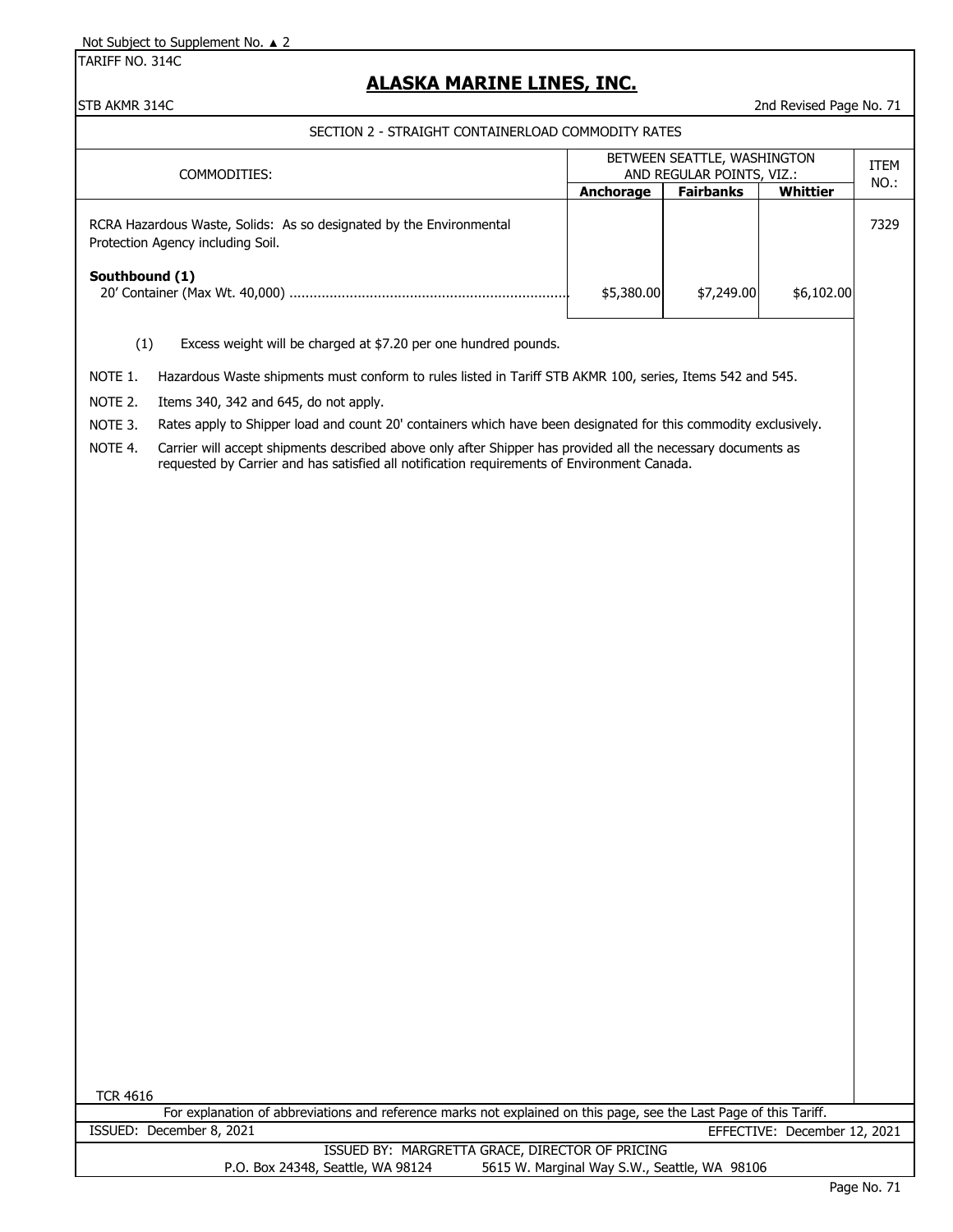TARIFF NO. 314C

### **ALASKA MARINE LINES, INC.**

#### STB AKMR 314C 2nd Revised Page No. 72

SECTION 2 - STRAIGHT CONTAINERLOAD COMMODITY RATES

| COMMODITIES:                              | BETWEEN SEATTLE, WASHINGTON<br>AND REGULAR POINTS, VIZ.: | <b>ITEM</b><br>NO.:                                  |                                                      |      |
|-------------------------------------------|----------------------------------------------------------|------------------------------------------------------|------------------------------------------------------|------|
|                                           | <b>Anchorage</b>                                         | <b>Fairbanks</b>                                     | Whittier                                             |      |
| SCRAP, BALED, SPECIFICALLY FOR RECYCLING. |                                                          |                                                      |                                                      | 7683 |
| Southbound<br>53' Container               | \$1,988.00<br>\$2,301.00<br>\$2,301.00<br>\$2,848.00     | \$2,424.00<br>\$2,812.00<br>\$2,812.00<br>\$3,513.00 | \$1,988.00<br>\$2,301.00<br>\$2,301.00<br>\$2,848.00 |      |

Commodity Viz List:

Iron or Iron and Steel Scrap Electronics, Viz: Computers, Copiers, Monitors

NOTE 1. Loose scrap will only be shipped in shipper provided equipment.

TCR 4616

ISSUED: December 8, 2021 EFFECTIVE: December 12, 2021 For explanation of abbreviations and reference marks not explained on this page, see the Last Page of this Tariff.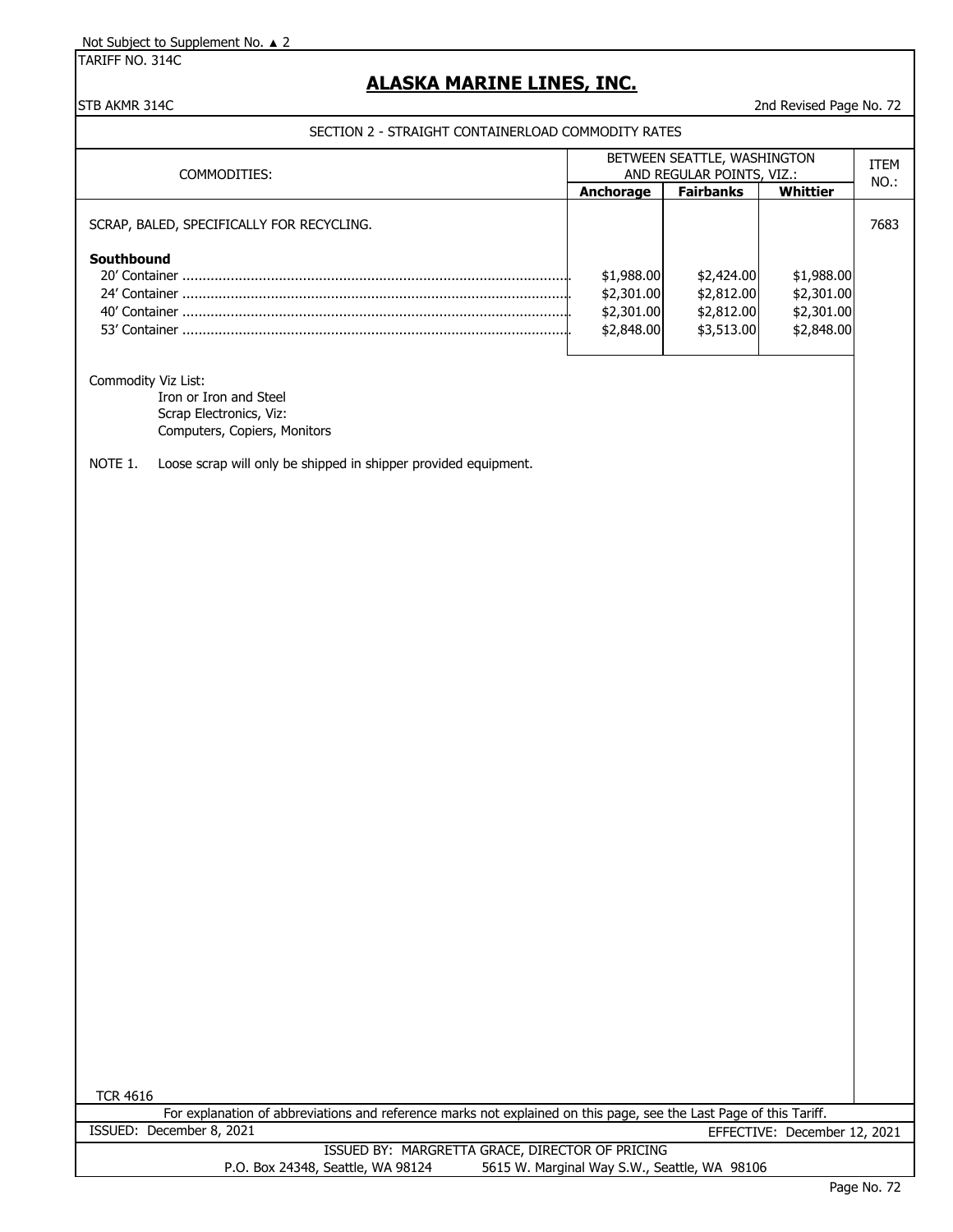TARIFF NO. 314C

### **ALASKA MARINE LINES, INC.**

#### STB AKMR 314C 2012 2012 2013 2014 2022 2023 2034 204 205 206 207 208 209 200 2014 2023 204 205 206 207 208 209 201

#### SECTION 2 - STRAIGHT CONTAINERLOAD COMMODITY RATES

| COMMODITIES:                                                                                          | BETWEEN SEATTLE, WASHINGTON<br>AND REGULAR POINTS, VIZ.: | ITEM<br>NO.:                                         |                                                      |      |
|-------------------------------------------------------------------------------------------------------|----------------------------------------------------------|------------------------------------------------------|------------------------------------------------------|------|
|                                                                                                       | <b>Anchorage</b>                                         | <b>Fairbanks</b>                                     | Whittier                                             |      |
| Soil, Waste, Non RCRA for reclamation or disposal in bulk bags or Shipper<br>provided bulk containers |                                                          |                                                      |                                                      | 7690 |
| Southbound (1)                                                                                        | \$1,590.00<br>\$2,227.00<br>\$3,101.00<br>\$3,938.00     | \$2,620.00<br>\$3,666.00<br>\$4,598.00<br>\$5,796.00 | \$2,386.00<br>\$3,024.00<br>\$3,896.00<br>\$4,734.00 |      |
| (1)<br>Excess weight will be charged at \$7.20 per one hundred pounds.                                |                                                          |                                                      |                                                      |      |

NOTE 1. Rates will not apply to any shipment that is designated as RCRA, or, which requires an Environmental Protection Agency Manifest. See Item 7328 for shipments that are Environmental Protection Agency Regulated.

NOTE 2. Carrier will accept shipments described above only after Shipper has provided all the necessary documents as requested by Carrier and has satisfied all notification requirements of Environment Canada.

NOTE 3. Rate provides for Shipper load and count, Consignee unload shipments only. Transfer will not be provided by Carrier.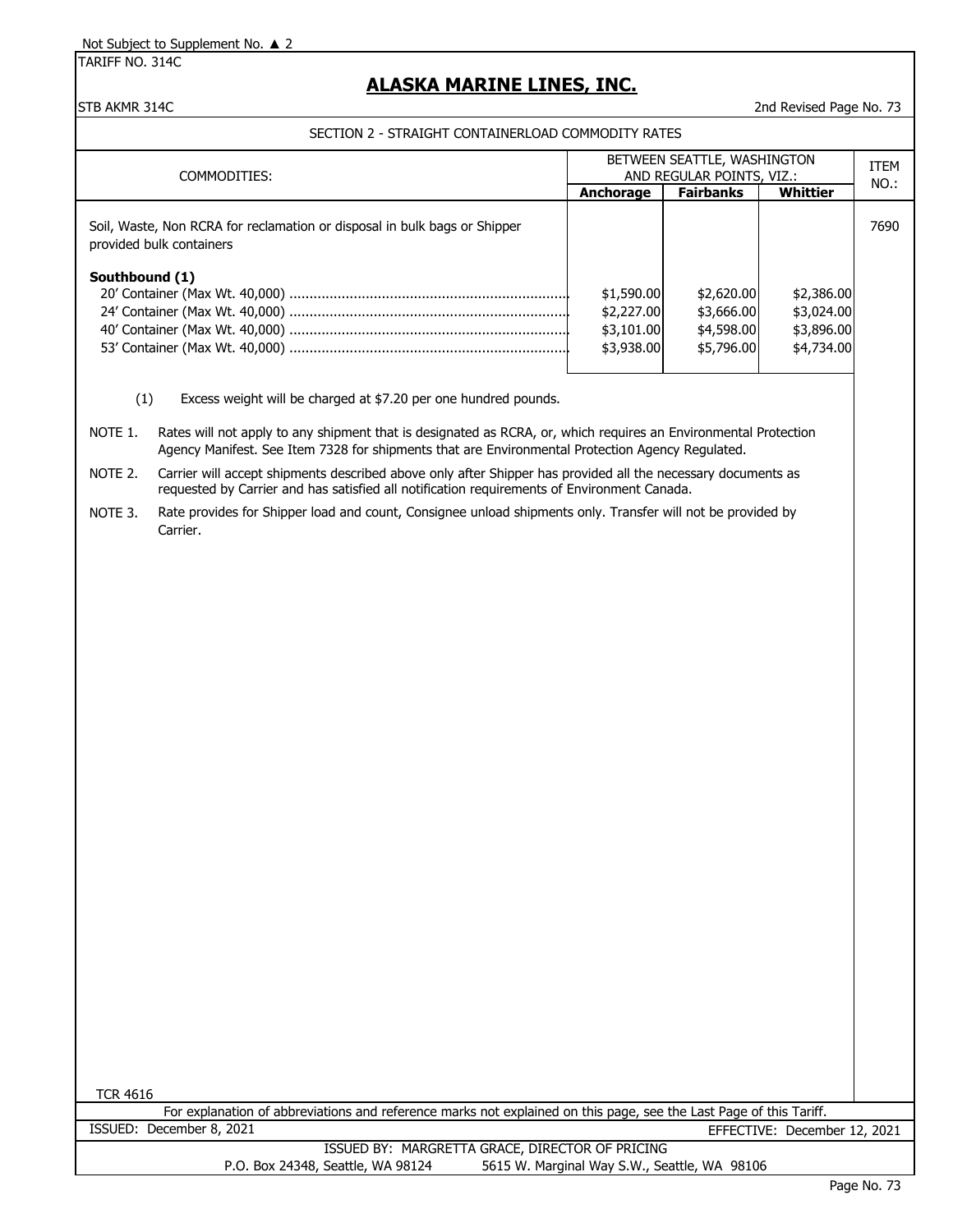TARIFF NO. 314C

## **ALASKA MARINE LINES, INC.**

STB AKMR 314C 2nd Revised Page No. 74

| COMMODITIES:                                                                                                                          | BETWEEN SEATTLE, WASHINGTON<br>AND REGULAR POINTS, VIZ.: |                                              |                              |      |
|---------------------------------------------------------------------------------------------------------------------------------------|----------------------------------------------------------|----------------------------------------------|------------------------------|------|
|                                                                                                                                       | Anchorage                                                | <b>Fairbanks</b>                             | <b>Whittier</b>              | NO.: |
| SEAFOOD FREEZE<br>Northbound                                                                                                          | \$8,395.00<br>\$10,490.00                                | \$9,560.00<br>\$11,893.00                    | \$8,395.00<br>\$10,490.00    | 8005 |
|                                                                                                                                       |                                                          |                                              |                              |      |
|                                                                                                                                       |                                                          |                                              |                              |      |
| <b>TCR 4616</b><br>For explanation of abbreviations and reference marks not explained on this page, see the Last Page of this Tariff. |                                                          | (Item continued on Page 75)                  |                              |      |
| ISSUED: December 8, 2021                                                                                                              |                                                          |                                              | EFFECTIVE: December 12, 2021 |      |
| ISSUED BY: MARGRETTA GRACE, DIRECTOR OF PRICING<br>P.O. Box 24348, Seattle, WA 98124                                                  |                                                          | 5615 W. Marginal Way S.W., Seattle, WA 98106 |                              |      |
|                                                                                                                                       |                                                          |                                              |                              |      |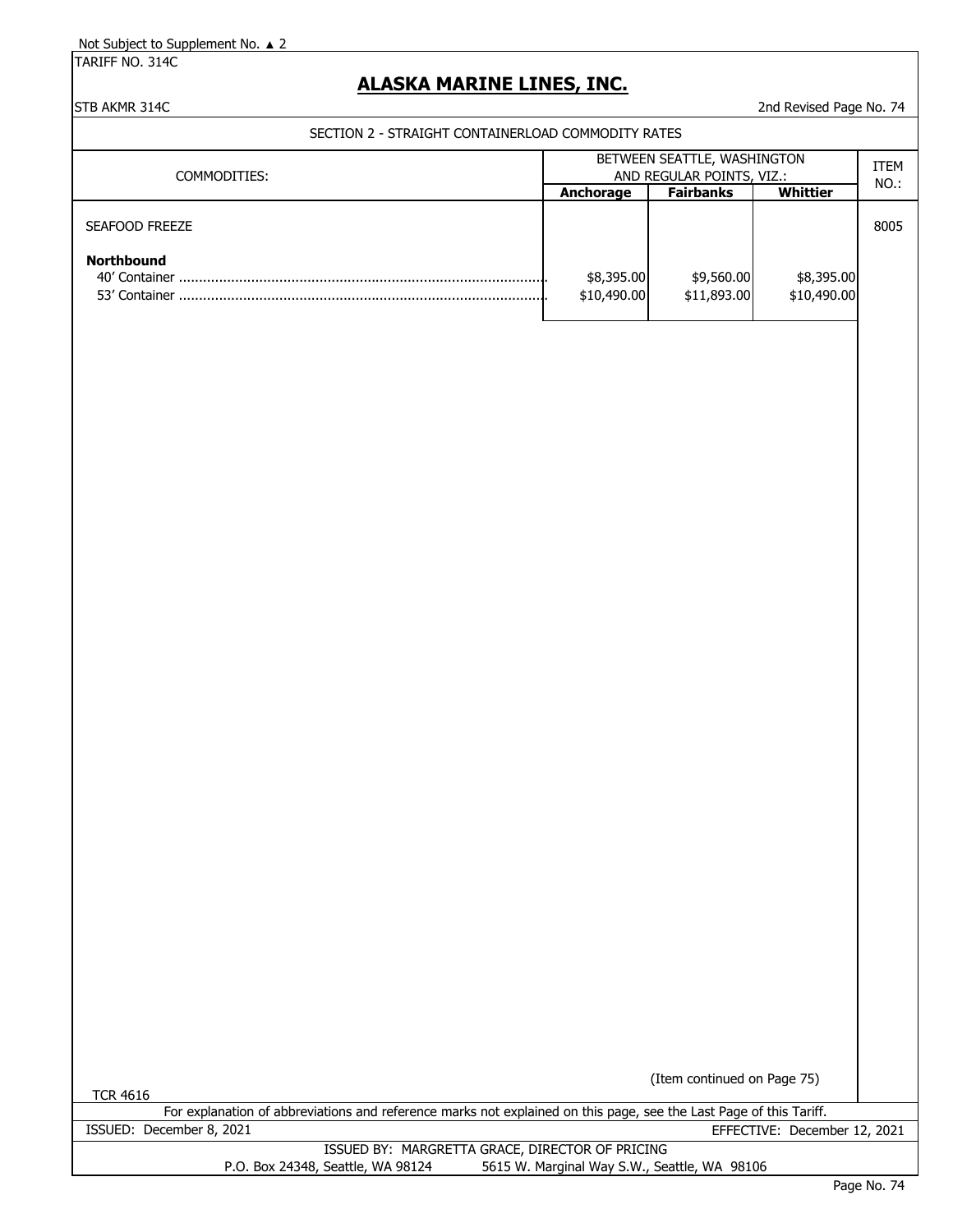TARIFF NO. 314C

# **ALASKA MARINE LINES, INC.**

#### STB AKMR 314C 2nd Revised Page No. 75

SECTION 2 - STRAIGHT CONTAINERLOAD COMMODITY RATES

| SECTION Z - STRAIGHT CONTAINERLOAD COMMODITT RATES<br>COMMODITIES: |                                                                                                                                                                                                       | BETWEEN SEATTLE, WASHINGTON<br>AND REGULAR POINTS, VIZ.: |                    |                    | ITEM              |  |
|--------------------------------------------------------------------|-------------------------------------------------------------------------------------------------------------------------------------------------------------------------------------------------------|----------------------------------------------------------|--------------------|--------------------|-------------------|--|
|                                                                    |                                                                                                                                                                                                       | Anchorage                                                | <b>Kenai</b>       | <b>Whittier</b>    | NO.:              |  |
| SEAFOOD FREEZE<br>Southbound                                       |                                                                                                                                                                                                       | \$13.54<br>\$13.16                                       | \$16.28<br>\$15.47 | \$15.90<br>\$15.16 | 8005<br>(Concl'd) |  |
| Commodity Viz List:                                                | Frozen Fish                                                                                                                                                                                           |                                                          |                    |                    |                   |  |
| NOTE 1.                                                            | Rates do not apply to Fish Roe.                                                                                                                                                                       |                                                          |                    |                    |                   |  |
| NOTE 2.                                                            | Exception to AKMR 314C, Item 210. Applicable to Southbound shipments only. Rates are shown in dollars and cents<br>per one hundred pounds (cwt) subject to the minimum weight per container as shown. |                                                          |                    |                    |                   |  |